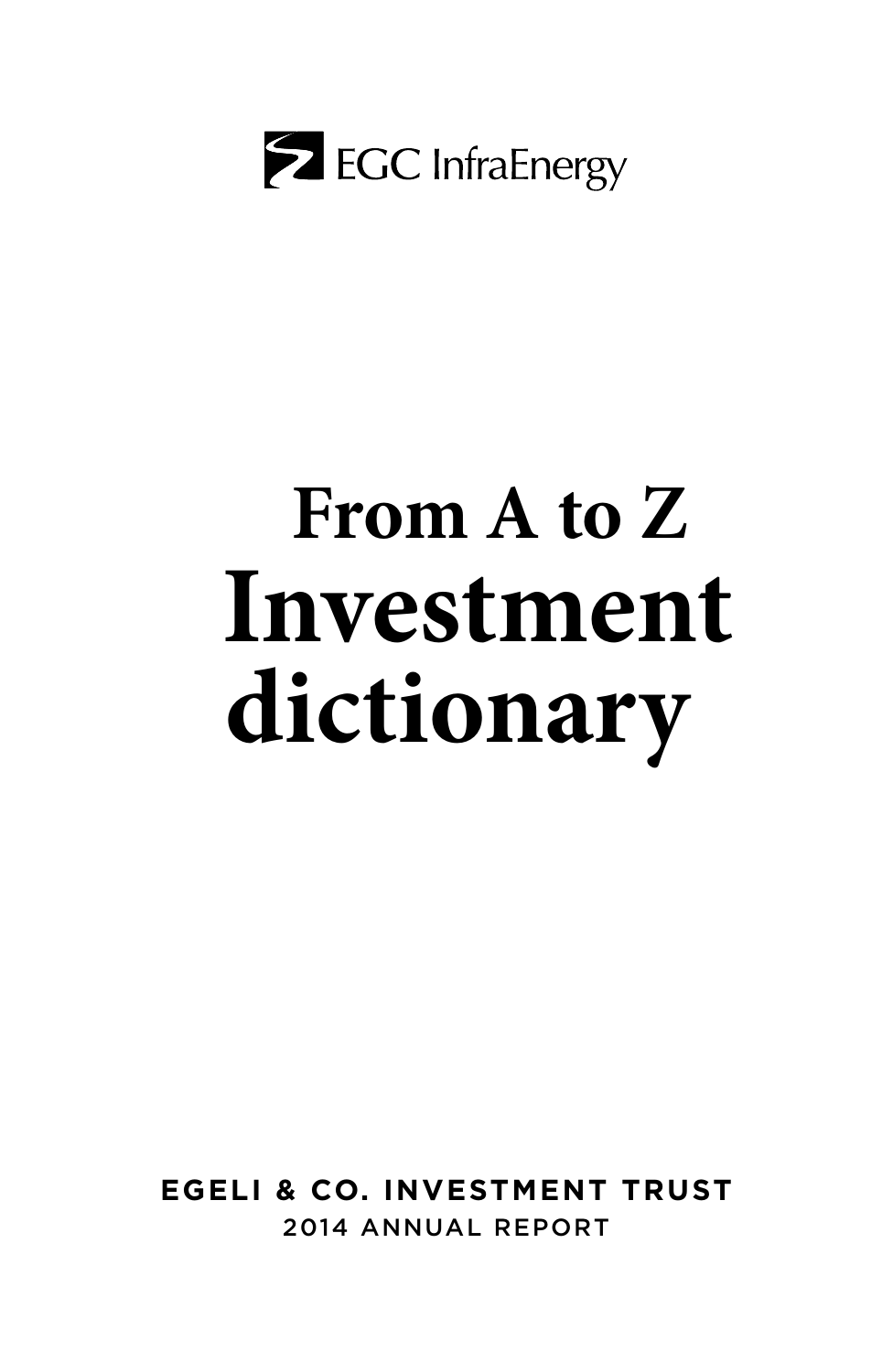#### **AT A GLANCE**

- Investment Map
- Mission, Vision
- About EGC InfraEnergy
- Shareholding Structure
- Share Information
- Milestones
- Financial Highlights

#### **MANAGEMENT**

- Message from Chairman
- Board of Directors

#### **INVESTMENTS**

- Investment Portfolio of EGC InfraEnergy
- Investment Philosophy
- Invested Companies

#### **CORPORATE GOVERNANCE**

- Human Resources
- Risk Management
- Other Information Regarding Corporate Actions
- Board Evaluation on Efficiency of the Committees
- Statement of Management's Responsibility
- Corporate Governance Principles Compliance Report

#### **FINANCIALS**

- Independent Audit Report
- Glossary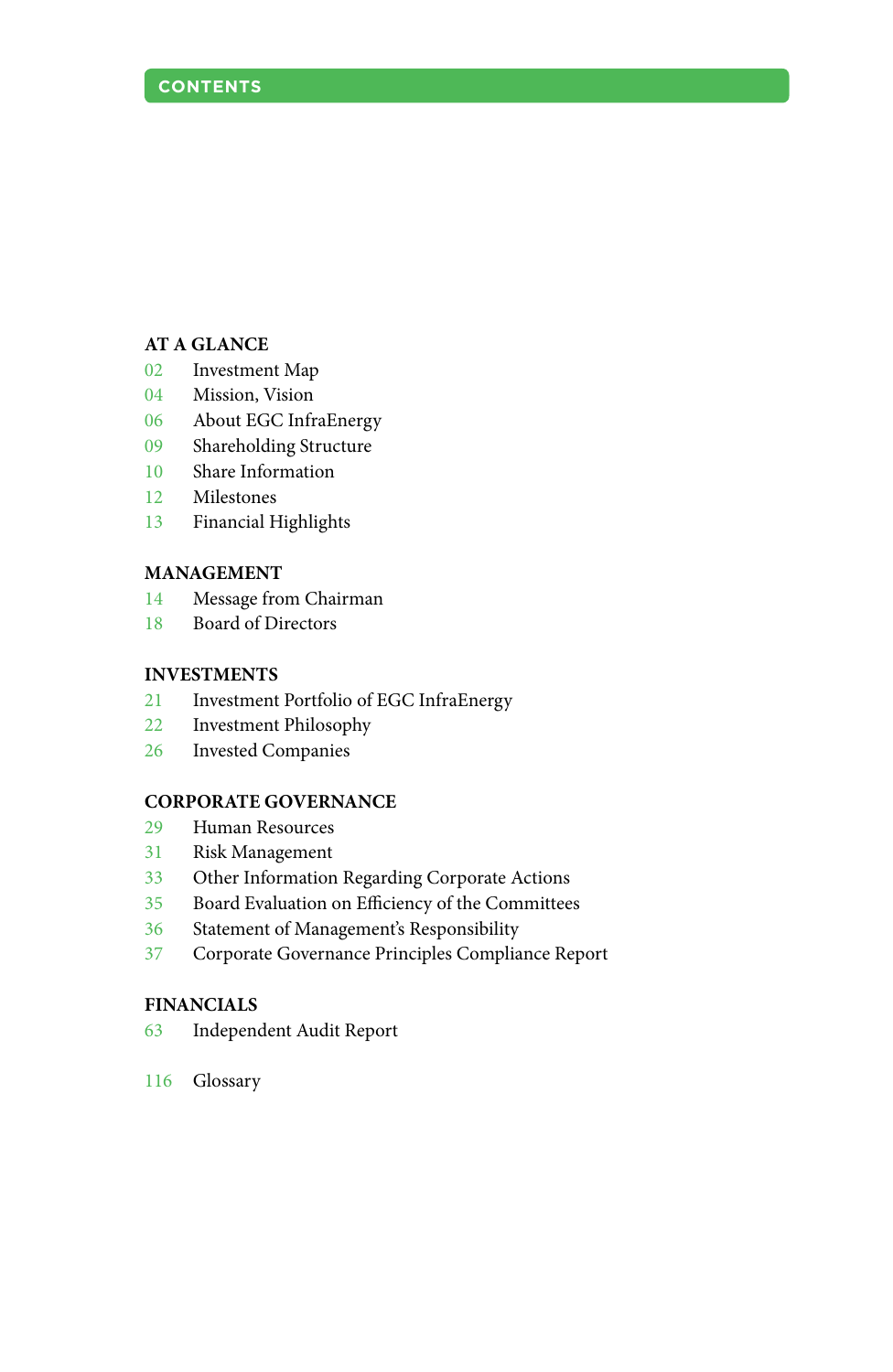*EGC InfraEnergy, proceeding and adding value to the future, with its specialization, experience and accumulation, by assigning different meanings to the familiar concepts of the investment.* 

*Investment problems turn into satisfactory responses and long term sustainable high returns, thanks to the performance of EGC InfraEnergy.*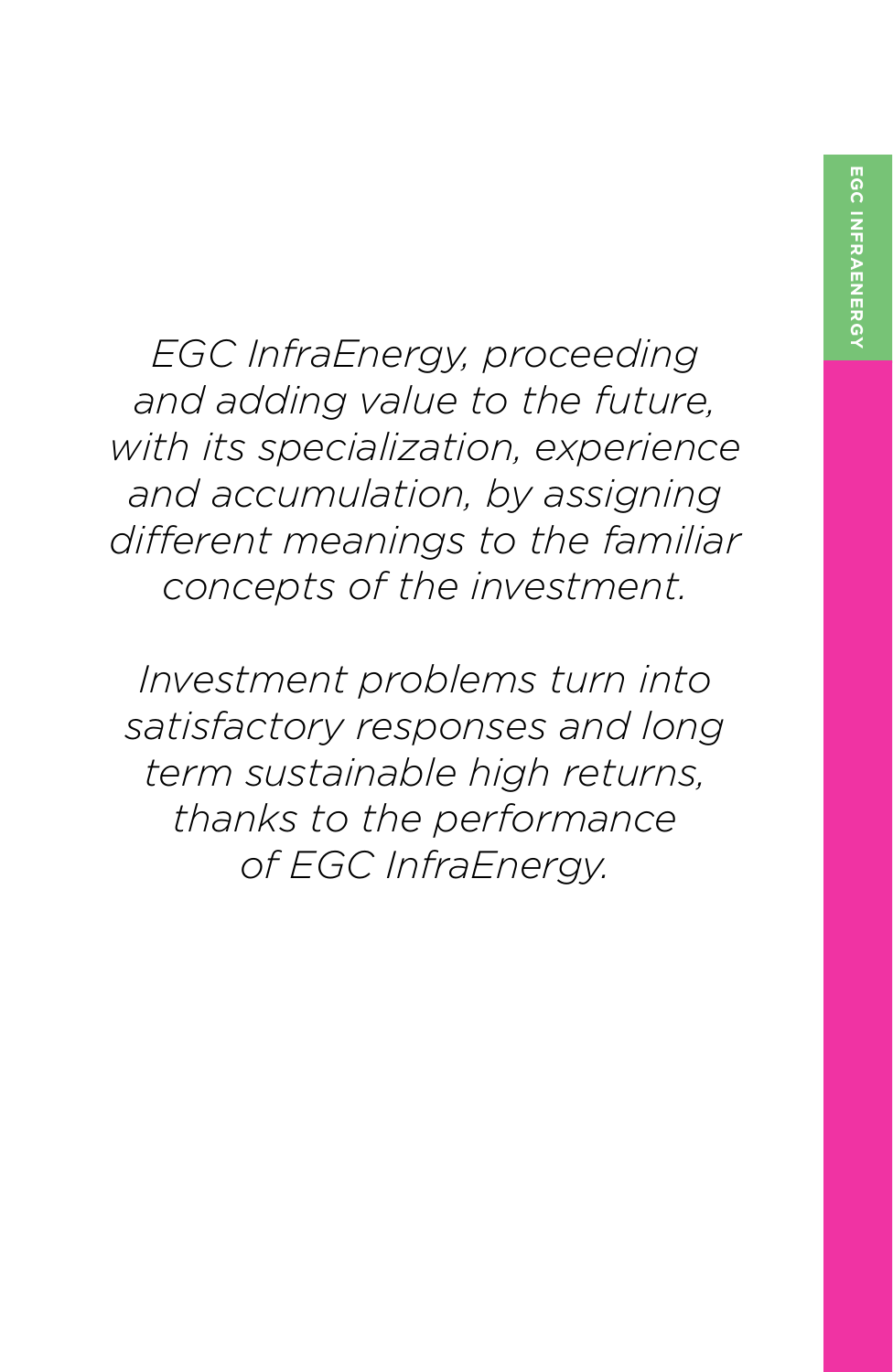



Various geographical zones in a country by means of different energy and infrastructure projects for a profitable and sustainable future.

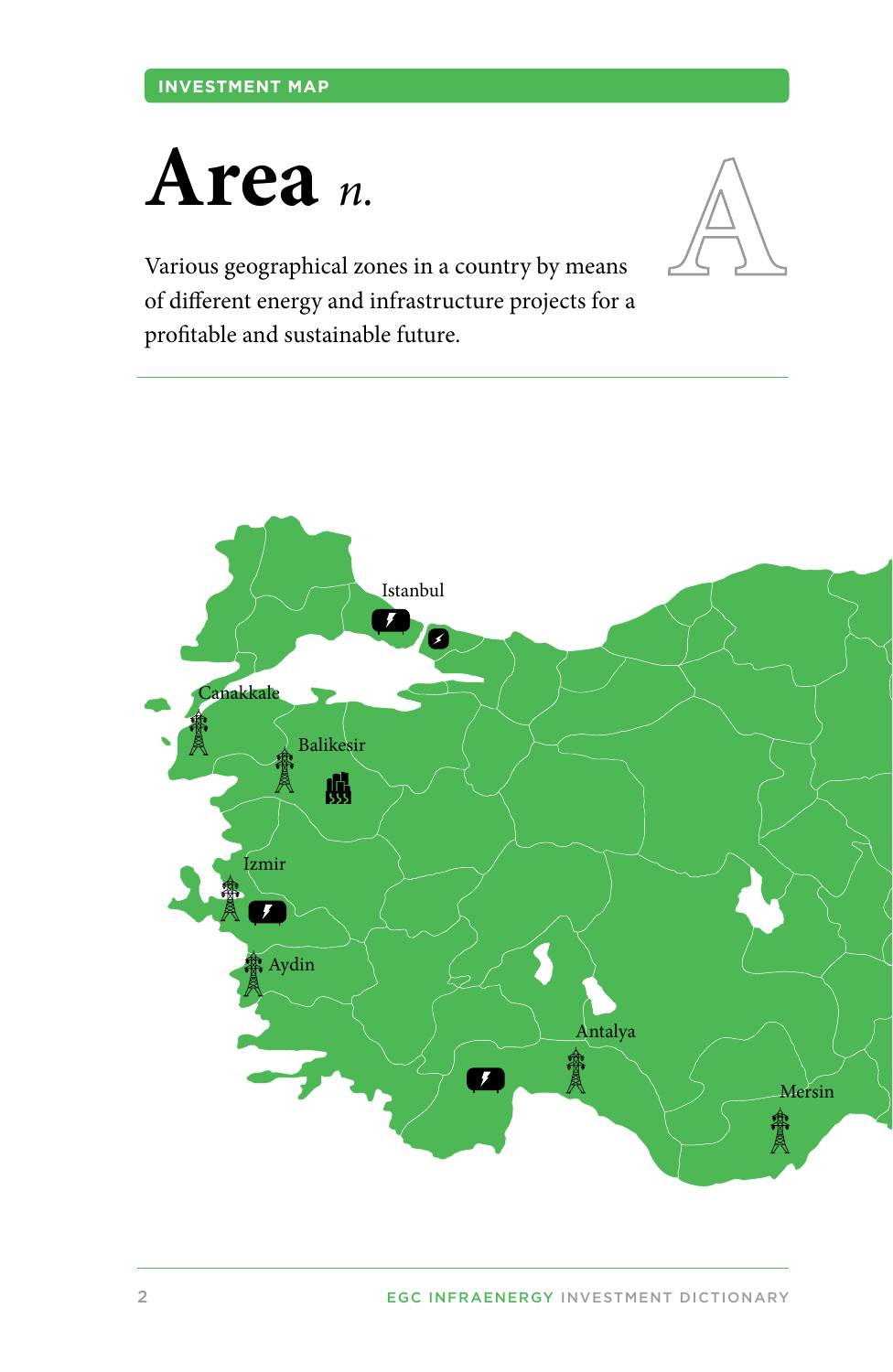### Energy Investments



**ENDA ENERGY** Balikesir Mersin Antalya Aydin Canakkale Izmir Adana

### **EGC Energy EGC ENERGY\*** Istanbul Antalya Izmir

#### **EURASIA ENERGY** Istanbul



 $\overline{\mathbf{z}}$ 

**KARESI GEOTHERMAL** Balikesir





\*EGC Energy is 100% subsidiary of Egeli & Co. Investment Holding.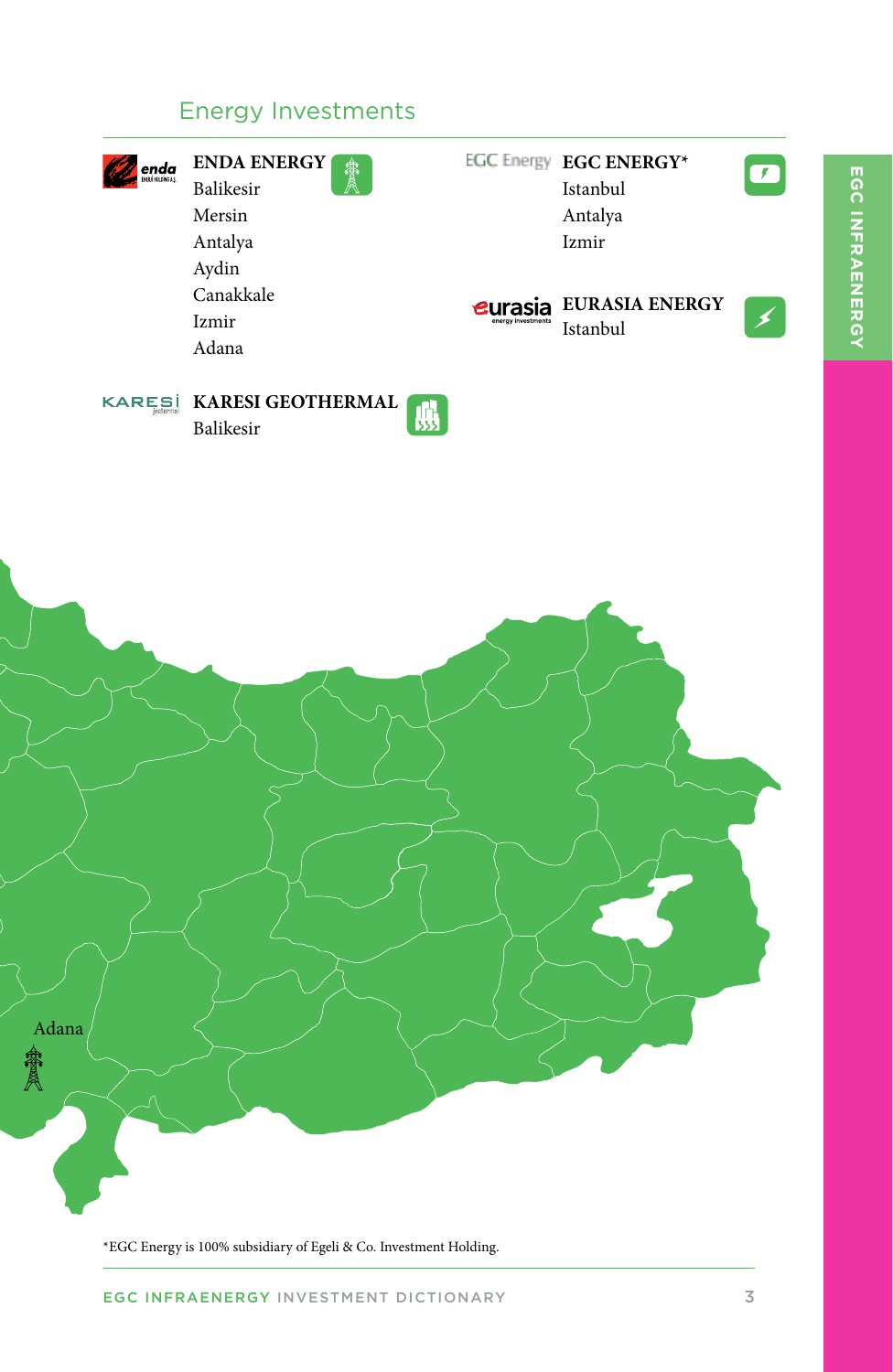### **Build** *v.*

To form a productive and value- added future by means of loyalty to targets and principles.



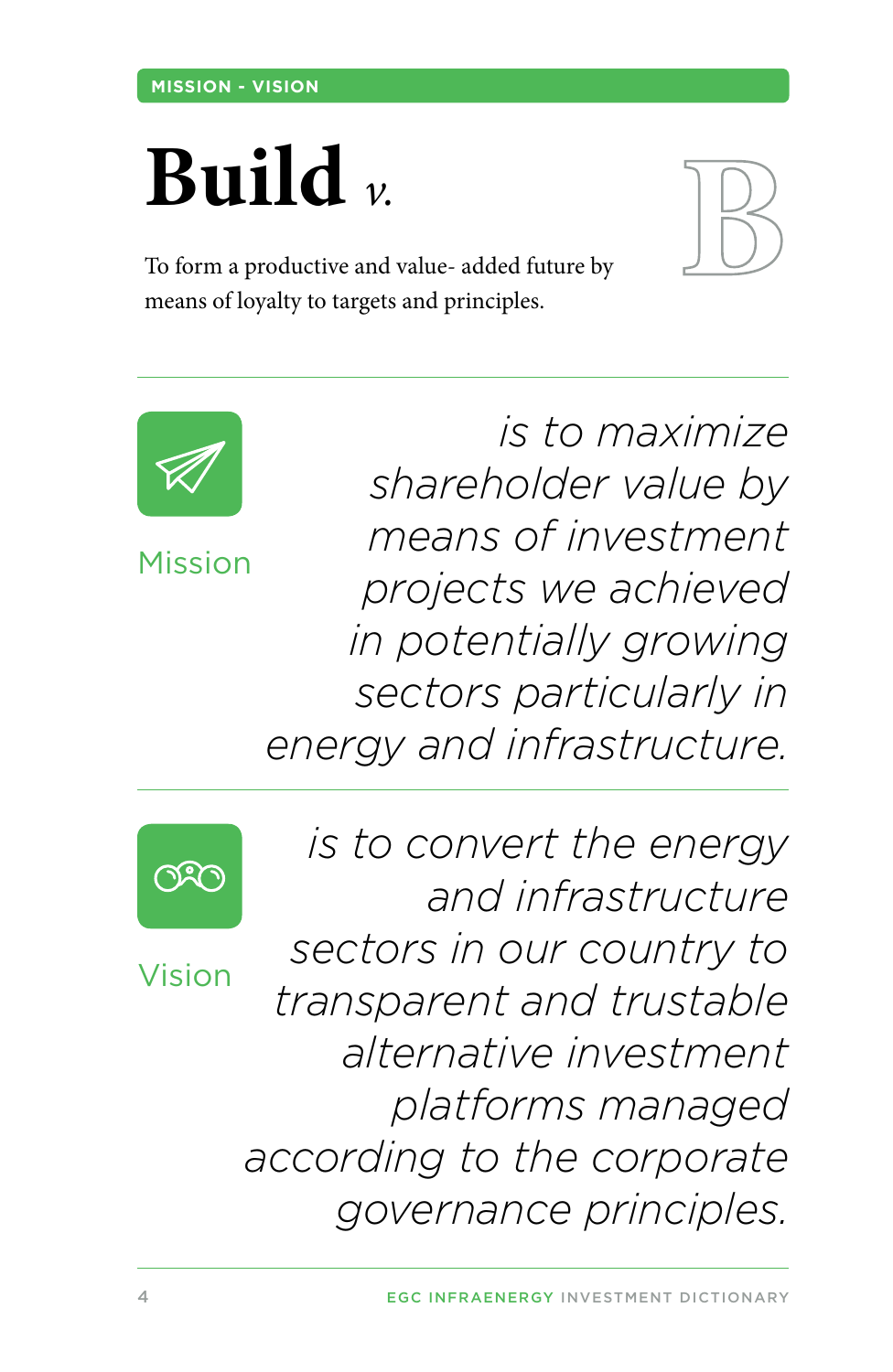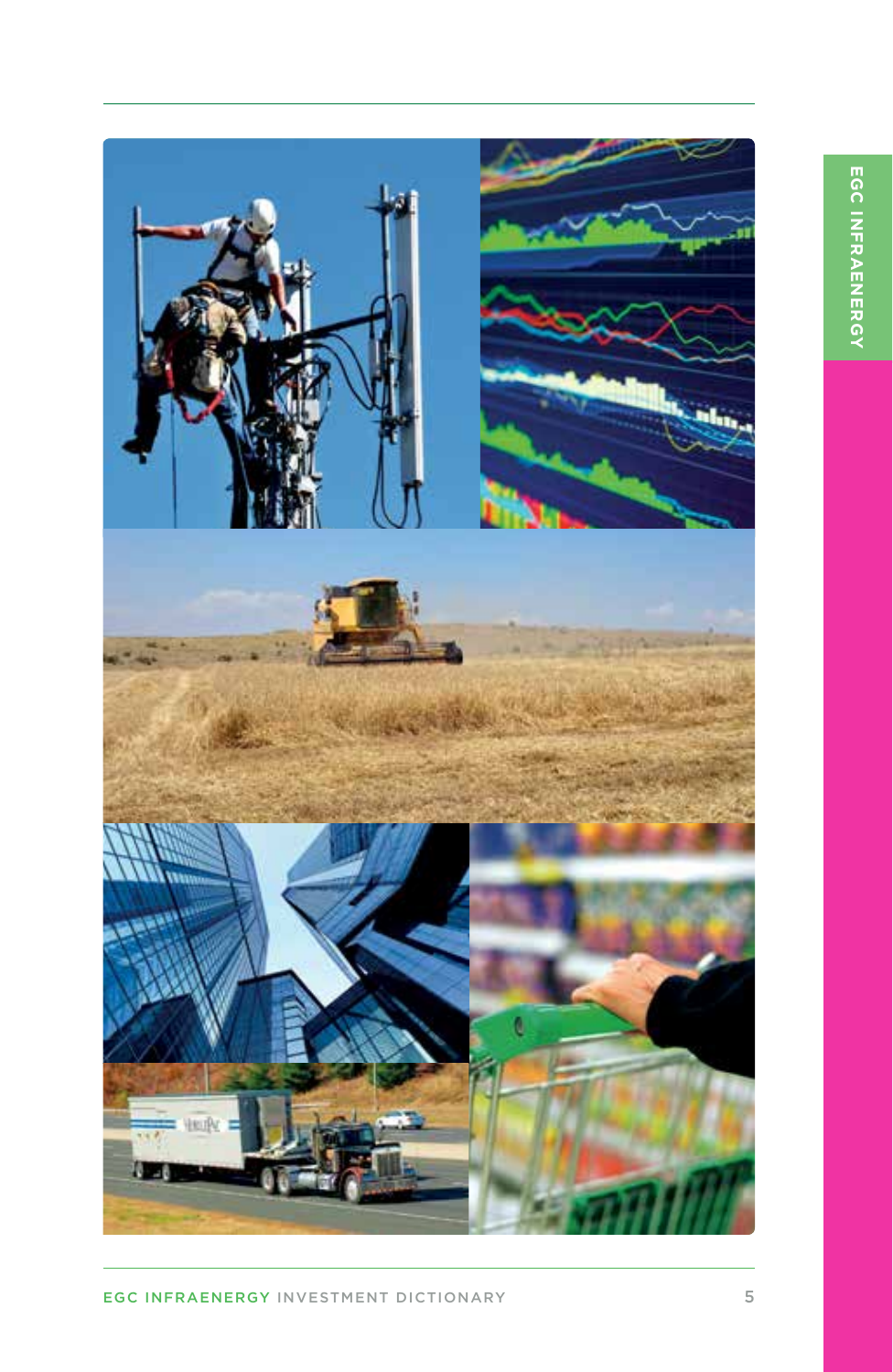### **Courage** *n.*



Self-confidence and strength of a company to make achievements by means of right investments, strategy and common synergy.

### About EGC InfraEnergy

Egeli & Co. Investment Trust ("EGLYO" or EGC InfraEnergy) founded by Akbank on 18 September 1998 under the title Ak B-Type Investment Trust. The shares of Ak B-Type Investment Trust were acquired by Egeli & Co. Investment Holding ("EGCYH") on 3 July 2012 and joined Egeli & Co. Financial Services Group.

The legal status of EGC InfraEnergy, the shares of which are traded at Borsa Istanbul with ticker of EGLYO and are regulated and monitored by the Capital Markets Board ("CMB"), was converted from a securities investment trust to a venture capital investment trust with a resolution taken in the Shareholders' Meeting dated 27 December 2012.

EGC InfraEnergy provides opportunities to exploit the potential in high growth industries, particularly energy and infrastructure, on a transparent and regulated platform to domestic and foreign institutional and individual investors.

The energy sector, vital also for development policies of the Country, are the most important supporters of the emerging economies. In this respect, EGC InfraEnergy makes correct and sustainable investments to satisfy the increasing energy demand by benefiting from inactive, limited and exhaustible natural resources in the most efficient and environmentalist manner and achieves the projects in order to ensure provision of fundamental services in adequate, fast, efficient and fair manner in the infrastructure sector attracting investors, focused on long term business opportunities increasing day by day.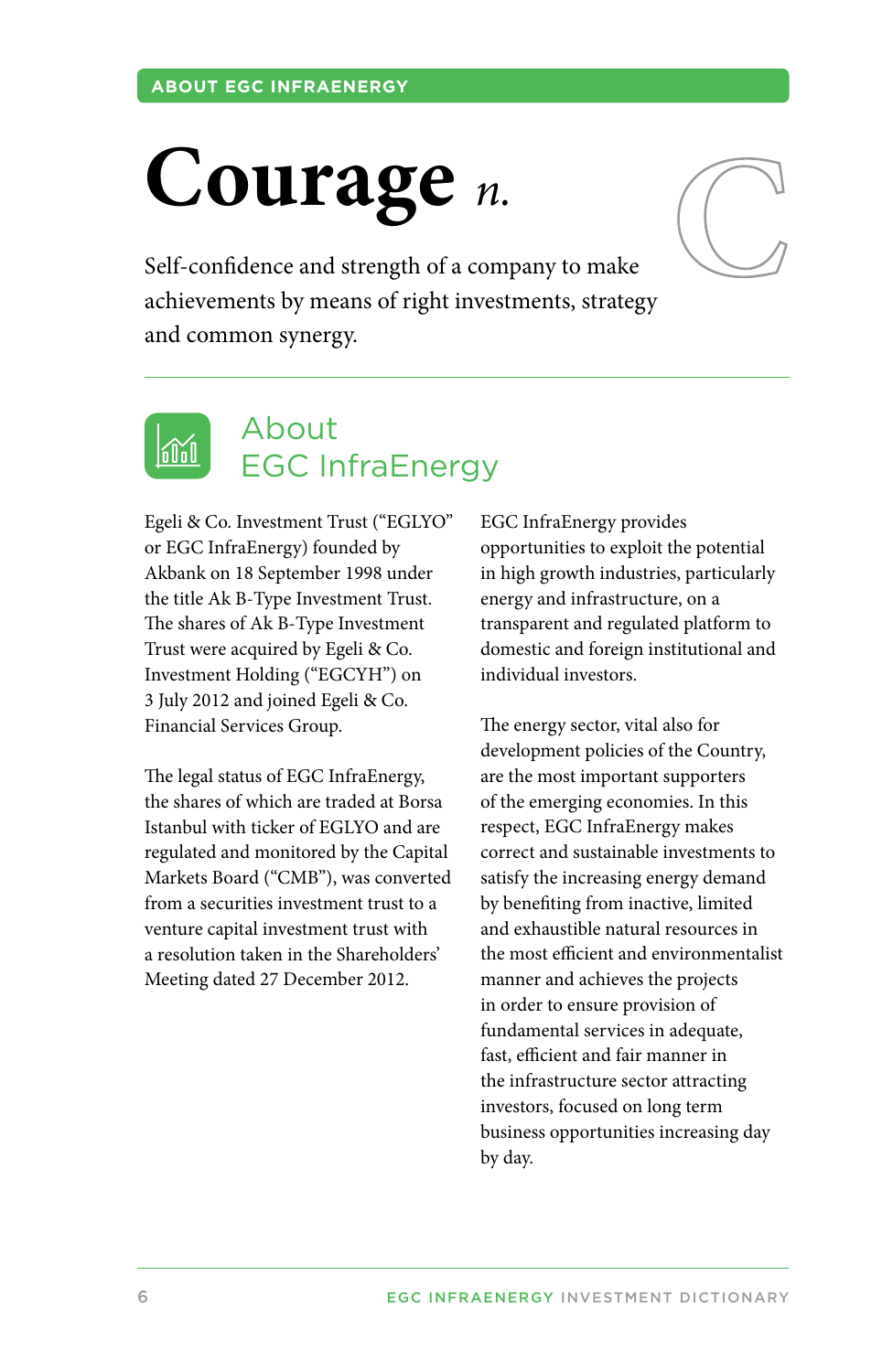

Furthermore, the regulation on the license-free energy generation was put into effect at the end of 2013; and upon amendment to the related laws and regulations, the limit, being 500 kilowatt in license-free electricity generation was increased up to 1 megawatt (MW). The way for those, intending to generate their own energy through renewable energy sources such as water, sun and wind without a license, was opened and the Energy Market Regulatory Authority (EMRA) completed amendments to the existing laws and regulations, as required for the license-free electricity generation. EGC InfraEnergy benefited from this amendment made in the energy sector and expanded its investment strategy.

The Company has a well-established corporate governance system, which ensures efficient control of management's execution of strategic decisions.

Immediately after transformation of the company's status, EGC InfraEnergy started to create energy investment portfolio, firstly bought 4.2% of the shares of Enda Energy Holding A.Ş. ("ENDA Energy"), holding 8 active facilities and having 273 Mw capacities, in January 2013 and subsequently increased its share in Enda Energy up to 5.34% by means of share acquisitions throughout the year.

Afterwards, in February 2013, EGC InfraEnergy acquired shares of Karesi Geothermal, which is a 50% affiliate of Egeli & Co. Investment Holding.

EGC InfraEnergy founded Eurasia Energy Investments in June 2014 with 17.1 million TL shareholders' equity. Eurasia Energy Investments offers movable temporary power systems solutions. At the end of 2014, EGC InfraEnergy exited from one of its investment portfolio, JKS Energy Power System ("JKS Energy") by selling its shares in JKS Energy to other shareholders.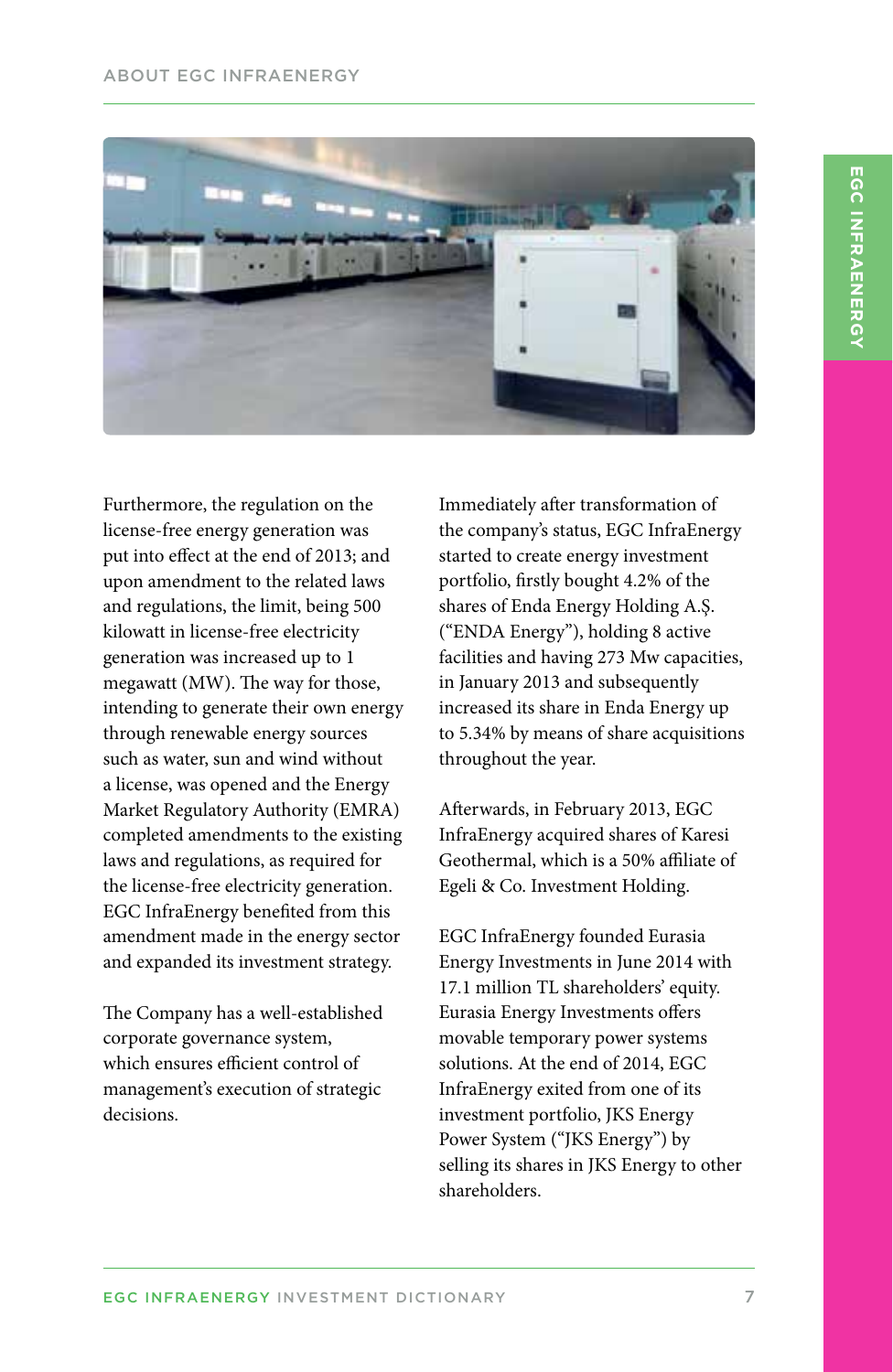## **Durable** *adj.*



Ability to create value under whatsoever conditions during the process due to experience gained and sound structure.

#### COMMERCIAL TITLE

#### **WEBSITE**

Egeli & Co. Investment Trust

www.eglyo.com

#### TRADE REGISTRATION NUMBER

403397

#### **HEADQUARTERS**

Abdi Ipekci Cad. Azer Is Merkezi No: 40 K.4 D: 12-13 34367 Harbiye Sisli/ISTANBUL TEL : +90 ( 212) 343 0626 FAX : +90 ( 212) 343 0627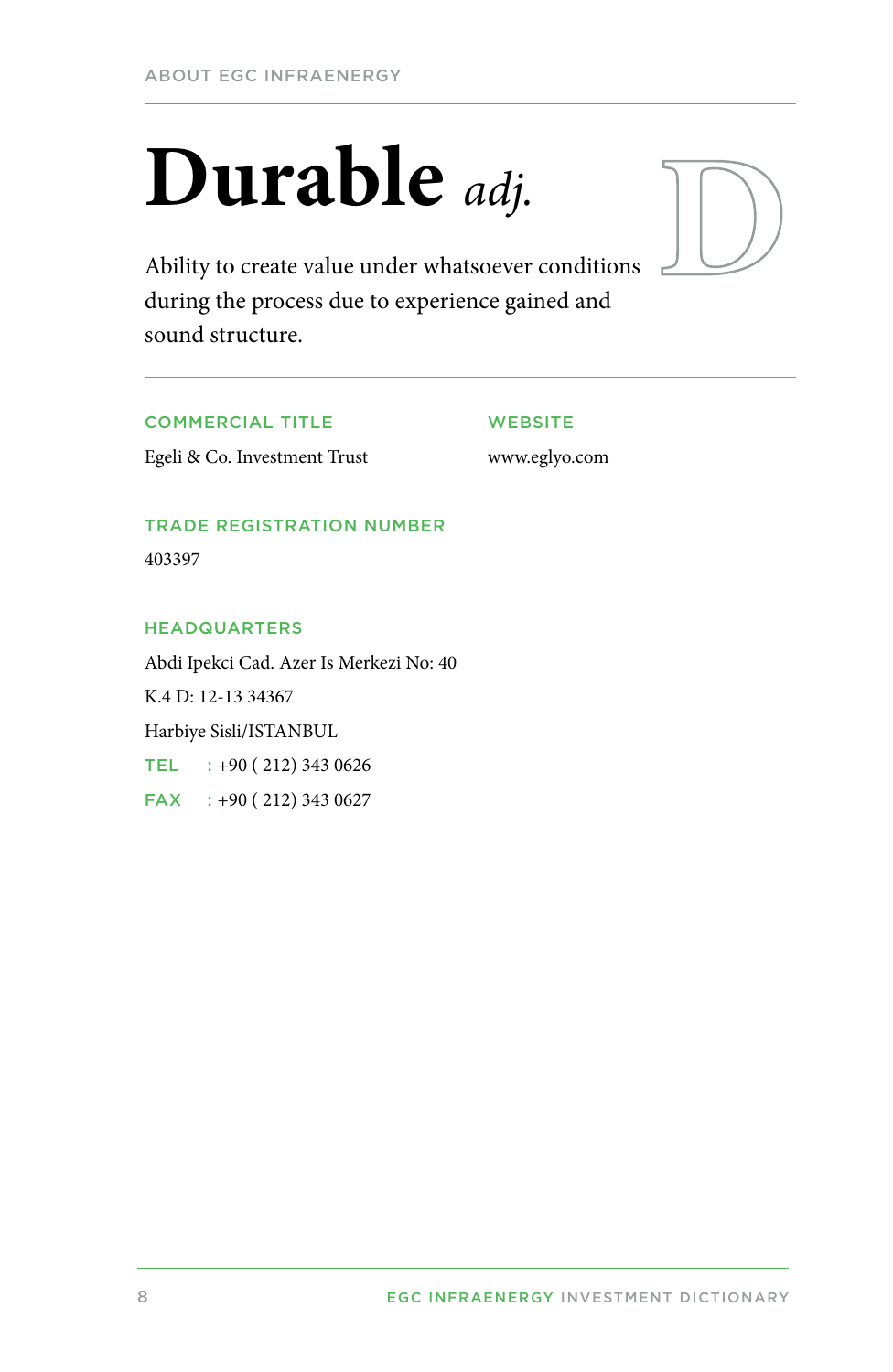### **Efficient** *adj.*



Productive of desired results by focusing on real asset investments in developing sectors and potentially promising sectors.

The registered capital of EGC InfraEnergy is TL 300 million and issued capital is TL 20 million. The Capital is divided into 2 billion shares each with a nominal value of TL 0.01 as of December 31, 2014.

Breakdown of legal and real person shareholders holding more than 5% of the capital and voting rights as of 31 December 2014 is stated below;

|                                | Number of     | Percentage of |
|--------------------------------|---------------|---------------|
| Shareholder                    | Shares (TL)   | Shares (%)    |
| Egeli & Co. Investment Holding | 16,806,499.04 | 84.03         |
| Other/Publicly Traded          | 3,193,500.96  | 15.97         |
| Total                          | 20,000,000,00 | 100.00        |

As of 31 December 2014, Company had Group A privileged nominative shares of 25 million with a par value of TL 0.01. The entire Group A shares are belongs to EGC Investment Holding. A Group shareholder is privileged for nominating candidates for the election of two thirds of the board members.

Coupon distribution of shares representing the capital of TL 20 million is as follows:

| Classification/<br>Group | <b>Nominal</b><br><b>Value</b> | Nominative/<br><b>Bearer</b> | Amount           |
|--------------------------|--------------------------------|------------------------------|------------------|
| A                        | $0.01$ TL                      | Nominative                   | 25,000,000.00    |
| B                        | $0.01$ TL                      | Nominative                   | 1,975,000,000.00 |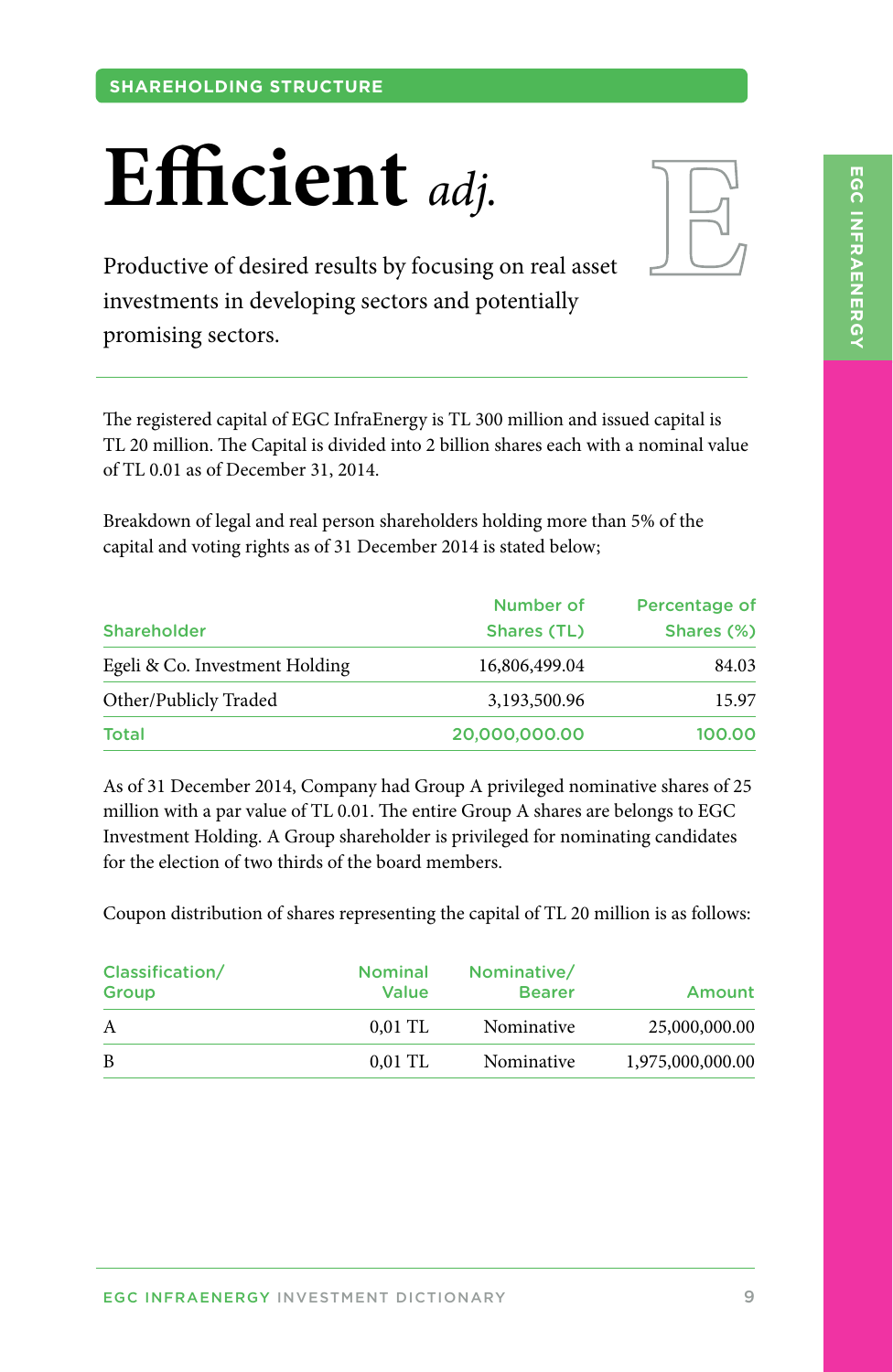### **Feasible** *adj.*



Capable of developing applicable projects with which conclusions might be derived in different areas and according to different targets.

| Initial Public Offering          | 21 May 1999      |
|----------------------------------|------------------|
| Ticker                           | <b>EGLYO</b>     |
| <b>ISIN Code</b>                 | TRAAKYOW91Q4     |
| Registered Capital               | 300 million TL   |
| Paid in Capital                  | 20 million TL    |
| Lowest Share Price (2014)        | 2.73 TL          |
| Highest Share Price (2014)       | 5.93 TL          |
| Average Share Price (2014)       | 4.14 TL          |
| Share Price on 31 December 2014  | 5.93 TL          |
| Market Value on 31 December 2014 | 118.6 million TL |

#### Share Performance

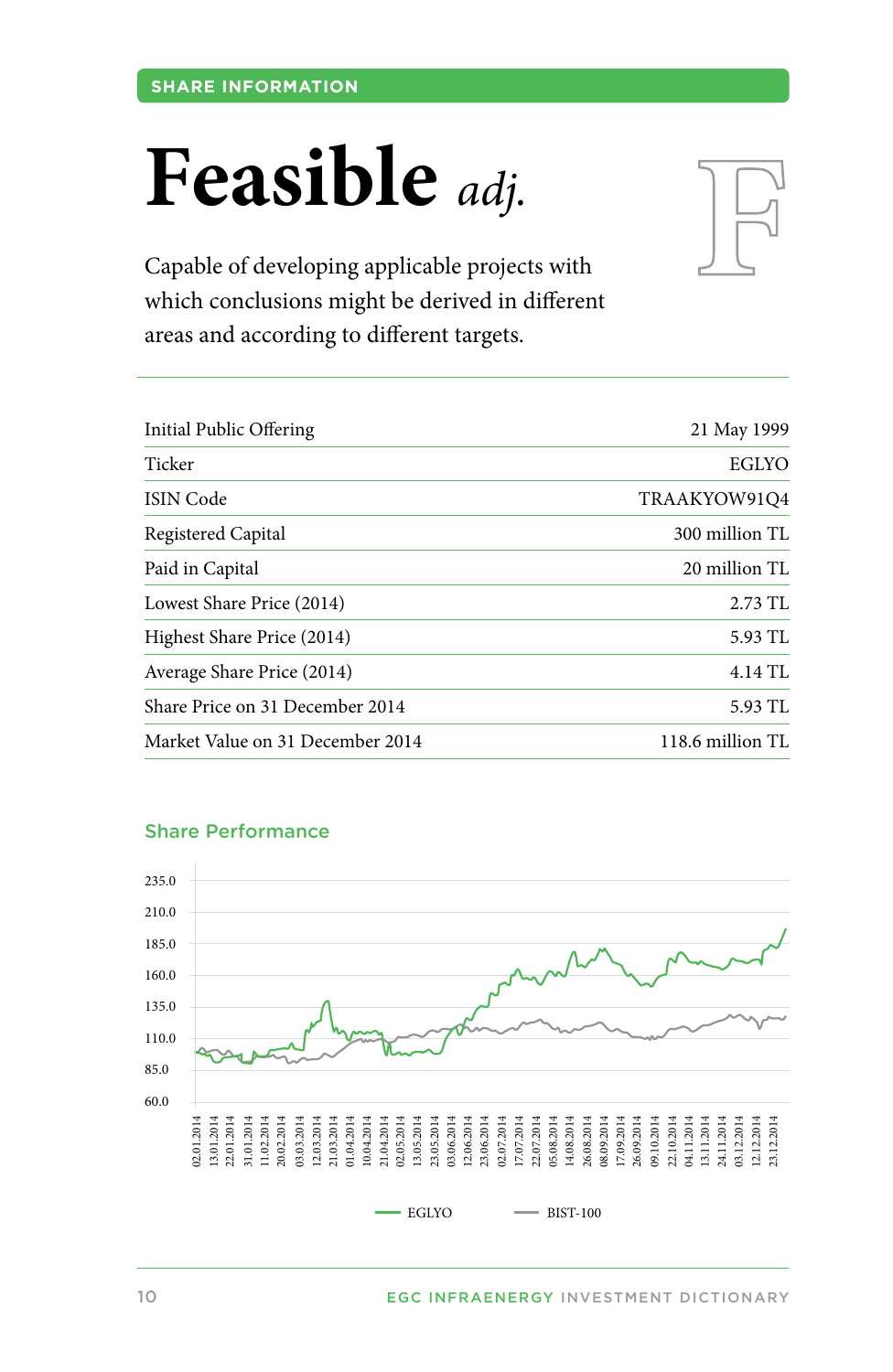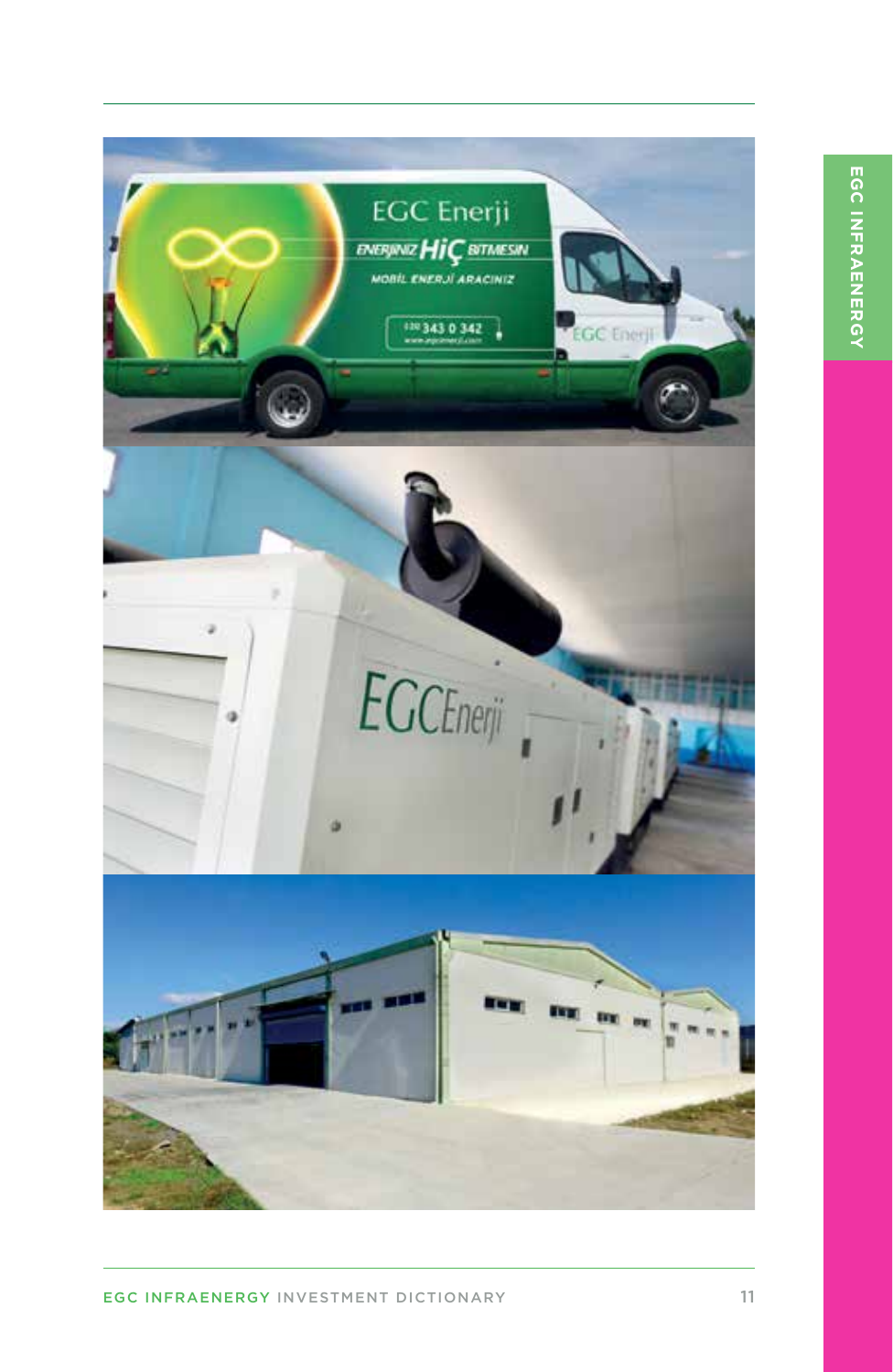### **Growth** *n.*



Improvements and developments that take the company to a higher level by means of investments since inception, together with enhancement of confidence provided.

#### **Jul 12**

Egeli & Co. Investment Holding signed a share purchase agreement with Akbank to purchase 70.4% shares of Ak B Investment Trust.

#### **Sep 12**

Title of Ak B-Type Investment Trust changed to Egeli & Co. B-Type Investment Trust.

#### **Sep 12**

An application was submitted to CMB to convert EGLYO from investment trust to venture capital investment trust.

#### **Dec 12**

EGLYO was converted from a securities investment trust to a venture capital investment trust.

#### **Jan 13**

4.21% of Enda Energy was purchased.

#### **Feb 13**

Karesi Geothermal was transferred to EGC InfraEnergy.

#### **Mar 13**

Shares of Enda Energy were raised to 4.35%.

#### **Aug 13**

Shares of Enda Energy were raised to 4.96%.

#### **Sep 13**

Shares of Enda Energy were raised to 5.34%.

#### **Jul 14**

Eurasia Energy Investments was found as %100 affiliate of EGC InfraEnergy.

#### **Dec 14**

EGC InfraEnergy exited from one of its investment portfolio, JKS Energy.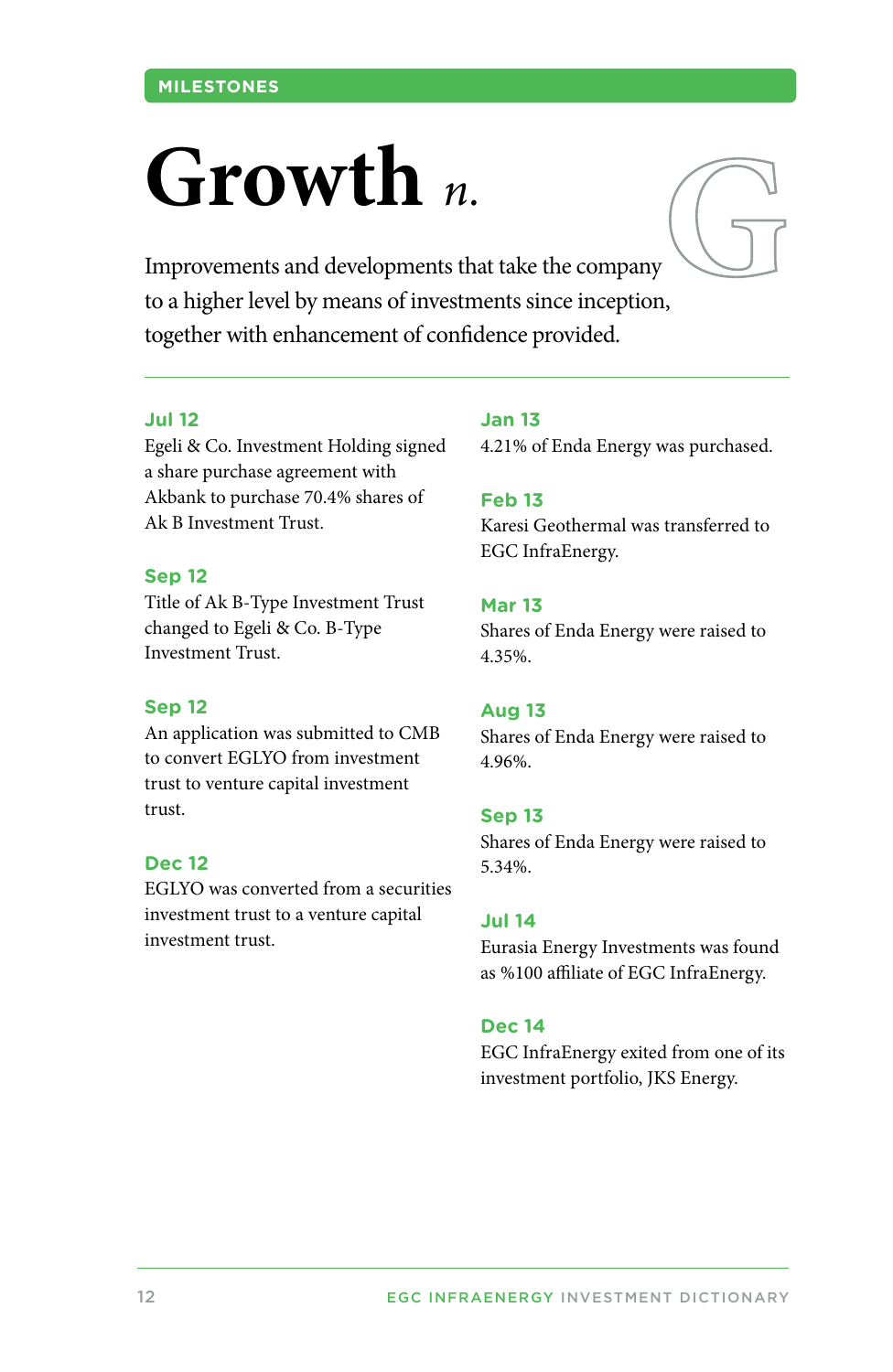### **Harvest** *n.*

Desired, expected and lastly derived profitable outcome with dedicated work and effort.

|                                   | 31.12.2014  | 31.12.2013 |
|-----------------------------------|-------------|------------|
| Revenue                           | 2,072,303   | 34,888,394 |
| Gross Profit /(Loss)              | 614,584     | 3,192,958  |
| Operating Profit/(Loss)           | (7,928,109) | (430,780)  |
| Profit / (Loss) Before Tax        | (7,930,908) | (431, 104) |
| Net Profit/(Loss)                 | (7,930,908) | (431, 104) |
| Profit/(Loss) Per Share           | (0.3965)    | (0.0216)   |
| <b>Total Assets</b>               | 33,560,226  | 41,117,235 |
| <b>Current Assets</b>             | 6,125,805   | 29,664,168 |
| <b>Fixed Assets</b>               | 27.434.421  | 11,453,067 |
| Short Term Liabilities            | 191,290     | 539,783    |
| Long Term Liabilities             | 12,976      | 4,711      |
| Shareholders' Equity              | 33,355,960  | 40,572,741 |
| Paid in capital                   | 20,000,000  | 20,000,000 |
| <b>Current Ratio</b>              | 32.02       | 54.95      |
| Shareholders' Equity/Total Assets | 0.99        | 0.98       |

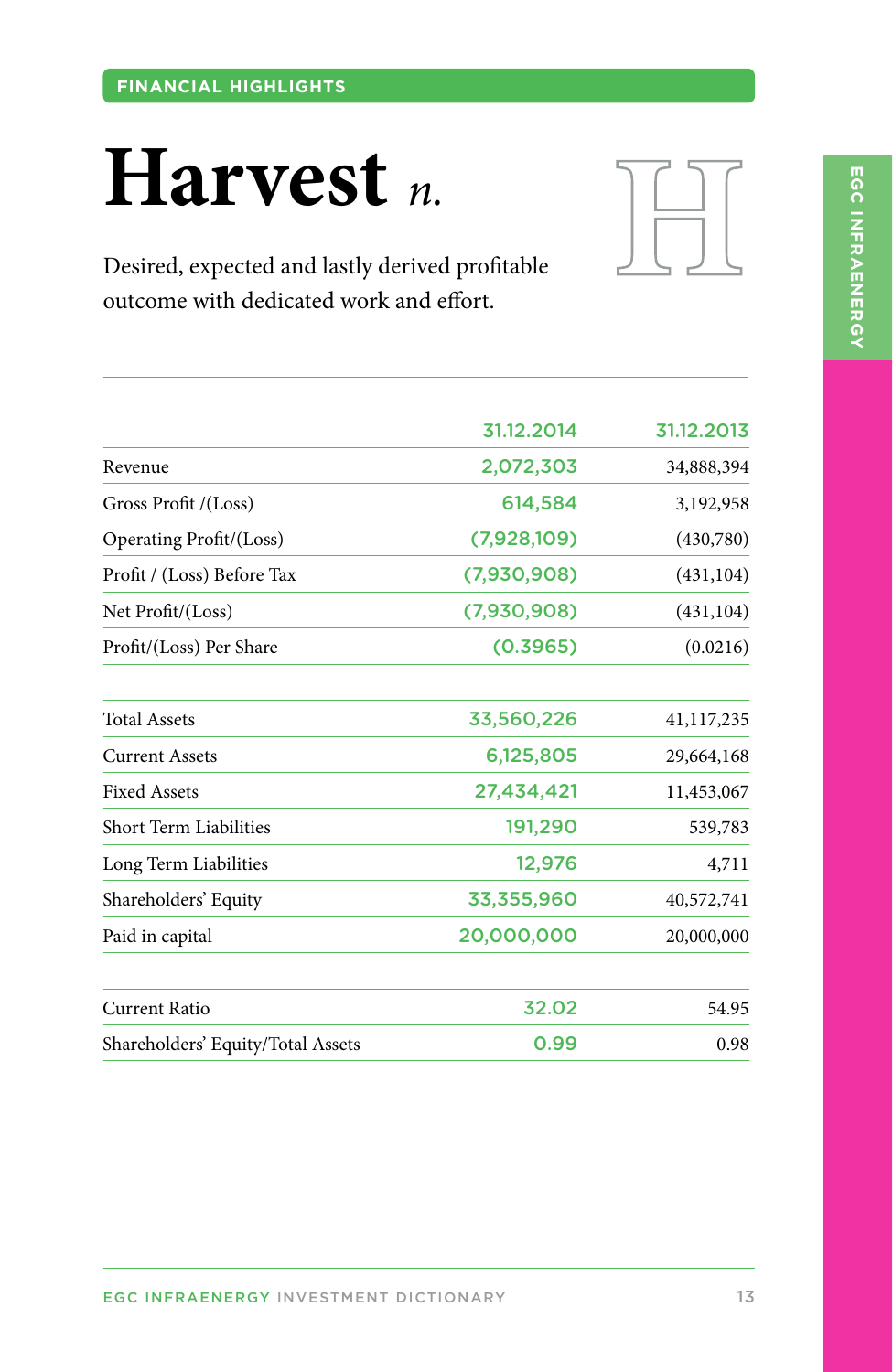## **Integration** *n.*



To create a harmonious and stable value integrity by focusing on real asset investments.

#### Dear Stakeholders,

### 2014 had been full of surprises; after 2014, we are expecting that capital inflow would be moderate in the first half of 2015

Within the process of overcoming the global crisis, we left behind 2014, when monetary expansion and lower interest policies of the biggest central banks were effective. With the signals given by the FED in late May this year, indicating its plan to increase interest with a zero level liquidity for 2015, the year 2014 became a year where the fund outflow accelerated, currency depreciation occurred, growth slowed and inflation increased in Turkey. Whereas the Presidential elections were achieved uneventfully and peacefully in respect of the markets, the greatest surprise in 2014 was the sharp fall in the petroleum prices occurred in June.

And in 2015, we would have a very important general election in just the middle of the year. Since our country acts as energy importer, we may benefit from the lower petroleum prices; therefore; it is expected that the Turkish markets will gain attractiveness and the capital flow will be moderate in the first half of the year with the anticipation that the current deficit and inflation will decrease.

Besides the global effects, it should be noted that conversion of inactive sources into effective investment opportunities increases level of welfare of a country. Accordingly, presence of corporations, acting with a comprehensive financing perspective and having financial fund of knowledge to evaluate the investment opportunities, just like our Company, is as important as the macro developments mentioned above.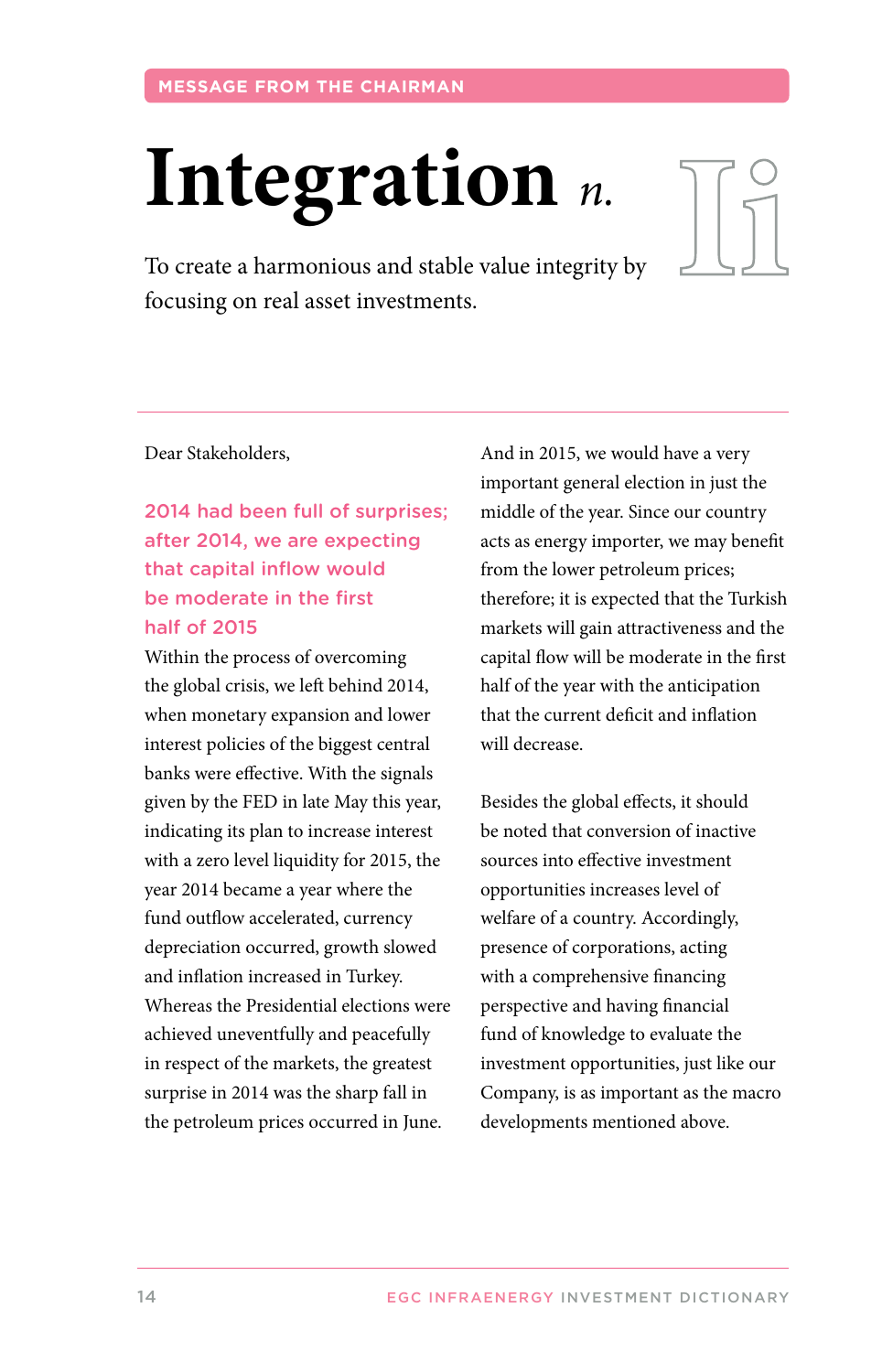

As it is in all the developing countries, dimensions of the infrastructure investments, required in Turkey, increasingly grew and went beyond the level of satisfaction by the possibilities of the public sector. Within that frame, it is expected that new financing possibilities would be provided for the relevant sector; the income generating sources would be diversified; importance of the projects created with the cooperation of the public sector and private sector and the infrastructure investments would increase. Furthermore, the energy market now witnesses a fast growing and liberalization process with the recent privatizations, license tenders and strategic partnerships.

#### We strongly believe in the sustainable high returns of the real asset investments

Thanks to the awareness for this growth potential and our stable and strong belief in the real sector investments, 2014 also became a year when our

Company enhanced its investment portfolio without compromising on its approach to sustainable responsible investments, as it was in the preceding year.

In order to create a portfolio of energy investments EGC InfraEnergy, as its first investment portfolio, acquired 4.2% shares of **Enda Energy**incorporated by more than 100 Aegean Industrialists and Businessmen- in January 2013 and subsequently increased its shareholding rate up to 5.34% with the acquisitions within the year. Short term plan of Enda Energy, which owns 8 active facilities and has the total capacity of 273 MW as of 2014 year-end, is to reach the capacity of 365 MW following completion of 6 continuing investments.

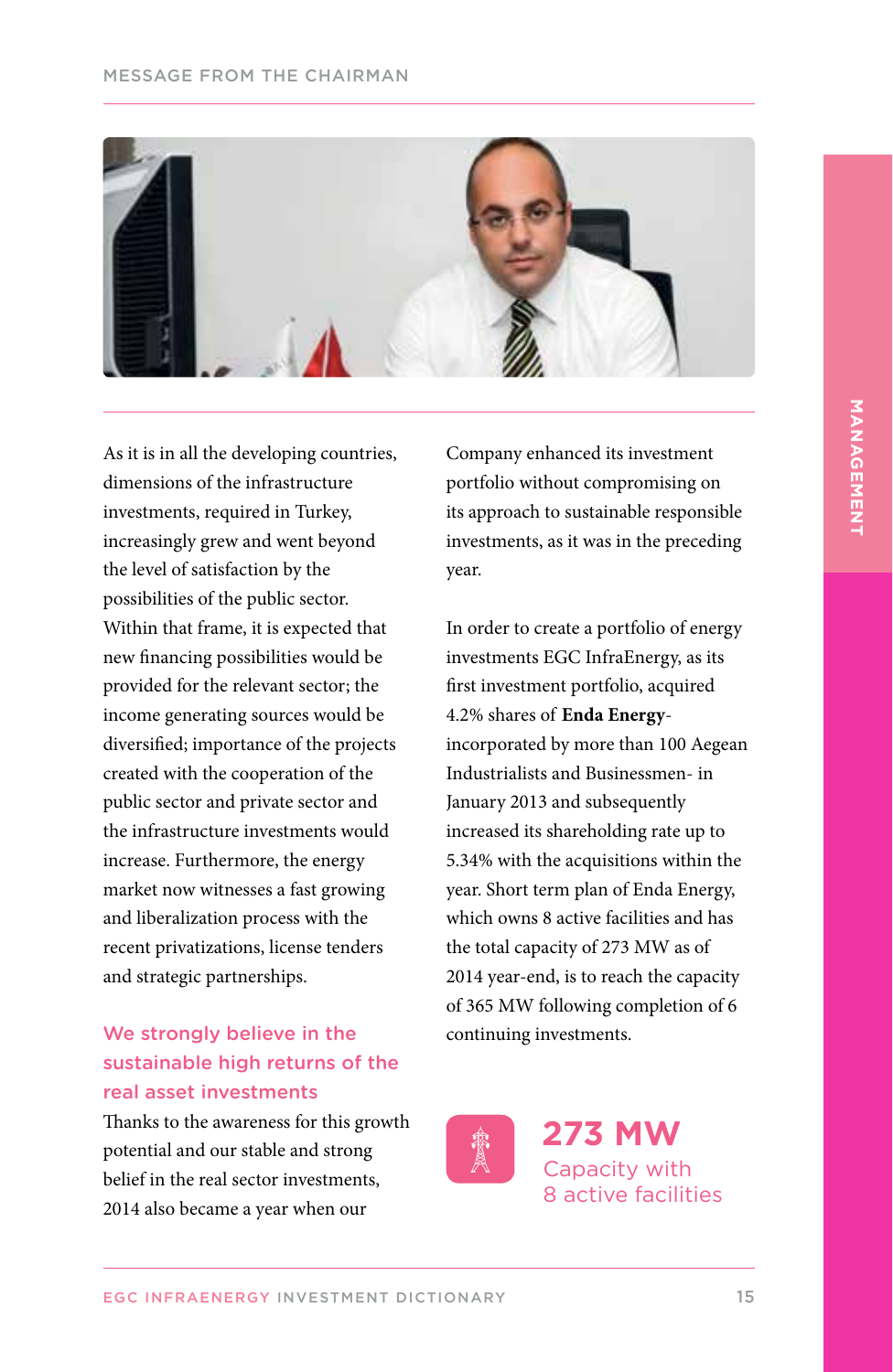# **Justify** *v.*

To prove to get higher success by means of accurate investment decisions from past up to date.

Shares in **Karesi Geothermal**, another investment of our Company, were acquired from Egeli & Co. Investment Holding in February 2013. In the first quarter of 2011, Karesi Geothermal was incorporated by the consortium consisting of EGC Investment Holding and NRG Energy after the tenders issued by MTA for the geothermal fields of Balikesir-Bigadic-Adali-Ceribasi and Balikesir-Balya-Ilica were won and it is planned that drilling activities would be commenced on both fields soon.

EGC InfraEnergy founded a company named **Eurasia Energy Investments** as a 100% owned subsidiary with a paid up capital of TRY 17.1 million to offer mobile power solutions systems in 2014. It is planning to include two transportable power stations with 25MW output capacity each into its rental fleet in 2015. With a power well enough for a small town, these 25 MW of mobile gas turbine package is designed to provide fast

and reliable energy where there is an energy shortage especially in the case of disaster and emergency such as earthquakes, floods, landslides etc.

In December 2014, EGC InfraEnergy exited from its investment portfolio by selling to the other shareholders its shares in **JKS Enerji Guc Sistemleri** (JKS Energy) due to changes in our business plans. JKS Energy which launched its activities in 2013 and which is offering generator maintenance and care, leasing services and sales solutions to the corporations and institutions of any scale and which was involved in EGC InfraEnergy Investment Portfolio as a 50% subsidiary.

2015 would become a year, when we would support our existing investment portfolios by means of stronger shareholding structures and we would continue our investments in the fields of clean energy and infrastructure.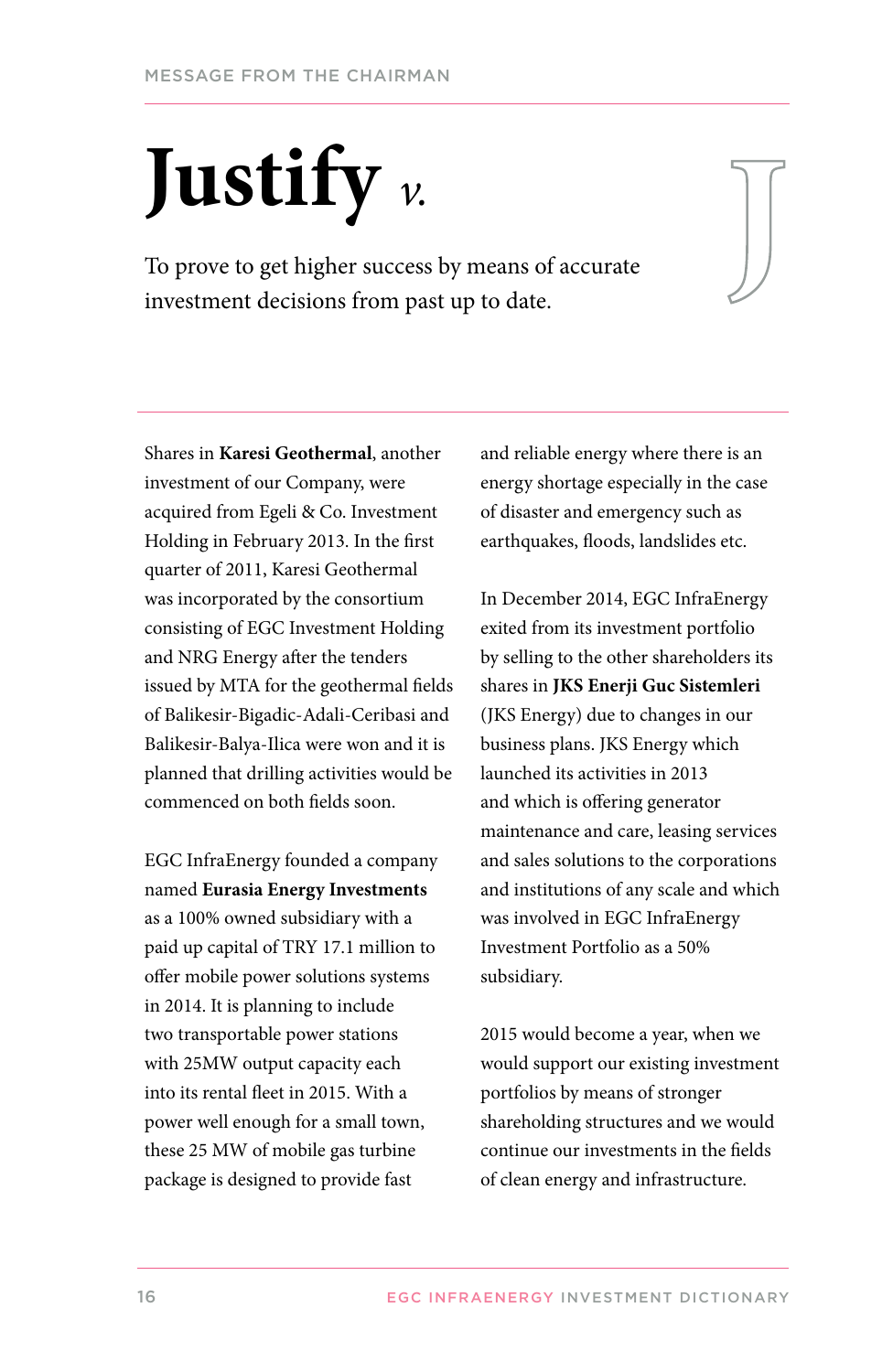

Dear Stakeholders,

First of all, I would like to take this opportunity to express my thanks, for and on behalf of our Board of Directors, to all of our colleagues for working with higher motivation and devotion to make the momentum we achieved - sustainable and to our investors, business partners and all the stakeholders supporting us on this way.

I wish 2015 would bring health, pleasure, success and peace for everyone.

Tau Egeli

TAN EGELI Chairman of the Board

*Throughout 2015, we would support our existing investments by means of stronger shareholding structures.*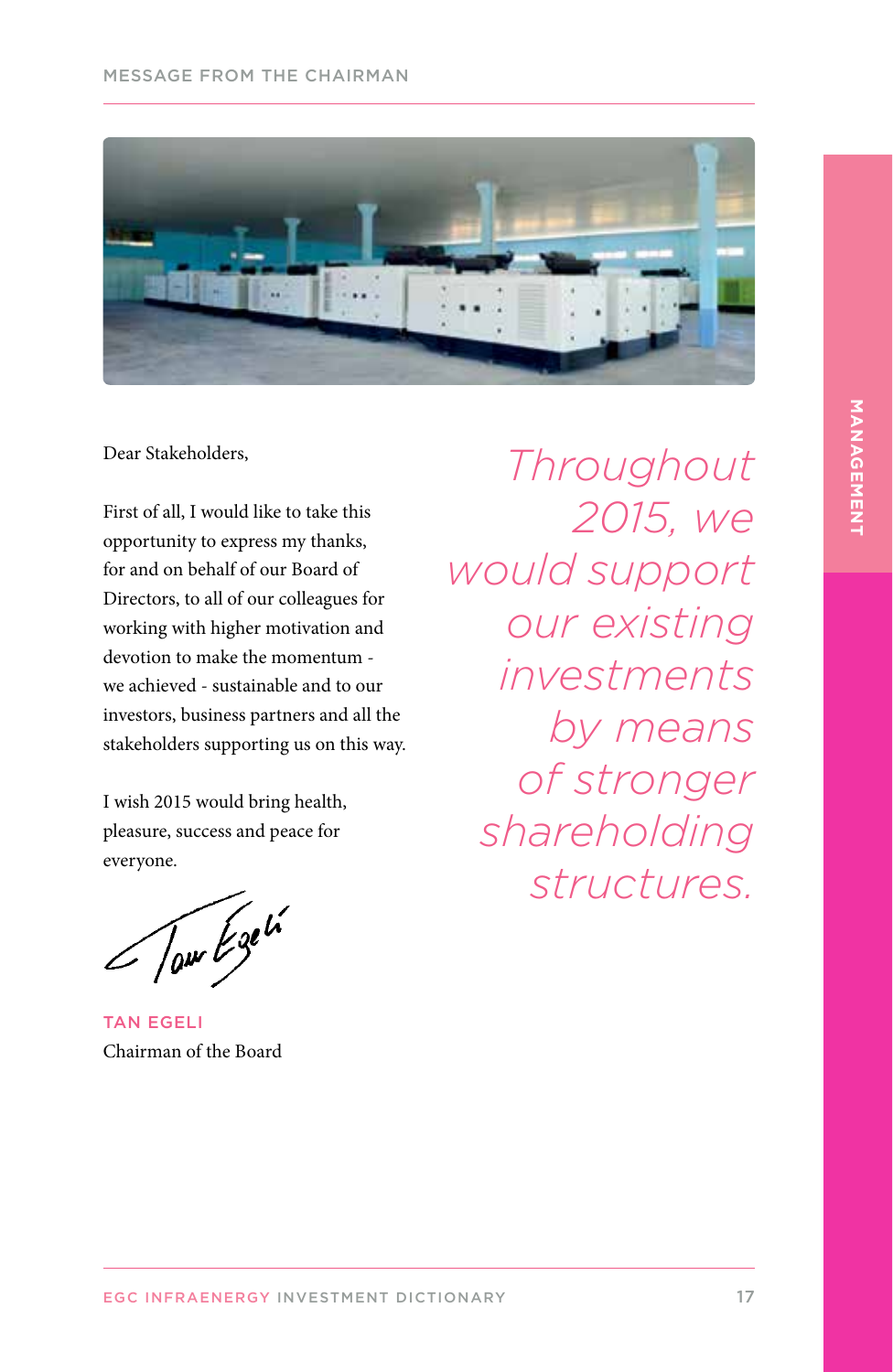## **Knowlegde** *n.*



1. The product of thinking that is obtained by learning, searching or observing and constituted base of work to be done. 2. The most significant feature, which distinct a company from its competitors.

#### **Tan Egeli** Chairman of the Board

Having graduated from Delaware University Department of Business Administration in 1992, Tan Egeli got his master's degree (MSIA) from Carnegie Mellon University, Tepper Business School.

After starting his career in 1994 at Citibank, Egeli served as a senior executive at establishments of Citicorp Securities, İnter Yatirim Securities and BSI Bayindir Securities in that order between 1996 and 2001 especially as responsible for international capital markets and asset management. After leaving BSI Bayindir Securities where he served as a Board of Directors Member and General Manager between 1998 and 2001, he laid the foundations for Egeli & Co. Financial Services Group by founding Egeli Consulting in 2002.

In result of the partnership he established in 2007 with British Ashmore Group which is known for its investments in developing markets, in 2008 Egeli founded Ashmore Asset Management, the first asset management company operating in Turkey with independent foreign capital. Until 2009 he served as CEO at Ashmore Turkey and Chairman of the Board at the subsidiaries of the Company.

While serving as general manager at Egeli & Co. Asset Management, Tan Egeli also serves at Egeli & Co. Financial Investments, Egeli & Co. Investment Trust, Egeli & Co. Agriculture Investment Trust, Egeli & Co. Investment Holding, Egeli & Co. Corporate Support Services, EGC Real Estate Development, EGC Energy, Simya Agriculture Investment as chairman of the board. Besides from group companies, Egeli also is a board member at Istanbul Erkek Lyceum Foundation. Tan Egeli speaks German and English and holds Capital Markets Board Advanced Level and Derivatives Licenses.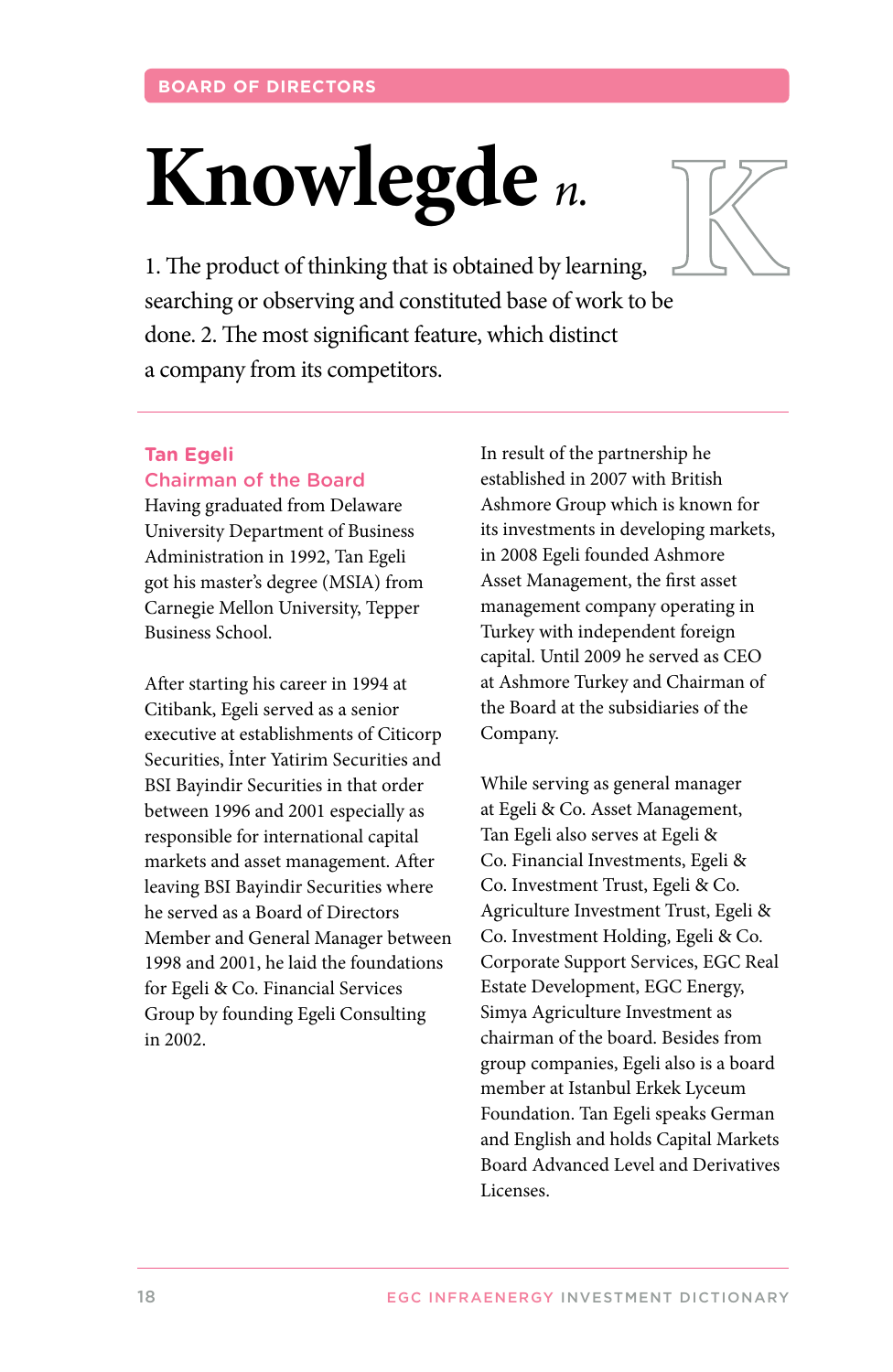#### **Ersoy Coban** Vice-Chairman

After graduating from Yildiz Technical University Department of Economics in 1997, Ersoy Coban received his master's degree in finance from Yeditepe University in 2004.

Having started his career at Interbank Department of Operations and Accounting in 1996, Ersoy Coban worked at Bayindir Securities as Operations and Accounting Director and as internal audit manager at Dundas Unlu Securities between 1999 and 2004. Ersoy Coban has been serving as CFAO at Egeli & Co. Group since 2004.

Coban is serving as a chairman of Egeli & Co. Asset management, he also vice president at Egeli & Co. Investment Trust, at EGC Real Estate Development and at EGC Energy representing Egeli & Co. Investment Holding, member of board at Egeli & Co. Agri Capital Investment Trust, Egeli & Co. Corporate Support Services, Eurasia Energy Investments and Bati Agriculture. Coban is also general manager at Egeli & Co. Investment Holding.

Ersoy Coban holds CMB Advanced Level and Corporate Governance Rating Specialist and Derivatives Licenses and speaks English.

#### **A. Muzaffer Egeli**  Board Member

Graduated from Department of Mechanical Engineering, University of Delaware in 1990, Mr. Atilla Muzaffer Egeli completed his MBA at Carnegie-Mellon University in 1992. In 2001-2006, he served firstly as Istanbul Office President and Managing Partner and subsequently as Middle and Eastern Europe Coordinator and Managing Partner in the Boston Consulting Group (BCG) and Mr. Atilla Muzaffer Egeli served as Consultant and subsequently Project Manager at particularly Munich and various European and Asian offices of BCG in 1993-2000 before the aforesaid positions in BCG. Mr. Muzaffer Egeli has wide accumulation of knowledge and experience on the subjects of both determination and implementation of corporate strategy and mergers and acquisitions of the companies, company valuations, post-acquisition integration and profitability-oriented growth.

Mr. Egeli, once was a founding member of Turkish Corporate Governance Association, also he played an active role in the Turkish Industry and Business Association (TUSIAD); however, he is fully dedicated his active foundation membership capacity for the Education Foundations. Egeli has also social memberships in the "Propeller Club", "The Classical Automobiles Club", "Chaine de Rotissiers" and "İstanbul Golf Club".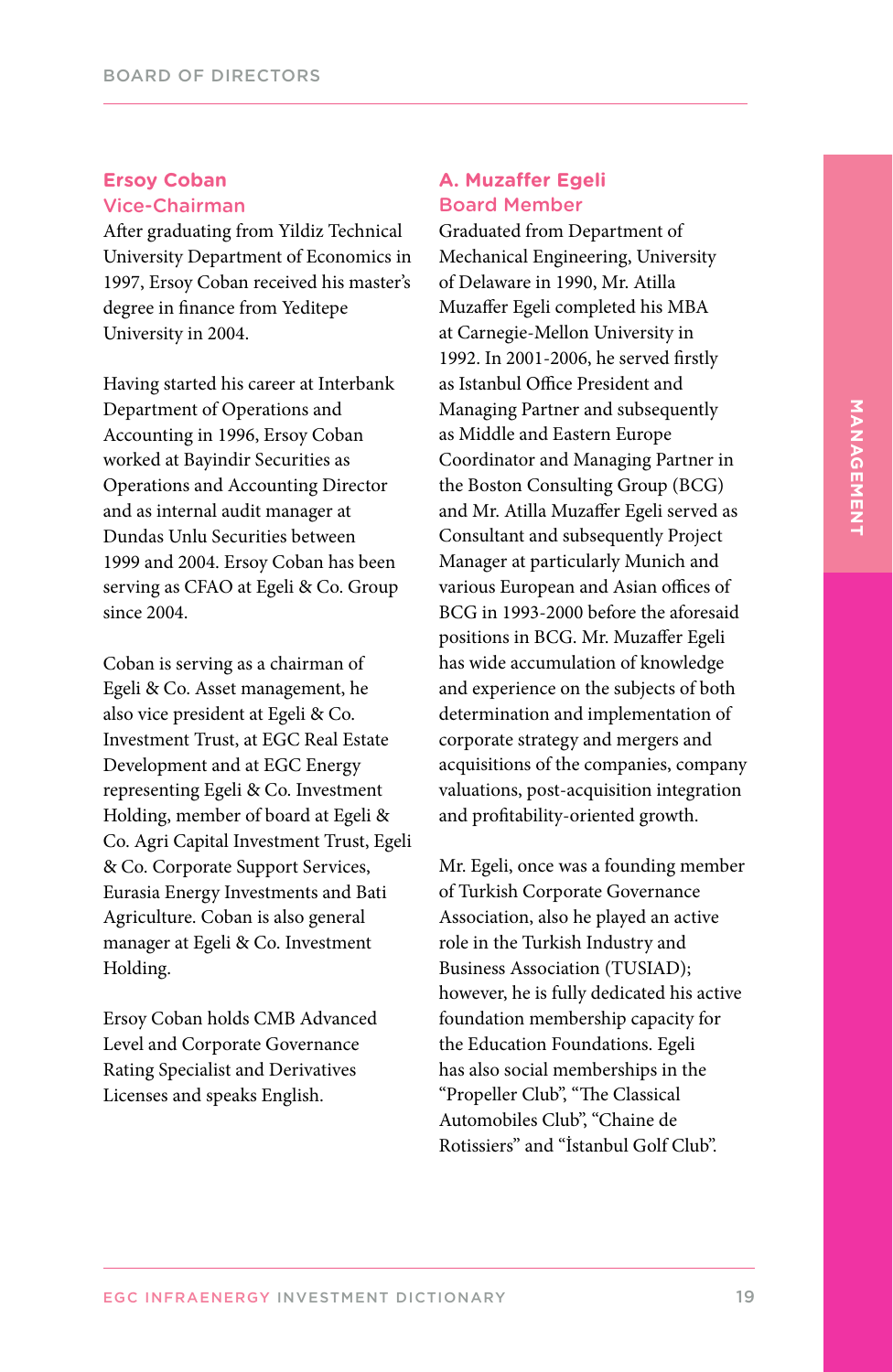Mr. Atilla Muzaffer Egeli currently serves as member of the board of directors in Egeli & Co Investment Holding and Egeli & Co. Investment Trust as well as major shareholder and executive director in GidaPro Gida ve Gida Yan Urunleri Sanayi ve Ticaret A.S. and as founding partner and vice chairman of the board of directors in Likya Tarim ve Hayvancilik A.S. Mr. Egeli is fluent in English and German.

#### **Ahmet Berker Argun** Independent Board Member

Ahmet Argun is an independent board member of the Egeli & Co. Investment Holding, Egeli & Co. Investment Trust and Egeli & Co. Agriculture Investment Trust. Having graduated from Marmara University, Faculty of Economics and Administrative Sciences, Department of Economic, Ahmet Berker Argun worked in Arthur Andersen as an auditor between 1991 and 1996. After his career in Arthur Andersen, Argun served as a senior finance executive at Escort Group, Arena Bilgisayar, Hewlett Packard, Atlasjet, Praktiker and Baumax. Argun is a founding member of TUFIDER (Association of Consumer Finance Companies) and INKADE (Association of Human Resource Management) and also member of AMPD (Association of Shopping Centers). Mr. Argun speaks English and German.

#### **M. N. Tansel Sarac** Independent Board Member

Tansel Sarac graduated from Ankara University Faculty of Political Sciences in 1997. Sarac started his career in 1997 at the Capital Markets Board (CMB) and after working for 7.5 years at the Department of Market Oversight, between 2004 and 2009 he worked as Capital Markets Director at Akfen Holding and General Manager at Akfen Real Estate Investments. During the same period he served as a Board of Directors Member at Akfen Real Estate Trust, member of the Audit Committee at TAV Airports Holding, member of the Audit Committee at Mersin International Port Operation and member of the Audit Committee at TUVTurk. An independent consultant on Capital Markets and Agriculture projects Sarac serves as an Independent Board Member at Egeli & Co. Agriculture Investment Trust and Egeli & Co. Investment Trust since 2011.

In addition, Sarac is an Independent Board Member at Beyaz Filo Oto Kiralama and Flap Kongre Toplanti Hizmetleri Otomotiv ve Turizm. Tansel Sarac, who holds CMB Advanced License and Independent Auditor License, speaks English.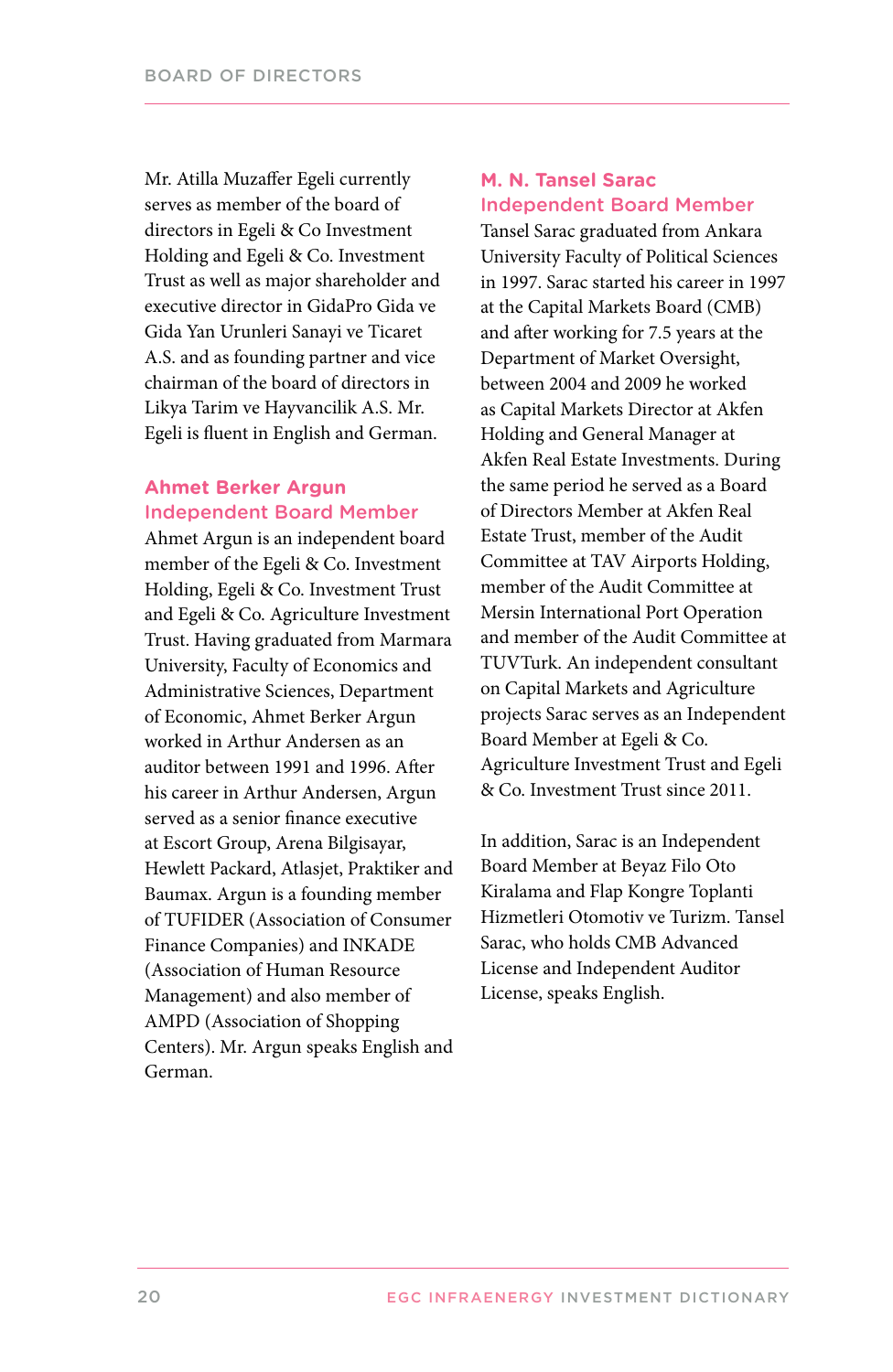### Egeli & Co. Investment Trust

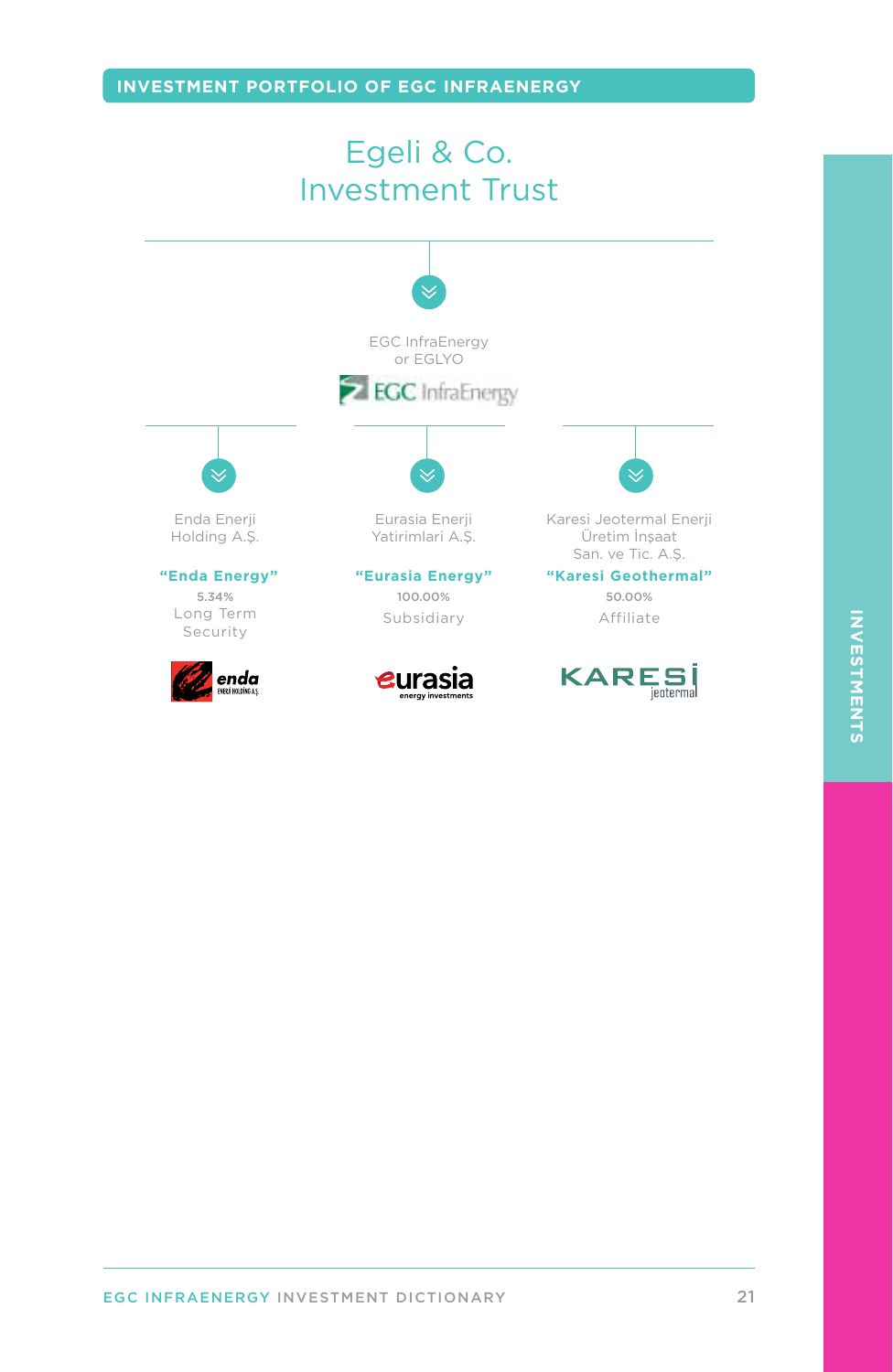### **Leadership** *n.*



The power or ability to lead energy and infrastructure investments by using all the advantages of the company to offer a better and value-added future to its stakeholders.

#### **Investment Strategy**

EGC InfraEnergy offers the opportunities of growth potential in the emerging sectors to its investors through transparent investment platform. EGC InfraEnergy is providing a strong and sustainable capital returns by investing in the growing industries, especially in clean energy and infrastructure.

#### **Investment Assessment, Research and Development Process**

In this context, the target companies are identified through a detailed analysis and valuation process by Egeli & Co. Asset Management along with detailed legal, financial, tax and operational due diligence in line with the investment procedure. In the aftermath of the assessment process projects considered worthy of investment are finalized in line with the EGC InfraEnergy investment philosophy and return criteria, further to the approval of Board of Directors based on the recommendation of the Egeli & Co. Asset Management Investment Committee.

No conflict of interest occurred within the relevant year, between the Company and the corporations/institutions offering investment consulting or rating services to the Company. Information on the potential matters, which may possibly result in conflict of interest, and importance thereof are stated in the agreements entered into by and between these corporations/institutions and the Company.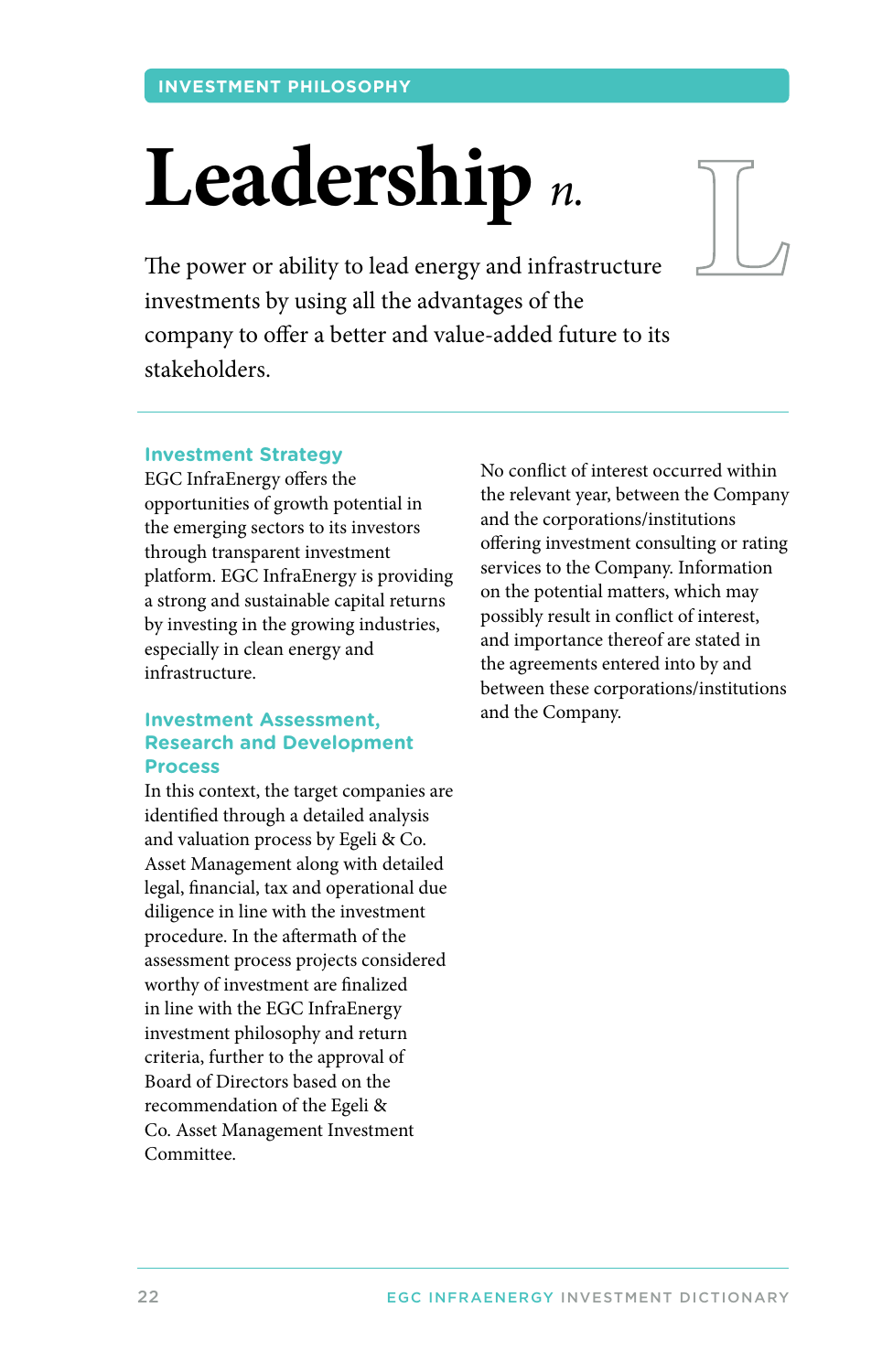Phases of Investment Process are as follows:

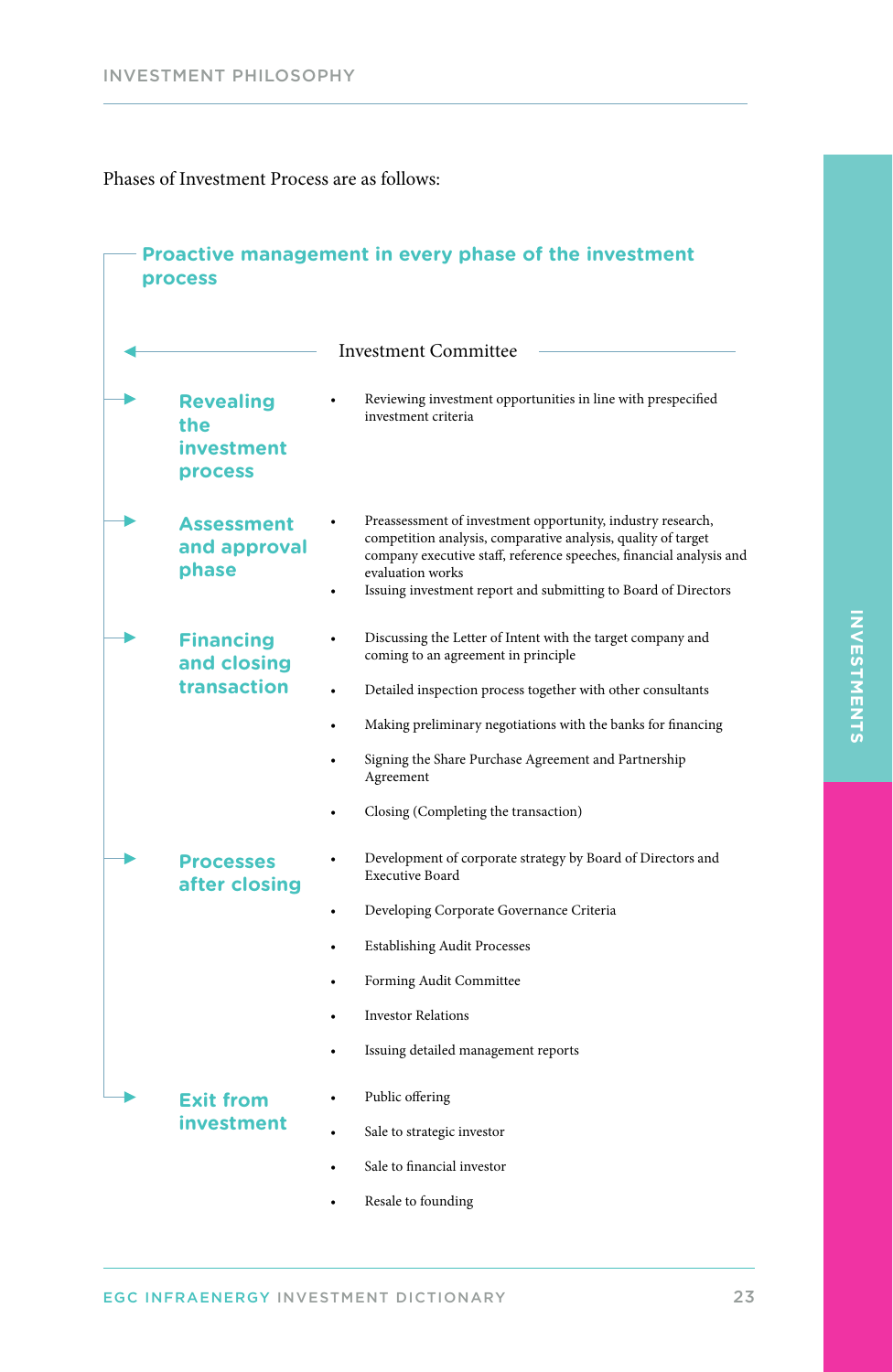### **Maximum** *n.*



1. The greatest quantity or value attainable 2. The size of contribution, which a company would offer to its shareholders by creating integrity in its investments with synergy.

1. EGC InfraEnegry forms the infrastructure for a sustainable financial performance by also improving the governance profile of the companies it is investing in. This approach is one of the main pillars of our investment strategy aiming sustainable return in the long run.

Reports containing financial and operational key performance indicators, issued by the invested companies and real asset investment team are regularly submitted to Board of Directors by Internal Audit and real asset investment team and the ongoing operations of the companies in the portfolio are monitored regularly.

For the purpose of fulfilling the criteria of corporate governance, environmental and social performance criteria, he puts the sustainability and responsible investments in the center of all the

valuation and he did not give his consent to any financial proceeds that are not creating social benefit.

While investing in the energy and infrastructure sector, he constituted his own investment philosophy as to contribute in the development in the regions where investments are made, to minimize environmental effects of his investments and to produce the highest value for all of its stakeholders.

#### **Projects Reviewed in 2014**

In 2014, out of the 12 investment reviewed by Egeli & Co. Asset Management within the reporting period 9 were eliminated and 2 were finalized. The feasibility studies of 1 project are currently in progress. In addition to these, the company exited from one project in 2014.

Industrial breakdown of the projects reviewed within the reported period is presented below:



#### **EGC InfraEnegry**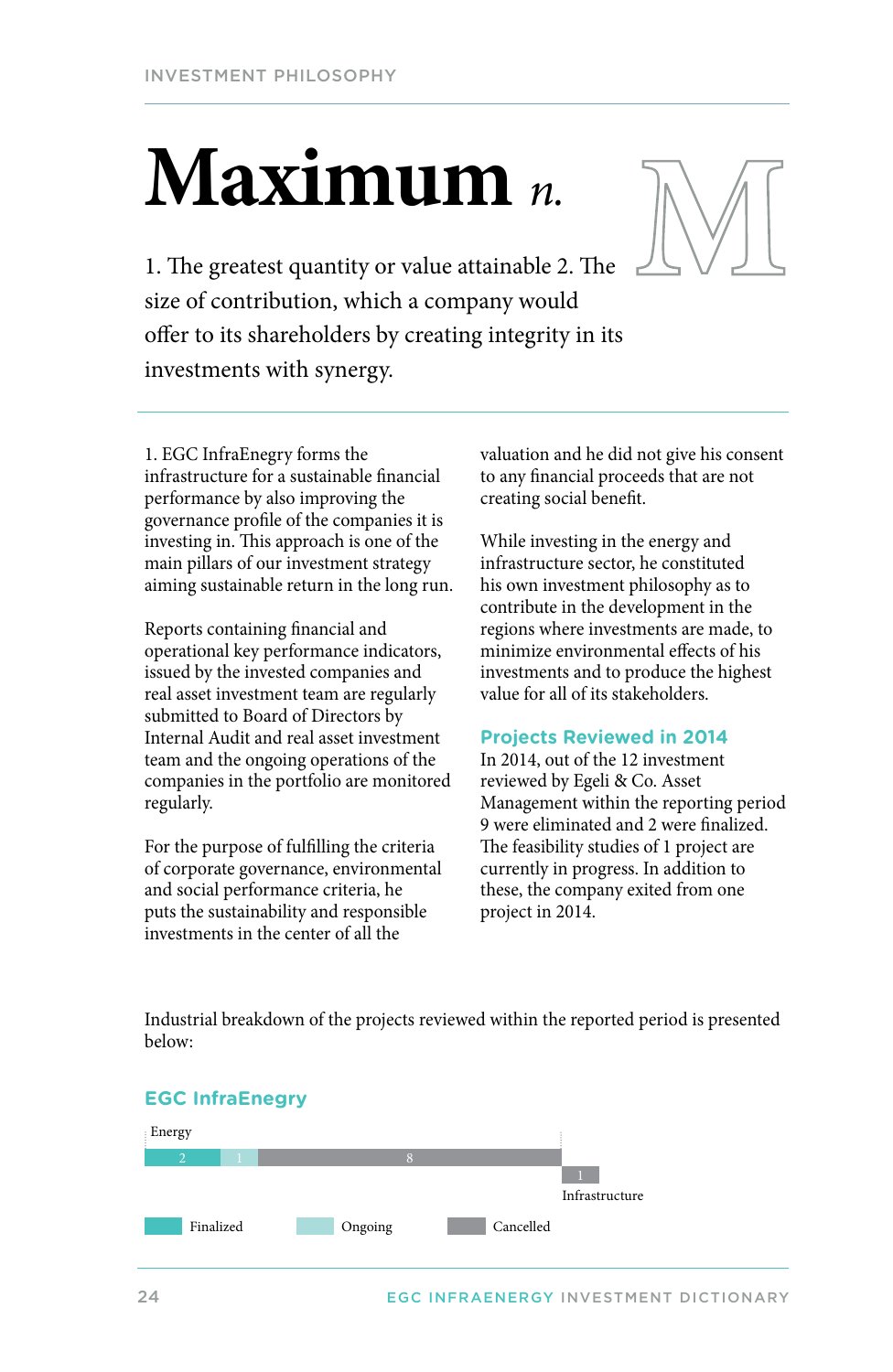#### INVESTMENT PHILOSOPHY



The fields in the diagram above indicate the industries standing out in the current investment strategy of the Company.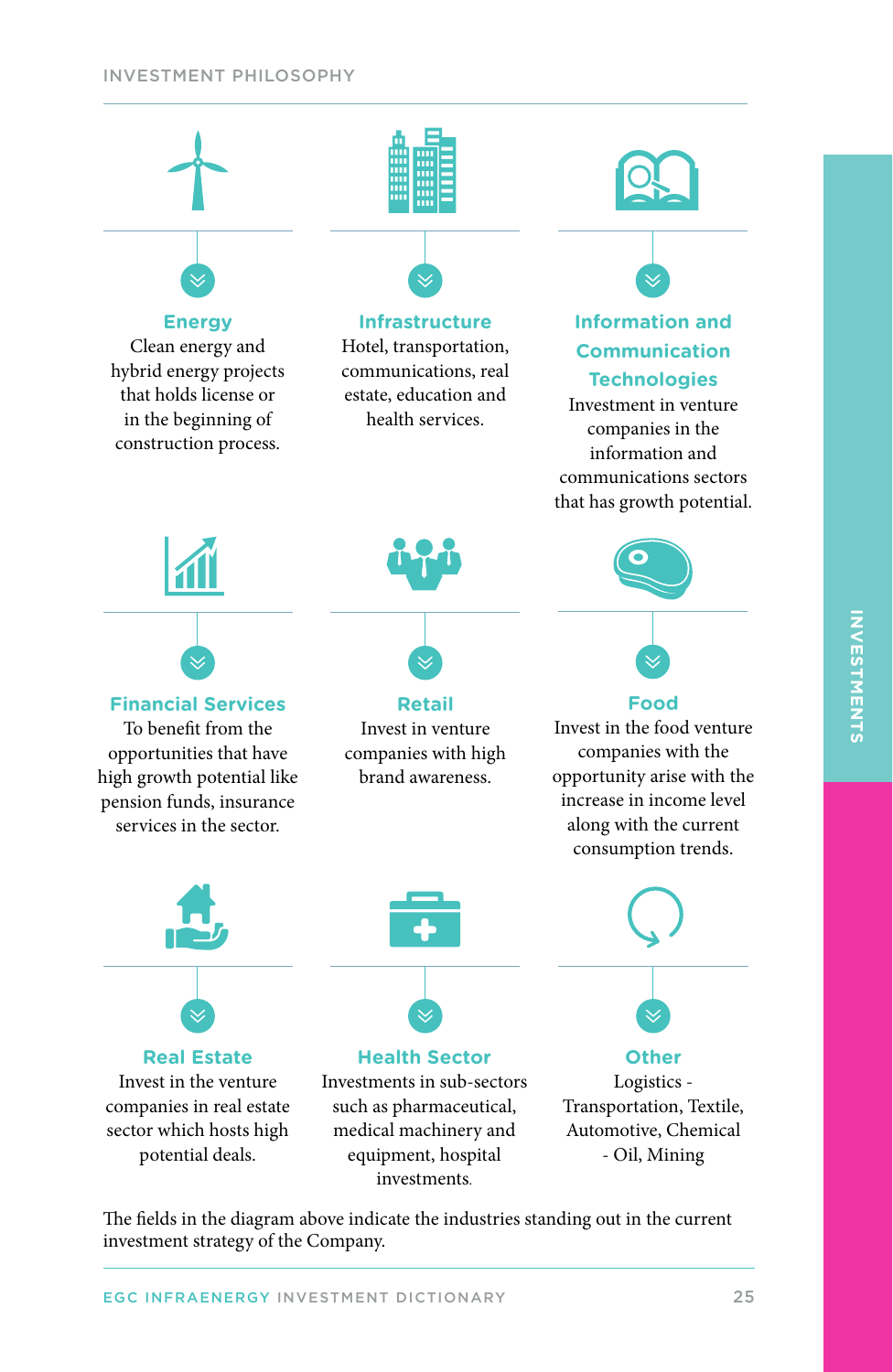### **Natural** *adj.*

1. Being in accordance with or determined by nature.

2. Having a projected success in investments for growth.



#### **KARESI GEOTHERMAL**

Geothermal energy was initially used for health resorts but today it has become an energy type presenting various utilization fields. Geothermal electricity production was developed to a great extent in the last 40 years. It is acknowledged worldwide that geothermal heat and electrical energy production will have a great importance in the future. Investments made in the geothermal energy industry are continuously increasing. According to Electric Energy Market and Supply Security Strategy document, Turkey's geothermal installed capacity is planned to increase up to 600 MW in 2023 from 162.2 MW.

Making use of renewable energy resources among its investment fields in the light of these developments, Egeli & Co. Financial Services Group won the tenders for Balikesir-Bigadic-Adali Ceribasi and Balikesir-Balya-Ilica geothermal areas put out by General Directorate of Mineral Research & Exploration (MTA), on 24 February

2011 through a consortium formed by EGCYH and NRG Energy. Following the tender, the capital of Karesi Geothermal, which was founded by Egeli & Co. Investment Holding and NRG Energy, was raised from TL 480,000 to TL 960,000 in April 2012.

In September 2012 geological, geochemical and geophysical studies were made in both areas subject to geothermal operating permit, for "Geothermal Potential Development Opportunities Research Project" and a report was issued for each area. It is planned that drilling works shall be given a start in both areas within the scope of these reports.

Within the scope of the plans of Egeli & Co. Financial Services Group for combining its energy investments under EGC Infra Energy, 480,000 shares of Karesi Geothermal with a par value of TL 1 each, owned by Egeli & Co. Investment Holding were assigned to EGC Infra Energy in return for TL 794,111 on February 20<sup>th</sup> 2013.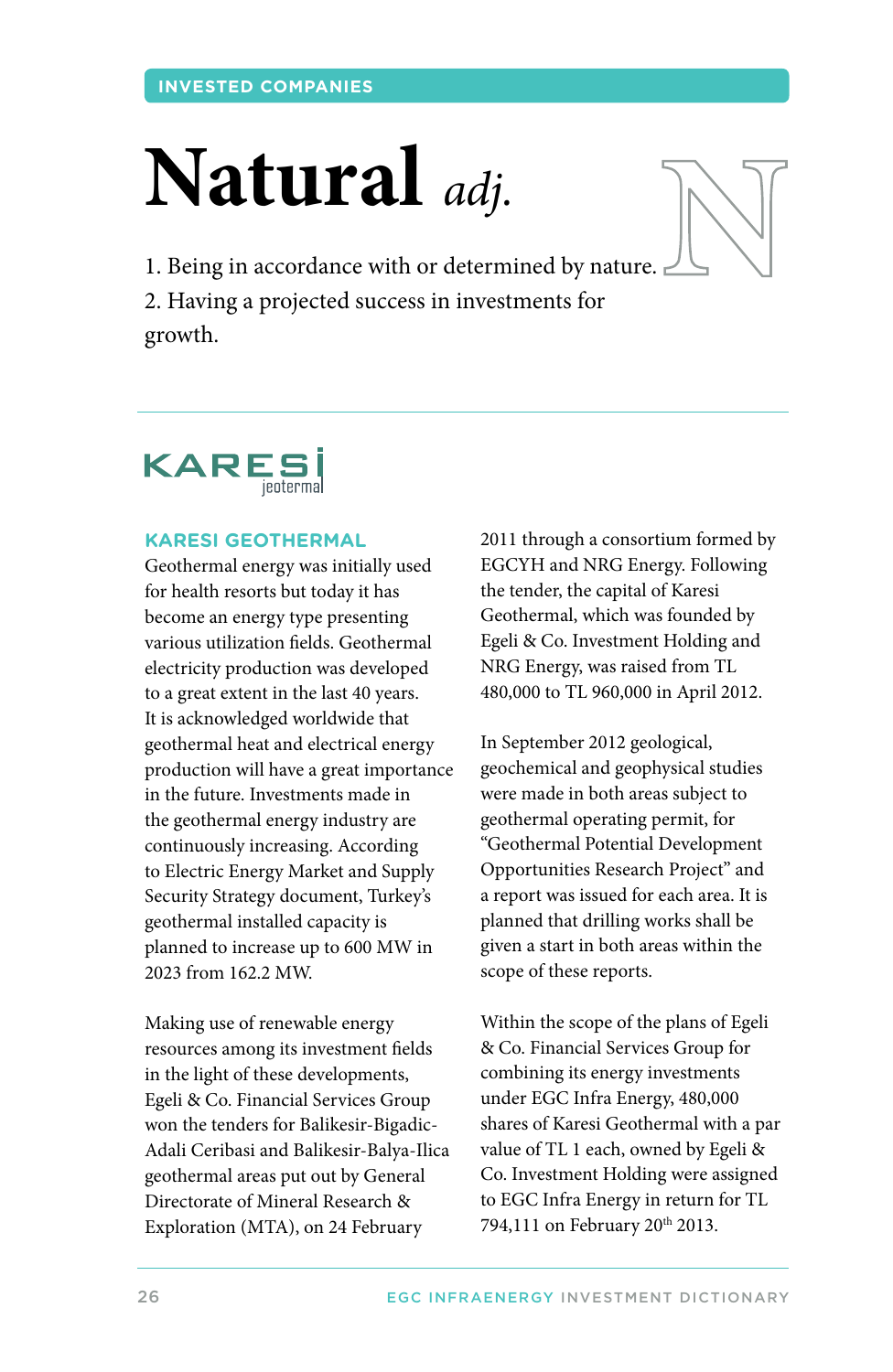

#### **EURASIA ENERGY INVESTMENTS**

Eurasia Energy Investments was founded by Egeli & Co. Group in June 2014 with 17.1 million TL shareholders' equity. Eurasia Energy Investments offers movable turnkey temporary costefficient reliable and fast power systems solutions anywhere in the world with its mobile rental fleet.

In these respect, the company which is a 100% subsidiary of EGC InfraEnergy, planned to include two FT8® Mobilepac® transportable power stations with 25MW output capacity into its rental fleet in 2015.

FT8® Mobilepac® gas turbine package is developed and manufactured by PW Power Systems (PWPS - formerly Pratt & Whitney ®) which is a subsidiary of Mitsubishi Heavy Industries, Ltd. (MHI). MHI is a diversified Fortune "Global 150" company with more than \$30 billion in annual revenues and 40,000 employees worldwide. PWPS has leveraged the advanced technology of Pratt & Whitney® proven aircraft engines and uniquely applied it to complex power system solutions to become a leader in power generation. In this sense, FT8® Mobilepac® gas turbine package is a product of 30 years of technology.

With a power well enough for a small town, these 25 MW of mobile gas turbine package is designed to provide fast and reliable energy where there is an energy shortage especially in the case of disaster and emergency such as earthquakes, floods, landslides etc.



Highway compatible of mobile units offers rapid deployment worldwide via road, sea freight or airfreight. Environmentally compatible gas turbine package can be driven to a site and begin generation emergency power in less than one day. With a remote operation, FT8® Mobilepac® Gas turbine package, committed to provide high quality, reliable, fast solutions for the emergency power.



#### **ENDA ENERGY**

EGC InfraEnergy took over 4.21% of the shares of Enda Energy Holding ("Enda Energy") on 17 January 2013, right after the completion of the change of company status on 31 December 2012 in order to form an energy investments portfolio. EGC InfaEnergy continued to acquire the shares of Enda Energy throughout the year and at the end of the reporting period, the acquired shares increased to 5.34%.

Operating in the energy industry since 1993, Enda develops energy investment projects in the Aegean and Mediterranean regions, conducts energy investments, operates current production plants and energy trade as well as any kind of production technologies, primarily renewable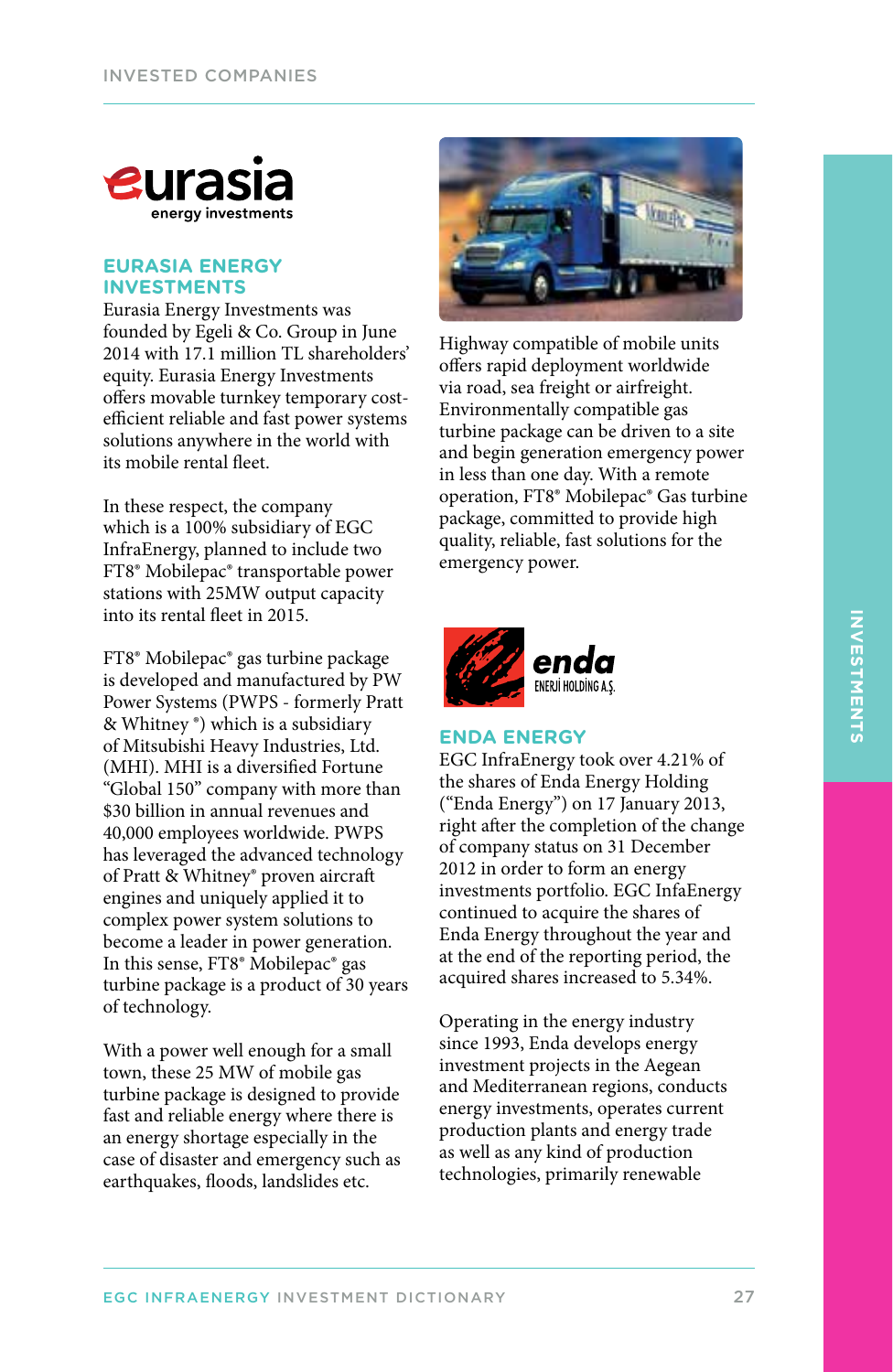energy in the capacity of an investor. Enda provides electrical energy to real and legal entities within the scope of a free consumer since 2004. In virtue of both producing electricity from renewable resources and owning natural gas plants, Enda is able to produce uninterruptible electricity and thus supply electricity to consumers with reasonable unit prices during the year.

With a focus of obtaining solid position in energy sector, significant portion of Enda Energy's portfolio will consist of renewable energy with the upcoming investments.

Enda Energy has various subsidiaries and affiliates in the energy industry including hydroelectricity, wind energy, geothermal energy and natural gas, operating under the titles Gonen HES A.S., Su Enerji A.S., Antalya A.S., Akcay A.S., Tuzla A.S., Tirenda A.S., Egenda A.S., Yaylakoy A.S., RES IYTE A.S., Solenda A.S., Ardenda A.S. and Izmir Teknoloji A.S.. In this sense, the portfolio allocation of Enda Energy is 51% natural gas, 46% hydroelectric and 3% geothermal.

With 8 plants operational, Enda Energy and its subsidiaries have a total of 273 MWe installed capacity at the end of 2014. In addition, by finalizing investments of 1 hydroelectricity and 5 wind projects, 6 projects in total, it is planned that by the end of 2015 an additional 92 MWe installed capacity shall be put into operation.



#### **EXITED INVESTMENTS of EGC INFRAENERGY**

#### JKS ENERGY

JKS Enerji Guc Sistemleri Tic. ve San. A.S. (JKS Energy) commissioned its commercial activities in 2013 and offering generator maintenance and care, leasing services and sales solutions to the corporations and institutions of any scale, had joined in the portfolio of EGC InfraEnergy as a 50% affiliate. Afterwards, at the end of 2014, EGC InfaEnergy exited from its portfolio by selling its shares in the Company to other shareholder.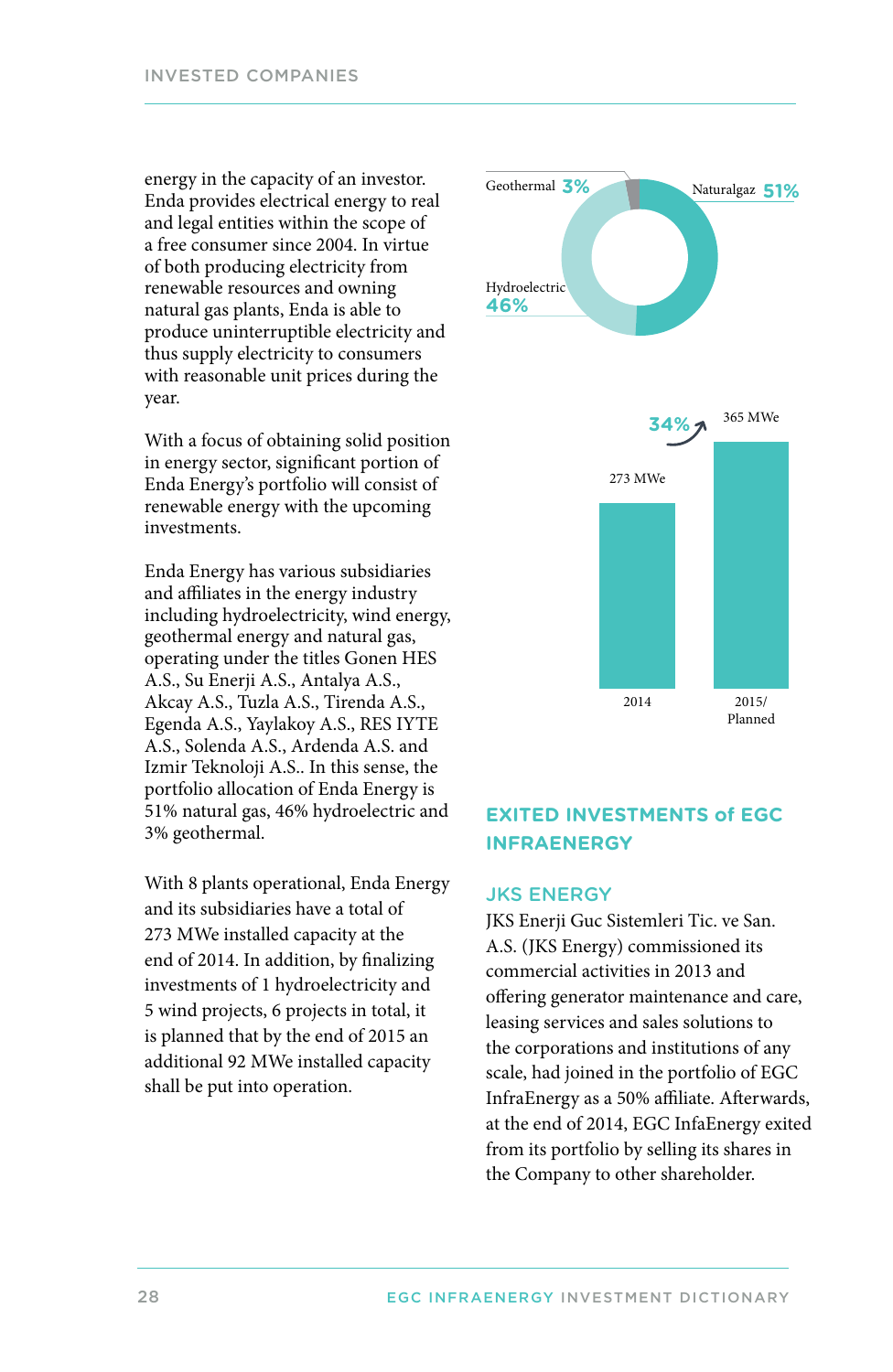## **Organization** *n.*

1. Overall functional structures to generate and increase income. 2. Combination of experienced and skilled human resources, for value generated sustainable investments.



EGC InfraEnergy takes care for installing and applying systems for accurately assessing the individual differences for the employees, preparing a convenient environment for personal and professional development of the employees and providing a convenient workplace environment.

EGC InfraEnergy adopted as principle management of the human resources, being its highest capital and basis of its success, according to the international standards. EGC InfraEnergy, progressively following up contemporary implementations in the human resources management and aiming at implementing in the most consistent manner with the culture of the company, works in consultation with the consulting firms specialized on the relevant fields with regard to the matters of recruitment, training and development, career management, performance assessment.

The total number of personnel employed in the Company as of 31 December 2014 is 5. (2013:2)

Employees' health insurance, food and transportation are offered by the Company.

#### **Employment**

The company adopted the principle of "equal opportunity for everyone" in recruitment. EGC InfraEnergy, abstaining from stating discriminating expressions or qualifications such as age or sex in the announcements of vacation, maintains this attitude at all the stages of recruitment and elects the most appropriate candidate for the position based on the objective criteria. EGC InfraEnergy keeps its door open for anyone, having invested in occupational and personal improvement, being highly motivated, dynamic and open for improvements and innovations and believing in the team spirit.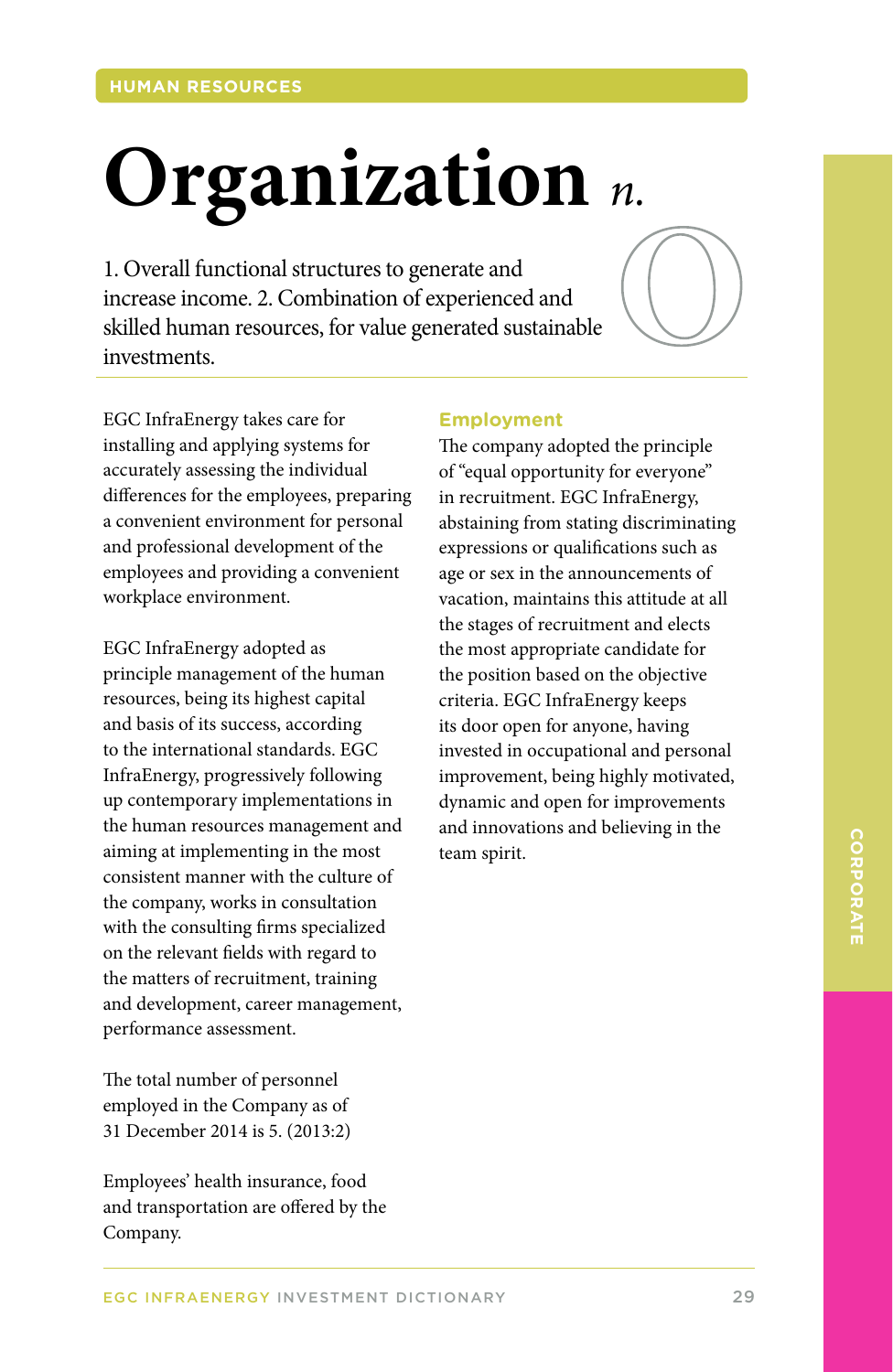#### **Training and Improvement**

EGC InfraEnergy pays utmost attention to occupational and personal improvements of the human resources and therefore continuously makes investment in its human resources. Many different ways such as individual demands, executives' observances, performance assessment negotiation results, assessment center studies are followed in determination of the needs of the employees for improvement. Taking all the results into consideration, annual improvement plan is prepared and closely monitored for each employee.

#### **Performance Management System**

A systematic study is carried out throughout the year in order to evaluate the performance objectively and reward the success. The company prepares an individual performance report for each EGC InfraEnergy employee, including annual targets and necessary competence for the relevant position, according to the company's targets. Performance of the employee is followed up throughout the year and performance evaluation negotiations are held in January each year.

Purpose of EGC InfraEnergy's performance management system is to provide the appointment and rewarding system with data, ensure assessment of the stronger and improvable aspects of the employees objectively and support sustainable improvements.

#### **Career Management**

Job definitions, necessary competence, criteria for success and career plans are defined for all the positions in EGC InfraEnergy. Direction and development activities required for improvement of the employee according to the career plan are governed and followed up by the human resources.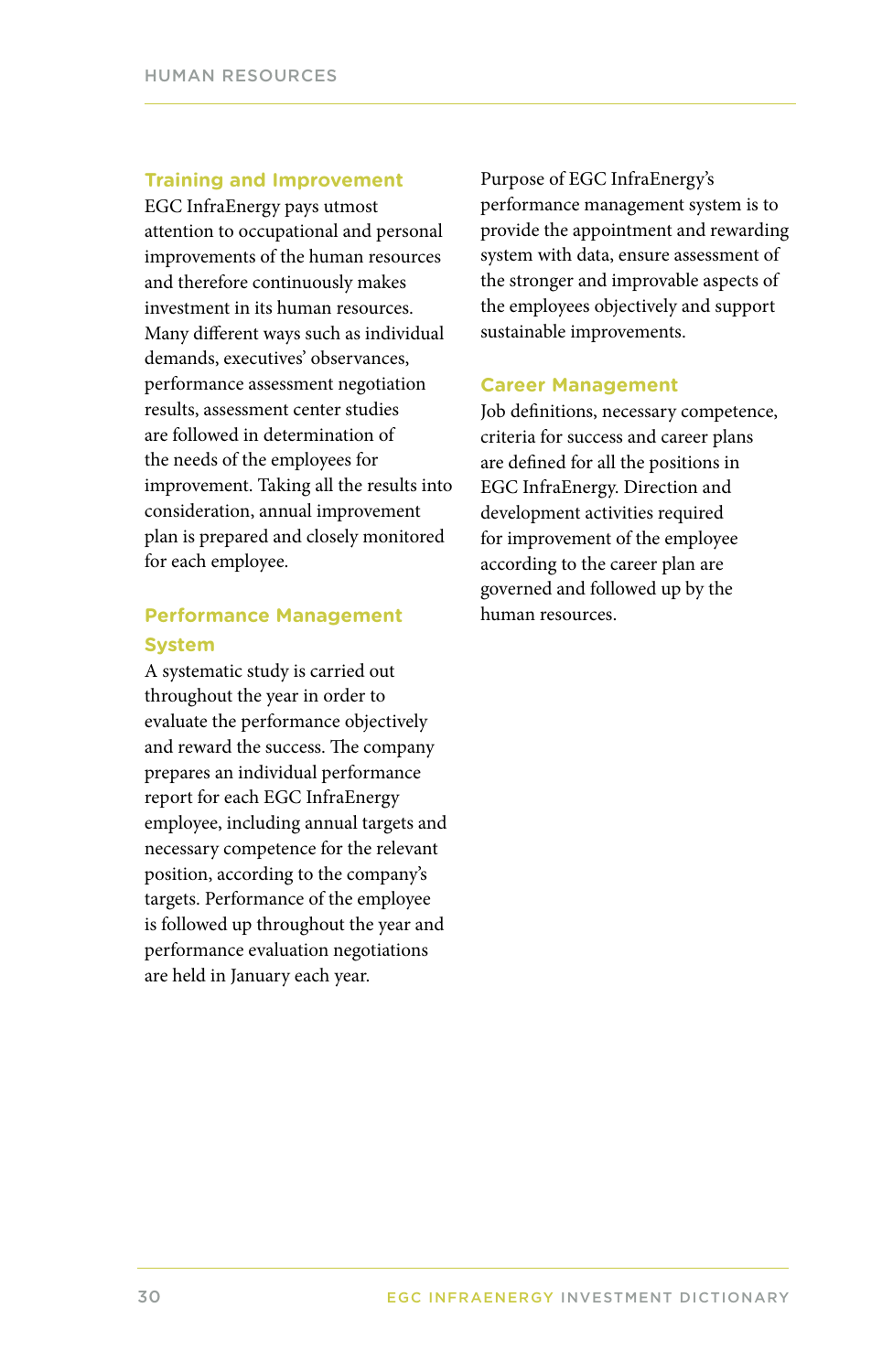## **Position** *n.*

The measure situation taken against risks that have been encountered through the process of achieving corporate goals.

#### **Liquidity Risk**

Liquidity risk is the Company's possibility of failing to fulfill of its net funding obligations. Uncertainty in the markets or occurrence of events as a result of decrease in funding resources such as decrease in credit ratings can give rise to Liquidity Risk. The management of EGC InfraEnergy manages Liquidity Risk by keeping enough cash and similar resources ready in order to fulfill its current and potential responsibilities by distributing the funding resources. The Company performs periodical liquidity risk analysis for the risks it may expose to.

#### **Credit Risk**

Credit risk is the risk of occurrence of financial loss of one of the parties in a commercial relation due to of failure by the other party to meet its obligation relating to a financial instrument. The Company is exposed to the credit risk due to its deposit amount kept in the bank. All the bank deposits of the Company are kept in Turkish banks.

#### **Financial Risk**

Due to its activities, the Company is investing in long-term projects. Financing needs of these investments are satisfied by liquid values; and the risks such as failure to find funds with appropriate conditions for project financing credit, failure to create due dates of the existing debts according to the due dates of the assets

under the current assets item and failure to establish optimum balance between the assets and resources are all monitored.

#### **Currency/Interest Rate Risk**

Foreign Currency Risk is the effects arising from currency rate movements in case of having assets, liabilities and Off-Balance Sheet liabilities in any foreign currency. The company currently is not subject to foreign currency risk. The Company expose to interest rate risk due to effects of the changes in market interest rates lead to fluctuations in the prices of financial instruments. These exposures are managed by short-term retention of assets affected by interest rate changes.

#### **Share Certificate Price Risk**

All stocks of the Company categorized as financial assets held for purchase and sale are traded at Borsa Istanbul. Based on the analyses made by the Company, in the event that there is an increase/decrease of 5% in the stock market price of the shares, presuming that all other variables remain constant, there is a TL 119.213 decrease/ increase net period loss of the company for the period at December 31, 2014. (31 December 2013: TL 472).

#### **Market Risk**

Market risks such as; fluctuations in electricity prices, changes in electricity demand, price instability for the raw materials (sources), state ongoing

**CORPORATE**

CORPORATE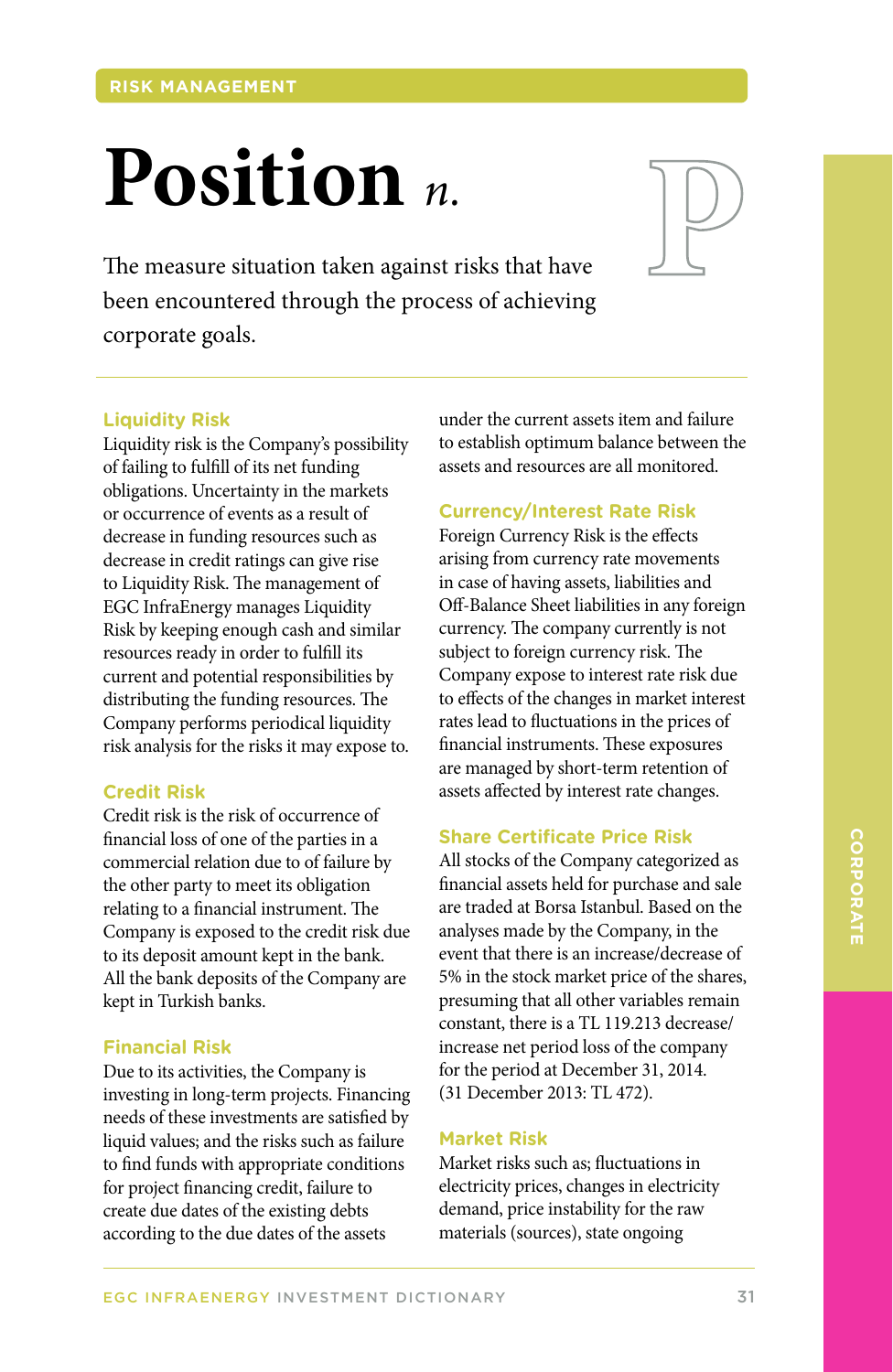intervention in the electricity market, are important elements that need to be monitored closely especially in recent years.

#### **Economic Risks**

Adverse effects of economic instability (such us stagnation, crisis, recession, devaluation etc.) and fluctuations in currency and interest rates are the major risk factors for the investment and operation stages.

#### **Investment Risks**

The Company has combined-cycle natural gas, wind power plants, as well as mobile generators, geothermal energy and mobile power station in its portfolio and therefore places great importance on feasibility studies, as the Company's main objective is to grow with profitable investments. Accordingly, the potential effects of all internal and external risk factors on planned investments are identified and relevant scenarios are analyzed.

#### **Project Risk**

The Company conducts technical feasibility studies at the most optimum level possible, in all stages of its projects, for which the investment decision has been made. The Company also takes into consideration financial feasibility, including macroeconomic growth, inflation rate, currency rates, sales volume, market impact, prices, and monitors these factors periodically. The profitability of a project is determined by calculating the internal productivity ratio, profitability index, and capital cost. During the project development stage, the Company closely monitors progress through the use project management tools.

#### **Competition Risk**

Through privatizations and a new regulatory framework, a more liberal and competitive market is being formed to replace the public monopoly in the energy sector, leading to increased competition. Therefore, the Company manages competitive risk by implementing innovative sales and marketing strategies. As a result, portfolio diversification will continue to be on the company's agenda in the coming period as well.

#### **Legal/Political Risks**

Legal and political risks, defined as changes in regulations, delays in obtaining project permits, licenses or expropriation permits from public authorities, compliance with tender contract conditions, and political relations, are considered natural risks in the energy sector. The Company keeps such risks under control through close monitoring and timely actions.

#### **Technology Risks**

As technological developments, newer and more efficient energy production systems, at the same or lower cost, continue to emerge every day, the Company may potentially experience weakening competitive power in terms of profitability. Therefore, the Company makes short-term upgrades to integrate these new technologies.

#### **Environment/Health/Safety Related Risks**

At its facilities, the Company implements strict policy and procedural guidelines to ensure compliance with legal standards related to environmental protection, safety and health; the Company also tries to take the necessary measures against adverse geographic and climatic conditions.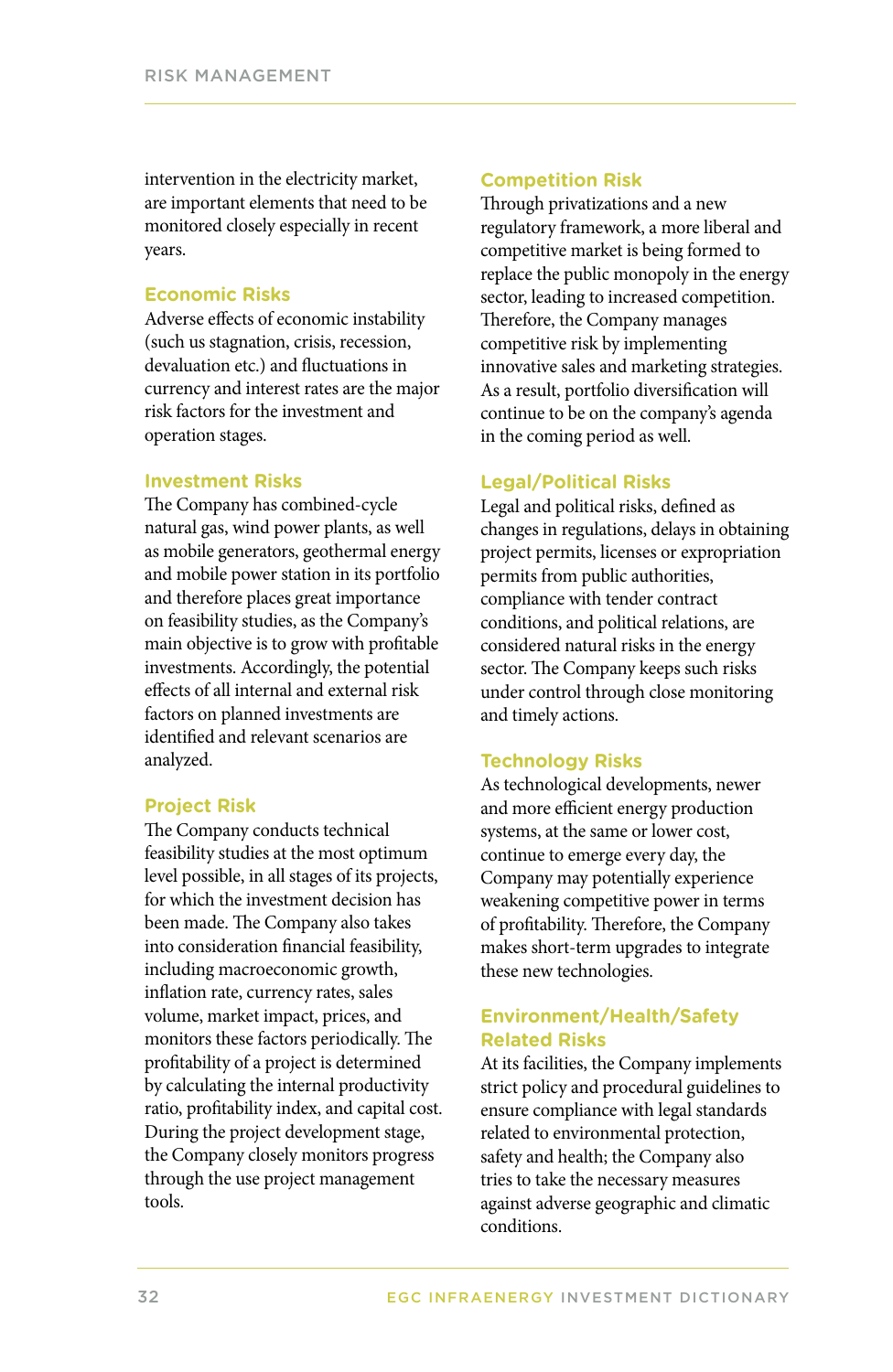## **Qualification** *n.*

Skill and knowledge needed for innovative, sustainable and responsible investments.



#### **Amendment to the articles of association, made during the period**

No amendment was made to the articles of association for any reason in 2014.

#### **Treasury shares owned by Company**

As of 31 December 2014 there are no self-owned shares of the Company

#### **Private and public inspections conducted within the reporting**

#### **period**

The Company was not subject to any private or public inspections in 2014.

### **Administrative or law**

**enforcement imposed on the Company or members of the management body due to practices contrary to provisions** 

#### **of the legislation**

There was no administrative or law enforcement imposed on the company or members of the management organ due to practices contrary to provisions of the legislation within the accounting period.

**Whether the targets specified in the past periods were achieved or not, the resolutions of the Shareholders' Assembly were accomplished or not, and if the resolutions were not** 

**accomplished; the reasons** The Company mostly achieved the specified targets in 2014.

#### **If the company is part of a corporate group; legal**

**transactions performed with the parent company, a subsidiary of the parent company, on behalf of the parent company or a subsidiary of the parent company with the instruction of the parent company and any other measures taken or avoided taking on behalf of the parent company or a subsidiary of the** 

#### **parent company**

The details of the relevant legal transactions are specified in the Annual Dependency Report to be submitted to Shareholders' Assembly. There were no such measures taken or avoided taking within 2014.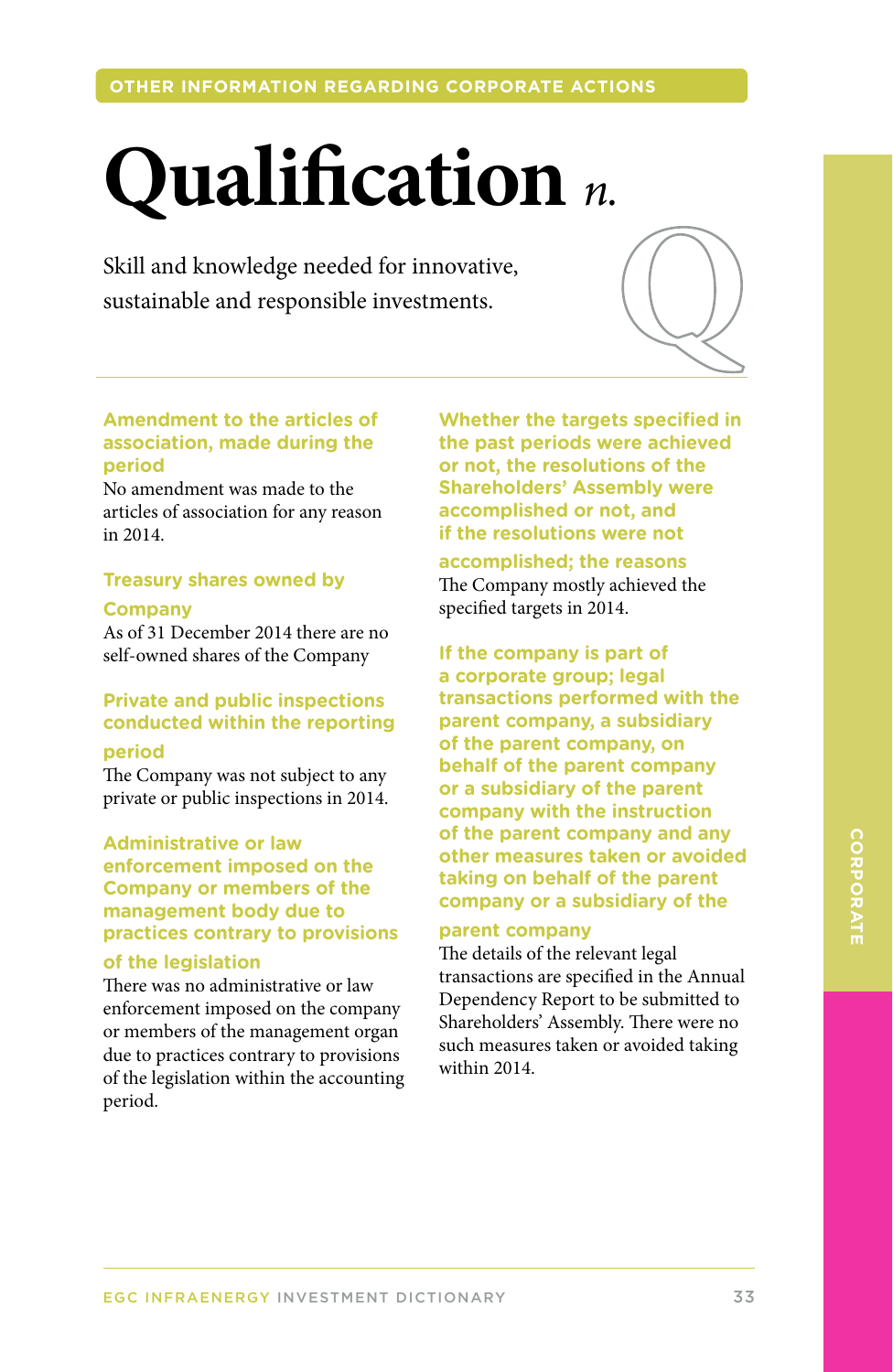**If the company is part of a corporate group; according to the terms and conditions known to them at the time a legal transaction mentioned in previous clause was performed or a measure was taken or avoided taking, whether in every legal transaction an appropriate substituted performance was provided or not and whether the measure taken or avoided taking caused any damage to the company or not; if the company experienced any damage whether this was compensated or not** 

According to the terms and conditions known by Board of Directors at the time of the legal transaction, on every legal transaction the Company provided an appropriate substituted performance. There were no measures taken or avoided taking in a manner causing any damage to the Company in 2014.

#### **Whether legal actions had been lodged against the company that would affect the company's fiscal position and actions or not**

There are not any administrative or judicial decisions applicable neither to the company nor the members of the board due to their acts in breach of the applicable legislation, in 2014.

However, the company has been informed by Tan Egeli who is, the chairman of the board of Egeli & Co. Investment Trust (EGC InfraEnergy), that a lawsuit is brought against the

board members of EGC InfraEnergy, by Şeker Finansal Kiralama A.Ş., the security creditor of KRC Gayrimenkul Yatirim (KRC Real Estate) in December, 2014 as this information was published to the investors on January 5, 2015. KRC Real Estate is a venture capital investment of EGC InfraEnergy and EGC InfraEnergy sold its shares on December 3, 2013. The lawsuit is based on the board members' personal responsibilities who were appointed for the term in which EGC InfraEnergy was a shareholder of KRC Real Estate. EGC InfraEnergy is not a party to this lawsuit.

Additionally, we have started working on the collection proceedings of 8,750.000 TL which is subject to a cheque issued by Kenan Onak, dated December 30, 2014 and signed as a surety on October 26, 2014 by Kırcı Jeneratör Satış ve Servis Hizmetleri A.Ş and Kırcı Elektroteknik San. ve Tic. Ltd. Şti. whom bankruptcies have been decided with the file numbered 2014/1361 of İstanbul Anatolia 7<sup>th</sup> Commercial Court. This cheque which is bounced on its due date was issued for our company, regarding the balance receivables arising out of the share sale in our venture capital investment which is KRC Real Estate and concluded in the total amount of 25,750.000 TL, on December 3, 2013.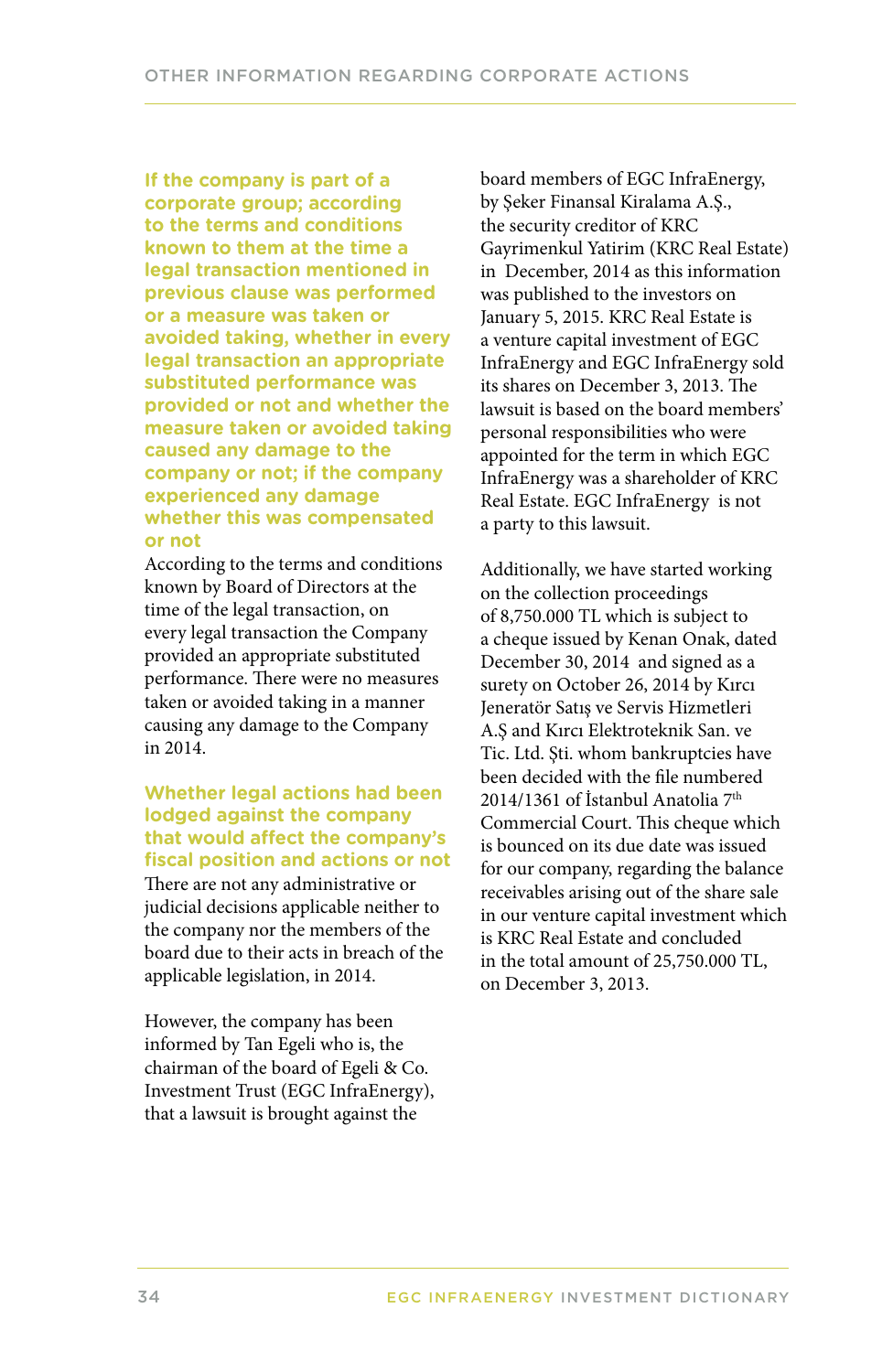# **Responsible** *adj.*

1.Liable to carry success to higher levels and to the future. 2. Able to fulfill obligation to employees, investors, host communities and the general public.



EGC InfraEnergy considers committee activities as stronger steps made for institutionalism.

Chairman and members of the committee were appointed according to the corporate governance principles at the board of directors meeting held on April 8, 2014 after the election of the members of the board of directors at ordinary general assembly meeting held on April 3, 2014.

In 2014, the audit, corporate governance and the early detection of risk committees fulfilled their duties and responsibilities set forth in the operating principles. Frequencies of the conventions and activities of the committees in 2014 are given as follows:

The Audit Committee convened 5 times within the year. At one of those meetings, independent audit offers collected for auditing financial statements of the year 2014 were assessed and the recommendation of the committee was issued for submission to the board of directors. The issuance process of annual and interim financial statements was revised according to the laws and regulations in effect at the other four committee meetings and the board of directors was presented an opinion the compatibility of the financial statements.

#### The Corporate Governance

Committee convened five meetings within the year. At these meetings, the matters of preparations for the general assembly meetings held in 2014, common and continuous transactions of the Company, appointment of the investor relations manager as the corporate governance committee member at the same time, protection of the effective relation between the Company and the shareholders through the investor relations department, were discussed and the opinions were presented to the Board of Directors.

#### The Early Detection of Risk

Committee convened six meetings within the year. At these meetings the foreign currency risk with regard to the activities of the Company was reviewed; the preparatory works for definition and management of the risks regarding operational, financial, administrative and informatory systems, which may jeopardize presence, development and continuance of the Company, were assessed; risks arisen from financial activities and investments of the Company were assessed; a commendation was presented to the board of directors in order to fulfill the requirements to manage such risks.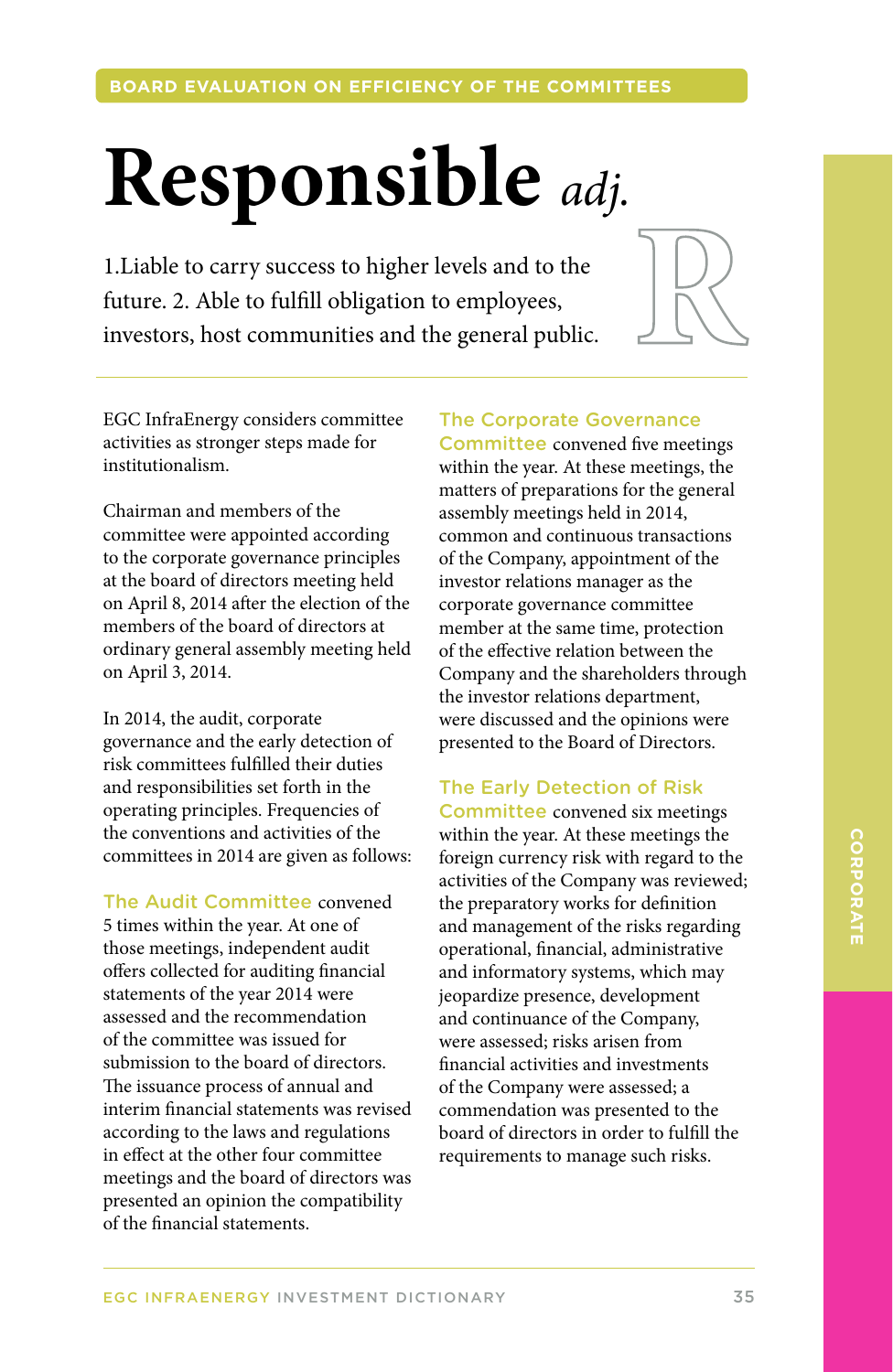#### **STATEMENT OF MANAGEMENT'S RESPONSIBILITY**

STATEMENT OF RESPONSIBILITY PREPARED PURSUANT TO ARTICLE 9 OF THE COMMUNIQUÉ ON THE PRINCIPLES OF FINANCIAL REPORTING IN CAPITAL MARKETS OF THE CAPITAL MARKETS BOARD

RESOLUTION DATE: 02/03/2015 RESOLUTION NO: 86

OF THE BOARD OF DIRECTORS REGARDING THE APPROVAL OF FINANCIAL STATEMENTS AND ANNUAL REPORTS

We hereby declare that:

a) We have examined the financial statements and board of directors' annual report for 01.01.2014- 31.12.2015 period;

b) Based on the information we possess within the scope of our duties and responsibilities in the Company, financial statements and board directors' annual report do not contain any mispresentation of the facts on major issues, or any omissions that may be construed as misleading as of the date of the disclosure;

c) Based on the information we possess within the scope of our duties and responsibilities in the Company, the financial statements prepared in accordance with the financial reporting standards in effect, provide an accurate view of the assets, liabilities, financial position and profit or loss of the Company, and the annual report provides an accurate view of the development and performance of the business and the financial position of the Company as well as the principal risks and uncertainties the Company is exposed to.

 $\mathcal{J}_{7}$  (c)

Cashion M

Ersoy COBAN Akin AYDIN Chairman General of the Board Manager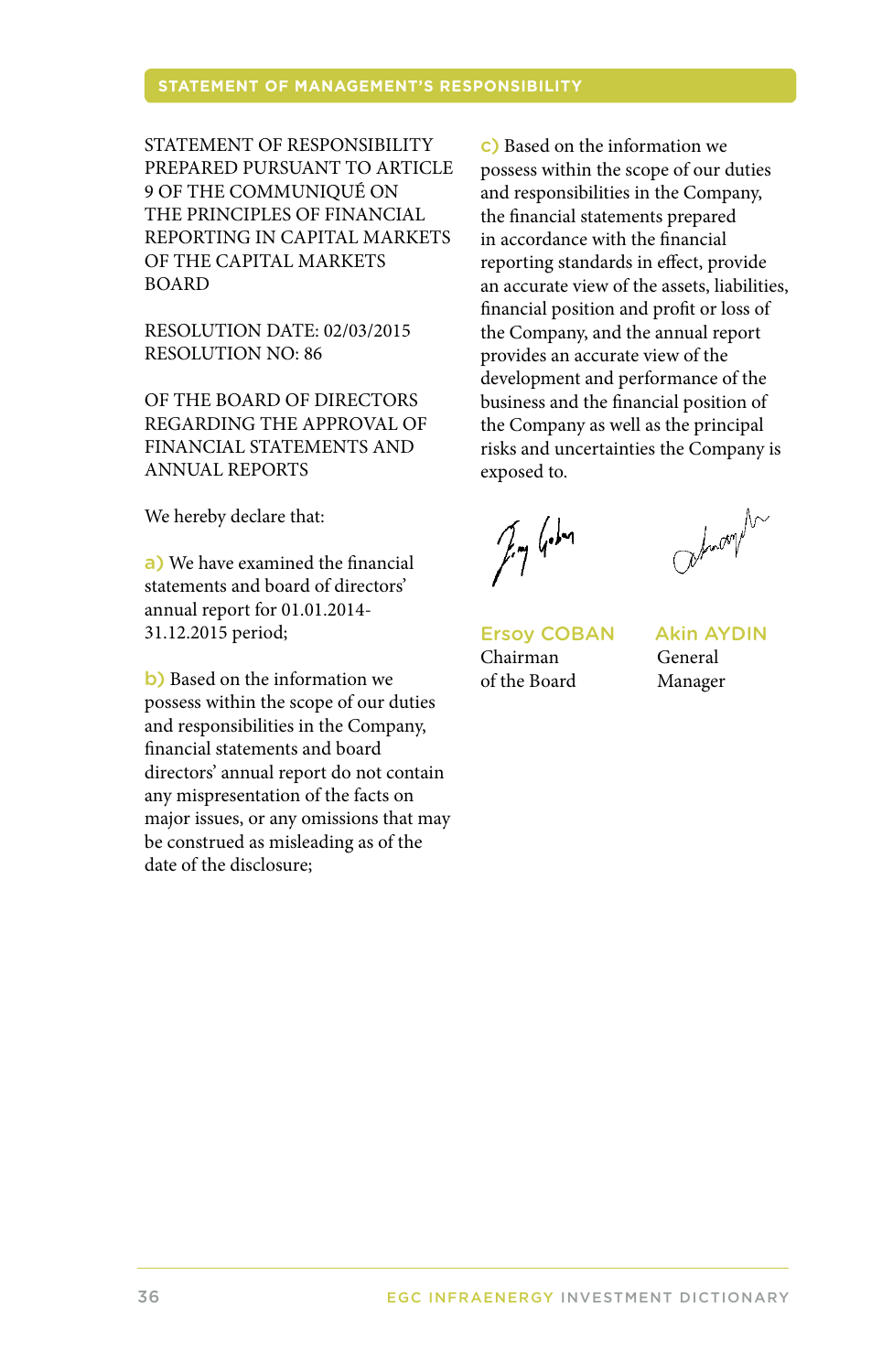## **PRINCIPLES REPORT FOR THE PERIOD JANUARY 1ST 2014-DECEMBER 31ST 2014**

# **Skill** *n.*

1. The ability of a company to fulfill promises to its stakeholders. 2. The power, capacity of a company to comply with any condition or circumstance.

#### **SECTION I - COMPLIANCE TO CORPORATE GOVERNANCE PRINCIPLES DECLARATION**

EGC InfraEnergy carries out its operations in line with the four primary pillars of corporate governance, which are fairness, accountability, responsibility and transparency and complies with the compulsory provisions of Corporate Governance Communiqué of the Capital Markets Board ("CMB") and takes care for complying with discretionary provisions as much as possible.

#### **SECTION II – SHAREHOLDER**

#### 2.1. Investor Relations

EGC InfraEnergy has an Investor Relations Unit reporting to the Company's general manager. Investor Relations contact information is indicated below:

#### Cagri DEMIREL Investor Relations Manager

Tel: +90 212 343 0626 Fax: +90 212 343 0627 E-mail: yatirimci@eglyo.com

#### Emel BAYDAR

#### Investor Relations Staff

Tel: +90 212 343 0626 Fax: +90 212 343 0627 E-mail: yatirimci@eglyo.com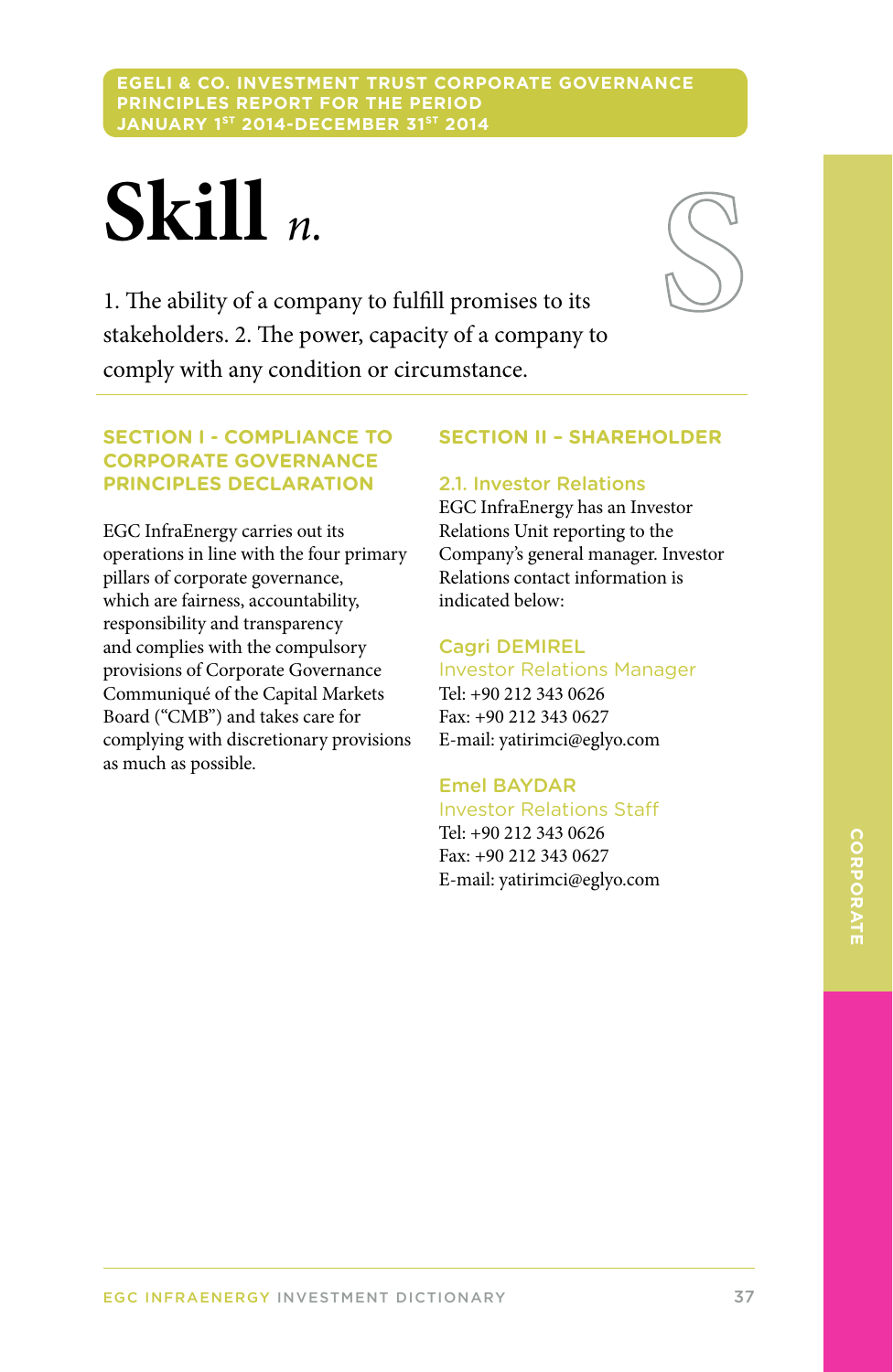With respect to investor relations following responsibilities are observed:

- Ensuring that records of correspondence between investors and the shareholding as well as the records pertaining to other data and documents are kept correctly, safely and up to date;
- Responding to the information requests of shareholders regarding the shareholding;
- With regard to the general meetings; preparing the documents to be submitted to the perusal of the shareholders and taking necessary measures as to ensure that general meetings are held in compliance with the relevant legislation, articles of association and other internal regulations;
- Ensuring and monitoring that duties and obligations arising out of the capital market legislation including the issues related to corporate governance and public disclosure are fully respected.

Investor Relations Unit has performed below stated activities in the relevant period:

- Investors have lodged 30 information requests via telephone. Their questions are responded in compliance with relevant legislation and the disclosure policy of the company. Except from the requests involving confidential information and trade secrets, all of the information requests are met respecting equality principle.
- It is ensured that general meeting is carried out in compliance with the relevant legislation, articles of association and other internal regulations
- Prior to the general meeting, informative documents are prepared for the perusal of the shareholders.
- Legal obligations regarding public disclosure are fulfilled and it is ensured that required information is provided to Public Disclosure Platform so that such information is complete, clear, adequate, and direct and does not involve misleading expressions.

#### 2.2. Exercise of the Right to Receive Information by the **Shareholders**

In accordance with the relevant regulation and Disclosure Policy of the Company, all investors must be equally informed. In any information shared with investors, any information not previously disclosed to the public is not included. The number of questions asked by investors is stated in the investor relations section of the report.

On the Company website information or disclosure is contained that might affect exercise of shareholders' rights. Besides this, all disclosures made on Public Disclosure Platform were also announced on the Company website www.eglyo.com.

No arrangement for a personal right allowing minority shareholders to request a private auditor appointment is contained in the Articles of Association of the Company. No such requests were made within the reported period.

Investor relation unit of the Company, maintained regular database about the activities carried out during the reporting period and reports about the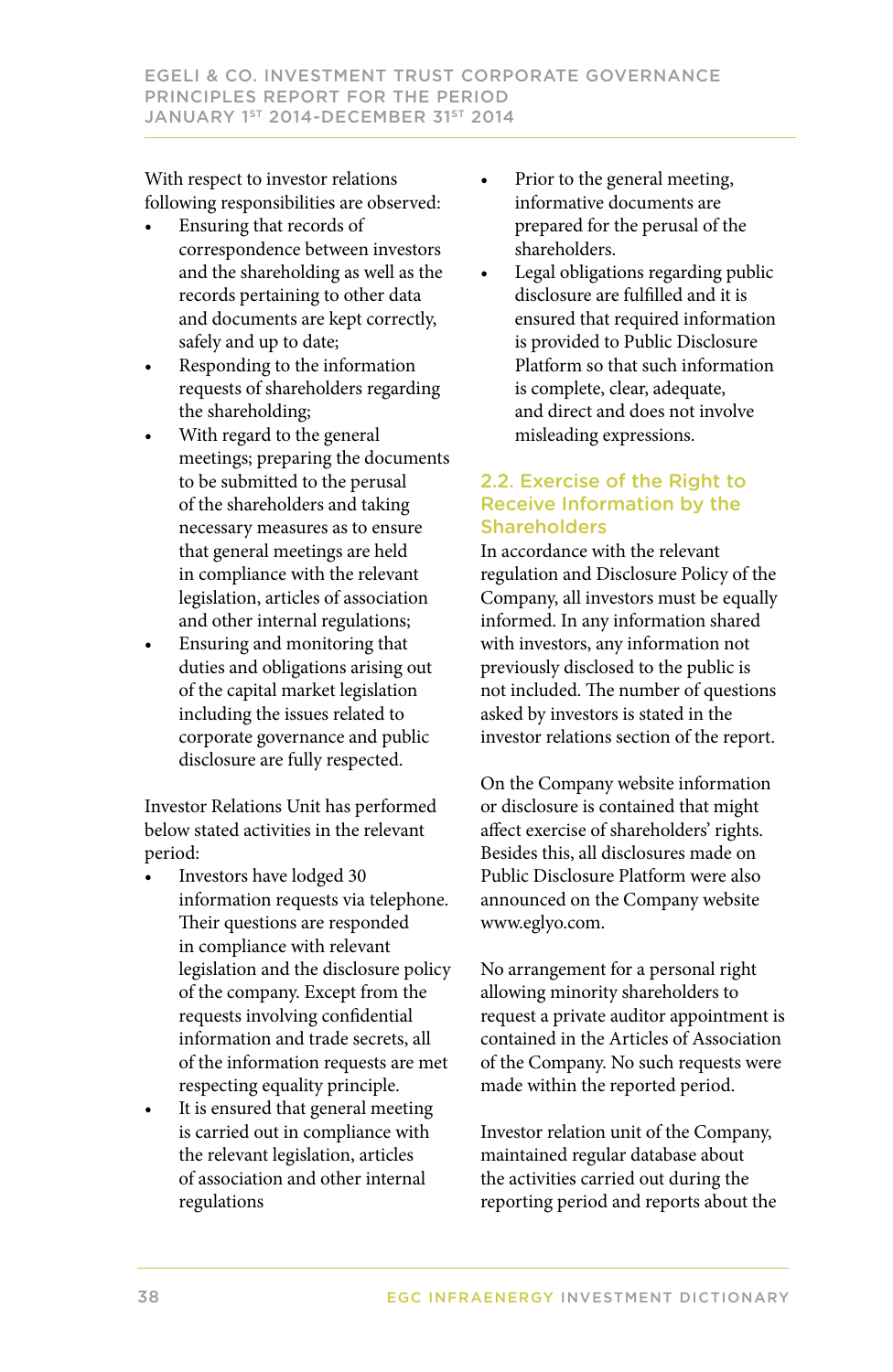# **Transparency** *n.*

1. The extent to which a corporation's actions are observable by stakeholders. 2. Visible, predictable and understandable actions lead to stakeholders' confidence.

activities of investor relations unit are presented to the board at least once in a year.

### 2.3. Shareholders' Assembly **Meetings**

The call for the Ordinary General Shareholders' Meeting held on 03 April 2014 was announced on Turkish Trade Registry Gazette dated April 18, 2014 numbered 8530, and also on 11 March 2014 in Company website and Public Disclosure Platform, Central Registry Agency's Platform (CRA) and e-Governance system.

Out of 2,000,000,000 shares corresponding to the entire capital of the Company, amounting to TL 20,000,000.00; total 1,680,649,903 shares corresponding to TL 16,806,499.03 were presented at the meeting; which involves 25,000,000 shares of Class A amounting to TL 250,000.00 and 1,655,649,903 shares of Class B amounting to TL 16,556,499.03 were represented in person at the meeting. No agenda proposed by the shareholders during the meeting.

To facilitate the participation in the General Shareholders' Meeting the time and the place for the meeting is announced clearly in Company website and Public Disclosure Platform.

The majority of independent board must cast affirmative votes for board to decide. During the period no negative votes casted by the independent board members and therefore no transaction mentioned in the general assembly meeting. No stakeholders or media representatives attended the meeting.

A representative of the Corporate Governance Rating Company attended the meeting as a guest.

A General Shareholders' Meeting Information Document containing explanatory information in regard to the matters on the agenda was prepared and announced on the Company website before the meeting. Before the General Shareholders' Meeting, the Annual Report and Financial Statements, the dividend distribution proposal and Articles of Association were available for review at the headquarters of the Company where the meeting was held.

In the General Shareholders' Meeting under a separate agenda item regarding donations and financial aid, shareholders were not informed.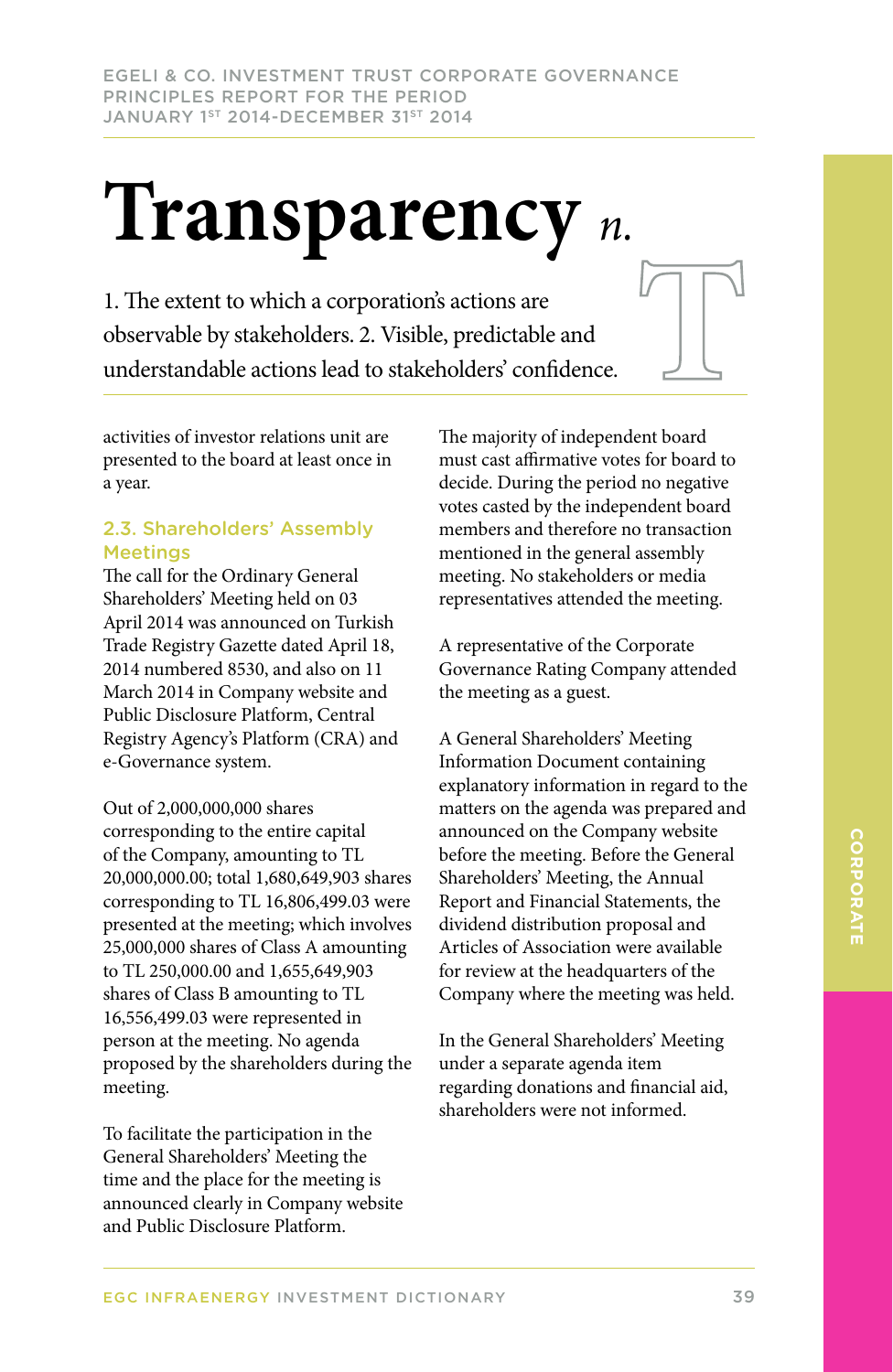General Shareholders' Meeting minutes are announced on the Company website under Investor Relations section under Corporate Governance header at the link for General Assembly, in Central Registry Agency's (CRA) disclosure platform and Public Disclosure Platform.

There has not been any occasion that may lead to conflict of interest between Executive shareholders, board of director members, managers with administrative responsibility, their spouses and their first and secondary level kinship by consanguinity or marriage, and their partnerships or affiliates.

#### 2.4. Voting Rights and Minority Rights

The issued capital of the Company comprises 25,000,000 Group A nominative shares each with nominal value of one Kurus with a nominal value of TL 250,000 in total and 1,975,000,000 Group B nominative shares each with nominal value of one Kurus with a nominal value of TL 19,750,000 in total.

Group A shares have a privilege for the nomination of two thirds of the Board Members. If two thirds of the number of Board Members comprises a decimal, it shall be rounded off to the nearest whole number. The rest of Board Members shall be determined by the Shareholders' Assembly.

All shares are nominative. Assignment of nominative shares shall not be restricted. However, shares representing the minimum capital share of the

leading investor specified in the Capital Markets legislation and the amount of preferred shares enough to provide management control shall not be assigned during the conversion and the two years following the completion of the conversion process.

In the capital increases to be made, new Group A shares shall be issued in return for Group A shares and new Group B shares shall be issued in return for Group B shares. However, in capital increases the Board of Directors is authorized for issuing new Group B shares in return for Group A shares. On the other hand, if the Board of Directors restricts the subscription rights of shareholders, all the shares to be issued shall be issued as Group B shares.

Any other company, in a mutual participation relation with the Company, did not vote at the ordinary general assembly meeting.

The minority rights were not determined as less than one twentieth of the capital in the articles of association of the Company.

#### 2.5. Dividend Rights

There are no privileges for participation in the profit of the Company.

Dividend distribution is made within its statutory time and the information on the dividend policy was submitted for the information of the shareholders at the general assembly meeting. The information on the dividend policy is disclosed in the official web site of the company and as follows: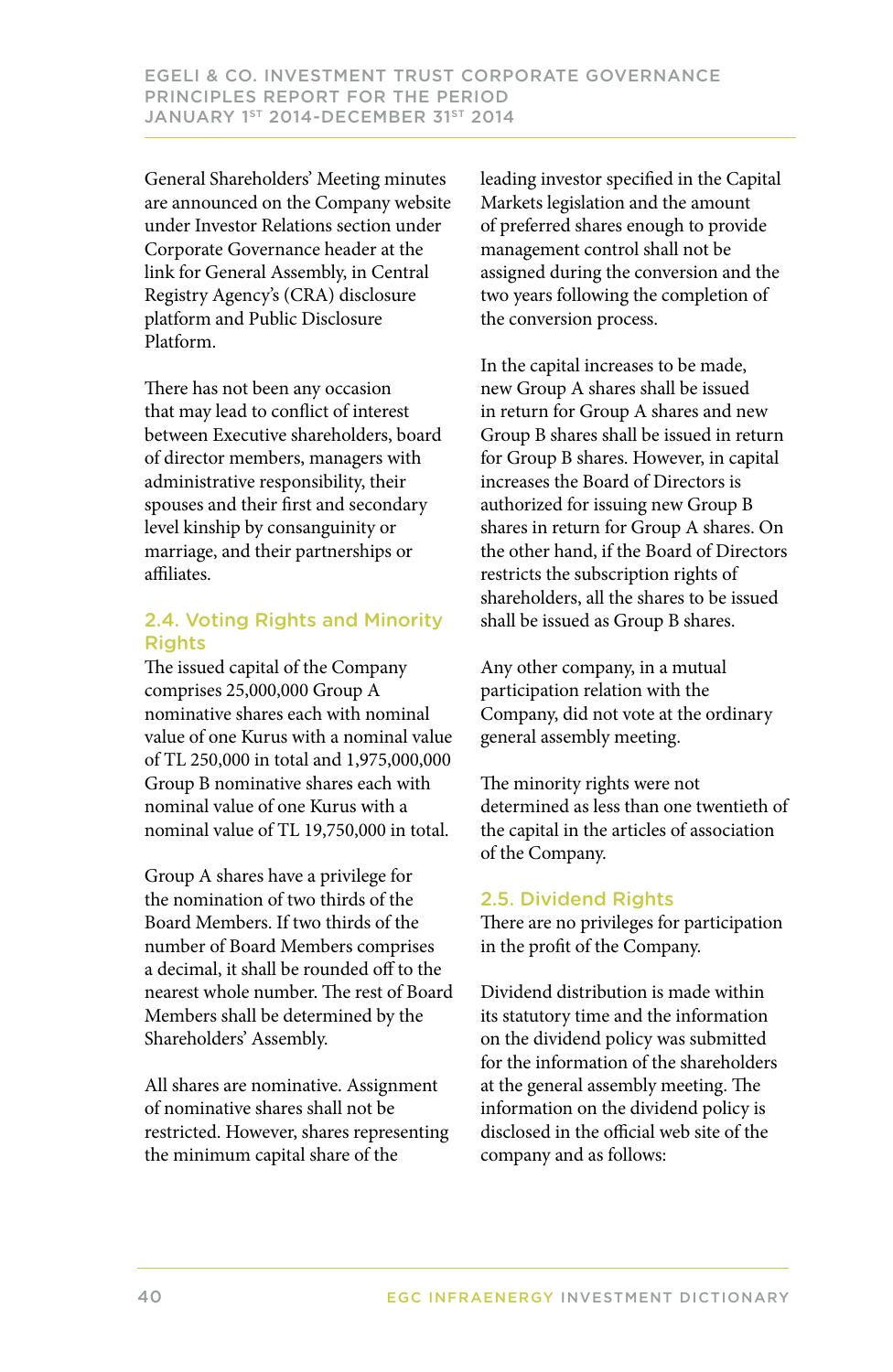#### Egeli & Co. Investment Trust Dividend Policy:

In accordance with Turkish Commercial Code, Capital Markets Law and the relevant regulation, while the financial position and profitability of the Company and general economic conjuncture is taken into consideration, distribution of the distributable net profit if any, in an extent that shall not affect the capital structure and work plan of the partnership via dividends in cash and/or bonus shares shall be submitted for the approval of General Shareholders' Meeting.

No condition was established with regard to proportion of our shareholders' equity to our total assets for distribution of bonus shares and no limitation was set for the distribution rate either.

In case of profit generation, it is targeted that the distribution would be made within no later than three months following the General Assembly meeting; and the General Assembly is authorized to resolve on the date of final dividend distribution. The General Assembly or the Board of Directors if authorized may resolve to distribute the dividend in installments in accordance with the capital market arrangements.

Subject to the permission given in the Articles of Association, whether advance dividend is to be distributed is at the discretion of the General Assembly or if authorized at the discretion of the Board of Directors. The advance dividend to be distributed may not exceed half of amount remained after deduction of the legal reserves and the previous years' losses - required

to be reserved as per the Turkish Commercial Code and the articles of association - from the net period profit generated according to the interim financial statements.

At ordinary general assembly meeting for the year 2014, it was unanimously resolved, upon proposal of the Board of Directors, that the Company had loss of TL 576,108 from the activities of the year 2013, according to the provisions of the Communiqué on Principles of Financial Reporting in the Capital Market (Series II and No. 14-1), issued by the Capital Market Board; and therefore, no dividend would be distributed; TL 324,687 would be set-off from the "Previous Years' Profits" set forth in the financial statements; the remaining amount would be transferred to the account of Previous Years' Losses; and Period Loss of TL 1,706,542.89, set forth in our official accounts prepared as per the Tax Procedural Code would be transferred to extraordinary reserves after TL 85,327.14 of this amount is allocated as "First Legal Reserve".

#### 2.6. Assignment of Shares

There are no provisions in the Articles of Association restricting assignment of shares. All shares of the Company are nominative. Assignment of nominative shares shall not be restricted. However, shares representing the minimum capital share of the leading investor specified in the Capital Markets legislation and the amount of preferred shares enough to provide management control shall not be assigned during the conversion and the two years following the completion of the conversion process. Assignment of preferred shares is subject to the approval of CMB.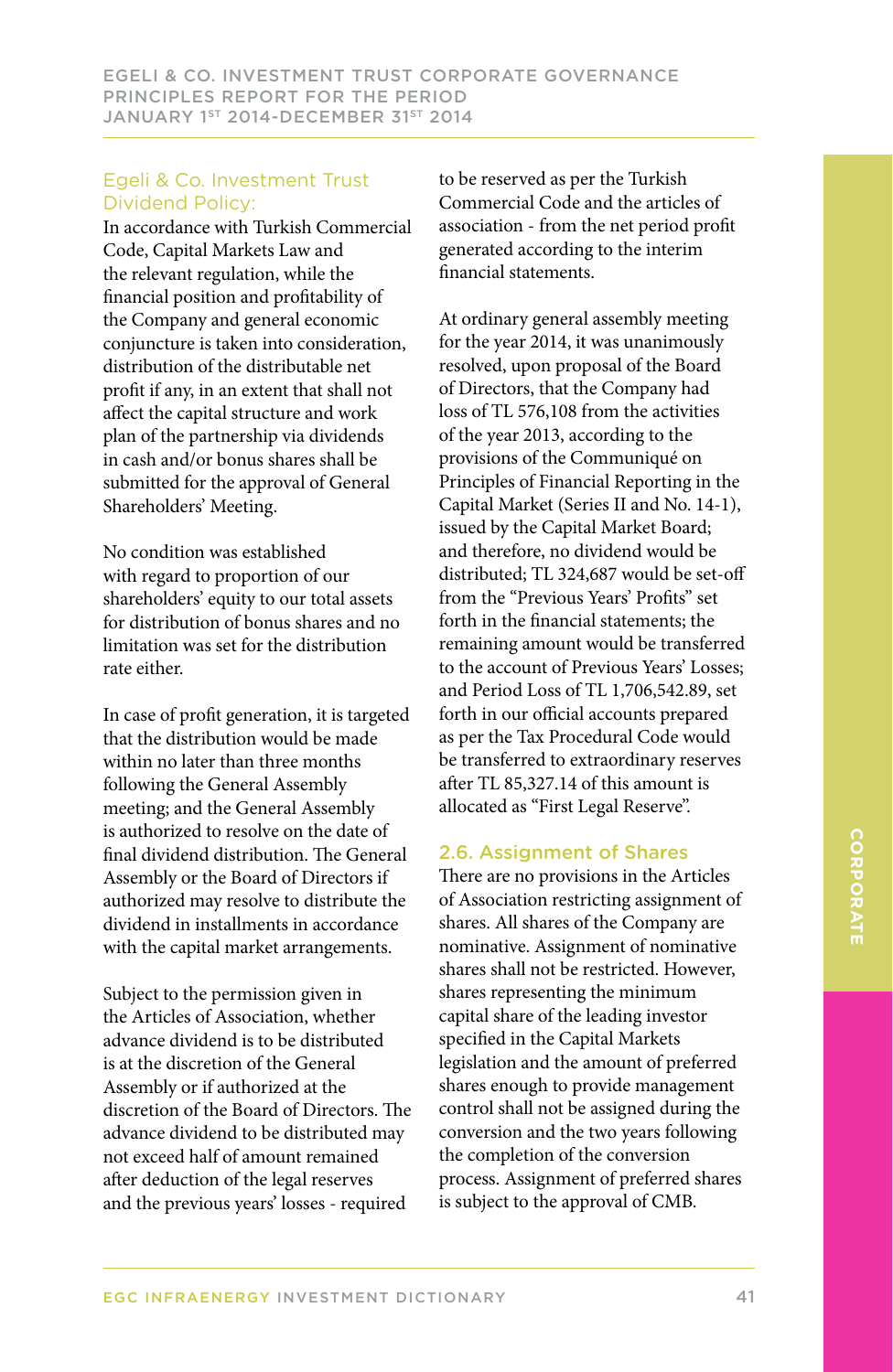# **Unique** *adj.*



Getting an unrivaled and exclusiveness position by displaying superior qualifications in subjects of activity.

#### **SECTION III – PUBLIC DISCLOSURE AND TRANSPARENCY**

#### 3.1. Corporate Website

The corporate website www.eglyo. com of the Company is actively used both in Turkish and in English for implementation of the disclosure policy within the framework of the Corporate Governance Principles of the Capital Market Board.

#### 3.2. Annual Report

Annual report of the Company is prepared in line with the capital market regulations and the Corporate Governance Principles of the Capital Markets Board.

#### **SECTION IV – STAKEHOLDER**

#### 4.1. Informing Stakeholders

The Company defines any persons, groups or establishments affecting or being affected by achievement of its objectives and sustainment of its operations and thus having legitimate interests on the operations of the Company as its stakeholders. The Company believes that the shareholder value can only be maximized by watching over the interests of all stakeholders and that the interests of the shareholders and stakeholders run

parallel to each other. The company takes maximum care for the interests of stakeholders under this philosophy.

Stakeholders are invited to the meetings regarding any matters concerning them or are informed via communication methods as required. Meetings, Company website, email, Public Disclosure Platform (PDP), Central Registry Agency's Platform (CRA), e-Company, e-Governance system are used as communication methods.

Responsibility for assessment of the views of stakeholders regarding transactions they consider to be against the regulation or ethically inappropriate is given to Audit Committee. Stakeholders may contact the company to share their views via investor relations' e-mail and telephone.

#### 4.2. Participation of Stakeholders in Management

No preparation was made for participation of stakeholders in the management.

#### 4.3. Human Resources Policy

The most important capital of EGC InfraEnergy for achieving its targets is its qualified human resources. The responsibility for carrying out the relationships with employees is fulfilled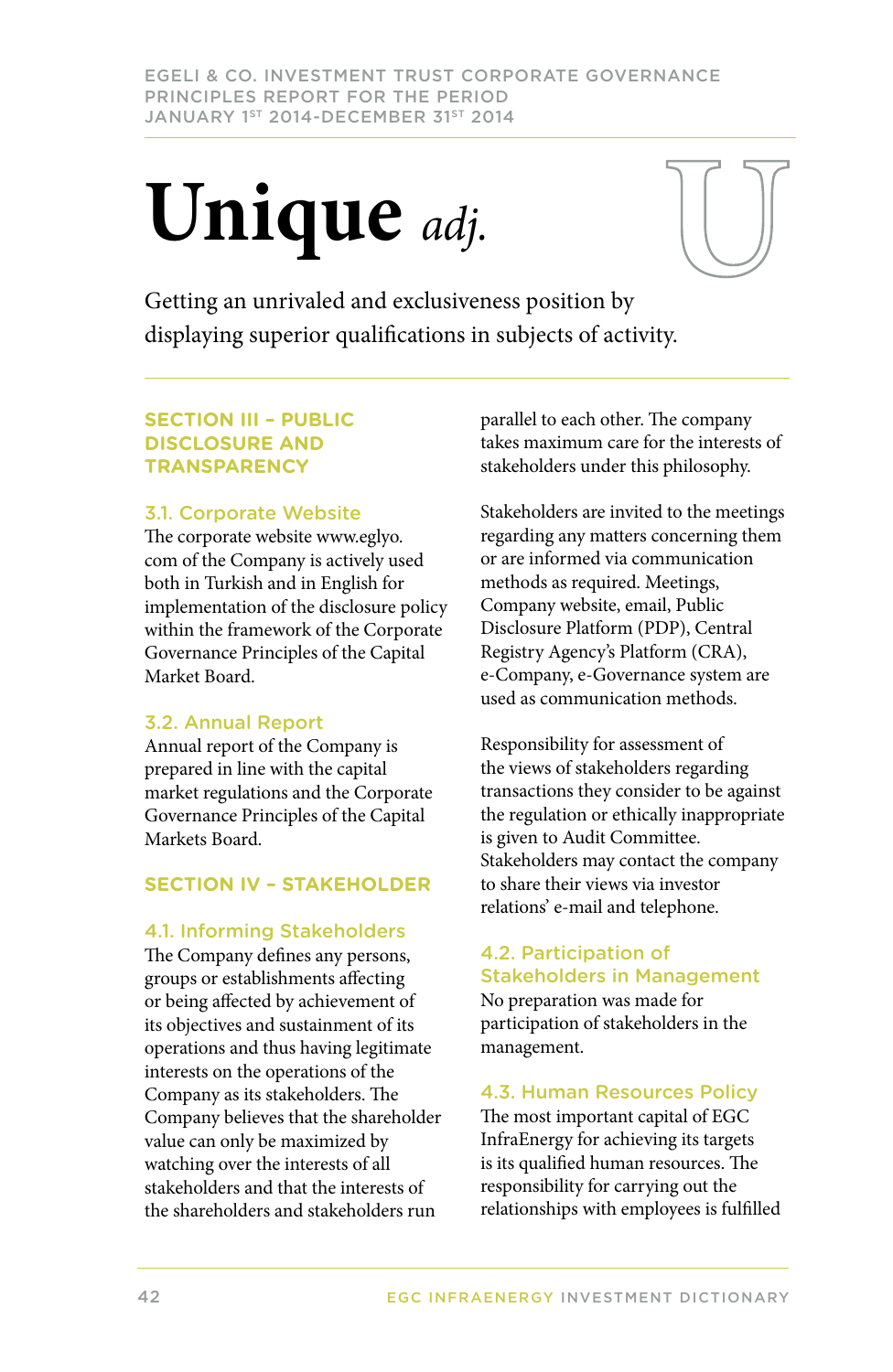by Zeynep AYGUL, Human Resources Officer of the Group. Human Resources activities of the Company is focused on finding and maintaining well educated, expert and competent human resources through the concept of the right person for the right job.

The required measures for avoiding discrimination in terms of race, religion, language, gender, age, physical handicap or any other reason, respecting human rights and protecting the employees from physical, sexual, mental or sentimental abuse are taken and monitored by Audit Committee. During recruitment no discrimination is made to anyone and the selection process is carried out based on objective criteria. The principle of providing equal opportunity for equal people is adopted for career planning. There were no complaints received by the Company in regard to discrimination.

Job descriptions and distribution of employees and also performance and reward criteria based on the Company's human resources policy is announced to employees.

The Company takes care for installing and applying systems for accurately assessing the individual differences for the employees, preparing a convenient environment for personal and professional development of the employees and providing a convenient workplace environment.

Human Resources Processes of the Company are carried out under the following headings:

- Human Resources Planning
- Job Descriptions and Job Evaluation
- Training and Development
- Performance Assessment and
- Rewarding

#### Skilled Human Resources

The Company pays attention that any persons joining the team shall hold the competencies, qualifications, knowledge, education and career required by the position, be suitable for teamwork and be open for changes and development.

#### Improvement of Performance

The training objectives of the Company are providing the employees adopt certain knowledge, skills and behavior as well as providing support for them so that they shall apply the same also in their lives. Competencies and professional skills of the employees are objectively assessed within the scope of the Performance Assessment System and their areas in need of development are specified. Training requirements set by the employees and managers together are met within a systematic training program in the next stage.

#### Rewarding

In order to provide the right remuneration for the right job and maintain the balances within the Company, a rewarding policy consistent with the steps specified in line with market conditions is applied in the Company through a flexible Rewarding System consistent with the constantly changing employment environment. The Company takes care for forming the reward package in such a way providing the employees be motivated towards the targets of the Company.

**CORPORATE**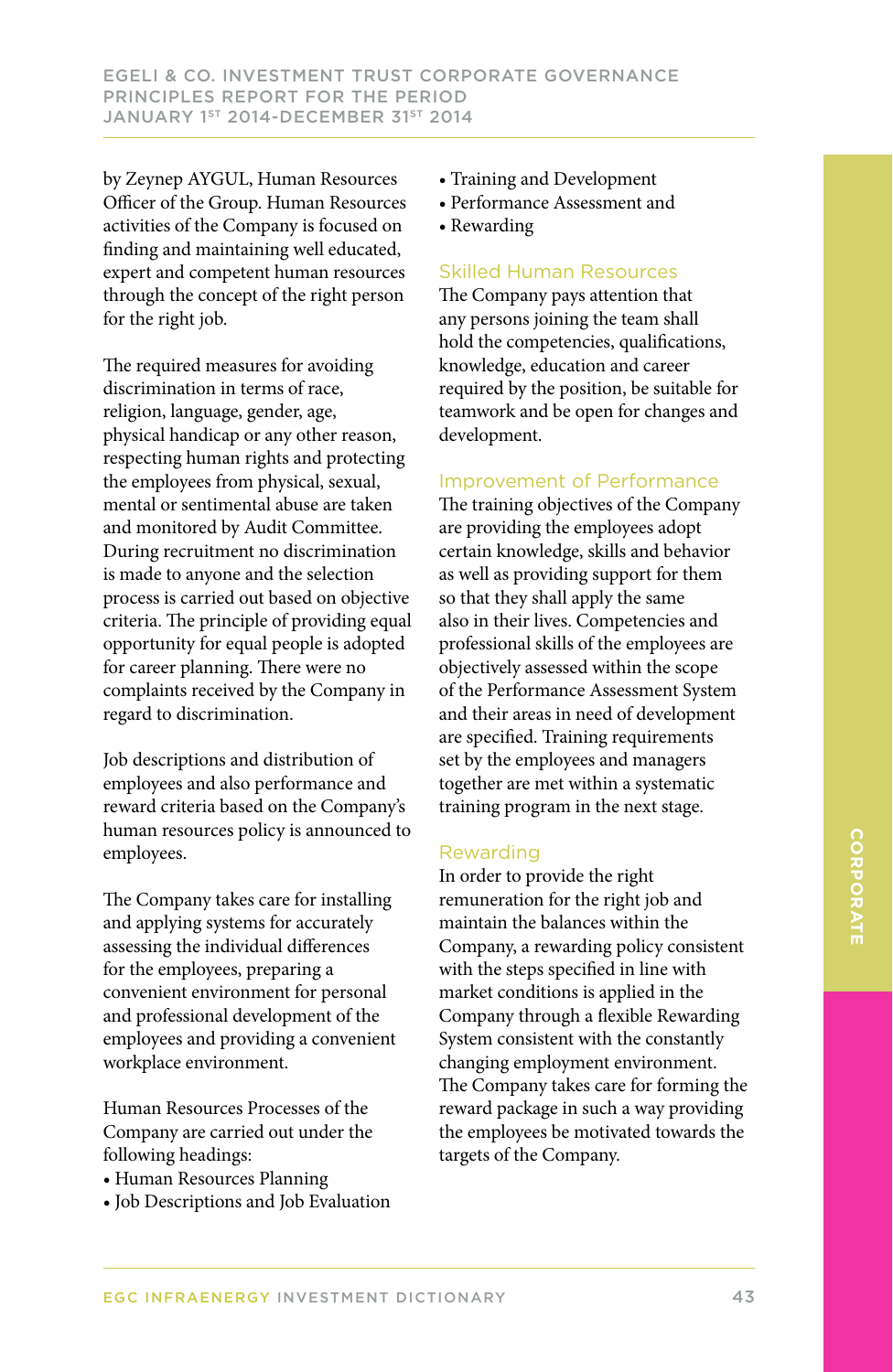#### 4.4. Code of Ethics and Social Responsibility

Code of Ethics put into effect by the Company's board after being submitted for the approval of the shareholders in the general assembly. EGC InfraEnergy Code of Ethics is binding for anyone connected to the Company including Board of Directors Members. Codes of Ethics of the Company communicated to all employees by signing. Code of Ethics of the Company is disclosed to the public on the Company website.

As a member of EMPEA (Emerging Markets Private Equity Association), EGC InfraEnegry has adopted contributing to the society and minimizing the damage given to the natural environment by its operations as an inseparable part of its business model.

In all investment operations planned within EGC InfraEnergy, which has specified complying with Socially Responsible Investing Principles while materializing its investments as its main objective, developing environment friendly and profitable businesses is aimed.

#### **SECTION V- BOARD OF DIRECTOR**

#### 5.1. Board Composition and Structure

Board of Directors, which shall comprise at least 5 and at most 12 members the majority of which shall be nonexecutive, elected for a term of at most 3 years by General Shareholders' Meeting, is responsible for managing, representing and binding the Company against third parties.

Among these members there shall be independent members as well. The number and qualifications of Independent Board of Directors Members shall be determined in accordance with the compulsory Corporate Governance Principles. In the first meeting Board of Directors shall elect from among its members a Chairman and Vice-chairman who shall deputize the Chairman. Unless assigned, all members of the Board of Directors are responsible for the management.

If a legal entity is elected as a Board Member, along with the legal entity, a real person designated by the legal entity to act on behalf of the legal entity shall be registered and announced as well; additionally, it shall be immediately announced on the Company Website that the registration and announcement has been completed. Only this registered person may join the meetings and vote on behalf of the legal entity.

Board Members and the real person to be registered on behalf of the legal entity must be fully competent. Any reasons causing the termination of membership also hinder election.

The Board of Directors shall fulfill the duties specified by the provisions of TTC, CML, Articles of Association, resolutions of the Shareholders' Assembly and any other relevant legislation. The Board of Directors is authorized for taking resolutions for any matters other than those where a resolution taken by the Shareholders' Assembly is held compulsory by the law or Articles of Association.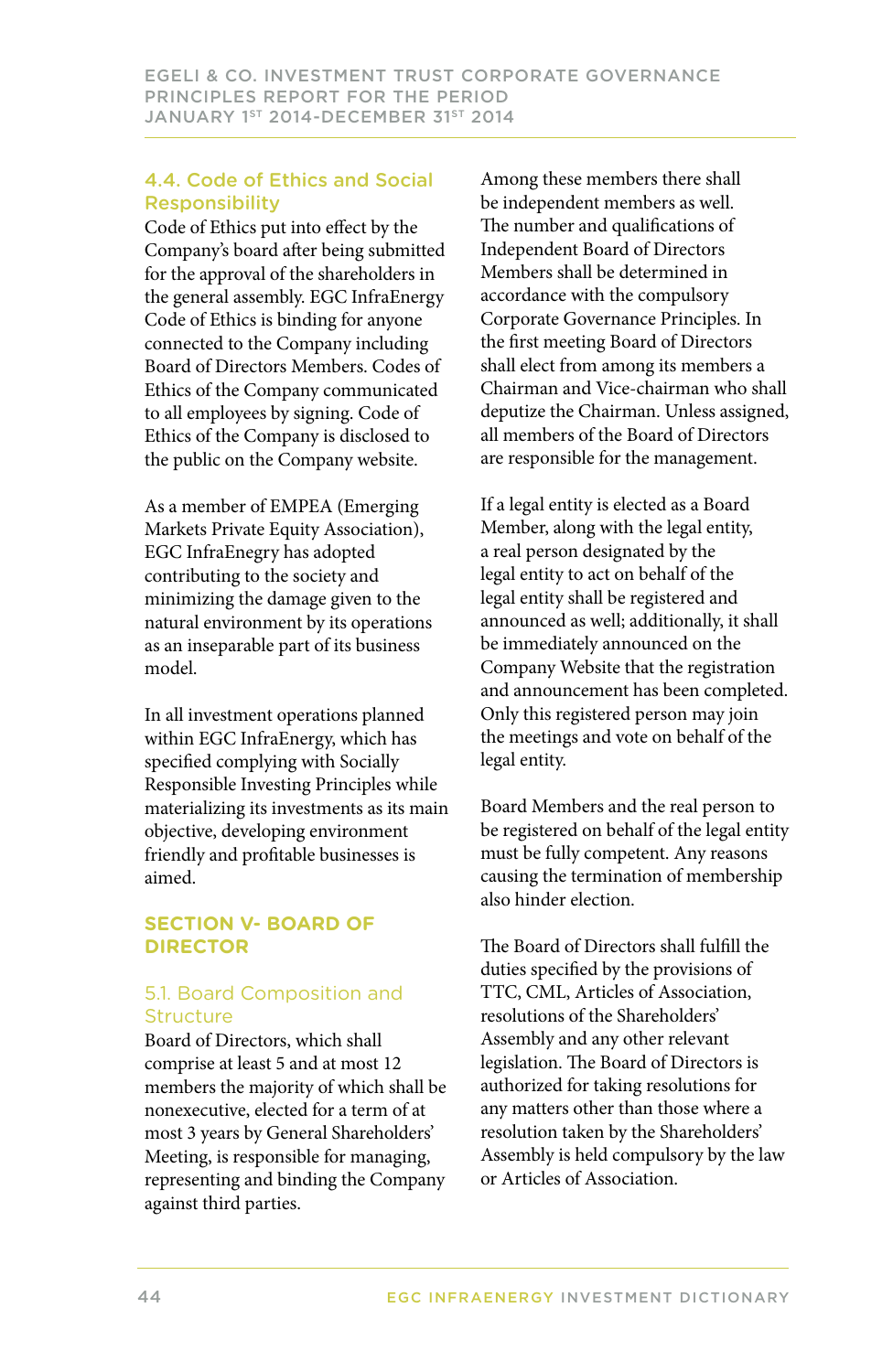Any member whose term has expired may be re-elected. In the event of a vacancy in membership for any reason Board of Directors shall temporarily elect a member for this vacant position, who conforms to the conditions prescribed by the Turkish Commercial Code and Capital Markets Law and shall present such appointment to the approval of the first next shareholders meeting. Hence, the said elected member shall complete the term of office of the former member.

The general assembly may at any time dismiss the board members.

For sound fulfillment of the duties and responsibilities committees shall be formed within Board of Directors. While forming the Committees Capital Markets legislation shall be complied. In the Company, remuneration committee's responsibilities and

duties are performed under corporate governance committee. The chairman of the corporate governance committee is an independent member, Murat Nadir Tansel SARAC.

Mr. Ahmet Berker ARGUN and Murat Nadir Tansel SARAC were appointed as the independent member of the board of directors upon recommendation by the Corporate Governance Committee and ratification at the General Assembly held on April 3, 2014. No other candidates were nominated for Corporate Governance Committee other than these candidates.

Every independent member has the criteria for the independence.

CVs of the members of the board of directors are given in the board of directors section of this report.

Board of Directors comprises five members, three of which are nonexecutive and two are independent.

|                              |                    | Executive/<br>Non-executive/ |                         |
|------------------------------|--------------------|------------------------------|-------------------------|
| Name-Surname                 | <b>Title</b>       | Independent                  | <b>Start Due Date</b>   |
| Tan EGELI                    | Chairman           | Nonexecutive                 | 03.04.2014/ for 3 years |
| Ersoy COBAN                  | Vice-chairman      | Nonexecutive                 | 03.04.2014/ for 3 years |
| Muzaffer EGELI               | Member             | Nonexecutive                 | 03.04.2014/ for 3 years |
| Murat Nadir Tansel<br>SARAC  | Member             | Independent                  | 03.04.2014/ for 3 years |
| Ahmet Berker<br><b>ARGUN</b> | Member             | Independent                  | 03.04.2014/ for 3 years |
| Akin AYDIN                   | General<br>Manager |                              |                         |

Tan Egeli has 21 years, Akin Aydin has 20 years, Ersoy Coban has 19 year, Muzaffer Egeli has 22 years, M. Nadir Tansel Sarac has 22 years, Ahmet Berker Argun has 28 years and Akin Aydin has 20 years of professional experience.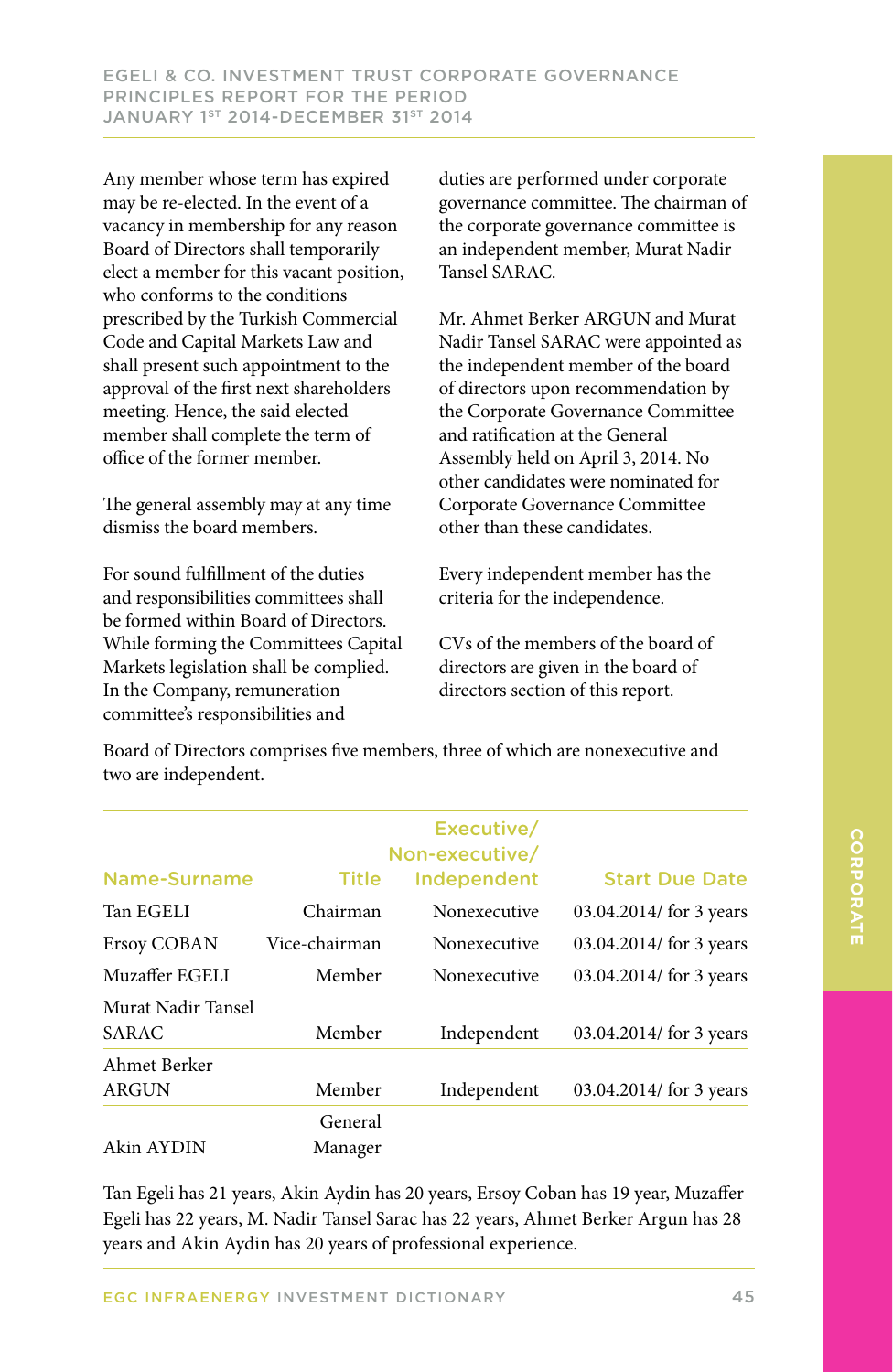#### Declaration of Independence

In regard to the office of Independent Board of Directors membership I shall undertake at Egeli & Co. Investment Trust ("Company"), in accordance with;

- Corporate Governance Communique of the Capital Markets Board with the number II-17.1, which entered into force upon its promulgation in the Official Gazette dated 03 January 2014 and with the number 28871
- Articles of Association of the Company and
- Provisions of other relevant legislation

I hereby declare that I hold the qualifications and criteria of an "Independent Board Member", I have read and understood the aforementioned information and documents and I shall completely fulfill the duties specified in the aforementioned information and documents.

I hereby declare that I hold all the qualifications required for being able to be qualified as an independent member in accordance with Communique for Specification and Application of Corporate Governance Principles with Serial: II-17.1, accordingly;

a) No employment relation exists at any executive position, which requires assumption of duties and responsibilities between the company, management and control of the company or subsidiaries on which the company has considerable effects, shareholders controlling the company or having considerable effects on the company and legal entities controlled by these shareholders on one side and the independent member himself, his spouse and lineal consanguinity up to second degree on the other side; he would not hold more than 5% of the capital controlling or voting rights or privileged shares together with the others or by himself; or no important commercial relation has not been established in the last five years;

b) The independent member has not served as a shareholder (5% or more), top-executive assuming important tasks and responsibilities or a member of the board of directors in the companies from which the company considerably buys services or products or to which the company considerably sells services and products within the frame of the agreements executed particularly on the matters of audit (including tax audit, legal audit and internal audit) of the company), rating and consulting of the company in the last five years;

c) The independent member is required to have occupational education, knowledge and experience to fulfill the duties to be assumed by him due to his independent membership in the board of directors;

ç) The independent member is required not to work on full-time basis in any public institution and organization, excluding academic position at the university, after appointment to the board of directors; provided that the relevant laws and regulations are abided;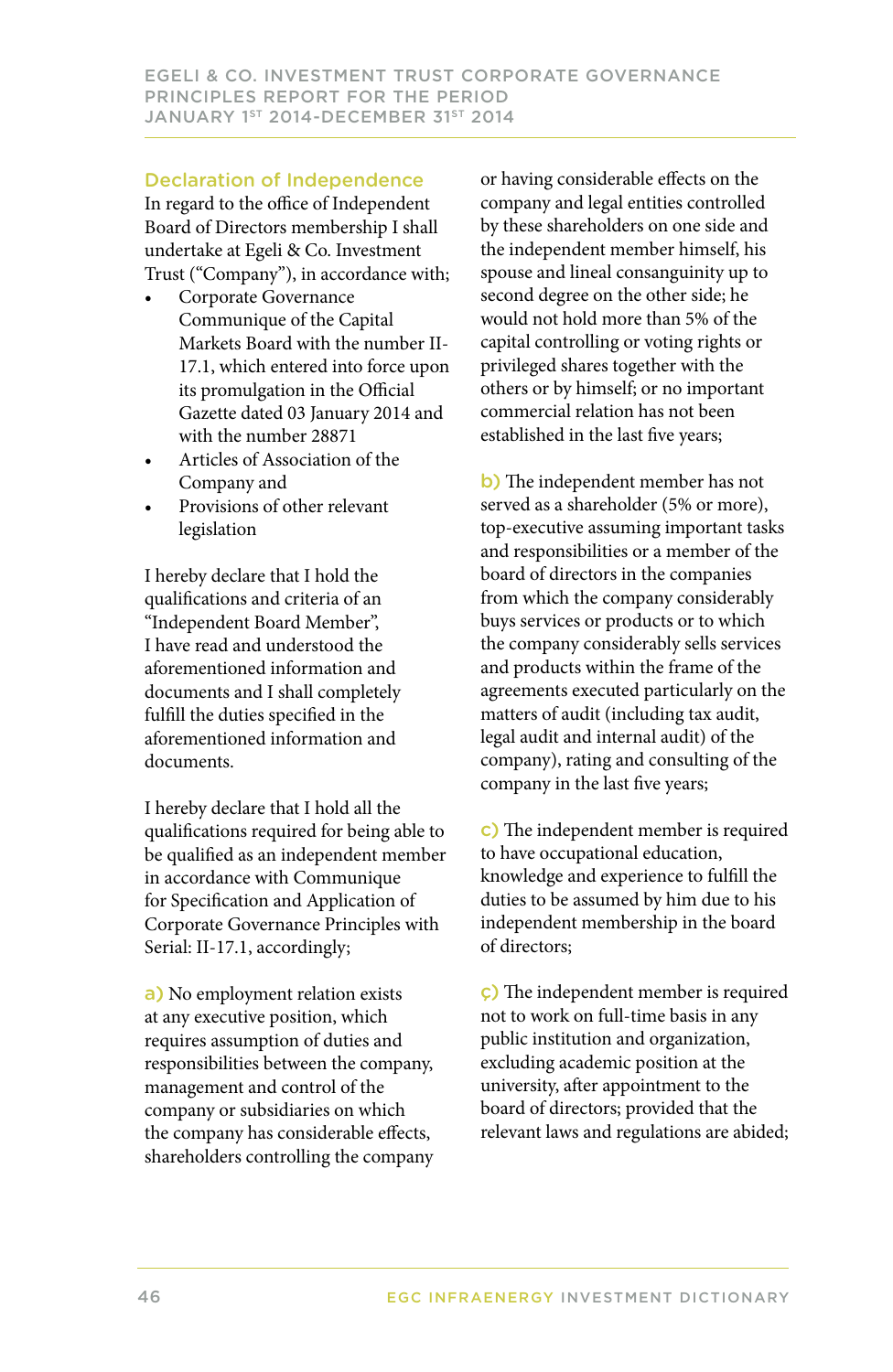d) The independent member is required to reside in Turkey according to Income Tax Law dated 31/12/1960 and numbered 193.

e) The independent member is required to have stronger ethical standards, occupational prestige and experience to contribute to the activities of the company positively, protect his impartiality in conflicts of interests arisen between the company and the shareholders and to freely decide by considering rights of the beneficiaries;

f) The independent member is required to spare time for the company affairs to the extent that he would be able to follow up the activities of the company and fulfill the requirements of the tasks he assumes.

g) The independent member is required not to have served as member of the board of directors for more than six years in the last ten years.

ğ) The independent member is required not to become an independent member in more than three companies controlled by the same person or the company or the companies controlling the company and in more than total five companies quoted on the stock exchange.

h) The independent member is required not to have been registered and announced for and on behalf of the EGC InfraEnergy legal entity appointed as the member of the board of directors. The independent member is required to have represent and acknowledge that he would devote himself to the extent that he would fully perform the affairs of the company.

Additionally, I hereby declare and acknowledge that in the last ten years I did not serve for more than six years as a Board of Directors Member.

Again I hereby declare and acknowledge that if any situation emerges that may annul my independence for any reason, I shall convey this change to Board of Directors as to be disclosed to the public in accordance with provisions of the relevant Communique for Specification and Application of Corporate Governance Principles.



#### Ahmet Berker ARGUN

#### Declaration of Independence

In regard to the office of Independent Board of Directors membership I shall undertake at Egeli & Co. Investment Trust ("Company"), in accordance with;

- Corporate Governance Communique of the Capital Markets Board with the number II-17.1, which entered into force upon its promulgation in the Official Gazette dated 03 January 2014 and with the number 28871
- Articles of Association of the Company and
- Provisions of other relevant legislation

I hereby declare that I hold the qualifications and criteria of an "Independent Board Member", I have read and understood the aforementioned information and documents and I shall completely fulfill the duties specified in the aforementioned information and documents.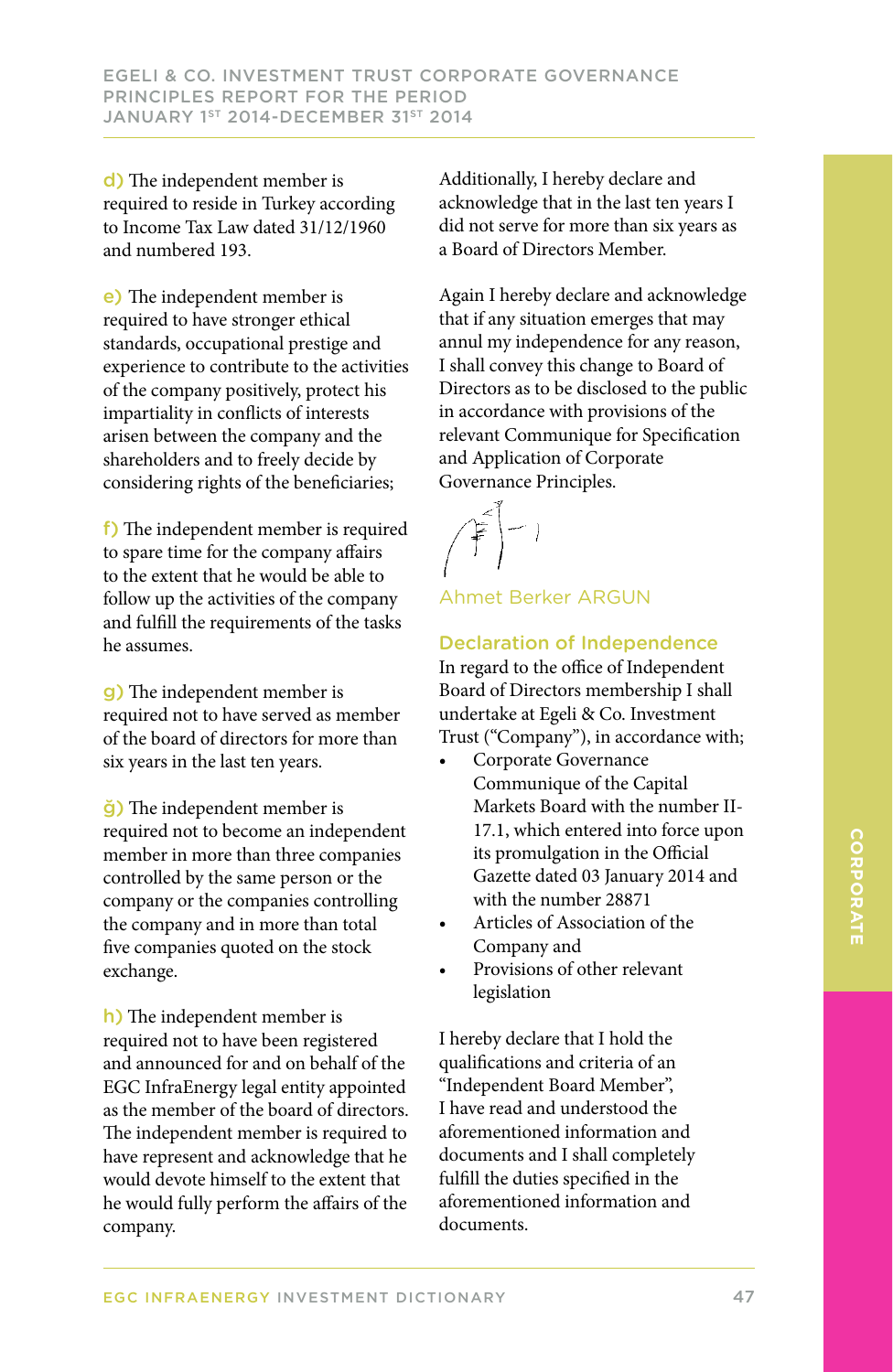I hereby declare that I hold all the qualifications required for being able to be qualified as an independent member in accordance with Communique for Specification and Application of Corporate Governance Principles with Serial: II-17.1, accordingly;

a) No employment relation exists at any executive position, which requires assumption of duties and responsibilities between the company, management and control of the company or subsidiaries on which the company has considerable effects, shareholders controlling the company or having considerable effects on the company and legal entities controlled by these shareholders on one side and the independent member himself, his spouse and lineal consanguinity up to second degree on the other side; he would not hold more than 5% of the capital controlling or voting rights or privileged shares together with the others or by himself; or no important commercial relation has not been established in the last five years;

b) The independent member has not served as a shareholder (5% or more), top-executive assuming important tasks and responsibilities or a member of the board of directors in the companies from which the company considerably buys services or products or to which the company considerably sells services and products within the frame of the agreements executed particularly on the matters of audit (including tax audit, legal audit and internal audit) of the company), rating and consulting of the company in the last five years;

c) The independent member is required to have occupational education, knowledge and experience to fulfill the duties to be assumed by him due to his independent membership in the board of directors;

ç) The independent member is required not to work on full-time basis in any public institution and organization, excluding academic position at the university, after appointment to the board of directors; provided that the relevant laws and regulations are abided;

d) The independent member is required to reside in Turkey according to Income Tax Law dated 31/12/1960 and numbered 193.

e) The independent member is required to have stronger ethical standards, occupational prestige and experience to contribute to the activities of the company positively, protect his impartiality in conflicts of interests arisen between the company and the shareholders and to freely decide by considering rights of the beneficiaries;

f) The independent member is required to spare time for the company affairs to the extent that he would be able to follow up the activities of the company and fulfill the requirements of the tasks he assumes.

g) The independent member is required not to have served as member of the board of directors for more than six years in the last ten years.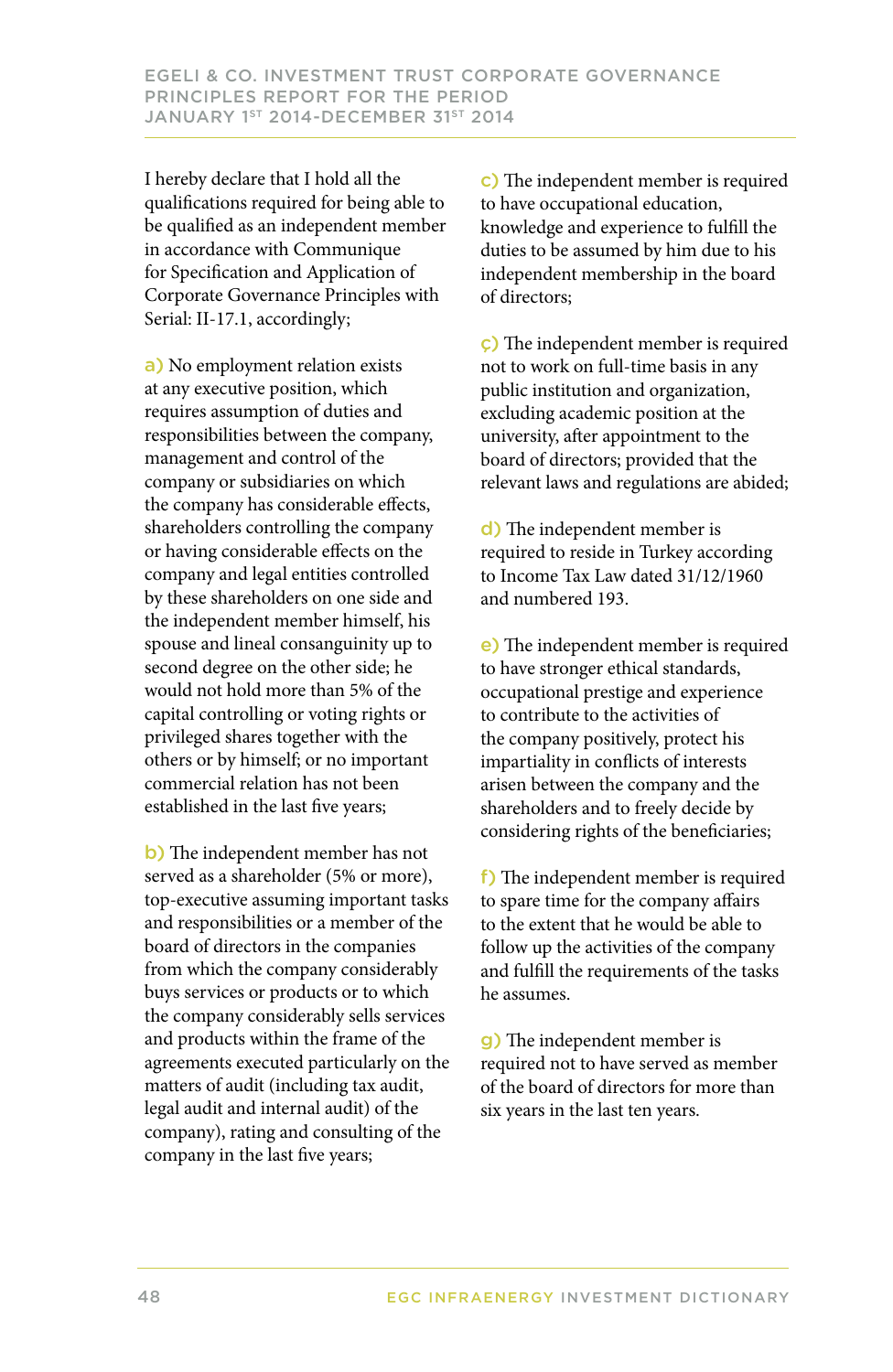ğ) The independent member is required not to become an independent member in more than three companies controlled by the same person or the company or the companies controlling the company and in more than total five companies quoted on the stock exchange.

h) The independent member is required not to have been registered and announced for and on behalf of the legal entity appointed as the member of the board of directors. The independent member is required to have represent and acknowledge that he would devote himself to the extent that he would fully perform the affairs of the company.

Additionally, I hereby declare and acknowledge that in the last ten years I did not serve for more than six years as a Board of Directors Member.

Again I hereby declare and acknowledge that if any situation emerges that may annul my independence for any reason, I shall convey this change to Board of Directors as to be disclosed to the public in accordance with provisions of the relevant Communique for Specification and Application of Corporate Governance Principles.

M.W. Go

Murat Nadir Tansel SARAC

#### Other Duties of Board Members

Service in other companies provided by Board Members is subject to approval by Shareholders' Assembly in accordance with Turkish Commercial Code. In the General Shareholders' Meeting dated 03 April 2014, Board Members were authorized and approved in accordance with Corporate Governance Principles article 1.3.7 and 1.3.8 and Turkish Commercial Code Articles 395 and 396 which were in effect at that time. Board members' other duties in the group and out of the group, does not lead to any conflict of interest. In-group and Out of Group offices executed by Board of Directors Members are as follows:

### Tan EGELI

Within the Group: General Manager at Egeli & Co. Asset Management, Chairman of the Board of Egeli & Co. Investment Holding, Egeli & Co. Agriculture Investment Trust, Egeli & Co. Investment Trust, Egeli & Co. Corporate Support Services, Egeli & Co. Financial Investment, EGC Real Estate Development and Investment, EGC Electric Energy Production. Out of the group: Chairman of the board of Simya Agriculture Investments, Board Member at Istanbul Erkek Lisesi Foundation.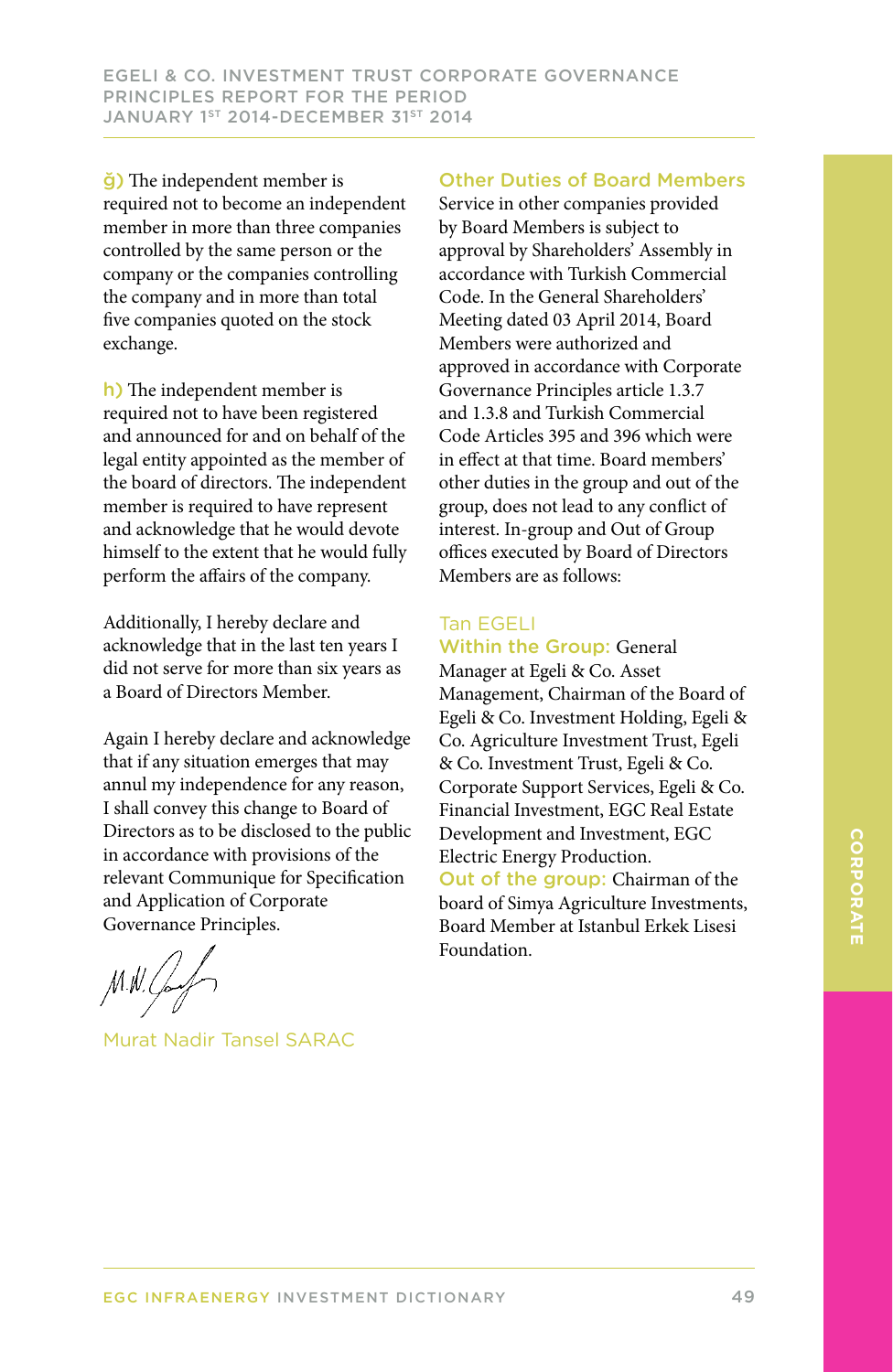# **Value** *n.*

Overall tangible and intangible positive items contributed to life by a company by means of social, cultural, economic assets.

### Ersoy COBAN

Within the Group: chairman of Egeli & Co. Asset Management, vice president of the executive board at Egeli & Co. Investment Trust, at EGC Real Estate Development and at EGC Energy representing Egeli & Co. Investment Holding, member of board at Egeli & Co. Agri Capital Investment Trust, Egeli & Co. Corporate Support Services, Eurasia Energy Investments and Bati Agriculture. Coban is also general manager at Egeli & Co. Investment Holding.

Out of the group: None

#### Muzaffer EGELI

Within the Group: Board member at Egeli & Co. Investment Holding and Egeli & Co. Investment Trust. Out of the group: Board member at Progida Food and Likya Agriculture.

Murat Nadir Tansel SARAC

Within the Group: Independent board member at Egeli & Co. Investment Trust and Egeli & Co. Agriculture Investment Trust. Out of the group: Board member at Beyaz Filo Oto Kiralama and Flap Kongre Toplanti Hizmetleri Otomotiv ve Turizm.

### Ahmet Berker ARGUN

Within the Group: Board member at Egeli & Co. Investment Holding, Egeli & Co. Investment Trust and Egeli & Co. Agriculture Investment Trust. Out of the group: founding member of TUFIDER (Association of Consumer Finance Companies) and INKADE (Association of Human Resource Management) and also member of AMPD (Association of Shopping Centers)

#### 5.2. Board Practices

The Board of Directors shall meet as required by the works of the Company. However, it must convene at least once a month. In the meetings every member has a right for one vote.

The agenda of the Board of Directors shall be determined by the Chairman of the Board. Amendments to the agenda are possible by a Board of Directors resolution.

In extraordinary conditions, if the Chairman does not call the Board for a meeting upon the written request of a member, the members shall hold the right to call the Board for a meeting ex officio.

The venue shall be the headquarters of the Company. However, the Board may also meet at any other place under the condition that it takes a resolution accordingly.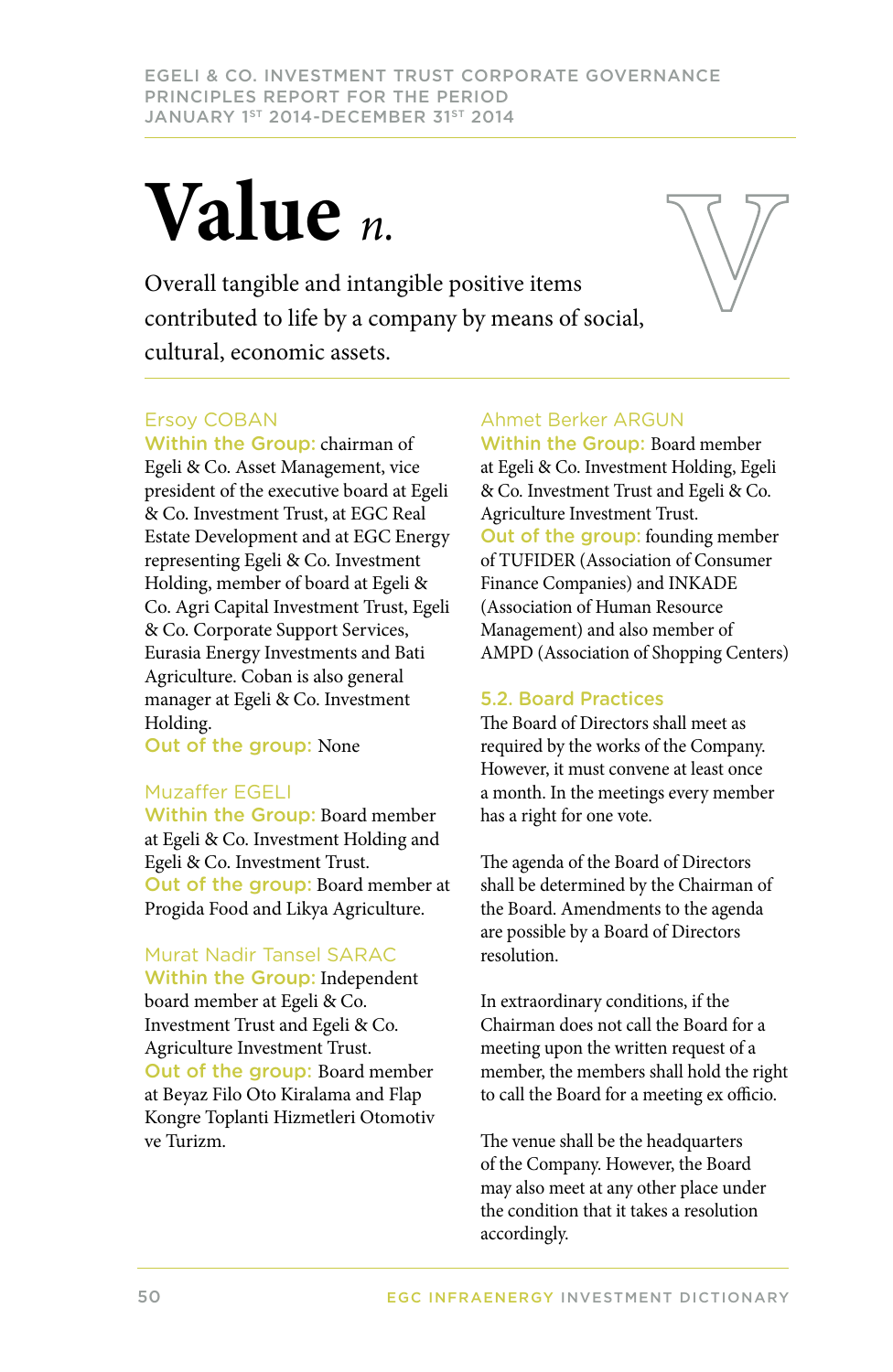Quorum for the Board of Directors is the majority of the number of total members and decision quorum is the majority of participating members. This rule also applies when the Board of Directors meeting is held in an electronic environment.

Board Members shall not cast votes representing each other and shall not attend the meetings via proxies. If there is equality in the votes, the matter in question shall be left for the next meeting. If there is equality in the votes in the second meeting as well, the matter in question shall be deemed to have been rejected.

If none of the members has requested a call for a meeting, Board of Directors resolutions may also be taken by obtaining the written approvals of the majority of the number of total members upon a proposal by a Board Member on a certain subject written in the form of a resolution. In order that such a resolution shall be valid, the same proposal must have been made to all Board Members. It is not compulsory that the approvals be present on the same paper; however, every paper bearing a signature of approval must be pasted onto the Board of Directors Minute Book and be recorded in the Minute Book after being converted to a resolution comprising the signatures of the approvers, in order that such a resolution shall be valid.

The validity of the resolutions is subject to being in writing and signed.

In transactions considered important in regard to the application of Corporate Governance Principles, and any related party transactions of the Company and transactions for granting warranties, liens or mortgages on behalf of third parties, the regulations of CMB concerning the compulsory Corporate Governance Principles apply, without prejudice to the exceptions provided for investment trusts and the provisions of the Capital Markets legislation the investment trusts must comply with. Any transactions made and Board of Directors resolutions taken which do not comply with the compulsory Corporate Governance Principles shall be deemed to violate the Articles of Incorporation and invalid.

In case of equality, Board of Directors Members does not have any right to vote and/or authorization for veto. Every Board of Directors Member has one vote including Chairman of the Board and none of the members has a weighted vote. In 2014 Board of Directors conducted 37 meetings. These meetings were conducted with majority of the participation.

Faults of the members of the board of directors during their terms of office are insured against the loss possibly caused by them and the policy liability limit is USD 10 million.

#### 5.3. Number, Structure and Independence of Board **Committees**

Operating principles of the committees, constituted in the body of the board of directors, were prepared and arrangements were made for follow-up by the relevant departments. In 2014, 5 corporate governance committee meetings, 5 audit committee meetings and 6 early risk determination committee meetings were held.

The Audit Committee. At one of those meetings, independent audit offers collected for auditing financial statements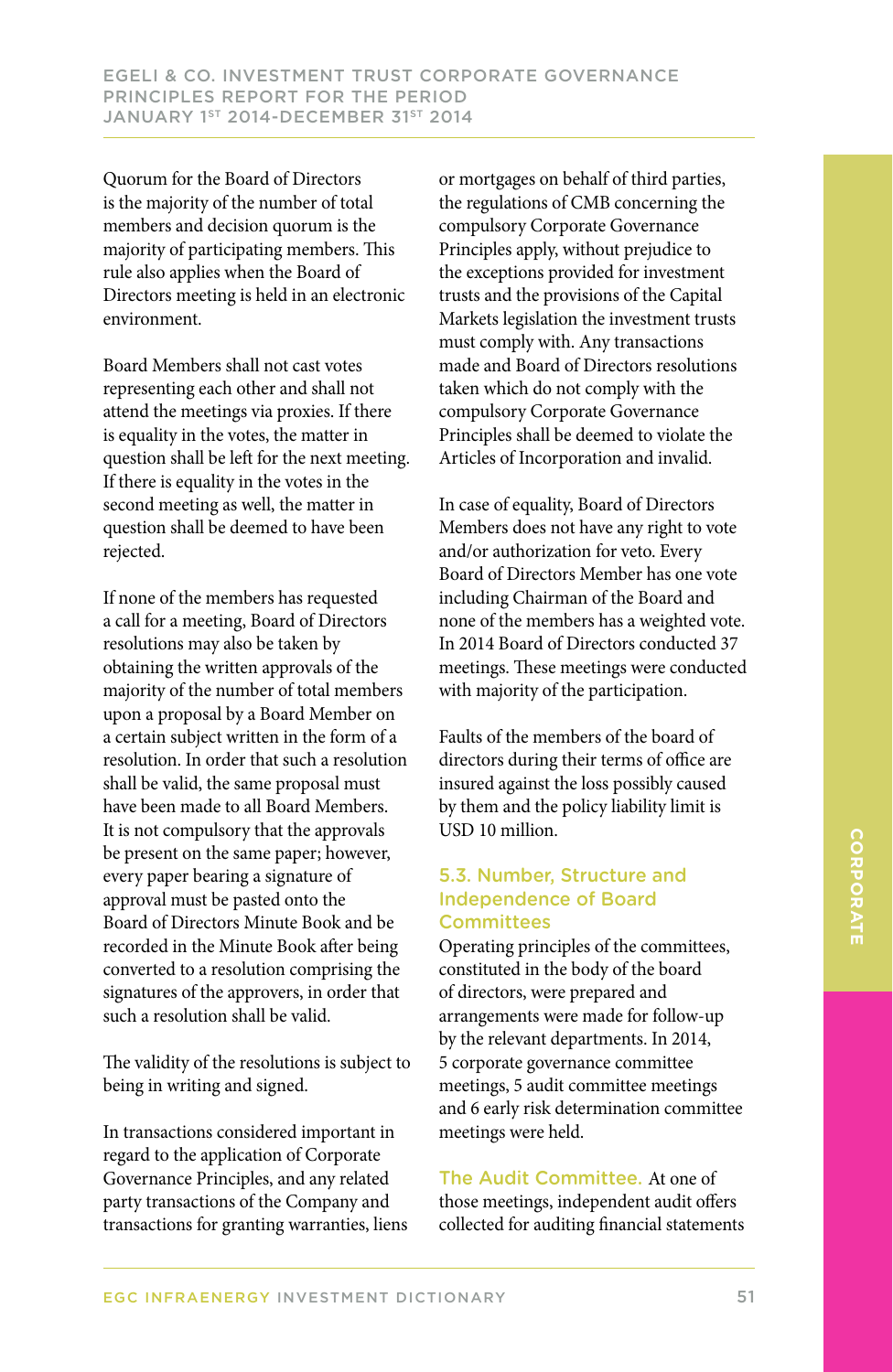## **Warranty** *n.*



An assurance to stakeholders and to the future, that obtained from projects completed in the past.

of the year 2014 were assessed and the recommendation of the committee was issued for submission to the board of directors. The issuance process of annual and interim financial statements was revised according to the laws and regulations in effect at the other four committee meetings and the board of directors was presented an opinion the compatibility of the financial statements.

#### The Corporate Governance

Committee. At the meetings, the matters of preparations for the general assembly meetings held in 2014, common and continuous transactions of the Company, appointment of the investor relations manager as the corporate governance committee member at the same time, protection of the effective relation between the Company and the shareholders through the investor relations department, were discussed and the opinions were presented to the Board of Directors.

#### The Early Detection of Risk

Committee. At meetings the foreign currency risk with regard to the activities of the Company was reviewed; the preparatory works for definition and management of the risks regarding operational, financial, administrative and informatory systems, which may jeopardize presence, development and

continuance of the Company, were assessed; risks arisen from financial activities and investments of the Company were assessed; a commendation was presented to the board of directors in order to fulfill the requirements to manage such risks.

Board of Directors have observed that committees have made significant contributions to the Company in improving the implementation of Corporate Governance practices, ensuring the accuracy, transparency and issuance of Financial Statements compliant with the legislation within the scope of their Terms of Reference.

Committee members are elected from nonexecutive board members and independent board members since there are two independent members in the Board of Directors, same independent members need to serve in more than one committee. The chairman and member of the audit committee were appointed from among the independent members; the chairmen of the other committees were appointed from among the independent members whereas the members of the same were appointed from among the members of the non-executive board members. Qualifications of these persons are set forth in this annual report and in company web site.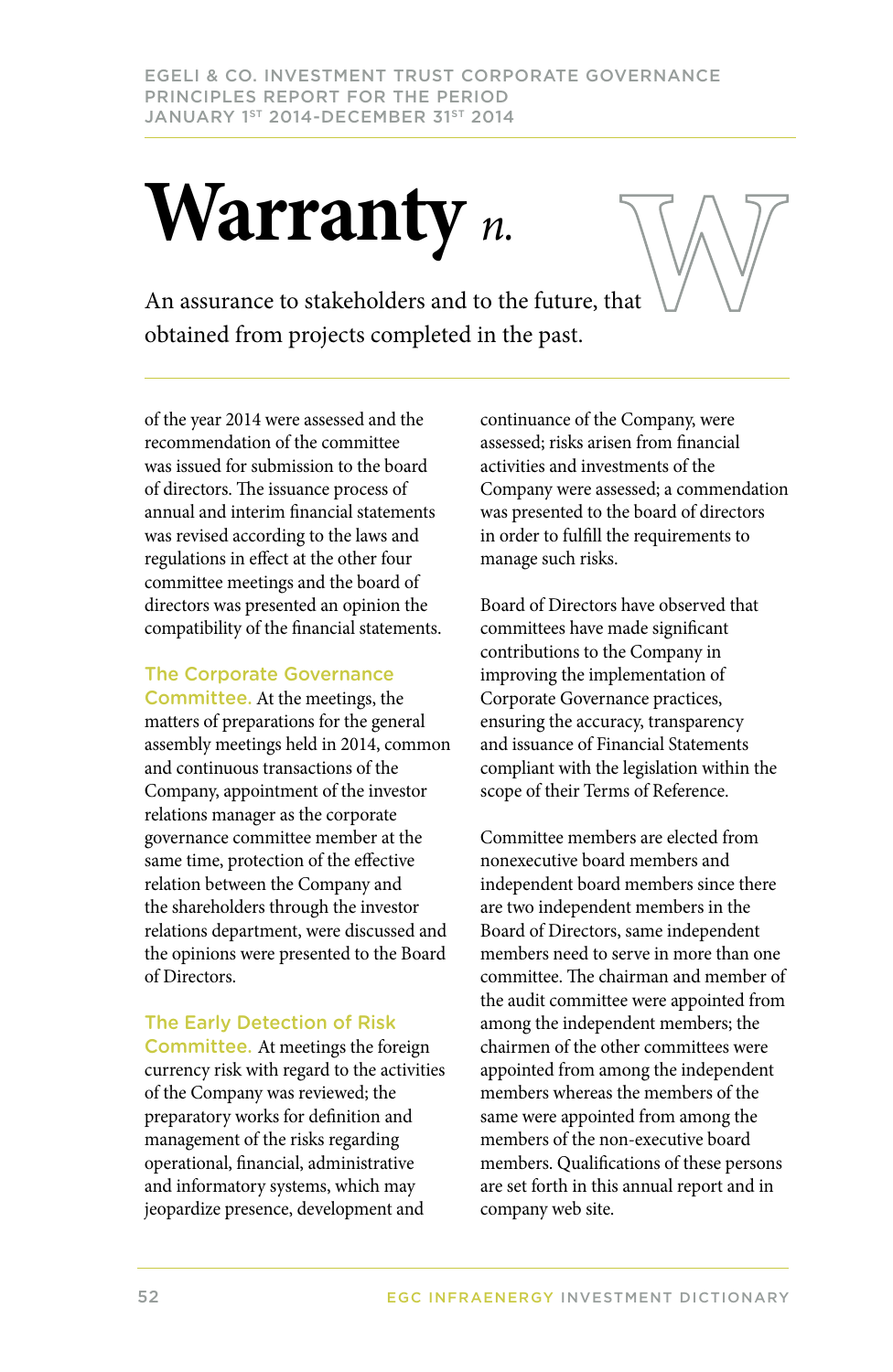#### Audit Committee

Chairman: Ahmet Berker ARGUN Member: Murat Nadir Tansel SARAC

#### Audit Committee Terms of Reference

#### 1. Purpose

1.1. This procedure aims to determine the terms of reference of the audit committee, which assists the board of directors in implementing the independent audit and internal audit processes of Egeli & Co. Investment Trust (the "Company") in line with regulations and disclosing the Company's financial statements timely, accurately, and fairly to reflect the truth, as well as oversees and monitors potential complaints by stakeholders regarding compliance of the Company's transactions to legal and ethical standards.

#### 2. Membership

2.1. The audit committee shall consist of at least two members. All members of the committee shall be selected from among the independent members of the board.

2.2. Members of the committee shall be appointed by the board, one of the members being appointed as the committee chairman.

2.3. Only members of the committee have to right to attend the committee meetings. However, other Company officers or independent advisors may be invited to attend the meetings by the chairman of the committee, when appropriate. In general, it is expected that independent auditor of the Company would attend the committee meeting once a year to provide feedback to the Committee. The chief executive officer or the general manager of the Company cannot become committee members or attend the committee meetings.

2.4. The Committee members shall appointed for maximum term of office for which they are appointed as the members of the board. The members, who complete their terms of office, may be re-elected as long as they continue to have the required qualifications.

#### 3. Quorum

3.1. The quorum for committee meeting shall be the majority of the total number of members. A duly convened meeting of the committee at which a quorum is present shall be competent to exercise all or any of the authorities, powers and discretions vested in or exercisable by the committee.

#### 4. Frequency of Meetings

4.1. As a principle, the committee shall meet once each two months. The committee members may organize additional meetings if required.

#### 5. Notice of Meetings

5.1. Meetings of the committee shall be called by the chairman of the committee.

5.2. Unless otherwise agreed, notice of each meeting confirming the venue, time and date shall be forwarded to each member of the committee and other persons required attending the meeting at least three days before the date of the meeting. Supporting papers along with the agenda shall be sent to the committee members at the same time.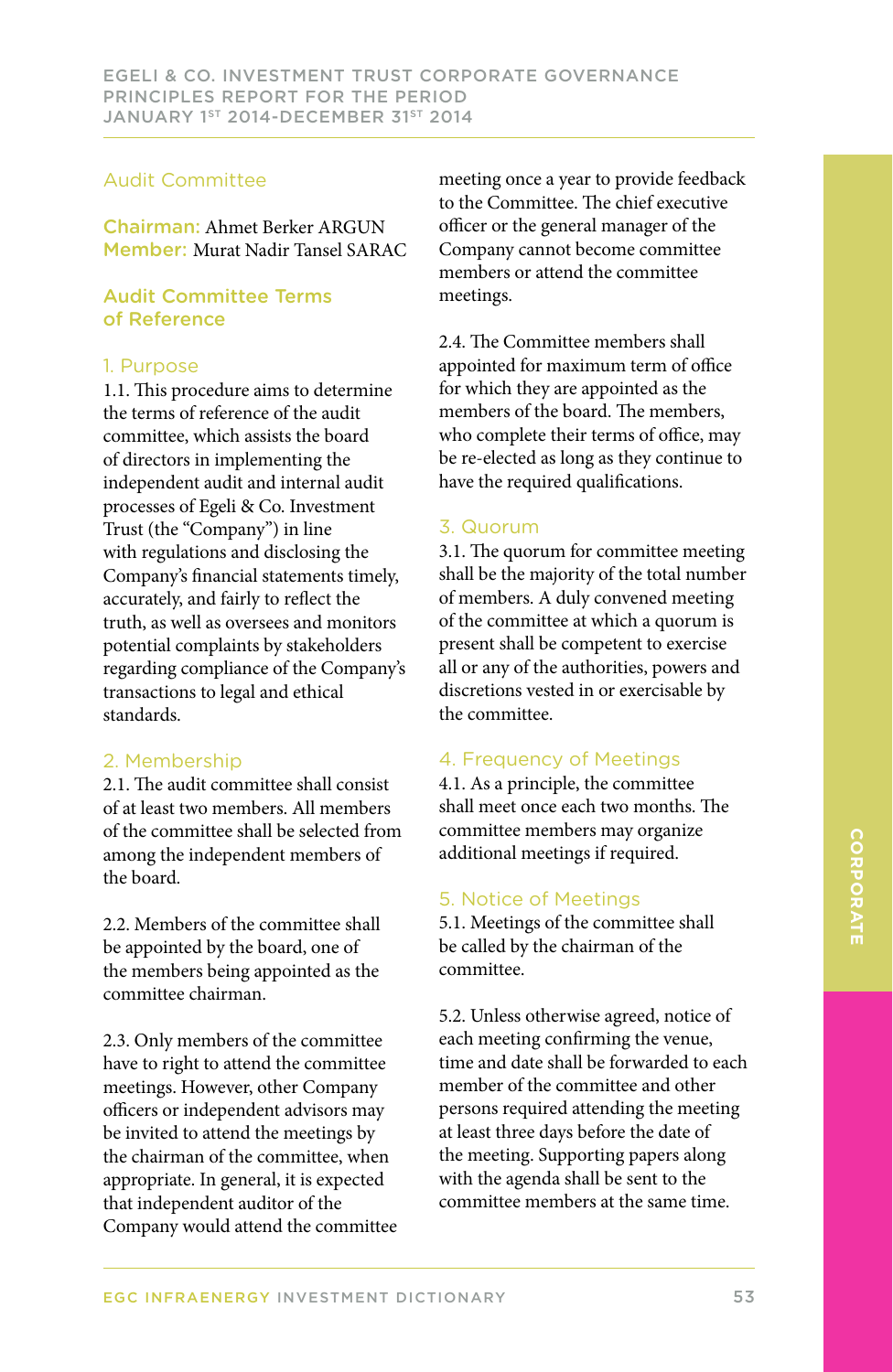# **Yield** *v.*

To generate income by committed to working hard and differentiating efforts by means of systematic and integrated approaches.

#### 6. Minutes of Meetings

6.1. The chairman of the committee authorizes a committee member or any other attendee to be invited to minute the proceedings and resolutions at each meeting.

6.2. Minutes of committee meetings shall be circulated promptly to all members of the committee and, once agreed, to all members of the board, unless a conflict of interest exists.

#### 7. Duties

7.1. To monitor the integrity of the annual and quarterly financial statements of the Company, and any other formal announcement relating to its financial performance.

7.2. To review presentations and press releases regarding the financial performance of the Company together with the top management.

7.3. To review the financial information and reference documents prepared for the analysts and rating agencies together with the top management.

7.4. To examine the consistency of accounting policies across reporting periods.

7.5. To assess the effect of new developments and regulations in accounting as well as off- balance sheet items on the financial statements together with the top management.

7.6. To advice the top management with regard to appointment or replacement of the internal audit manager and ensure efficient operation of the internal audit processes.

7.7. To review transactions with related parties. The ratification of a related party transaction is assessed under the resolution of the board of directors.

7.8. To recommend to the board of directors on the engagement with the independent audit company. Pursuant to this scope, the committee determines the appropriate cost for a healthy independent audit and advices the board of directors on the agreements terms including the scope of work and fees.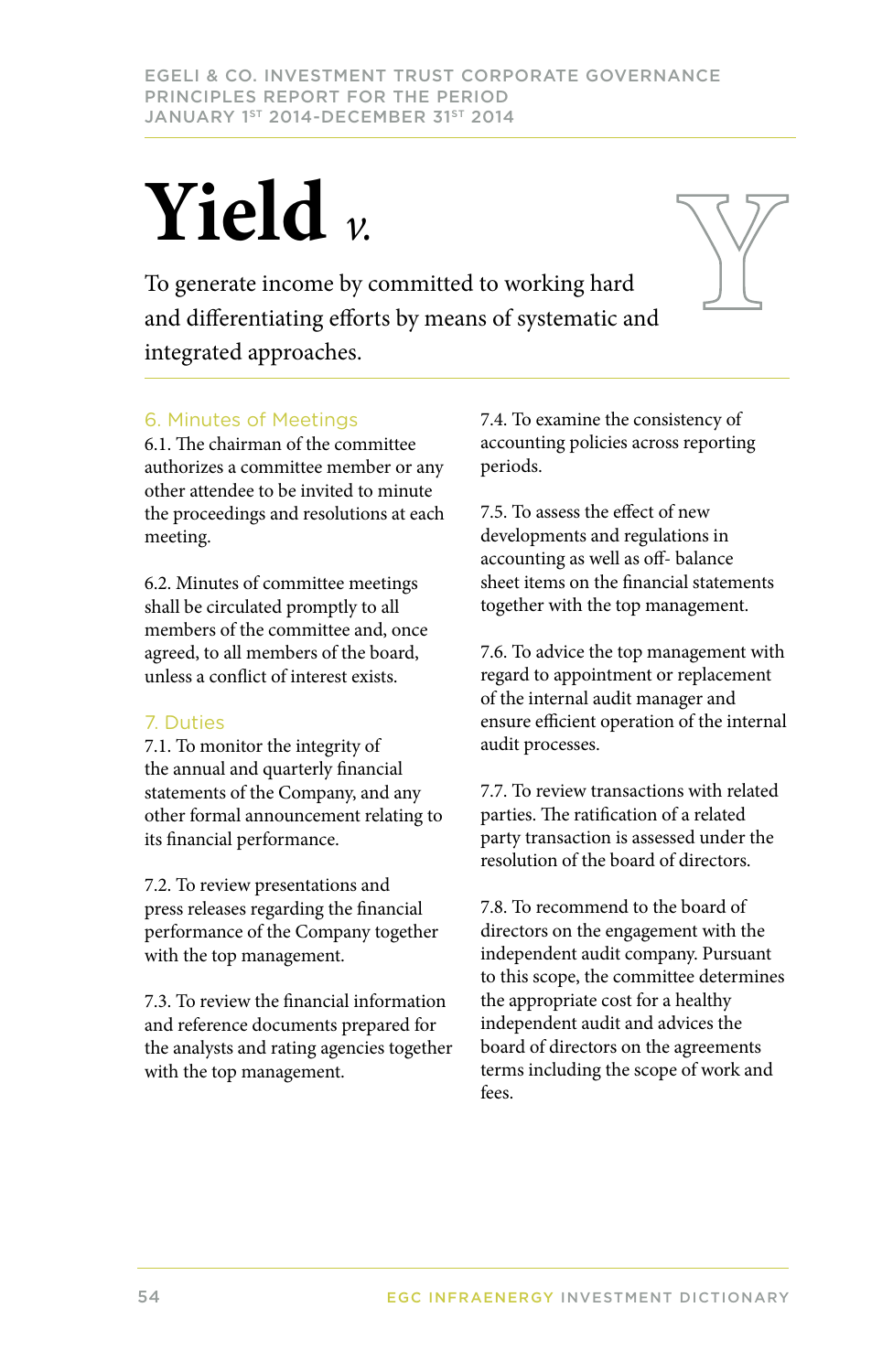7.9. To review independent audit company's relationships with the Company and its executives to ensure the independence of the audit. It examines whether the independence is jeopardized by non-audit services or for any other reason and submits a report to the board of directors regarding the same.

7.10. To examine whether the independent audit team has adequate competence and sources.

7.11. To examine together with the independent auditor the problems and difficulties experienced in the audit process and evaluate measures taken by the top management.

7.12. To examine together with the independent auditor responsibilities, budget and staff of the internal audit function.

7.13. To evaluate, together with the independent auditor, disagreements between the independent auditor and the top management, which may partially or entirely affect the contents of the financial statements or independent audit report regardless whether they are resolved later.

7.14. To examine the report issued by the legal advisor of the Company and evaluate legal matters, which may considerably affect the financial statements.

7.15. To oversee and monitor potential complaints by stakeholders submitted to the Investor Relations Unit regarding compliance of the Company's transactions to legal and ethical standards.

7.16. To support the Board of Directors on the implementation of the Code of Ethics and examines complaints made in that respect.

#### 8. Reporting Responsibilities

8.1. The committee shall make whatever recommendations to the board it deems appropriate on any area within its remit where action or improvement is needed.

8.2. The committee shall submit a report to the board of directors on proposals received from the independent audit companies, evaluation of the committee regarding the same and independence of the audit company.

#### 9. Public Disclosures

9.1. The committee shall coordinate the preparation of the report included in the annual report.

#### 10. Authority

10.1. The committee is authorized to seek any information it requires from any employee of the company in order to perform its duties.

10.2. The committee may obtain legal advisory or professional advice on any matter within its terms of reference. Such services shall be reimbursed from the internal audit budget.

10.3. The committee shall call any employee to be questioned at a meeting of the committee as and when required.

The committee is authorized to ratify non-audit services to be supplied by an independent audit firm.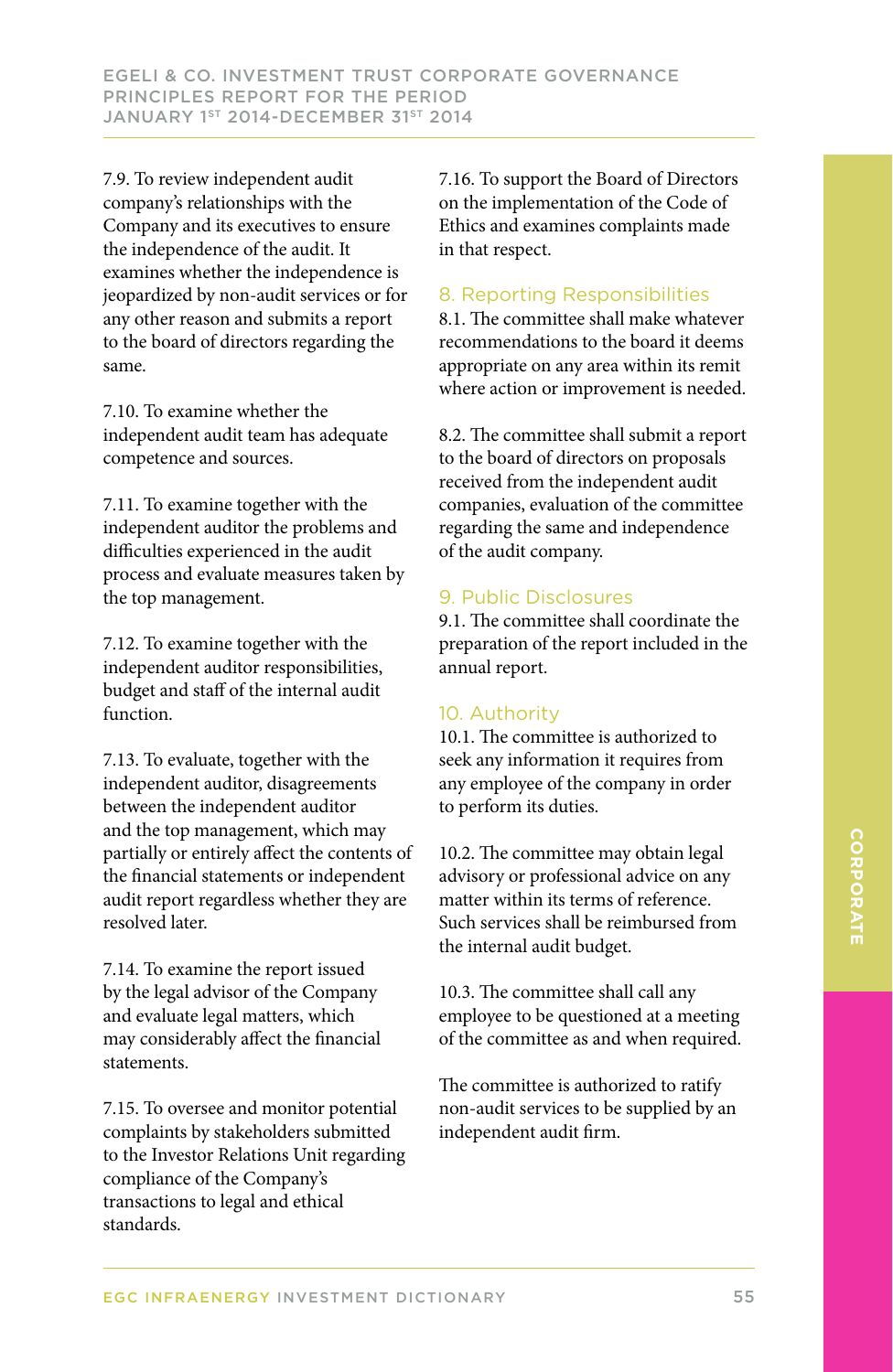#### Corporate Governance **Committee**

Chairman: Murat Nadir Tansel SARAC Member: Tan EGELI Member: Cagri DEMIREL

#### **Corporate Governance Committee Terms of Reference**

#### 1. Purpose

1.1. This procedure aims to determine the terms of reference of the Corporate Governance Committee, which assists the Board of Directors in terms of compliance of Egeli & Co. Investment Trust (the "Company") to the corporate governance principles, performance of the investor relations activities in accordance with the related laws and regulations, nomination of candidates for the board and the top management, assessment of board and executive performance and top-management career planning and improving of the Company's risk management process.

#### 2. Membership

2.1. The corporate governance committee shall consist of at least two members. The chairman of the committee shall be selected from among the independent members of the board. The majority of the committee members shall be selected from among the non-executive directors. In case the committee consists of two members, all members shall be selected from among the nonexecutive directors, committee chairman being an independent director.

2.2. Members of the committee shall be appointed by the board, one of the members being appointed as the committee chairman.

2.3. Only members of the committee have to right to attend the committee meetings. However, other Company officers or independent advisors may be invited to attend the meetings by the chairman of the committee, when appropriate. The chief executive officer or the general manager of the Company cannot become committee members or attend the committee meetings.

2.4. The Committee members shall appointed for maximum term of office for which they are appointed as the members of the board. The members, who complete their terms of office, may be re-elected as long as they continue to have the required qualifications.

#### 3. Quorum

3.1. The quorum for committee meeting shall be the majority of the total number of members. A duly convened meeting of the committee at which a quorum is present shall be competent to exercise all or any of the authorities, powers and discretions vested in or exercisable by the committee.

#### 4. Frequency of Meetings

4.1. As a principle, the committee shall meet once each quarter. The committee members may organize additional meetings if required.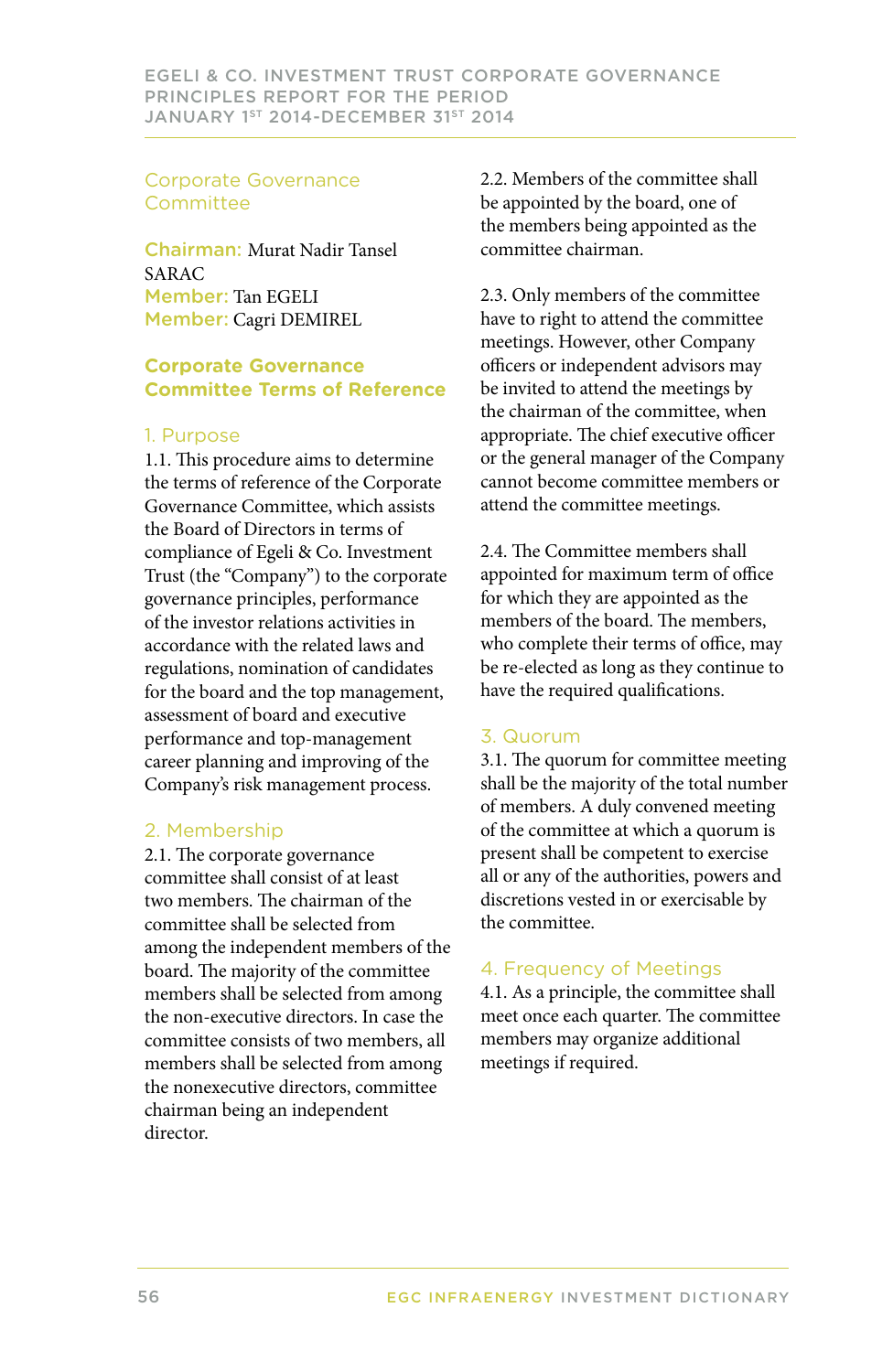#### 5. Notice of Meetings

5.1. Meetings of the committee shall be called by the chairman of the committee.

5.2. Unless otherwise agreed, notice of each meeting confirming the venue, time and date shall be forwarded to each member of the committee and other persons required attending the meeting at least five days before the date of the meeting. Supporting papers along with the agenda shall be sent to the committee members at the same time.

#### 6. Minutes of Meetings

6.1. The chairman of the committee authorizes a committee member or any other attendee to be invited to minute the proceedings and resolutions at each meeting.

6.2. Minutes of committee meetings shall be circulated promptly to all members of the committee and, once agreed, to all members of the board, unless a conflict of interest exists.

#### 7. Duties

7.1. Terms of reference of the corporate governance committee covers the responsibilities defined by the capital markets regulations for the nomination committee, risk committee and the corporate governance committee.

7.2. To monitor the Company's compliance to the corporate governance principles, and reasons not to comply to a specific principle if not fully complied with, review resulting conflicts of interest and advice the

board for improvement. Pursuant to this scope, the committee ensures that the corporate governance compliance declaration and corporate governance compliance report is issued in accordance with the related laws and regulations.

7.3. To monitor investor relations activities, in cooperation with the board of directors, to maintain effective communication between the Company and investors, resolve and settle possible disputes. Pursuant to this scope, the committee takes necessary measures for providing accurate, complete and timely information to the investors in compliance with the related laws and regulations and ensures efficient functioning of the disclosure process. The committee ensures that the investor relations unit prepares the investor relations section of the corporate website and the documents to be submitted to the shareholders at the general assembly are up-to-date and accurate.

7.4. To monitor the composition and the size of the board of directors including competencies, knowhow, experience and diversification needed and advices the board of directors regarding the same.

7.5. To carry out activities to establish a transparent system to identify, evaluate and train appropriate candidates for the board of directors and determine policies and strategies regarding the same.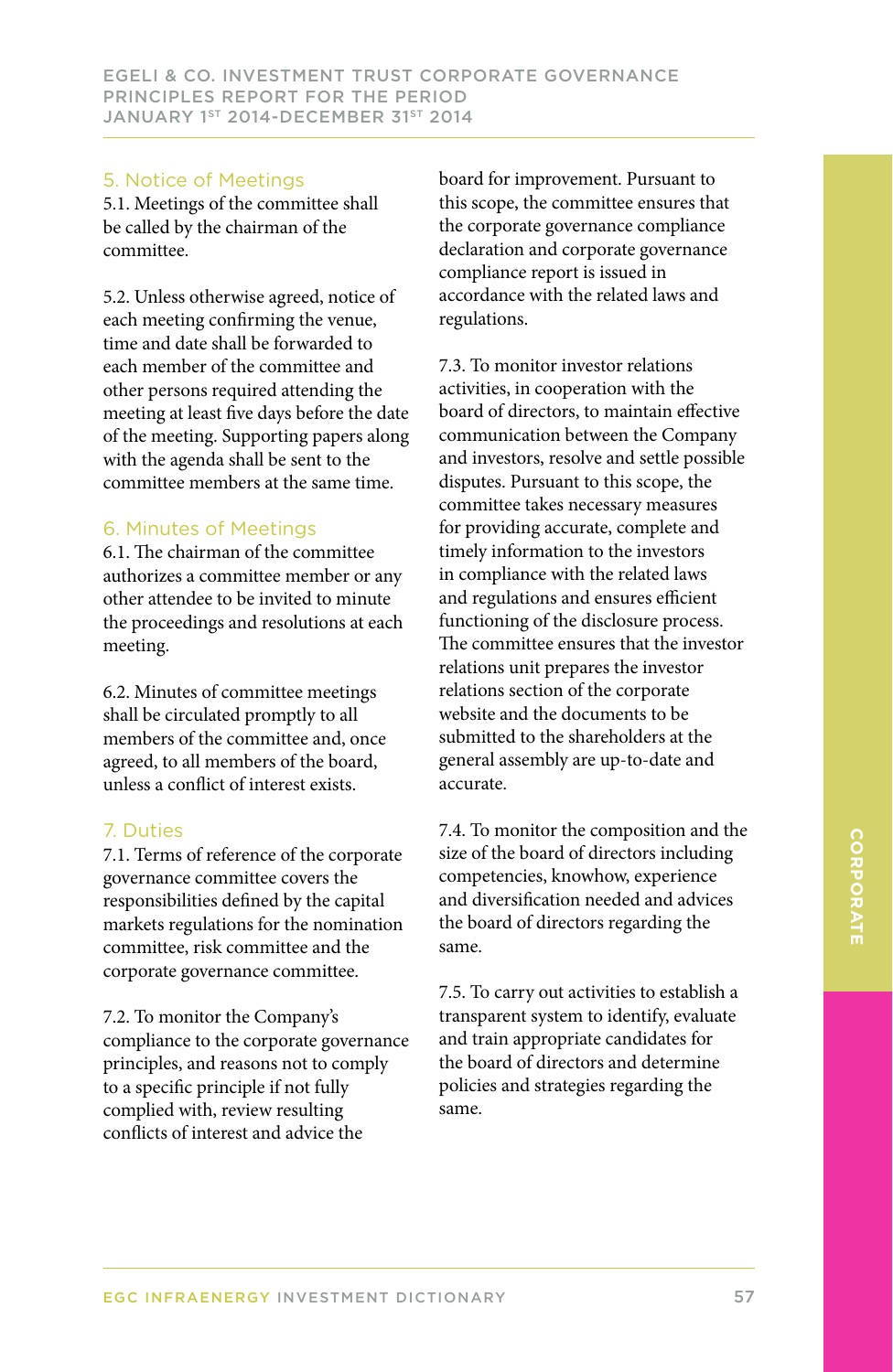7.6. To determine and monitor approaches, principles and practices on performance assessment and career planning of the board of directors and the top management.

7.7. To evaluate the succession planning for the board of directors and the top management in line with the challenges the Company encounters, and competencies and experiences required at the board.

7.8. To review the composition of the board of directors, performance of individual members and advice the board of directors on re-nomination of nonexecutive members whose terms are expired. The committee members shall not comment on their re-nomination. The nomination process for existing committee members shall be governed by the board of directors.

7.9. To carry out activities for identification of risks promptly, which may threaten existence, development and continuity of the Company and take necessary measures regarding risks identified and implement relevant risk management processes.

7.10. To advice the board of directors on risk appetite, tolerance and strategy of the company, considering existing and expected financial and macroeconomic circumstances.

7.11. To review the ability of the Company to define and manage the new risk types.

7.12. To examine risks of brought by a strategically important transaction such as a significant M&A transaction and its impact on the risk appetite/ tolerance of the Company and advice the board of directors accordingly prior to board approval.

7.13. To overview efficiency of the internal audit and risk management processes at least once a year and approve the disclosures to be made regarding the same in the annual report.

7.14. To ensure that all employees are informed in writing regarding internal policies, processes, regulations and terms of reference of the Company.

### 8. Reporting Responsibilities

8.1. The committee shall make whatever recommendations to the board and auditor of the Company it deems appropriate on any area within its remit where action or improvement is needed each two months in writing.

8.2. The committee shall coordinate the preparation of the corporate governance compliance report to be published in the annual report and approve the same.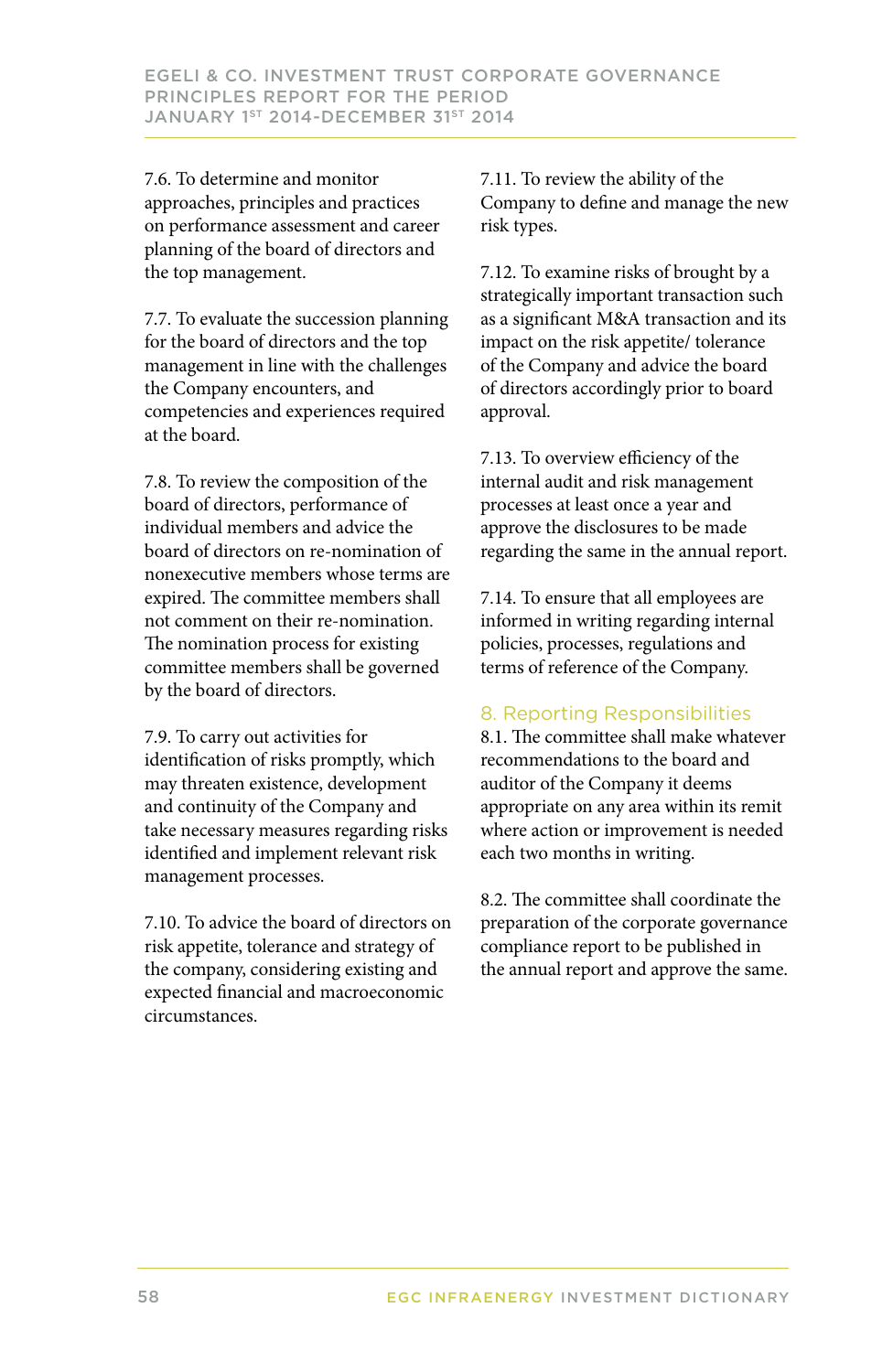8.3. The committee shall ensure that necessary disclosures are made in the annual report with regard to the risk management practices and strategy of the Company.

#### 9. Public Disclosures

9.1. The committee ensures that the contents of the Company's annual report is accurate, consistent and in compliance with the related laws and regulations and the disclosure policy of the Company.

9.2. The committee develops recommendations to ensure that the public disclosures, analyst presentations and disclosures of material events comply with the related laws and regulations and the disclosure policy of the Company.

#### 10. Authority

10.1. The committee may obtain legal advisory or professional advice on any matter within its terms of reference.

10.2. The committee is authorized to seek any information it requires from any employee of the company in order to perform its duties.

#### Committee of Early Detection of Risks

Chairman: Ahmet Berker ARGUN Member: Ersoy COBAN

#### Committee of Early Detection of Risks Term of References

#### 1. Purpose

1.1. This procedure aims to determine the terms of reference of the Committee of Early Detection of Risks, which assists the Board of Directors in terms of early detection of the risks of Egeli & Co. Agriculture Investment Trust (the "Company"). The Committee for Early Detection of Risks is established for early detection of risks that might endanger the existence, development and perpetuation of the Company and to implement measures required against the risks determined as well as the management of risks.

#### 2. Membership

2.1. The Committee of Early Detection of Risks shall consist of at least two members. The chairman of the committee shall be selected from among the independent members of the board. In case the committee consists of two members, all members shall be selected from among the nonexecutive directors, committee chairman being an independent director.

2.2. Members of the committee shall be appointed by the board, one of the members being appointed as the committee chairman.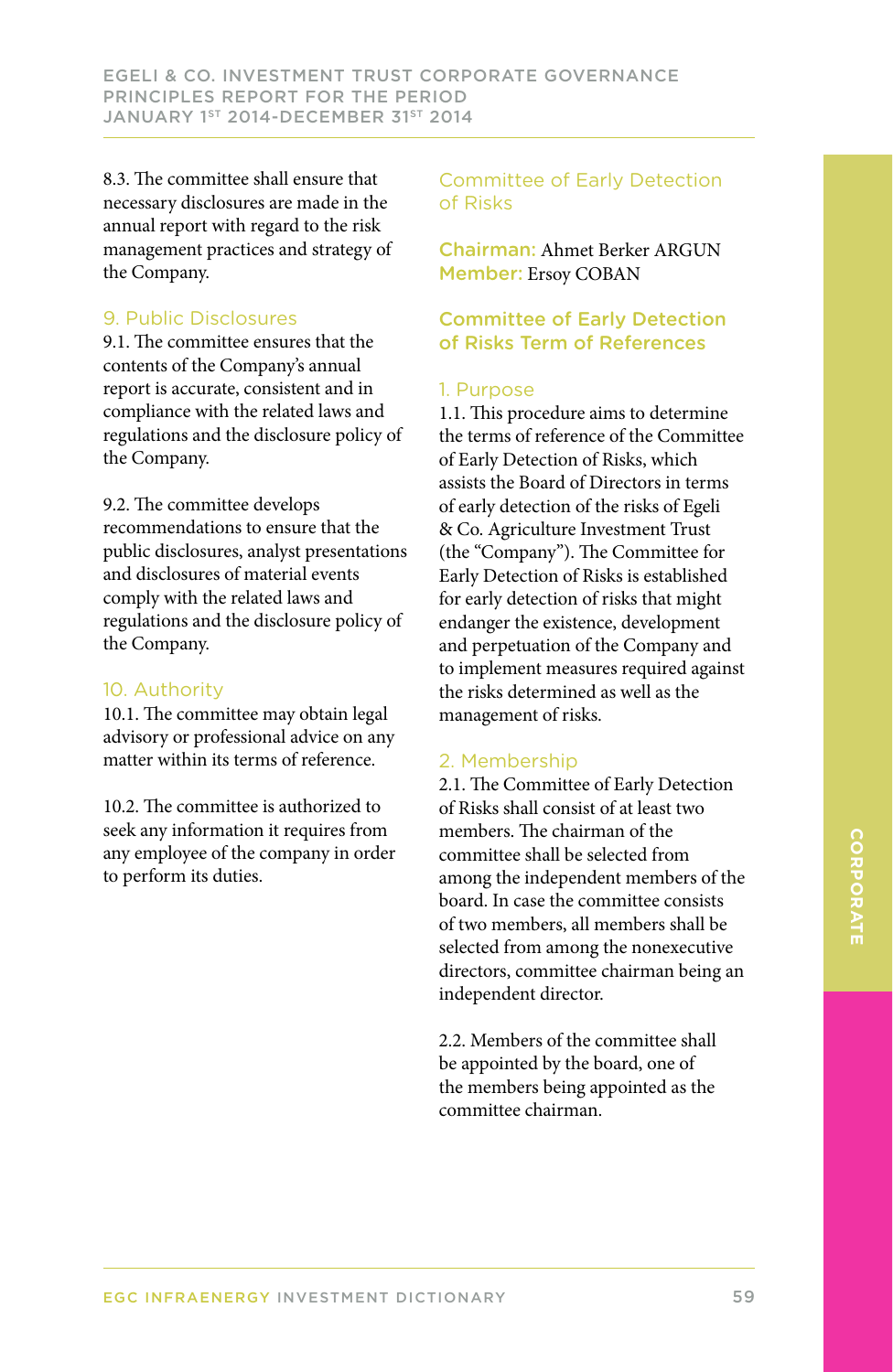# **Zenith** *n.*



The highest point, way or level reached by a company with the successes achieved.

2.3. Only members of the committee have to right to attend the committee meetings. However, other Company officers or independent advisors may be invited to attend the meetings by the chairman of the committee, when appropriate. The chief executive officer or the general manager of the Company cannot become committee members or attend the committee meetings.

2.4. The Committee members shall appointed for maximum term of office for which they are appointed as the members of the board. The members, who complete their terms of office, may be re-elected as long as they continue to have the required qualifications.

#### 3. Quorum

3.1. The quorum for committee meeting shall be the majority of the total number of members. A duly convened meeting of the committee at which a quorum is present shall be competent to exercise all or any of the authorities, powers and discretions vested in or exercisable by the committee.

#### 4. Frequency of Meetings

4.1. As a principle, the committee shall meet once each two months. The committee members may organize additional meetings if required.

### 5. Notice of Meetings

5.1. Meetings of the committee shall be called by the chairman of the committee.

5.2. Unless otherwise agreed, notice of each meeting confirming the venue, time and date shall be forwarded to each member of the committee and other persons required attending the meeting at least three days before the date of the meeting. Supporting papers along with the agenda shall be sent to the committee members at the same time.

### 6. Minutes of Meetings

6.1. Minutes of the meeting shall be kept in a documented manner.

6.2. Minutes of committee meetings shall be signed by all committee members and circulated promptly to all members of the committee and, once agreed, to all members of the board, unless a conflict of interest exists.

### 7. Duties

7.1. The Committee shall carry out duties for the identification of any risks that might endanger the existence, development and continuity of the Company, the implementation of required measures and the management of risks.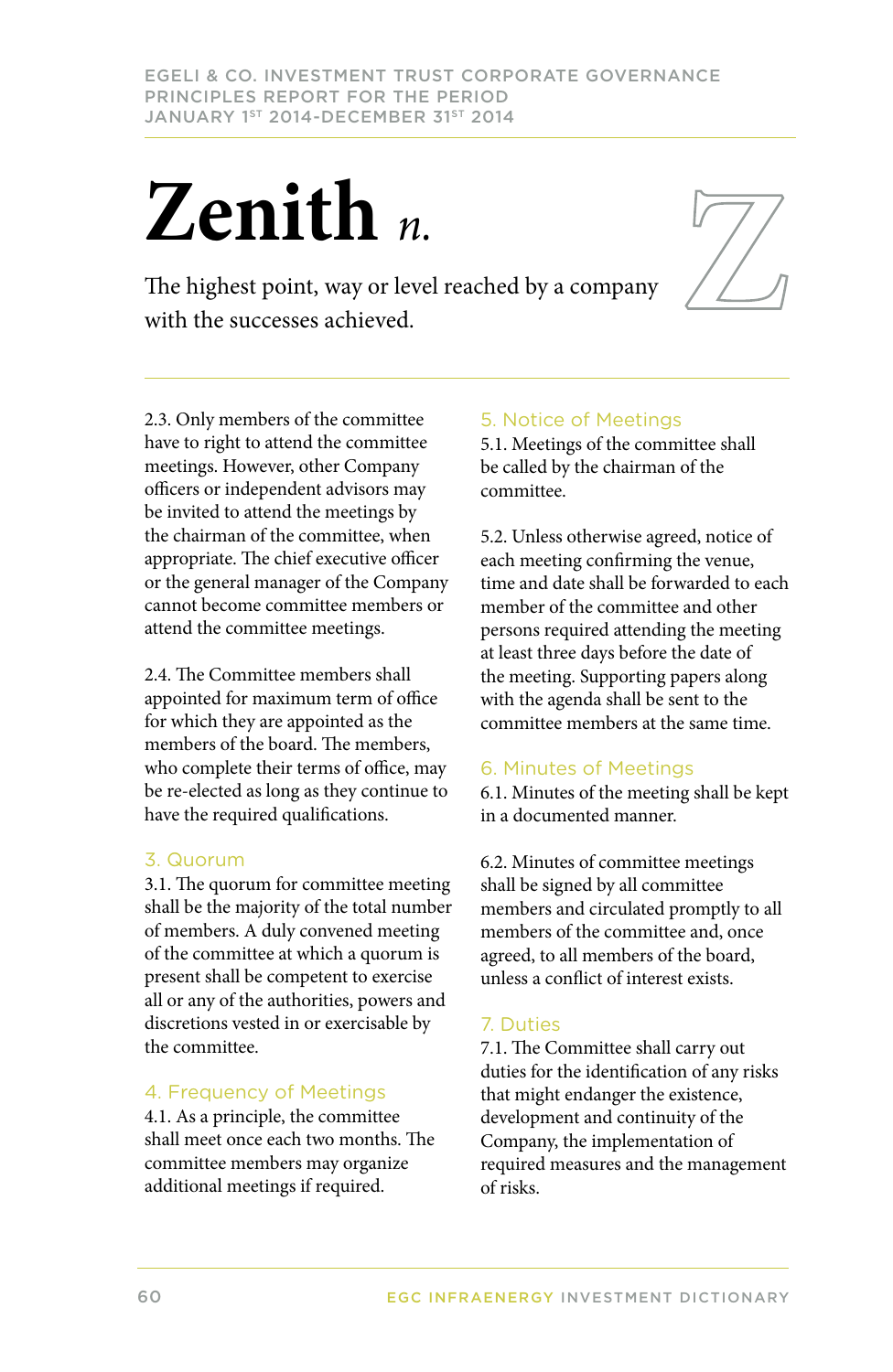7.2. The Committee for Early Detection of Risks shall carry out studies in order to detect the Company's risks, develop methods of measurement, secures reliability of the methods of measurement, create strategies for the risk management, oversee the application of these strategies, determine the maximum limits for the risks of the Company and provide recommendations for the Board of Directors.

7.3. The Committee for Early Detection of Risks shall share its view with the Board of Directors for creating internal control systems including risk management systems and process of information that will minimize the effects of risks which might affect the stakeholders, particularly the shareholders, of the Company.

#### 8. Reporting Responsibilities

8.1. The committee shall oversee and advise the Board every two months, in writing, on the current risk exposures of the Company by identifying threats and proposing actions. The report shall be sent to the Auditors.

8.2. The Risk Detection Committee shall prepare and present to the Board of Directors an annual assessment report, which shall be included in the annual reports, for working principles including its members, frequency of the sessions and executed activities, in order to provide a basis for board's evaluations of its effectiveness.

8.3. The committee shall ensure that necessary disclosures are made in the annual report with regard to the risk management practices and strategy of the Company.

#### 9. Public Disclosures

9.1. The committee shall coordinate the preparation of the report included in the annual report.

#### 10. Authority

10.1. The committee may obtain legal advisory or professional advice on any matter within its terms of reference.

10.2. The committee is authorized to seek any information it requires from any employee of the company in order to perform its duties.

#### 5.4. Risk Management and Internal Control Mechanism

The purpose in the risk management and internal audit mechanism is based on development of implementations for definition of all the possible risks which the company encounters or may possibly encounter and for minimization of these risks and based on the follow up of all these implementations.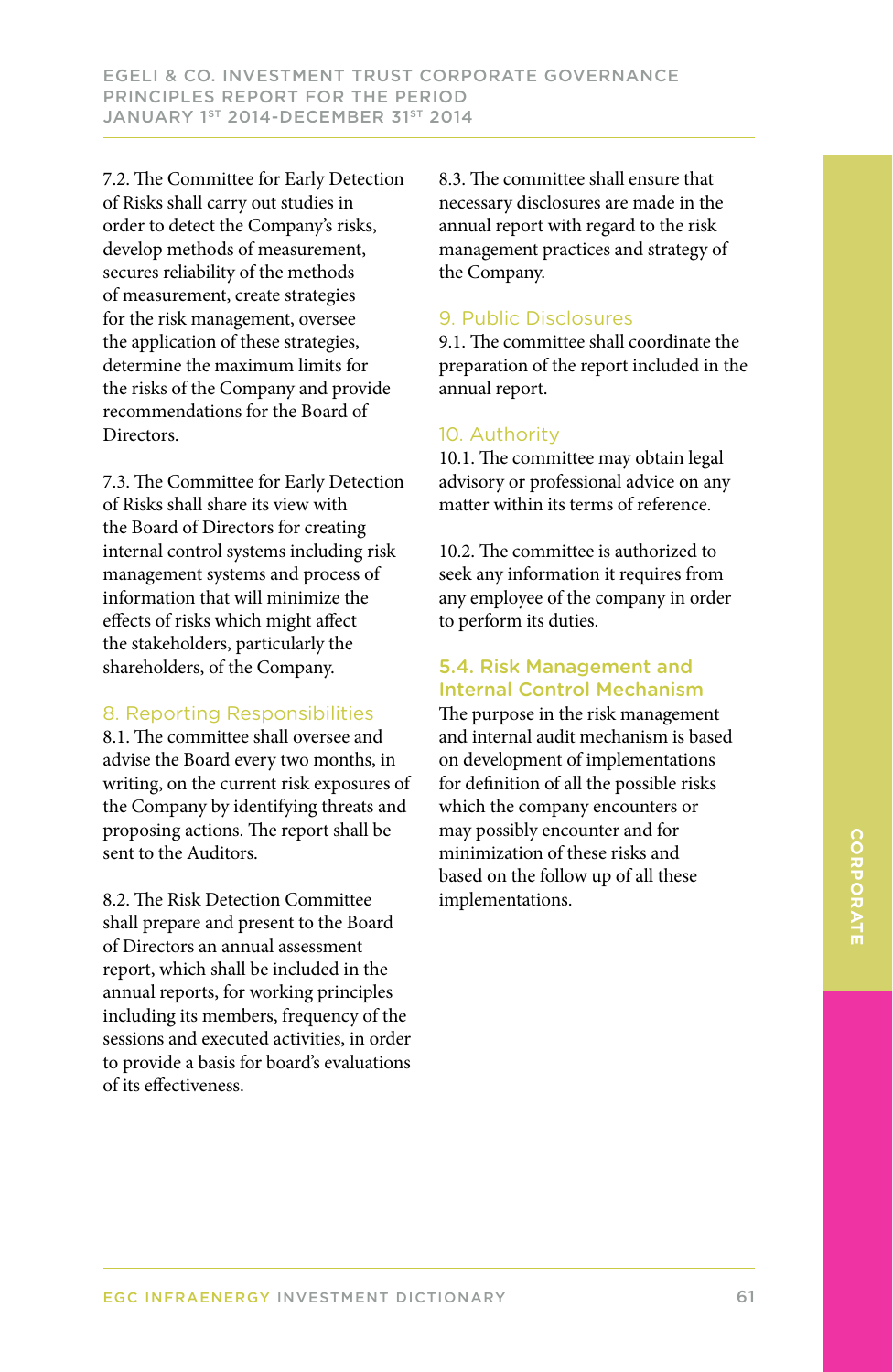Internal Control Mechanisms were formed in the Company and in 2014 the efficiency of Risk Management and Internal Control was monitored under supervision by Committee of Early Detection of Risk. Risk Management and Internal Control Mechanisms are efficiently operated for specifying and managing the risks encountered by the Company. Risk Management operations are handled under two main headers as Operational and Financial Risk Management.

#### 5.5. Strategic Goals

While the board of directors of the company administers and represents the company by keeping the risk, growth and return balance at the most appropriate level by means of its strategic decisions and by protecting principally long term interests of the company with the rationalist and prudent risk management approach on one hand, it is responsible for achievement by the company of its operational and financial performance objectives determined and disclosed to the public on the other hand. Strategic goals of the Company are set in line with proposals of senior managers and Board of Directors and are linked to budget targets. Budget targets and achievement rates are followed by the General Manager and Chairman of the Board of the Company and are assessed in Board of Directors meetings where the Interim Financial Statements of the Company are discussed.

#### 5.6. Financial Rights

Remuneration Policy, consisting of any and all rights, interests and remuneration provided to the members of the board of directors and executives holding administrative responsibility as well as written criteria and remuneration principles used in determination of the same, is published on the official website of the company. As per the Corporate Governance Principles, the Remuneration Policy, determined by the board of directors, published and disclosed to the public on the official web site of the company, determining principles of remuneration for the members of the board of directors and the top executives, was submitted for the information of the shareholders at the General Assembly held on April 26, 2013 within the frame of the arrangements of the Capital Market Board; and no update has been made since then.

The aforesaid disclosure was made to include the board of directors and the top executives of the company. Monthly net TRL 1.850 remuneration is paid for each board members of the Company. The Company did not grant any warranties or loans or provide loan facilities to any Board Members or managers.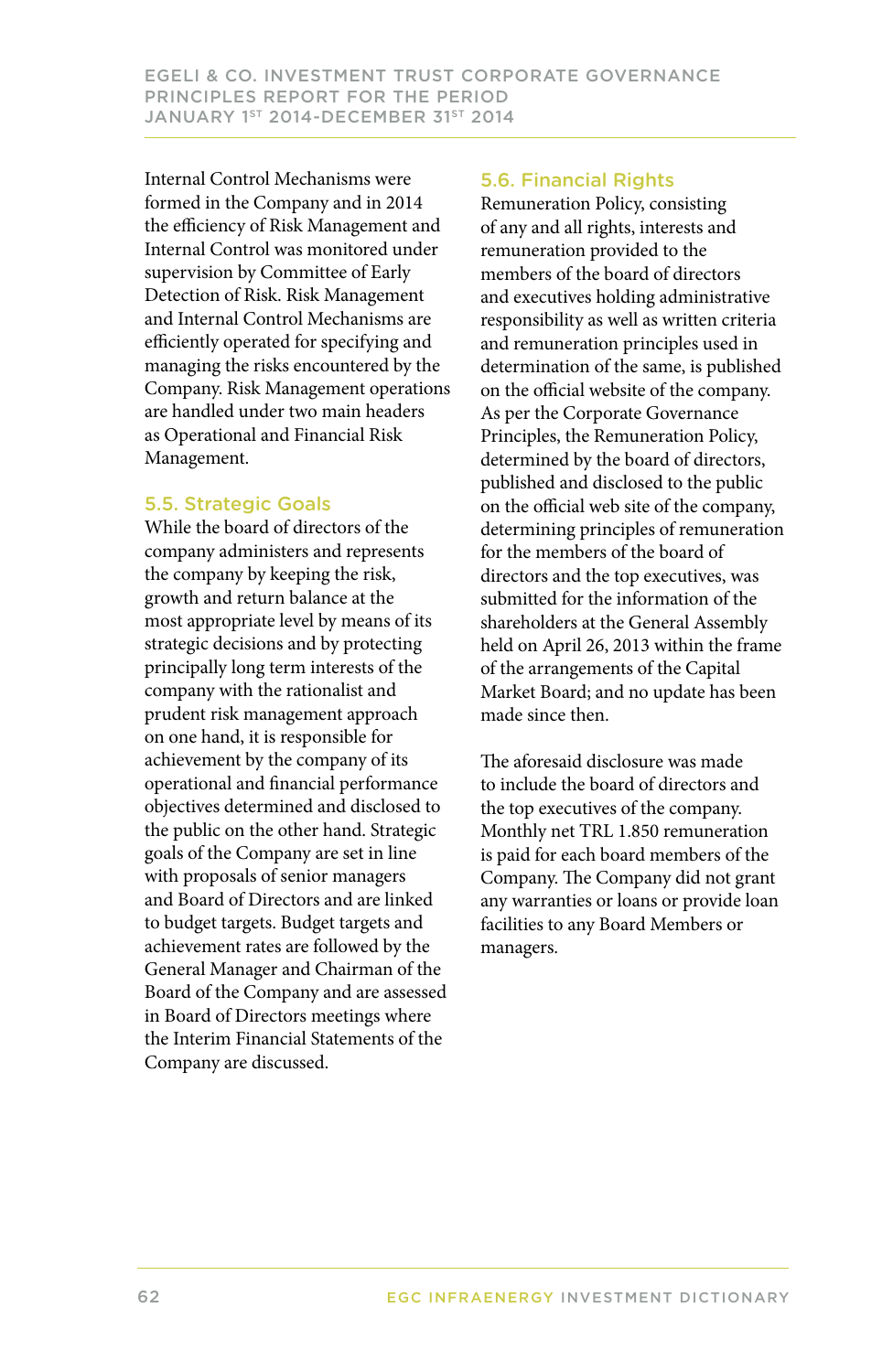## **EGELİ & CO GİRİŞİM SERMAYESİ YATIRIM ORTAKLIĞI A.Ş.**

**CONVENIENCE TRANSLATION INTO ENGLISH OF FINANCIAL STATEMENTS FOR THE PERIOD 1 JANUARY-31 DECEMBER 2014** 

**(ORIGINALLY ISSUED IN TURKISH)**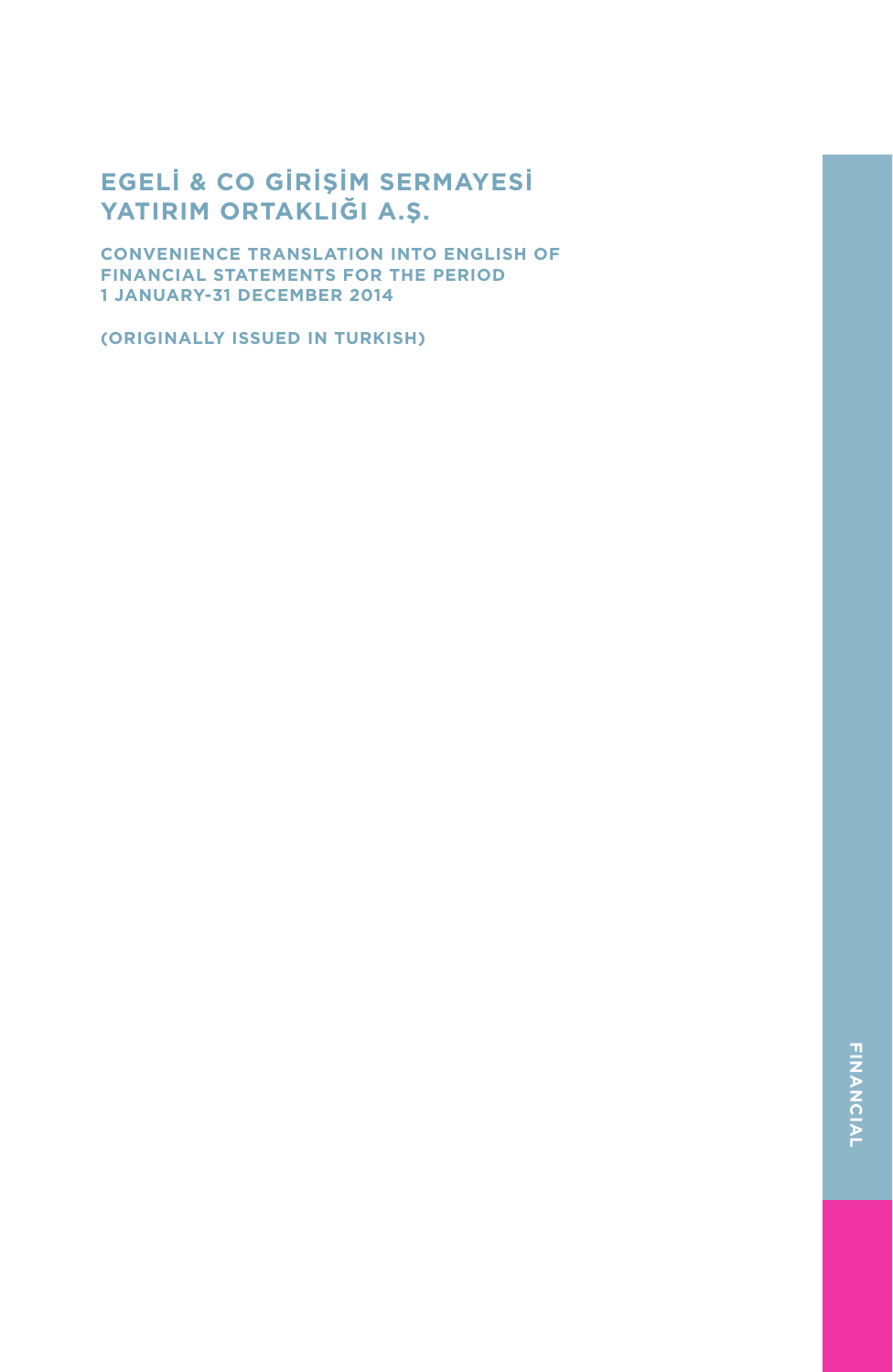|                | <b>CONTENTS</b>                                         | <b>PAGE</b> |
|----------------|---------------------------------------------------------|-------------|
|                | <b>STATEMENT OF FINANCIAL POSITION</b>                  | 66-67       |
|                | STATEMENT OF INCOME/LOSS AND OTHER COMPREHENSIVE        |             |
|                | <b>STATEMENT OF INCOME</b>                              | 68          |
|                | <b>STATEMENT OF CHANGES IN SHAREHOLDERS' EQUITY</b>     | 69          |
|                | <b>STATEMENT OF CASH FLOWS</b>                          | 70          |
|                | <b>NOTES TO THE FINANCIAL STATEMENTS</b>                | 71-114      |
| 1              | ORGANIZATION AND NATURE OF OPERATIONS                   | $71 - 72$   |
| 2              | BASIS OF PRESENTATION OF FINANCIAL STATEMENTS           | 72-88       |
| 3              | <b>BUSINESS COMBINATIONS</b>                            | 88          |
| $\overline{4}$ | <b>SHARES IN OTHER ENTITIES</b>                         | 88          |
| 5              | <b>SEGMENT REPORTING</b>                                | 89          |
| 6              | CASH AND CASH EQUIVALENTS                               | 89          |
| 7              | FINANCIAL INVESTMENTS                                   | $90 - 91$   |
| 8              | OTHER RECEIVABLES, OTHER CURRENT ASSETS AND             |             |
|                | OTHER SHORT TERM LIABILITIES                            | 92-93       |
| 9              | PROPERTY AND EQUIPMENT                                  | 93          |
|                | 10 CONTINGENT ASSETS AND LIABILITIES                    | 94          |
| 11             | SHORT-TERM AND LONG-TERM PROVISIONS                     | 94-95       |
|                | 12 CAPITAL, RESERVES AND OTHER EQUITY ITEMS             | 96-98       |
|                | 13 REVENUE AND COST OF SALES                            | 98          |
|                | 14 GENERAL ADMINISTRATIVE EXPENSES, MARKETING EXPENSES  | 99          |
|                | 15 OTHER OPERATING INCOME/EXPENSES                      | 100         |
|                | 16 TAXES ON INCOME (INCLUDING DEFERRED TAX ASSETS AND   |             |
|                | <b>LIABILITIES</b> )                                    | 100-101     |
|                | 17 BALANCES AND TRANSACTIONS WITH RELATED PARTIES       | 101-104     |
|                | 18 (LOSS)/EARNINGS PER SHARE                            | 104-105     |
|                | 19 NATURE AND LEVEL OF RISK DERIVIED FROM FINANCIAL     |             |
|                | <b>INSTRUMENTS</b>                                      | 105-112     |
|                | 20 SUBSEQUENT EVENTS                                    | 112         |
|                | 21 OTHER ISSUES THAT SIGNIFICANTLY AFFECT THE FINANCIAL |             |
|                | STATEMENTS OR OTHER ISSUES REQUIRED FOR THE CLEAR       |             |
|                | UNDERSTANDING OF FINANCIAL STATEMENTS                   | 113         |
|                | ADDITIONAL NOTE: PORTFOLIO RESTRICTIONS,                |             |
|                | CONSISTENCY CHECK TO THE FINANCIAL LIABILITIES AND      |             |
|                | <b>CUMULATIVE EXPENSES LIMITS</b>                       | 114         |
|                |                                                         |             |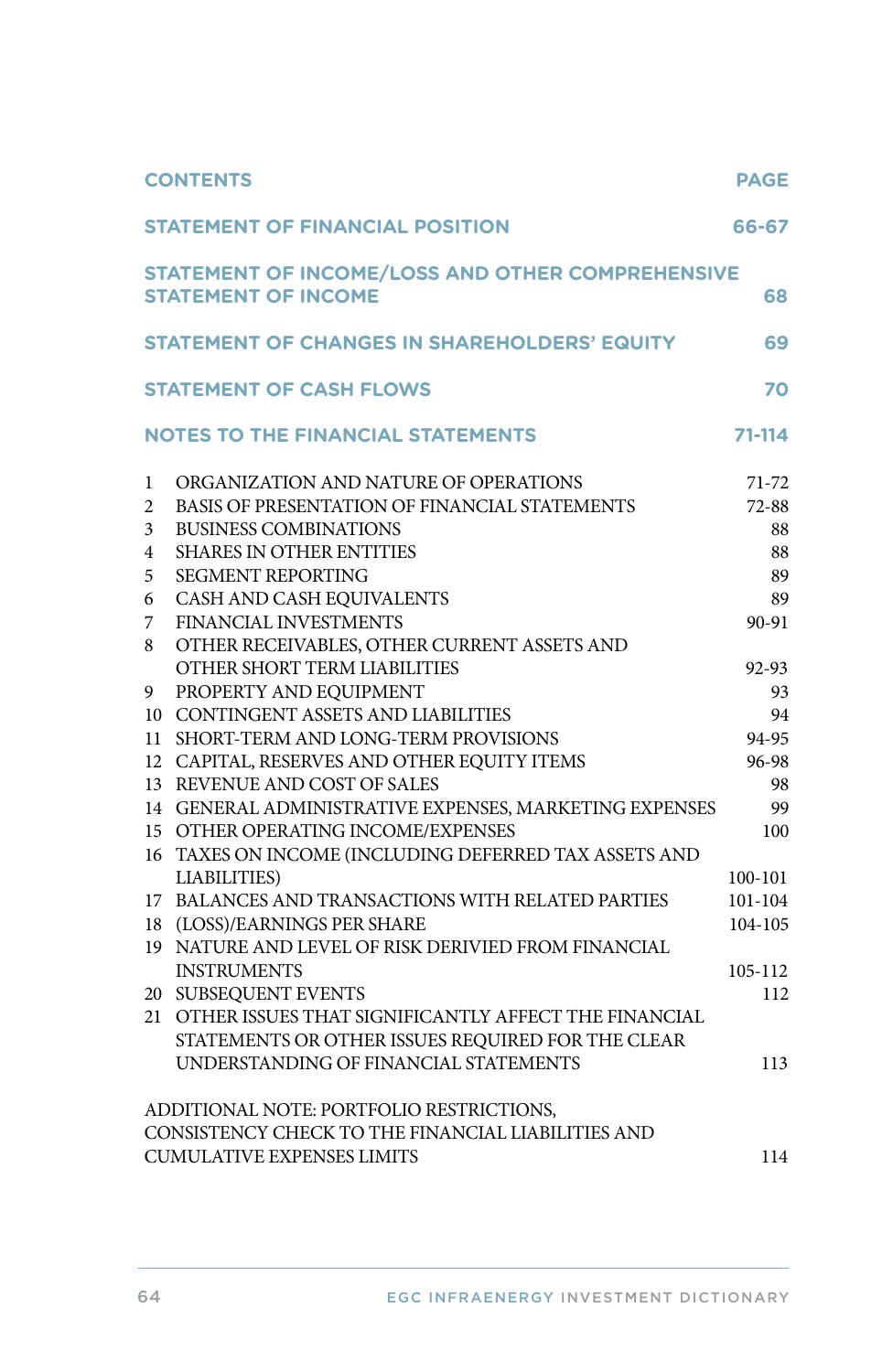

#### **CONVENIENCE TRANSLATION INTO ENGLISH OF INDEPENDENT AUDITOR'S REPORT ORIGINALLY ISSUED IN TURKISH**

#### **INDEPENDENT AUDITOR'S REPORT**

To the Board of Directors of Egeli & Co Girişim Sermayesi Yatırım Ortaklığı A.Ş.;

#### Report on the Financial Statements

1. We have audited the accompanying financial statements of Egeli & Co Girişim Sermayesi Yatırım Ortaklığı A.Ş. (the "Company") which comprise the statement of financial position as at 31 December 2014 and the statement of profit or loss, statement of other comprehensive, statement of changes in equity and statement of cash flows for the period then ended and a summary of significant accounting policies and other explanatory notes.

#### *Management's Responsibility for the Financial Statements*

2. The Company's management is responsible for the preparation and fair presentation of these financial statements in accordance with Turkish Accounting Standards and for such internal control as management determines is necessary to enable the preparation of financial statements that are free from material misstatement, whether due to fraud or error.

#### *Independent Auditor's Responsibility*

3. Our responsibility is to express an opinion on these financial statements based on our audit. Our audit was conducted in accordance with standards on auditing issued by the Capital Markets Board of Turkey and Independent Auditing Standards that part of Turkish Standards on Auditing issued by the Public Oversight Accounting and Auditing Standards Authority. Those standards require that ethical requirements are complied with and that the audit is planned and performed to obtain reasonable assurance whether the financial statements are free from material misstatement.

An independent audit involves performing procedures to obtain evidence about the amounts and disclosures in the financial statements. The procedures selected depend on independent auditor's professional judgment, including the assessment of the risks of material misstatement of the financial statements, whether due to error or fraud. In making those risk assessments, the independent auditor considers internal control relevant to the entity's preparation and fair presentation of the financial statements in order to design audit procedures that are appropriate in the circumstances, but not for the purpose of expressing an opinion on the effectiveness of the entity's internal control. An independent audit includes also evaluating the appropriateness of accounting policies used and the reasonableness of accounting estimates made by management, as well as evaluating the overall presentation of the financial statements.

We believe that the independent audit evidence we have obtained during our audit is sufficient and appropriate to provide a basis for our audit opinion.

#### *Opinion*

4. In our opinion, the financial statements present fairly, in all material respects, the financial position of Egeli & Co Girişim Sermayesi Yatırım Ortaklığı A.Ş. as at 31 December 2014 and their financial performance and cash flows for the period then ended in accordance with Turkish Accounting Standards.

#### *Other Responsibilities Arising From Regulatory Requirements*

5. In accordance with subparagraph 4 of Article 398 of the Turkish Commercial Code ("TCC") No: 6102; auditor's report on the early risk identification system and committee has been submitted to the Company's Board of Directors on 2 March 2015 .

6. In accordance with subparagraph 4 of Article 402 of the TCC; no significant matter has come to our attention that causes us to believe that the Company's bookkeeping activities for the period 1 January – 31 December 2014 is not in compliance with the code and provisions of the Company's articles of association in relation to financial reporting.

7. In accordance with subparagraph 4 of Article 402 of the TCC; the Board of Directors submitted to us the necessary explanations and provided required documents within the context of audit.

Talar Gül, SMMM Partner

Istanbul, 2 March 2015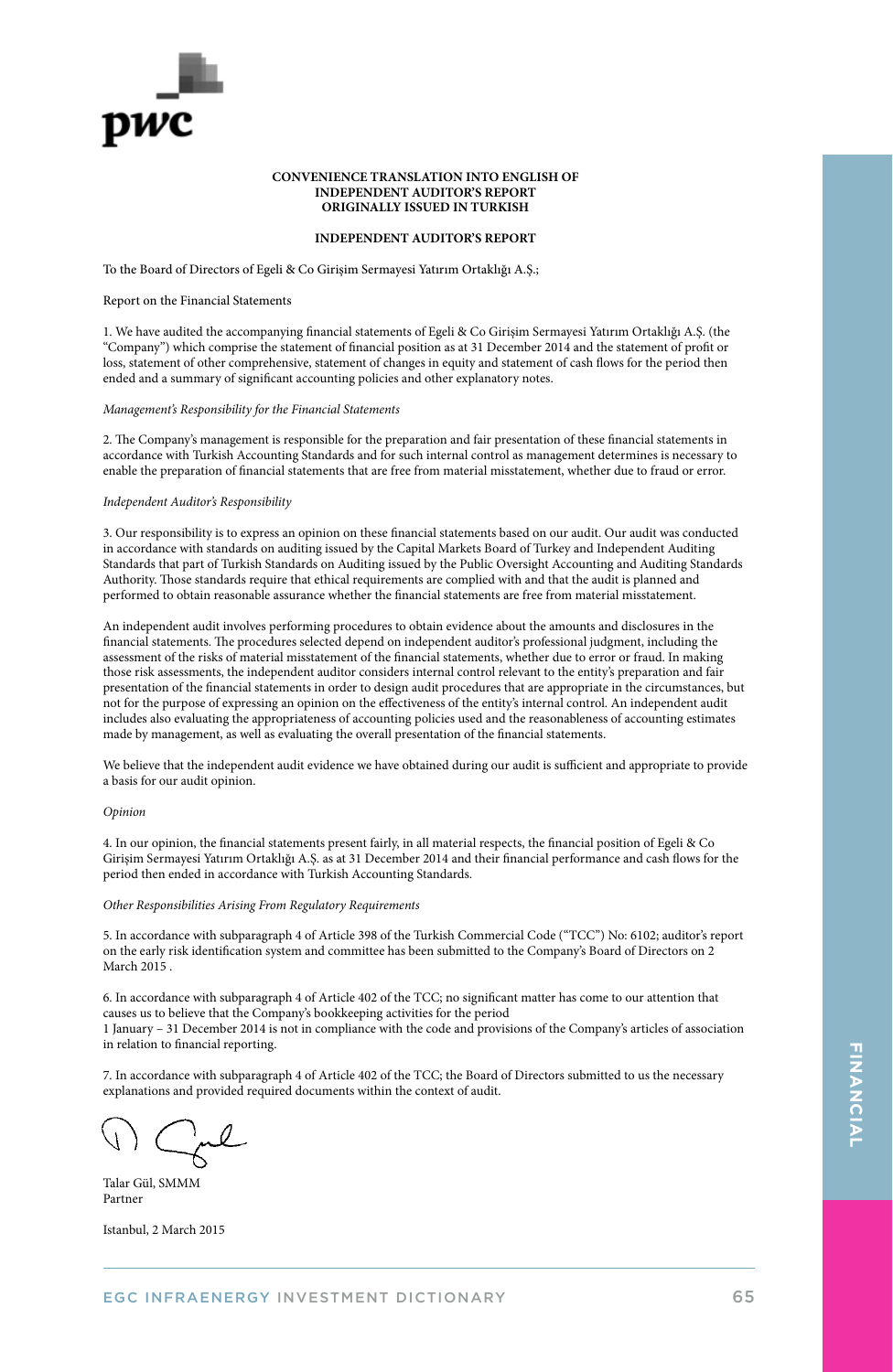## **EGELİ & CO GİRİŞİM SERMAYESİ YATIRIM ORTAKLIĞI A.Ş.**  CONVENIENCE TRANSLATION OF AUDITED BALANCE SHEET<br>AT 31 DECEMBER 2014 ORIGINALLY ISSUED IN TURKISH<br>(AMOUNTS EXPRESSED IN TURKISH LIRA ("TRY") UNLESS OTHERWISE INDICATED.)

|                           |              |                       | Restated <sup>(*)</sup> |
|---------------------------|--------------|-----------------------|-------------------------|
|                           |              | (Audited)             | (Audited)               |
|                           |              | <b>Current Period</b> | Previous Period         |
|                           | <b>Notes</b> | 31 December 2014      | 31 December 2013        |
| <b>ASSETS</b>             |              |                       |                         |
| <b>Current Assets</b>     |              |                       |                         |
| Cash and cash equivalents | 6            | 2.785.841             | 3.367.871               |
| Financial investments     | 7            | 2.384.265             | 2.009.431               |
| Other receivables         | 8            | 858.846               | 24.170.393              |
| Other current assets      | 8            | 96.853                | 116.473                 |
| Total current assets      |              | 6.125.805             | 29.664.168              |
| Non-current assets        |              |                       |                         |
| Financial investments     | 7            | 26.358.591            | 11.147.029              |
| Other receivables         | 8,17         | 1.066.000             | 297.515                 |
| from related parties      | 17           | 1.066.000             | 297.515                 |
| Property and equipment    | 9            | 9.830                 | 8.523                   |
| Total non-current assets  |              | 27.434.421            | 11.453.067              |
| <b>TOTAL ASSETS</b>       |              | 33.560.226            | 41.117.235              |

(\*) Note 2.1.5.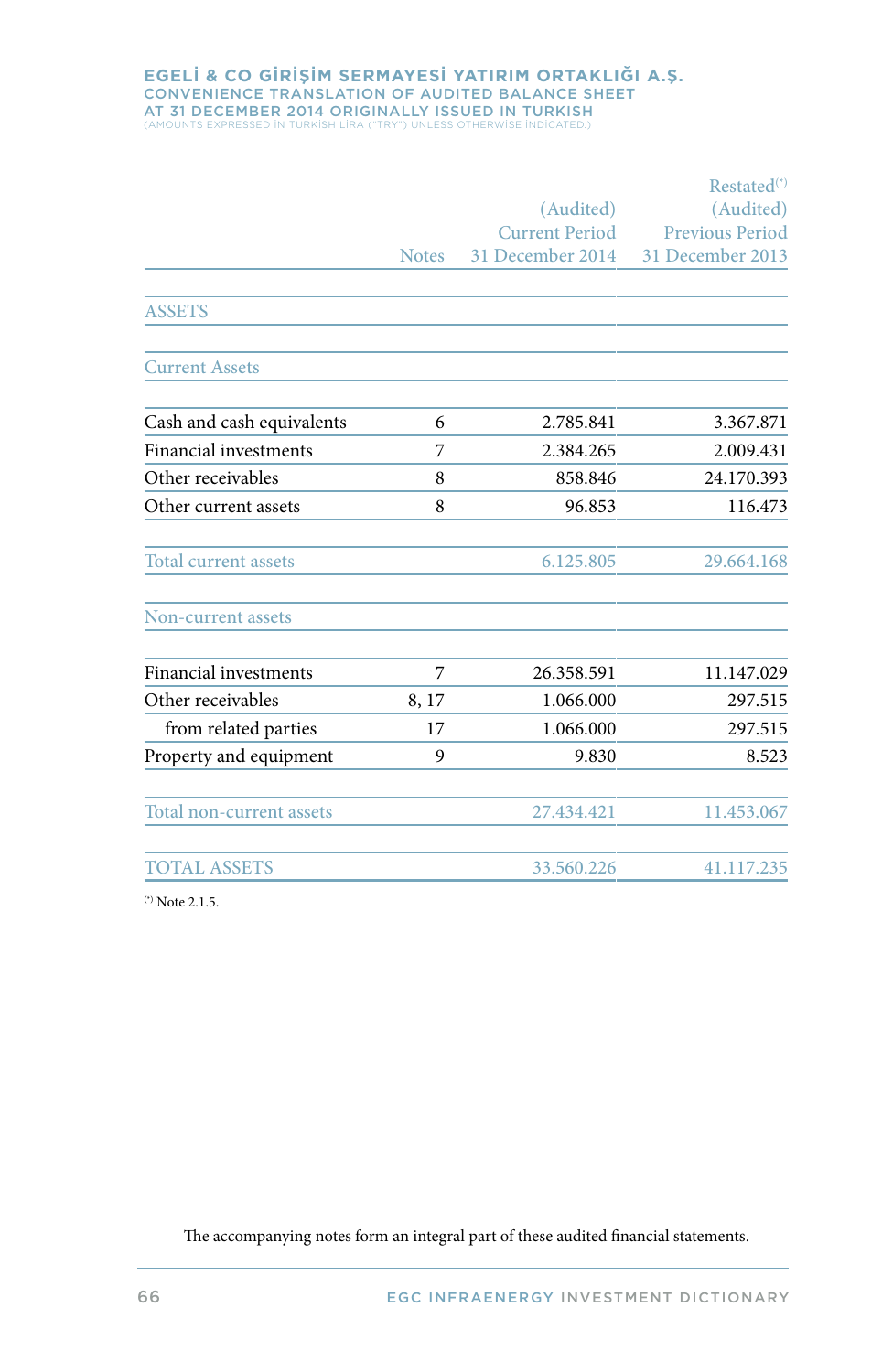## **EGELİ & CO GİRİŞİM SERMAYESİ YATIRIM ORTAKLIĞI A.Ş.**  CONVENIENCE TRANSLATION OF AUDITED BALANCE SHEET<br>AT 31 DECEMBER 2014 ORIGINALLY ISSUED IN TURKISH<br>(AMOUNTS EXPRESSED IN TURKISH LIRA ("TRY") UNLESS OTHERWISE INDICATED.)

|                                                                                | <b>Notes</b> | (Audited)<br><b>Current Period</b><br>31 December 2014 | Restated <sup>(*)</sup><br>(Audited)<br>Previous Period<br>31 December 2013 |
|--------------------------------------------------------------------------------|--------------|--------------------------------------------------------|-----------------------------------------------------------------------------|
| <b>LIABILITIES</b>                                                             |              |                                                        |                                                                             |
| <b>Current liabilities</b>                                                     |              |                                                        |                                                                             |
| Trade payables                                                                 |              | 46.601                                                 | 483.018                                                                     |
| Due to related parties                                                         | 17           |                                                        | 473.271                                                                     |
| Due to third parties                                                           |              | 46.601                                                 | 9.747                                                                       |
| Short-term provisions                                                          |              | 77.185                                                 | 22.597                                                                      |
| Short term provision for employee benefits                                     | 11           | 799                                                    |                                                                             |
| Other short term provisions                                                    | 11, 17       | 76.386                                                 | 22.597                                                                      |
| Other current liabilities                                                      | 8            | 67.504                                                 | 34.168                                                                      |
| Total short-term liabilities                                                   |              | 191.290                                                | 539.783                                                                     |
| Long-term liabilities                                                          |              |                                                        |                                                                             |
| Long-term provisions                                                           | 11           | 12.976                                                 | 4.711                                                                       |
| Provisions for employee benefits                                               | 11           | 12.976                                                 | 4.711                                                                       |
| Total long-term liabilities                                                    |              | 12.976                                                 | 4.711                                                                       |
| Shareholders' equity                                                           |              |                                                        |                                                                             |
| Share capital                                                                  | 12           | 20.000.000                                             | 20.000.000                                                                  |
| Adjustment to share capital                                                    |              | 17.197.511                                             | 17.197.511                                                                  |
| Costs arising from the capital increase                                        |              | (67.383)                                               | (67.383)                                                                    |
| Share premiums                                                                 |              | 29.552                                                 | 29.552                                                                      |
| Other comprehensive income/expense not to be<br>reclassified to profit or loss |              | 4.617                                                  | 550                                                                         |
| Actuarial (loss)/gain                                                          |              | 4.617                                                  | 550                                                                         |
| Other comprehensive income/expense to be<br>reclassified to profit or loss     | 7            | 710.060                                                |                                                                             |
| Revaluation gain of available for sale financial assets                        | 7            | 710.060                                                |                                                                             |
| Restricted reserves                                                            | 12           | 3.604.255                                              | 3.518.928                                                                   |
| Retained earnings/(accumulated losses)                                         | 12           | (191.744)                                              | 324.687                                                                     |
| Net income/(loss) for the period                                               |              | (7.930.908)                                            | (431.104)                                                                   |
| Total shareholders' equity                                                     |              | 33.355.960                                             | 40.572.741                                                                  |
| <b>TOTAL LIABILITIES</b>                                                       |              | 33.560.226                                             | 41.117.235                                                                  |

(\*) Note 2.1.5.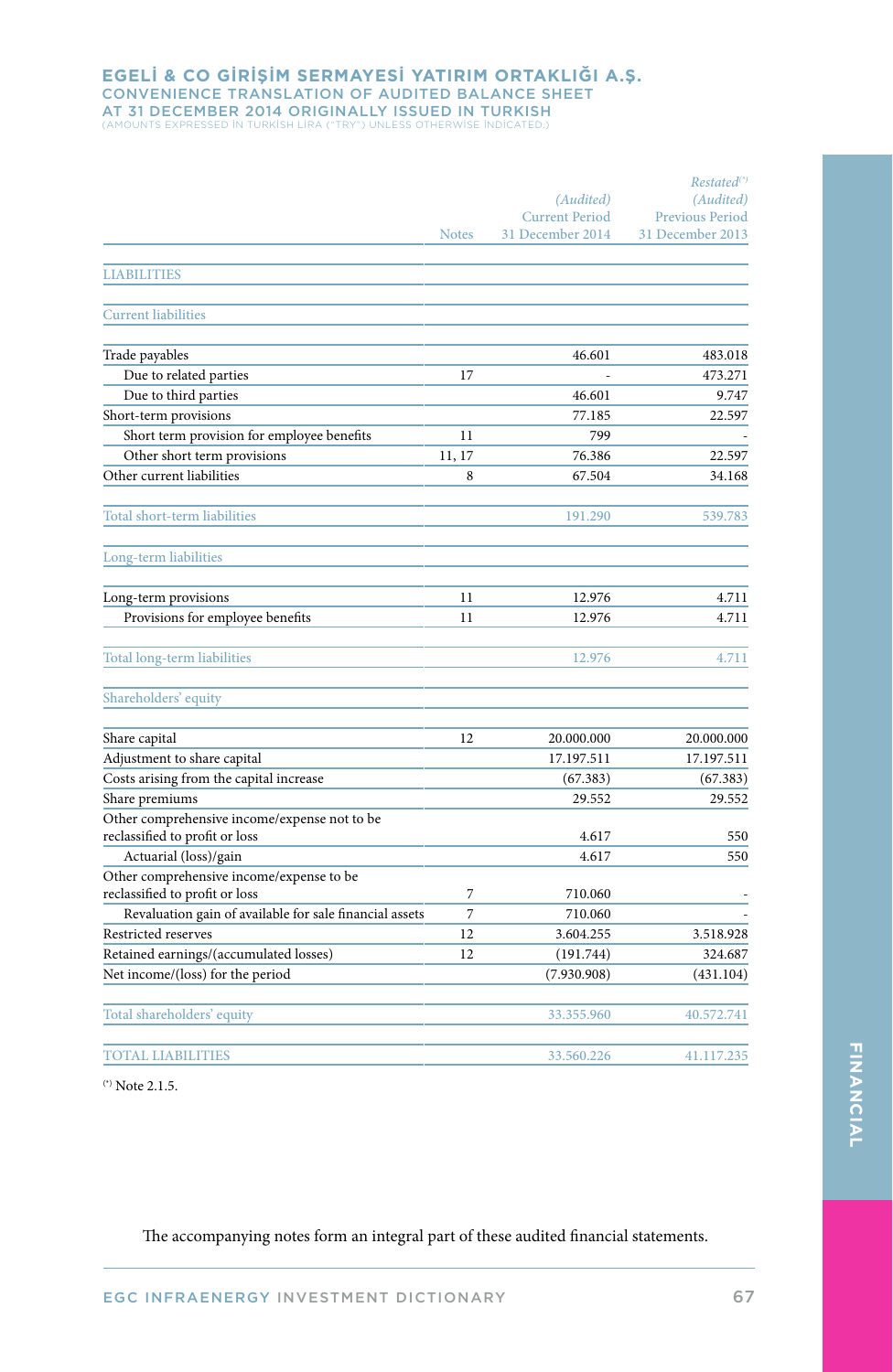#### **EGELİ & CO GİRİŞİM SERMAYESİ YATIRIM ORTAKLIĞI A.Ş.**  CONVENIENCE TRANSLATION INTO ENGLISH OF STATEMENT OF PROFIT OR LOSS AND OTHER COMPREHENSIVE INCOME FOR THE PERIOD 1 JANUARY-31 DECEMBER 2014 ORIGINALLY ISSUED IN TURKISH (AMOUNTS EXPRESSED IN TURKISH LIRA ("TRY") UNLESS OTHERWISE INDICATED.)

| Portion of gain or losses                               |    |                |              |
|---------------------------------------------------------|----|----------------|--------------|
|                                                         |    |                |              |
| Revenue                                                 | 13 | 2.072.303      | 34.888.394   |
| Cost of sales (-)                                       | 13 | (1.457.719)    | (31.695.436) |
| Gross profit                                            | 13 | 614.584        | 3.192.958    |
| General administrative expenses (-)                     | 14 | (1.962.215)    | (2.120.684)  |
| Marketing expenses (-)                                  | 14 |                | (463.494)    |
| Other operating income                                  | 15 | 2.287.110      | 1.229.454    |
| Other operating expense (-)                             | 15 | (8.867.588)    | (2.269.014)  |
| Operating loss (-)                                      |    | (7.928.109)    | (430.780)    |
| Financial expenses (-)                                  | 11 | (2.799)        | (324)        |
| Loss before tax fromcontinued operations                |    | (7.930.908)    | (431.104)    |
| Tax income/(expense) from continued operations          |    |                |              |
| Current period tax income/(loss)                        |    |                |              |
| Deferred tax income/(loss)                              |    | $\overline{a}$ |              |
| Loss for the period (-)                                 | 18 | (7.930.908)    | (431.104)    |
| Loss per share (-) (Kr)                                 | 18 | (0, 3965)      | (0,0216)     |
| OTHER COMPREHENSIVE INCOME                              |    |                |              |
| Items to be reclassified to profit or loss              |    |                |              |
| Revaluation gain of available for sale financial assets | 7  | 710.060        |              |
| Items not to be reclassified to profit or loss          |    |                |              |
| Remeasureent gains of defined benefit plans             | 11 | 4.067          | 550          |
| Total comprehensive loss (-)                            |    | (7.216.781)    | (430.554)    |
|                                                         |    |                |              |

(\*) Note 2.1.5.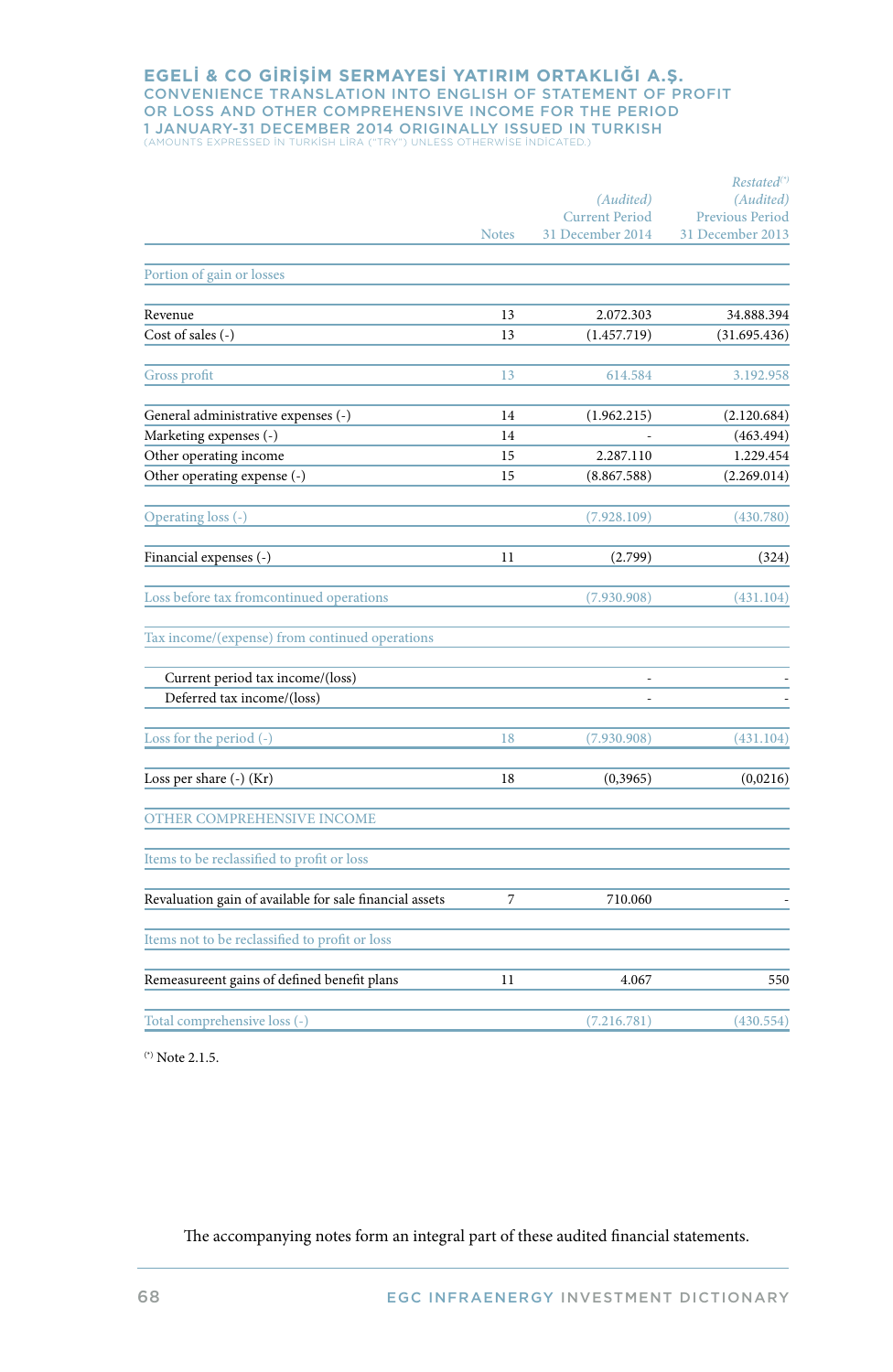### **EGELİ & CO GİRİŞİM SERMAYESİ YATIRIM ORTAKLIĞI A.Ş.**  CONVENIENCE TRANSLATION INTO ENGLISH OF STATEMENT OF CHANGES IN EQUITY FOR THE PERIOD 1 JANUARY – 31 DECEMBER 2014 ORIGINALLY ISSUED IN TURKISH (AMOUNTS EXPRESSED IN TURKISH LIRA ("TRY") UNLESS OTHERWISE INDICATED.)

|                                                                       |                    |                                          |                                                |                                             |                                                                                        |                                | Shareholder's equity (Audited) (Restated) <sup>(1)</sup> |                        |                                          |                                         |                 |
|-----------------------------------------------------------------------|--------------------|------------------------------------------|------------------------------------------------|---------------------------------------------|----------------------------------------------------------------------------------------|--------------------------------|----------------------------------------------------------|------------------------|------------------------------------------|-----------------------------------------|-----------------|
|                                                                       | Capital            | g<br>share capital<br>Paid in Adjustment | arising from<br>Charges<br>capital<br>increase | Securities<br>valuation<br>ncrement<br>fund | mergers of entities<br>or businesses<br>control<br>The effect of asset<br>under common | Share<br>premiums              | Actuarial<br>losses                                      | Restricted<br>reserves | <b>Retained</b><br>earnings/<br>(losses) | (loss)/profit<br>for the<br>period<br>ž | Total<br>equity |
| Balances as of 1 January 2013                                         | 18,000,000         | 19,197.511                               | (67.383)                                       | ï                                           | ï                                                                                      | 29.552                         | ł,                                                       | 3,518,928              | (2.123.410)                              | 2.448.097                               | 41.003.295      |
| Capital increase                                                      | 2.000.000          | (2.000.000)                              | ï                                              | ï                                           | ï                                                                                      | ï                              | í                                                        | ł                      | ł                                        | ł                                       |                 |
| Transfers                                                             |                    | ł                                        | ï                                              | ï                                           |                                                                                        | ï                              | ł                                                        | ł                      | 2.448.097                                | (2.448.097)                             |                 |
| The effect of mergers of entities or business under<br>common control | ı                  | ı                                        | ï                                              |                                             | (310.731)                                                                              | ï                              | ı                                                        | ï                      | ı                                        |                                         | (310.731)       |
| Total Comprehensive loss (-)                                          | ï                  | ï                                        | ï                                              | ï                                           |                                                                                        | ï                              | 550                                                      | ï                      | ï                                        | (576.108)                               | (575.558)       |
| Balances as of 31 December 2013 (previously reported)                 | 20,000,000         | 17.197.511                               | (67.383)                                       |                                             | (310.731)                                                                              | 29,552                         | 550                                                      | 3,518,928              | 324.687                                  | (576, 108)                              | 40.117.006      |
| Changes in accounting policies <sup>(7)</sup>                         | ï                  |                                          | ï                                              | ï                                           | 310.731                                                                                | ï                              | ï                                                        | ı                      | ï                                        | 145.004                                 | 455.735         |
| Balances as of 31 December 2013 (restated)                            | 20,000,000         | 17,197,511                               | (67.383)                                       | ï                                           | ł                                                                                      | 29.552                         | 550                                                      | 3,518,928              | 324.687                                  | (431.104)                               | 40.572.741      |
|                                                                       |                    |                                          |                                                |                                             |                                                                                        | Shareholder's equity (Audited) |                                                          |                        |                                          |                                         |                 |
|                                                                       | Paid in<br>Capital | Adjustment<br>2<br>share capital         | Charges<br>arising from<br>capital<br>increase | Securities<br>valuation<br>ncrement<br>fund | mergers of entities<br>or businesses<br>under common<br>The effect of asset<br>control | Share<br>premiums              | losses<br>Actuarial                                      | Restricted<br>reserves | Retained<br>earnings/<br>(losses)        | for the<br>ž<br>(loss)/profit<br>period | Total<br>equity |
| Balances dated 1 January 2014 (previously reported)                   | 20.000.000         | 17.197.511                               | (67.383)                                       | ï                                           | (310.731)                                                                              | 29.552                         | 550                                                      | 3,518,928              | 324.687                                  | (576, 108)                              | 40.117.006      |
| Changes in accounting policies <sup>(7)</sup>                         | ï                  | ï                                        | ï                                              | ï                                           | 310.731                                                                                | ï                              | ï                                                        | í                      | ï                                        | 145.004                                 | 455.735         |
| Balances dated 1 January 2014 (restated)                              | 20.000.000         | 17.197.511                               | (67.383)                                       |                                             |                                                                                        | 29.552                         | 550                                                      | 3,518,928              | 324.687                                  | (431.104)                               | 40.572.741      |
| l'ransfers                                                            |                    | ï                                        |                                                |                                             | ï                                                                                      | í,                             |                                                          | 85.327                 | (516.431)                                | 431.104                                 |                 |
| Total comprehensive income                                            | ï                  | ï                                        | ï                                              | 710,060                                     | ï                                                                                      | ï                              | 4.067                                                    |                        | ï                                        | (7.930.908)                             | (7.216.781)     |
| Balances dated 31 December 2014 (period end)                          | 20,000,000         | 17.197.511                               | (67.383)                                       | 710,060                                     | ï                                                                                      | 29.552                         | 4,617                                                    | 3.604.255              | (191.744)                                | (7.930.908)                             | 33.355.960      |
|                                                                       |                    |                                          |                                                |                                             |                                                                                        |                                |                                                          |                        |                                          |                                         |                 |

<sup>(\*)</sup> Note: 2.1.5. (\*) Note: 2.1.5.

The accompanying notes form an integral part of these audited financial statements. The accompanying notes form an integral part of these audited financial statements.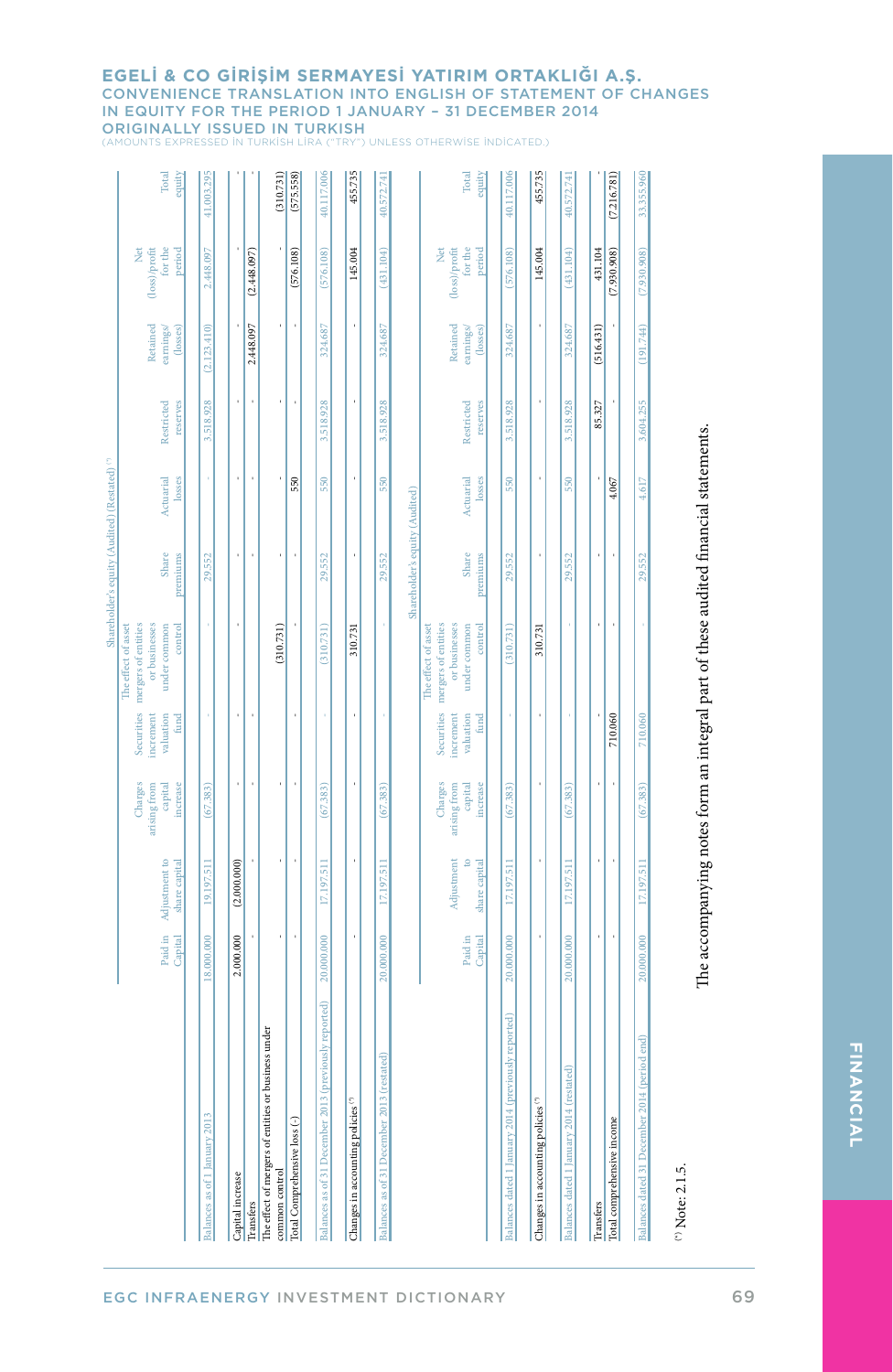## **EGELİ & CO GİRİŞİM SERMAYESİ YATIRIM ORTAKLIĞI A.Ş.**  CONVENIENCE TRANSLATION INTO ENGLISH OF STATEMENT OF CASH FLOWS FOR THE PERIOD 1 JANUARY-31 DECEMBER 2014

ORIGINALLY ISSUED IN TURKISH (AMOUNTS EXPRESSED IN TURKISH LIRA ("TRY") UNLESS OTHERWISE INDICATED.)

|                                                                                                         | <b>Notes</b> | (Audited)<br><b>Current Period</b><br>31 December 2014 | Restated <sup>(*)</sup><br>(Audited)<br><b>Previous Period</b><br>31 December 2013 |
|---------------------------------------------------------------------------------------------------------|--------------|--------------------------------------------------------|------------------------------------------------------------------------------------|
| A. Cash flows from operating activities:                                                                |              |                                                        |                                                                                    |
| Loss for the period                                                                                     |              | (7.930.908)                                            | (431.104)                                                                          |
| Adjustments to reconcile net loss to net cash from operating activities:                                |              |                                                        |                                                                                    |
| Adjustments related to depreciation and amortisation expense                                            | 9            | 3.650                                                  | 841                                                                                |
| Adjustment related interest income accruals                                                             |              | 217                                                    | 6.492                                                                              |
| Adjustments related to provisions                                                                       |              | 8.815.800                                              | (92.778)                                                                           |
| Adjustments related to the fair value gains                                                             | 15           | (107.537)                                              | 659.198                                                                            |
| Adjustments related to profits from sales of securities and associates                                  | 13           | (917.223)                                              | (3.192.958)                                                                        |
| Adjustments related to discounts of other receivables                                                   | 15           | (1.464.526)                                            | 1.583.234                                                                          |
| Operating profit before changes in operating assets and liabilities:                                    |              |                                                        |                                                                                    |
| Adjustments related to decrease/(increase) in other receivables and<br>assets related to operations     |              | (2.124.310)                                            | 505.705                                                                            |
| Adjustments related decrease in other payables and liabilities related                                  |              |                                                        |                                                                                    |
| to operations                                                                                           |              | 33.336                                                 | (6.178)                                                                            |
| Adjustments related to trade payables (decrease)/increase                                               |              | (436.417)                                              | 1.233.600                                                                          |
| Cash inflows obtained from sale of debt instruments or other<br>businesses' shares of the funds         |              | 22.376.062                                             | 9.138.394                                                                          |
| Cash outflows obtained from acquisition of debt instruments or other<br>businesses' shares of the funds |              | (18.825.000)                                           | (30.867.933)                                                                       |
| Dividend received                                                                                       |              |                                                        | 120.605                                                                            |
| Cash flows from operating activities                                                                    |              | (576.856)                                              | (21.342.882)                                                                       |
| B. Cash flows from investing activities:                                                                |              |                                                        |                                                                                    |
| Cash outflows from purchases of property, plant and equipment (-)                                       | 9            | (4.957)                                                | (1.099)                                                                            |
| Cash flows from investing activities(-):                                                                |              | (4.957)                                                | (1.099)                                                                            |
| C. Change in blocked deposits                                                                           |              | (194.850)                                              |                                                                                    |
| Net decrease in cash and cash equivalents (A+B+C)                                                       |              | (776.663)                                              | (21.343.981)                                                                       |
| D. Cash and cash equivalents at beginning of year                                                       |              | 3.366.706                                              | 24.710.687                                                                         |
| Cash and cash equivalents at end of year (A+B+C)                                                        | 6            | 2.590.043                                              | 3.366.706                                                                          |

(\*) Note 2.1.5.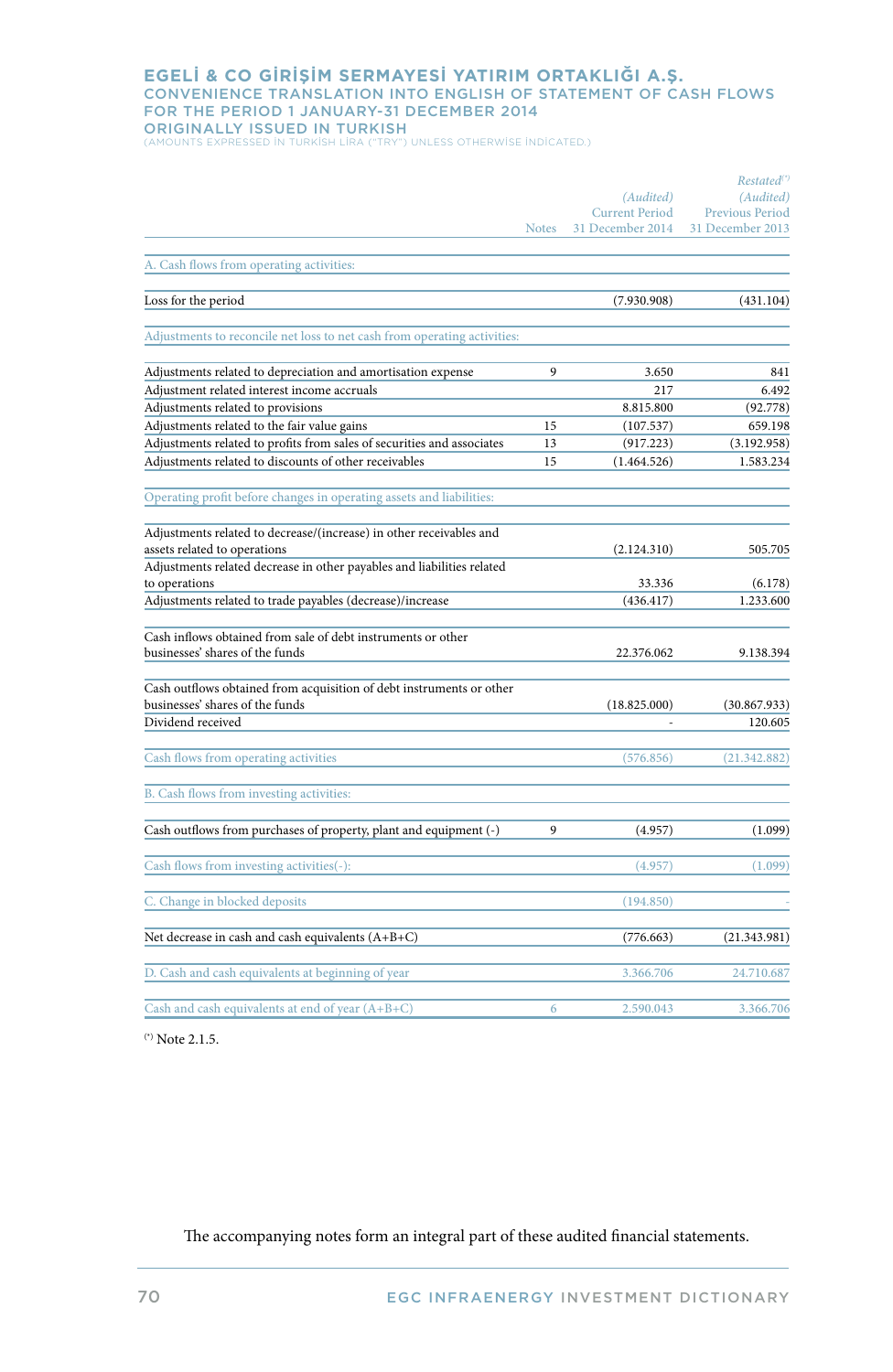# **1-ORGANIZATION AND NATURE OF OPERATIONS**

Egeli & Co Girişim Sermayesi Yatırım Ortaklığı A.Ş. ("the Company"), was incorporated and started its financial operations on 18 September 1998 in İstanbul under the name of Ak Yatırım Ortaklığı A.Ş.. Akbank, the main shareholder of the Company until the date of 3 July 2012, signed a letter of Intent to transfer a total of 12,607,326 Class A and Class B shares and started negotiations with Egeli & Co. Yatırım Holding A.Ş. As a result of the negotiations, on April 5, 2012 "Share Purchase Agreement" was signed and the share transfer was completed on the 3 July 2012 after taking the necessary legal permissions from the Capital Market Board and other authorities. The Company's transformation to Venture Capital Investment Trust was approved by the trade register on 31 December 2012. On 2 January 2013 the title of the company was declared as "Egeli & Co Girişim Sermayesi Yatırım Ortaklığı A.Ş."

The company aims to provide financial capital to high-potential, high risk, growth startup companies in accordance with Capital Markets Board ("CMB") regulations on venture capital investment trusts. The Company is a public joint stock partnership.

The Company carries out the following procedures and transactions:

- a. Invests in venture capital companies in line with the principles stated in CMB Communiqué Serial: III, No: 48.3 ;
- b. Participates in the management of venture capital companies and gives them consultancy services,
- c. Invests in capital market instruments and money market tools on secondary markets to diversify its portfolio; and
- d. Invests in overseas venture capital funds that seek to invest in venture capital companies located in Turkey.

The Company operates in one geographical segment (Turkey) and one industrial segment (to create a portfolio of venture capital) (Note 5).

The company's shares have been offered to public on May 1999 and Egeli & Co Yatırım Holding A.Ş. has 84,03% of the share of the total shares of the Company as of 31 December 2014 (31 December 2013: %91,68)

The Company is located in Istanbul, and the total number of personnel employed in the Company as of 31 December 2014 is 5 (31 December 2013: 2). The registered office address of the Company is as follows: Abdi İpekçi Caddesi, Azer İş Merkezi No: 40 Kat: 3 Daire:10 Harbiye Sisli-Istanbul, Turkey.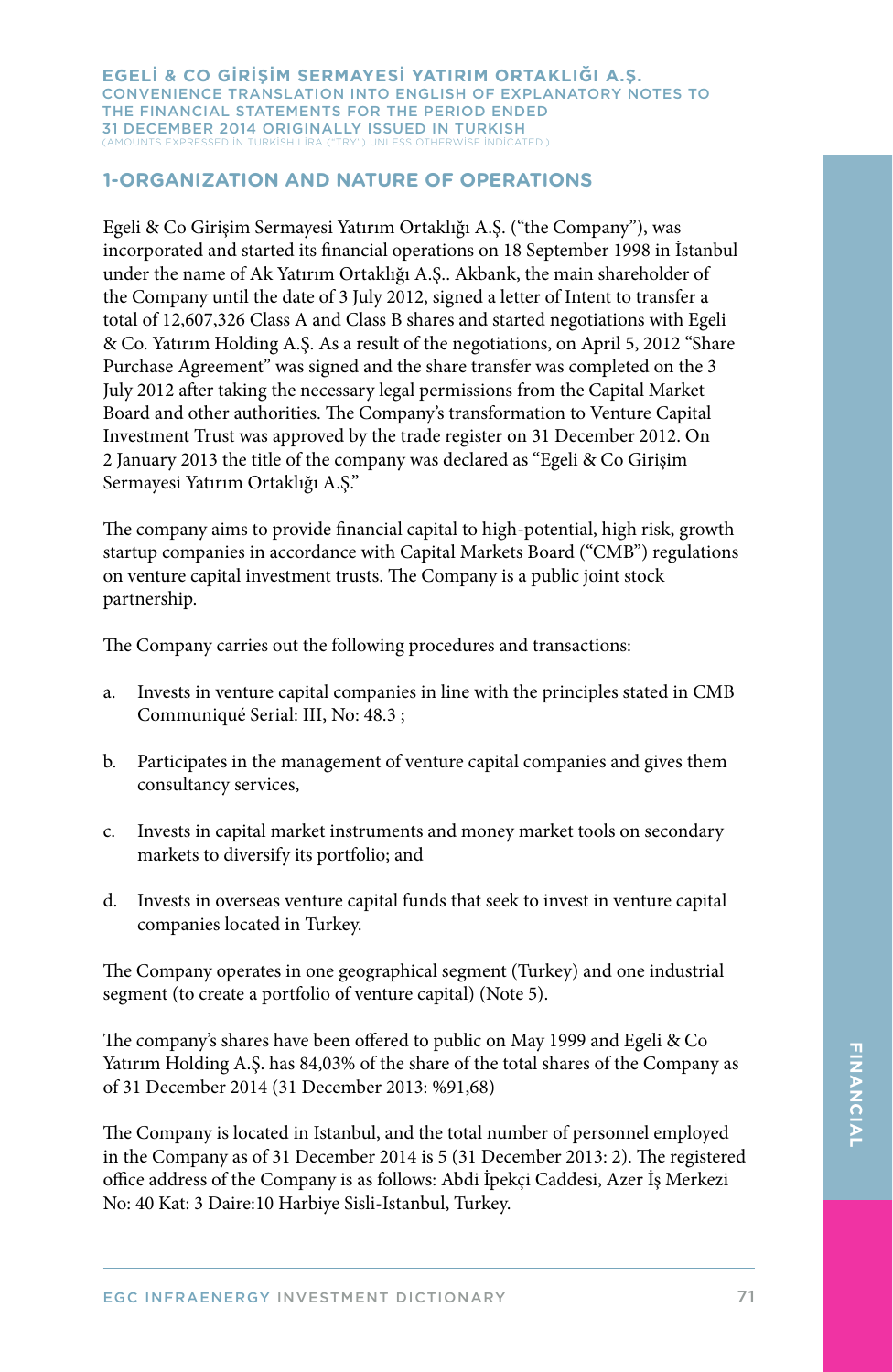#### **1-ORGANIZATION AND NATURE OF OPERATIONS (Continued)**

The Company's long term investments marketable securities, subsidiaries and joint ventures, subject of operations basis, are as follows (Note:7)

| <b>Subsidiaries</b>                         | Nature of business |  |
|---------------------------------------------|--------------------|--|
|                                             |                    |  |
| Eurasia Enerji Yatırımları A.S. ("Eurasia") | Energy             |  |
| General Trading System Ltd. ("GTS") (*)     | Energy             |  |

(\*) GTS is the subsidiaries which Eurasia purchased entirely as explained in Note 7.

| Joint ventures                                                     | Nature of business |  |
|--------------------------------------------------------------------|--------------------|--|
| Karesi Jeotermal Enerji Üretim İnşaat San. ve Tic. A.Ş. ("Karesi") | Energy             |  |
| Marketable securities                                              | Nature of business |  |
| Enda Enerji Holding A.Ş. ("Enda")                                  | Energy             |  |

The financial statements as of 31 December 2014 have been approved by the Board of Directors on 2 March 2014. General Assembly and regulators has not power to amend the financial statements.

# **NOTE 2-BASIS OF PRESENTATION OF FINANCIAL STATEMENTS**

The main accounting policies applied in the preparation of the financial statements of the Company are as follows:

# 2.1 Basis of Presentation of Financial Statements

#### 2.1.1 Financial reporting standards applied and compliance to IAS/ TAS

The accompanying interim financial statements are prepared in accordance with the Communiqué Serial II, No:14.1, "Principles of Financial Reporting in Capital Markets" ("the Communiqué") published in the Official Gazette numbered 28676 on 13 June 2013. According to the article 5 of the Communiqué, interim financial statements are prepared in accordance with Turkish Accounting Standards/ Turkish Financial Reporting Standards ("TAS/TFRS") and its addendum and interpretations ("IFRIC") issued by Public Oversight Accounting and Auditing Standards Authority ("POAASA") Turkish Accounting Standards Boards.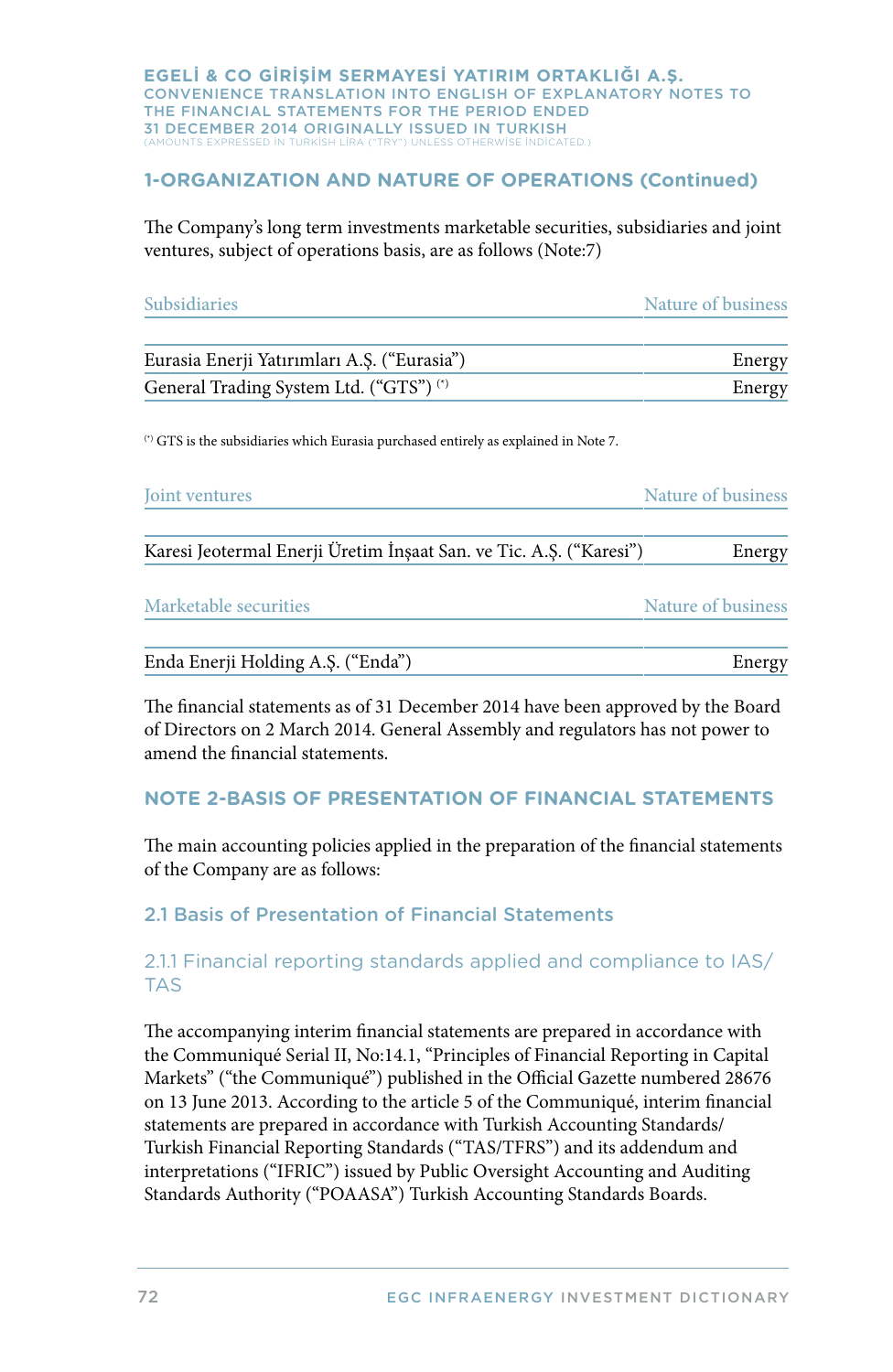# **2. BASIS OF PRESENTATION OF FINANCIAL STATEMENTS (Continued)**

# 2.1.1 Financial reporting standards applied and compliance to IAS/ TAS (Continued)

The Company's financial statements and notes, as described by the CMB with the announcement dated 7 June 2013 and in accordance with the format by including the mandatory information.

In accordance with the CMB's resolution issued on 17 March 2005, companies operating in Turkey which prepare their financial statements in accordance with the CMB Accounting Standards (including the application of TFRS) are not subject to inflation accounting effective from 1 January 2005. The Company's financial statements are prepared in accordance with this decision.

The Company, the accounting records and the statutory financial statements in preparing the CMB issued by the principles and conditions of the Turkish Commercial Code ("TCC"), tax legislation and the Ministry of Finance issued by the Uniform Chart of Accounts complies with the requirements. The financial statements have been prepared on the basis of historical cost, to the legal records for the purpose of fair presentation in accordance with IAS adjustments and reclassifications are reflected.

# 2.1.2 Offsetting

Financial assets and liabilities are offset, as is the net amount reported in the financial statements when there is a legally enforceable right to set-off the recognised amounts and there is an intention to settle on a net basis, or realise the asset and settle the liability simultaneously.

## 2.1.3 Going concern

Company's financial statements are prepared under the going concern assumption.

## 2.1.4 Functional and presentation currency

Items included in the financial statements of the Company are measured using the currency of the primary economic environment in which the entity operates ("the functional currency"). The financial statements are presented in TRY, which is the Company's functional and presentation currency.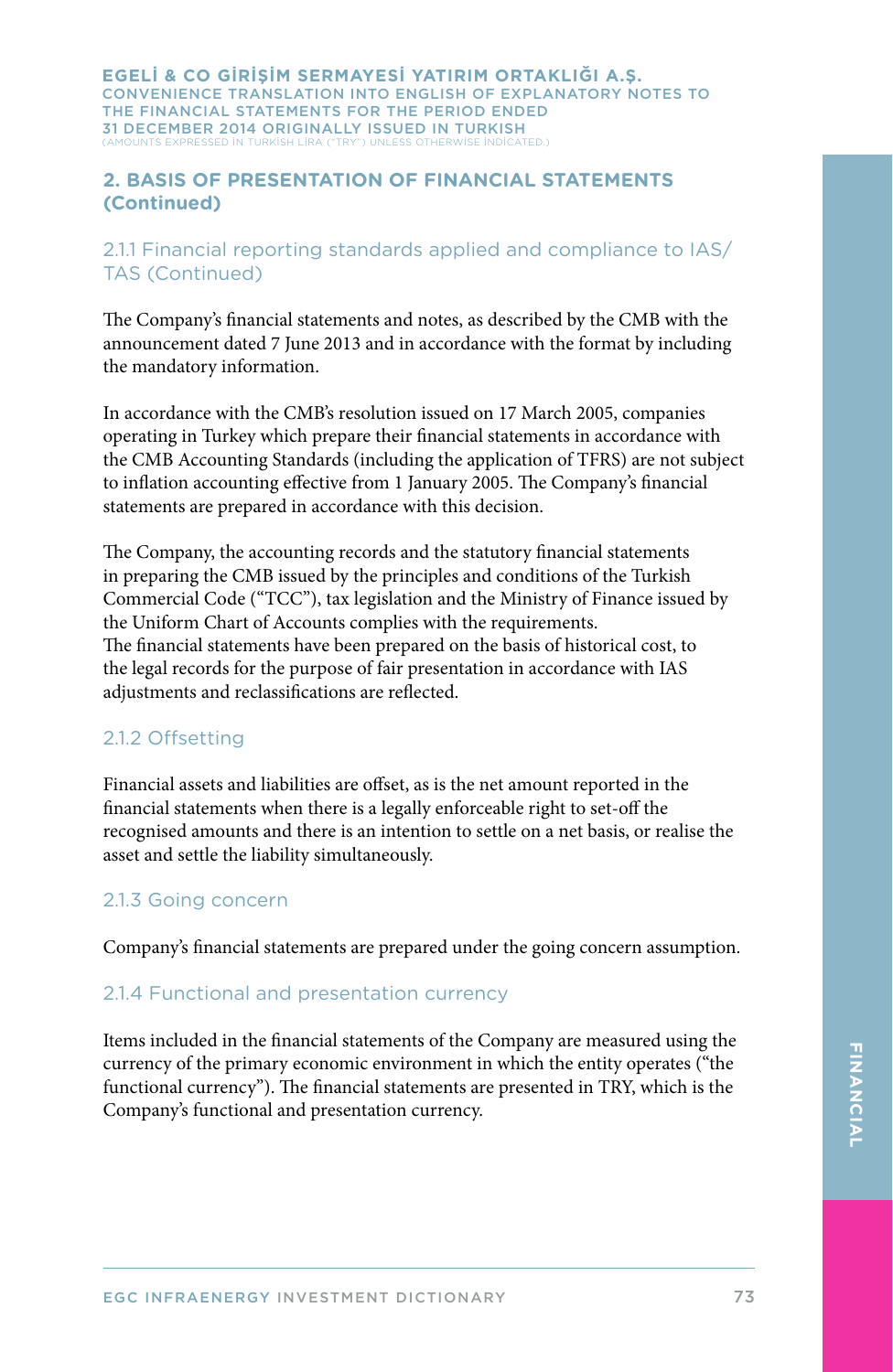# **NOTE 2-BASIS OF PRESENTATION OF FINANCIAL STATEMENTS (Continued)**

# 2.1.5 Comparative information and restatement of prior period financial statements (Continued)

The financial statements of the Company include comparative financial information to enable the determination of the financial position and performance. The Company prepared its statement of current financial position in comparison with the statement of previous period financial position prepared. Where necessary, comparative figures have been reclassified to conform to changes in presentation in the current period.

#### Restatement of prior period financial statements

#### *The reason for rearrangement*

To be valid after the annual reporting period started on December 31, 2013, in accordance with communique, published in Offical Gazette numbered 28932 and dated 5 March 2014 that updates TFRS 10 " Consolidated Financial Statements" communique about Turkish Accounting standards, the company management has identified that company meets the criteria of "investment business" in communique, Company has not started to prepare financial statement for Egeli Girişim ve EGC for the first the time starting from 1 January 2014 in this context, accounted as fair value through profit or loss and classified in financial assets. In the same communique context, since the subsidiary Karesi Jeotermal Enerji Üretim İnşaat San. that i accounted by equity method in the past is removed from scope, for the first time starting from 1 January 2014 removed from financial statements. The effects of changes in accounting policies has been corrected retroactively. Details of effect of these adjustments on financial statements dated 31 December 2013 and 1 January-31 December 2013 are as follows: (Note 7, Note 13):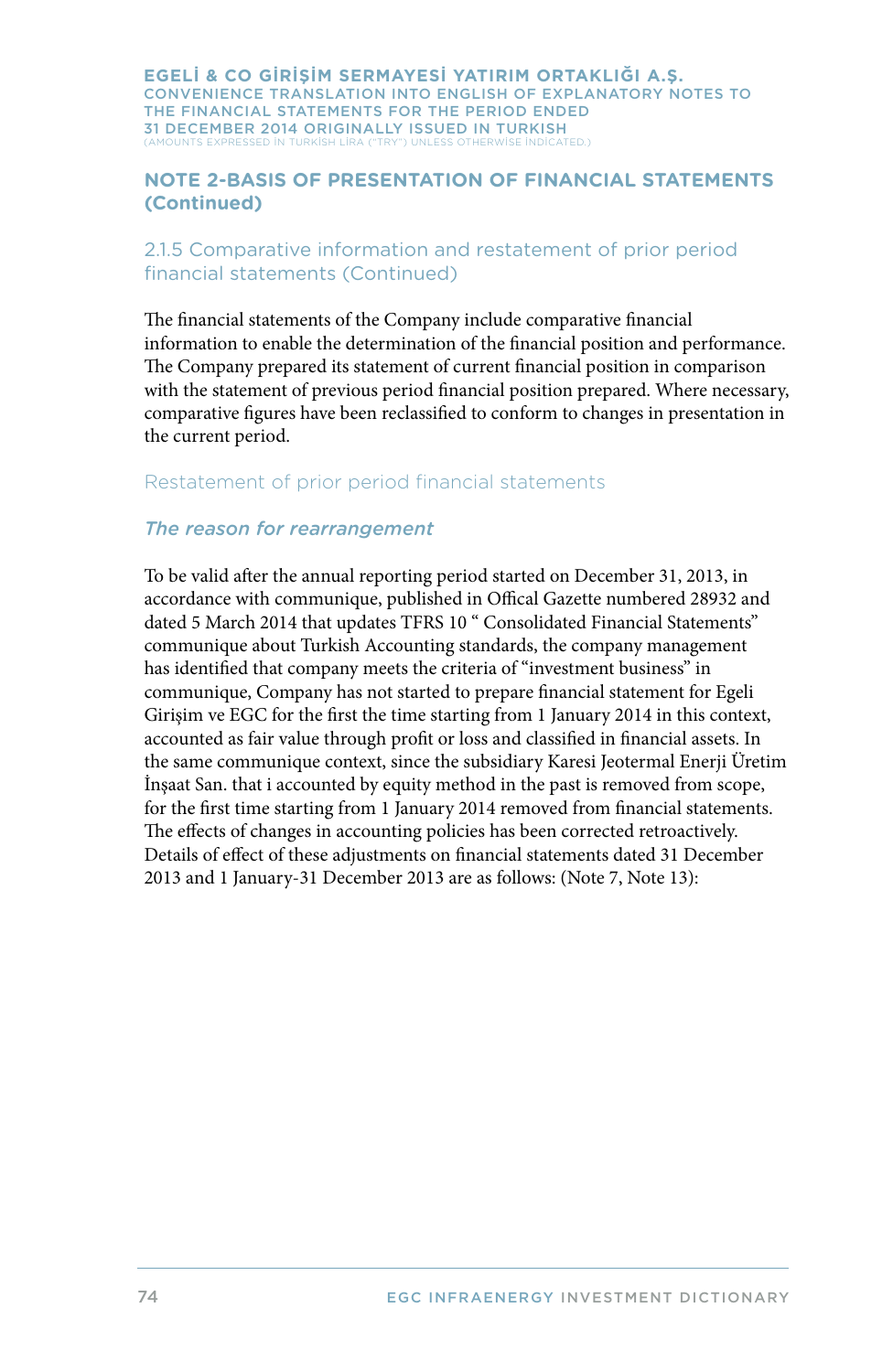### **2. BASIS OF PRESENTATION OF FINANCIAL STATEMENTS (Continued)**

2.1.5. Comparative information and restatement of prior period financial statements (Continued)

# *The restatement of financial statements as of 31 December 2013*

|                                                 | Previously |           |                 |
|-------------------------------------------------|------------|-----------|-----------------|
|                                                 | reported   | Change    | <b>Restated</b> |
| Cash and cash equivalents                       | 3.367.871  |           | 3.367.871       |
| <b>Financial Investments</b>                    | 2.009.431  | ä,        | 2.009.431       |
| Other receviables and current assets            | 24.286.866 |           | 24.286.866      |
| <b>Total current assets</b>                     | 29.664.168 | J.        | 29.664.168      |
| <b>Financial Investments</b>                    | 10.352.918 | 794.111   | 11.147.029      |
| Other receviables                               | 297.515    |           | 297.515         |
| Investments in joint venture                    | 338.376    | (338.376) |                 |
| Property and equipment                          | 8.523      |           | 8.523           |
| Total non-current assets                        | 10.997.332 | 455.735   | 11.453.067      |
| <b>Total Assets</b>                             | 40.661.500 | 455.735   | 41.117.235      |
| Trade payables                                  | 483.018    | ä,        | 483.018         |
| Short term provisions                           | 22.597     |           | 22.597          |
| Other current liabilities                       | 34.168     | L.        | 34.168          |
| Total short-term liabilities                    | 539.783    | i.        | 539.783         |
| Long-term provisions                            | 4.711      | L,        | 4.711           |
| <b>Total long-term liabilities</b>              | 4.711      |           | 4.711           |
| <b>Total liabilities</b>                        | 544.494    | i,        | 544.494         |
| Share Capital                                   | 20.000.000 | L,        | 20.000.000      |
| Adjustment to share capital                     | 17.197.511 | ä,        | 17.197.511      |
| Costs arising from the capital increase         | (67.383)   | ä,        | (67.383)        |
| Share premiums                                  | 29.552     |           | 29.552          |
| The effect of mergers of entities or businesses |            |           |                 |
| under common control                            | (310.731)  | 310.731   |                 |
| Actuarial gain                                  | 550        |           | 550             |
| Restricted reserves                             | 3.518.928  | ä,        | 3.518.928       |
| Retained earnings                               | 324.687    |           | 324.687         |
| Net loss for the period                         | (576.108)  | 145.004   | (431.104)       |
| Total shareholders' equity                      | 40.117.006 | 455.735   | 40.572.741      |
| Total liabilities and equity                    | 40.661.500 | 455.735   | 41.117.235      |
|                                                 |            |           |                 |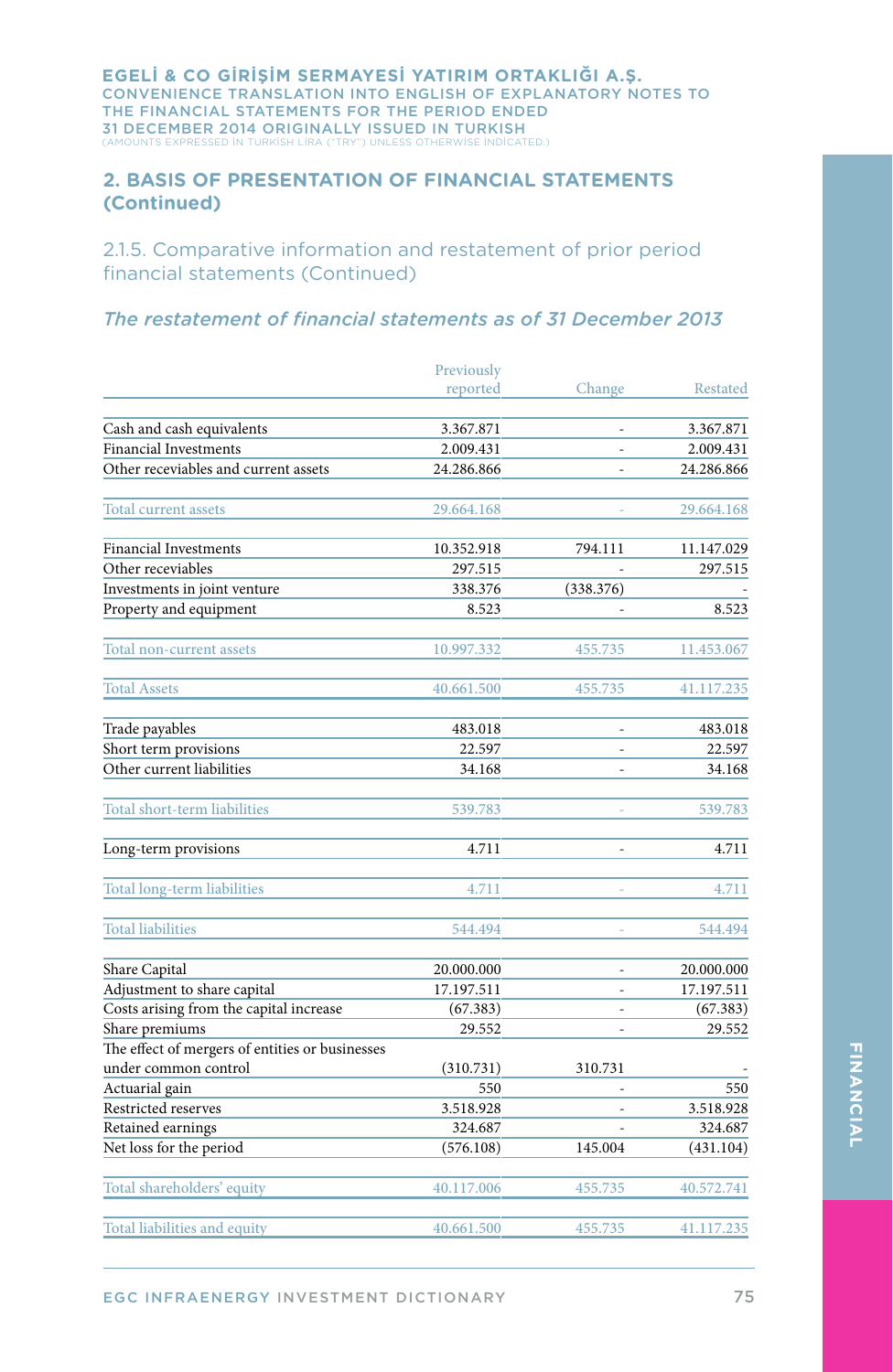## **2. BASIS OF PRESENTATION OF FINANCIAL STATEMENTS (Continued)**

2.1.5. Comparative information and restatement of prior period financial statements (Continued)

# *Comprehensive statements of income for the interim periods between 1 January-31 December 2013*

|                                     | Previously  |              |              |
|-------------------------------------|-------------|--------------|--------------|
|                                     | reported    | Change       | Restated     |
| Revenue                             | 9.138.394   | 25.750.000   | 34.888.394   |
| Cost of sales $(-)$                 | (9.195.436) | (22.500.000) | (31.695.436) |
| Gross profit                        | (57.042)    | 3.250.000    | 3.192.958    |
| General administrative expenses (-) | (2.120.684) |              | (2.120.684)  |
| Marketing expenses (-)              | (463.494)   |              | (463.494)    |
| Other operating income              | 2.896.220   | (1.666.766)  | 1.229.454    |
| Other operating expense (-)         | (830.784)   | (1.438.230)  | (2.269.014)  |
| Financial expense (-)               | (324)       |              | (324)        |
| Net loss for the period $(-)$       | (576.108)   | 145.004      | (431.104)    |

# 2.2 Changes in Turkish Accounting Standards

The Company adopted the standards, amendments and interpretations published by the POA and which are mandatory for the accounting periods beginning on or after 1 January 2014.

# The new standards, amendments and interpretations which are effective for the financial statements as of 31 December 2014

- TAS 32 (amendment), "Financial instruments: Presentation", on offsetting financial assets and financial liabilities, is effective for annual periods beginning on or after 1 January 2014. The amendment updates the application guidance in TAS/IAS 32, 'Financial instruments: Presentation', to clarify some of the requirements for offsetting financial assets and financial liabilities on the balance sheets.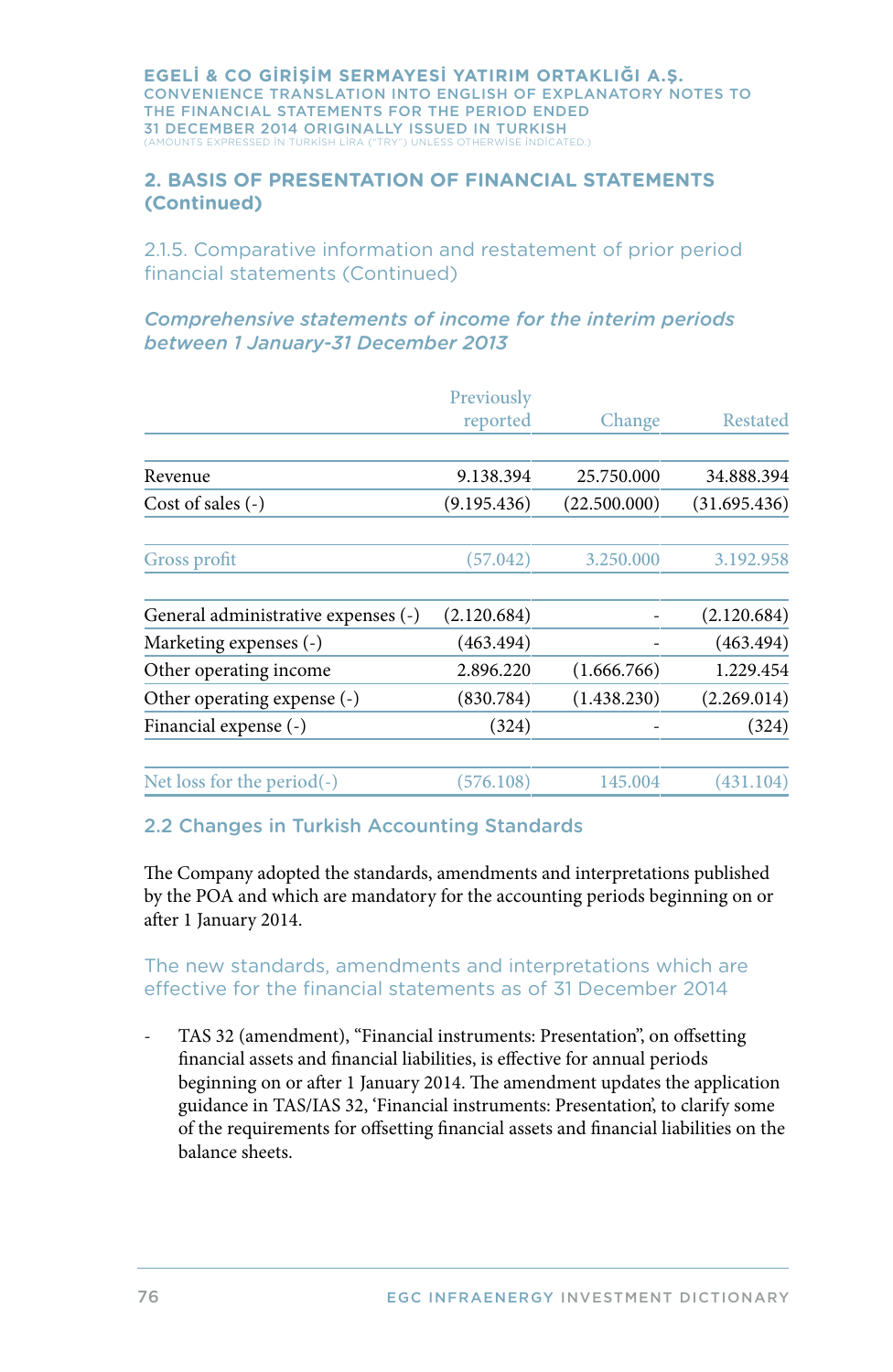# **2. BASIS OF PRESENTATION OF THE FINANCIAL STATEMENTS (Continued)**

## 2.2 Changes in Turkish Accounting Standards (Continued)

- TAS 36 (amendments), "Impairment of assets" on recoverable amount disclosures is effective for annual periods beginning on or after 1 January 2014. This amendment addresses the disclosure of information about the recoverable amount of impaired assets if that amount is based on fair value less costs of disposal.
- Amendment to TAS 39 'Financial instruments: Recognition and measurement', on novation of derivatives and hedge accounting, effective from annual periods beginning on or after 1 January 2014. These narrow-scope amendments allow hedge accounting to continue in a situation where a derivative, which has been designated as a hedging instrument, is novated to effect clearing with a central counterparty as a result of laws or regulation, if specific conditions are met.
- TFRIC 21 TAS 37, "Levies" is effective for annual periods beginning on or after 1 January 2014. This is an interpretation of TAS 37, 'Provisions, contingent liabilities and contingent assets'. TAS 37 sets out criteria for the recognition of a liability, one of which is the requirement for the entity to have a present obligation as a result of a past event (known as an obligating event). The interpretation clarifies that the obligating event that gives rise to a liability to pay a levy is the activity described in the relevant legislation that triggers the payment of the levy.
- Amendments to TFRS 10, 'Consolidated financial statements', TFRS 12 and TAS 27 for investment entities, effective from annual periods beginning on or after 1 January 2014. These amendments mean that many funds and similar entities will be exempt from consolidating most of their subsidiaries. Instead, they will measure them at fair value through profit or loss. The amendments give an exception to entities that meet an 'investment entity' definition and which display particular characteristics. Changes have also been made TFRS 12 to introduce disclosures that an investment entity needs to make.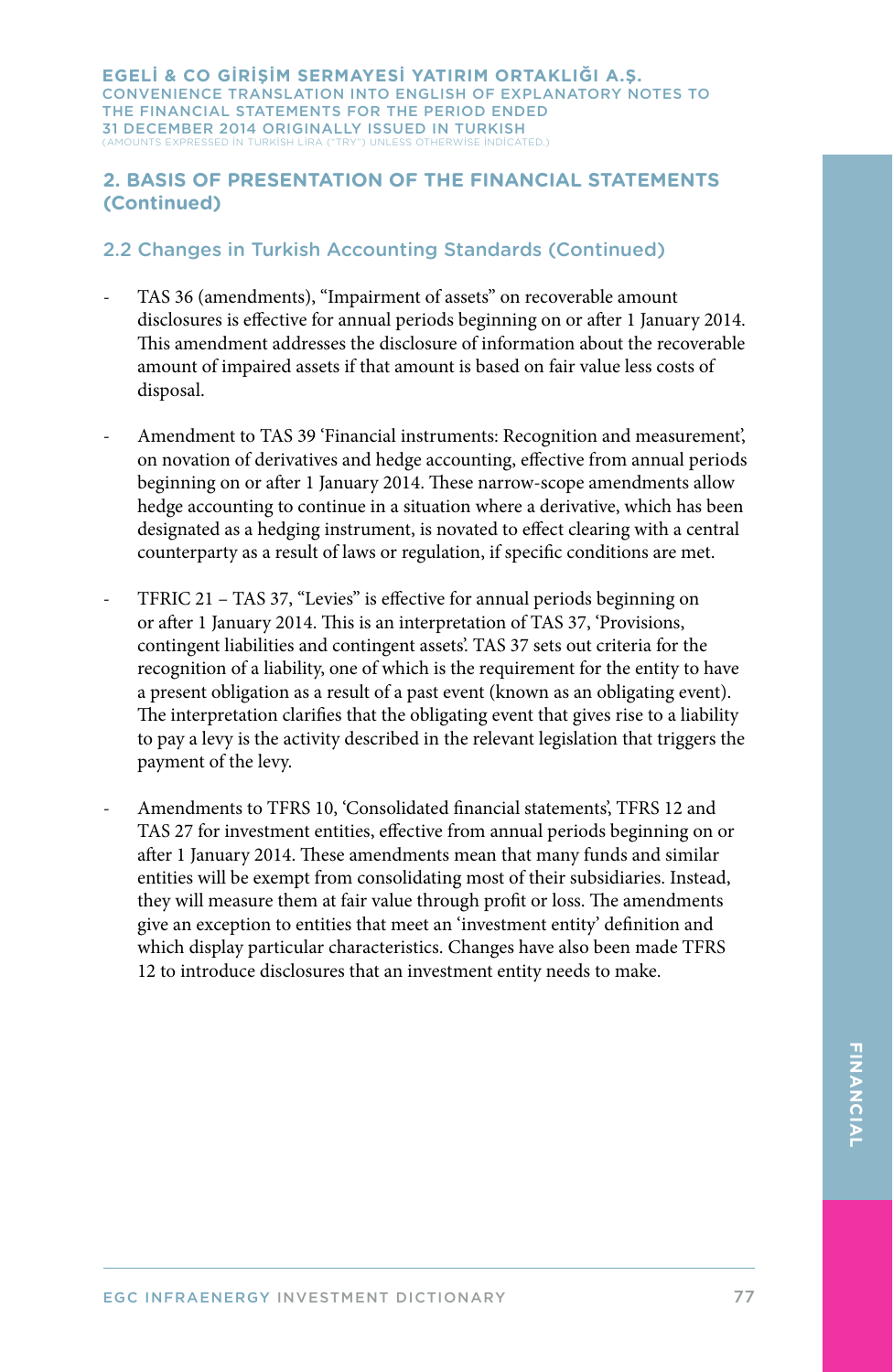# **2. BASIS OF PRESENTATION OF THE FINANCIAL STATEMENTS (Continued)**

# 2.2 Changes in Turkish Accounting Standards (Continued)

## New IFRS standards, amendments and TFRICs effective after 1 January 2015:

- Annual improvements 2012; effective from annual periods beginning on or after 1 July 2014. These amendments include changes from the 2010-12 cycle of the annual improvements project, that affect 7 standards:
	- TFRS 2, 'Share-based payment'
	- TFRS 3, 'Business Combinations'
	- TFRS 8, 'Operating segments'
	- TFRS 13, 'Fair value measurement'
	- TAS 16, 'Property, plant and equipment' and TAS 38,'Intangible assets'
	- Consequential amendments to TFRS 9, 'Financial instruments', TAS 37, 'Provisions, contingent liabilities and contingent assets', and
	- TAS 39, Financial instruments Recognition and measurement'
- Annual improvements 2013; effective from annual periods beginning on or after 1 July 2014. These amendments include changes from the 2011-12-13 cycle of the annual improvements project, that affect 4 standards:
	- TFRS 1, 'First time adoption'
	- TFRS 3, 'Business combinations'
	- TFRS 13, 'Fair value measurement' and
	- TAS 40, 'Investment property'.
- Amendment to IFRS 11, 'Joint arrangements' on acquisition of an interest in a joint operation, effective from annual periods beginning on or after 1 January 2016. This amendment adds new guidance on how to account for the acquisition of an interest in a joint operation that constitutes a business. The amendments specify the appropriate accounting treatment for such acquisitions.
- TFRS 9 'Financial instruments', effective from annual periods beginning on or after 1 January 2018. This standard replaces the guidance in IAS 39. It includes requirements on the classification and measurement of financial assets and liabilities; it also includes an expected credit losses model that replaces the current incurred loss impairment model.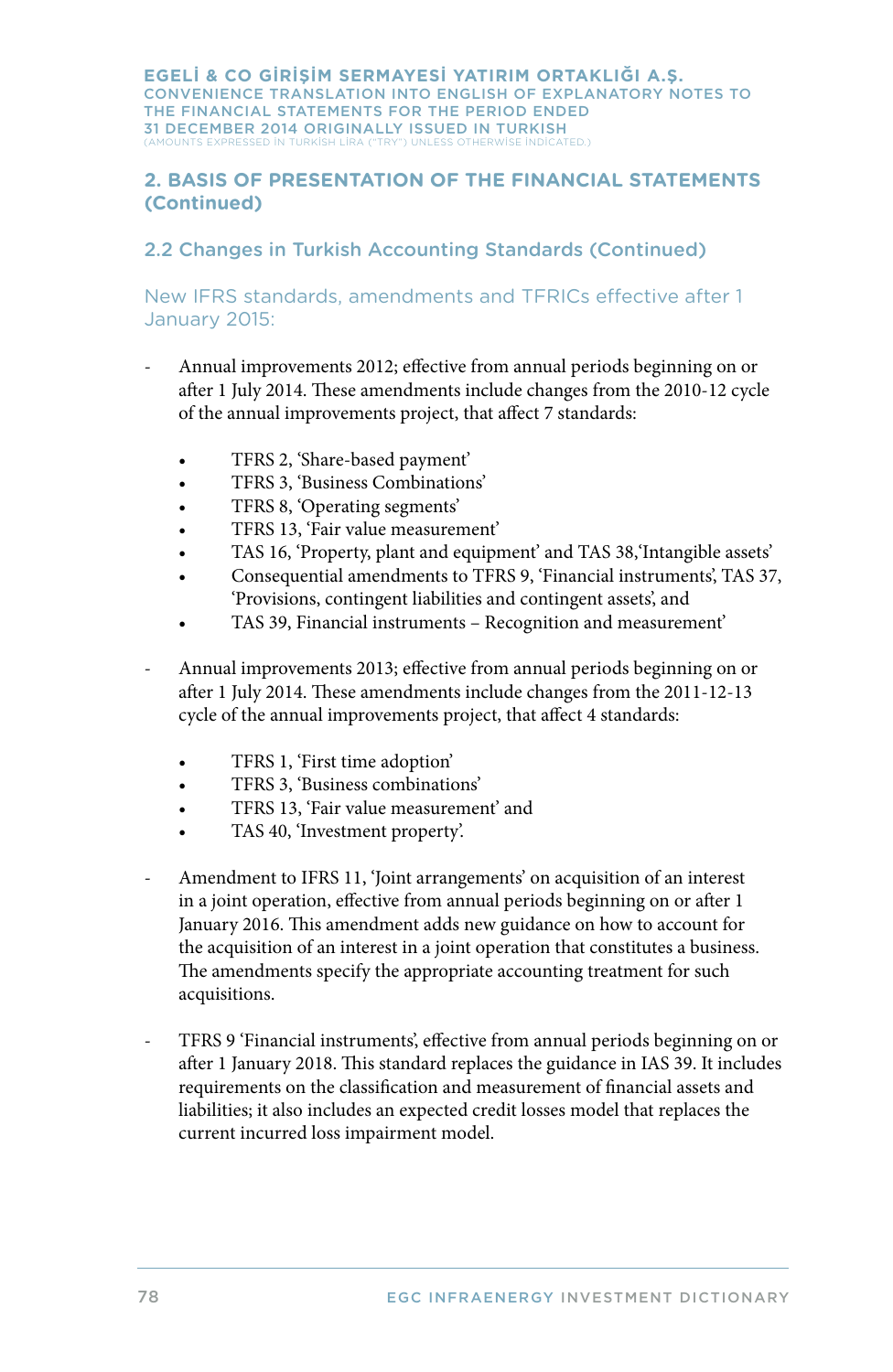# **2. BASIS OF PRESENTATION OF THE FINANCIAL STATEMENTS (Continued)**

# 2.2 Changes in Turkish Accounting Standards (Continued)

- Amendment to TAS 16, 'Property, plant and equipment' and TAS 38, 'Intangible assets', on depreciation and amortisation, effective from annual periods beginning on or after 1 January 2016. In this amendment the it has clarified that the use of revenue based methods to calculate the depreciation of an asset is not appropriate because revenue generated by an activity that includes the use of an asset generally reflects factors other than the consumption of the economic benefits embodied in the asset. It is also clarified that revenue is generally presumed to be an inappropriate basis for measuring the consumption of the economic benefits embodied in an intangible asset.
- Amendment to TAS 19 regarding defined benefit plans, effective from annual periods beginning on or after 1 July 2014. These narrow scope amendments apply to contributions from employees or third parties to defined benefit plans. The objective of the amendments is to simplify the accounting for contributions that are independent of the number of years of employee service, for example, employee contributions that are calculated according to a fixed percentage of salary.
- Annual improvements 2014, effective from annual periods beginning on or after 1 January 2016. These set of amendments impacts 4 standards:
	- TFRS 5, 'Non-current assets held for sale and discontinued operations' regarding methods of disposal.
	- TFRS 7, 'Financial instruments: Disclosures', (with consequential amendments to TFRS 1) regarding servicing contracts.
	- TAS 19, 'Employee benefits' regarding discount rates.
	- TAS 34, 'Interim financial reporting' regarding disclosure of information.

The company will apply improvements after evaluating the effects of these improvements on operations. These standarts and interpretations above is not expected to create a significant impact on company'sfinancial statements.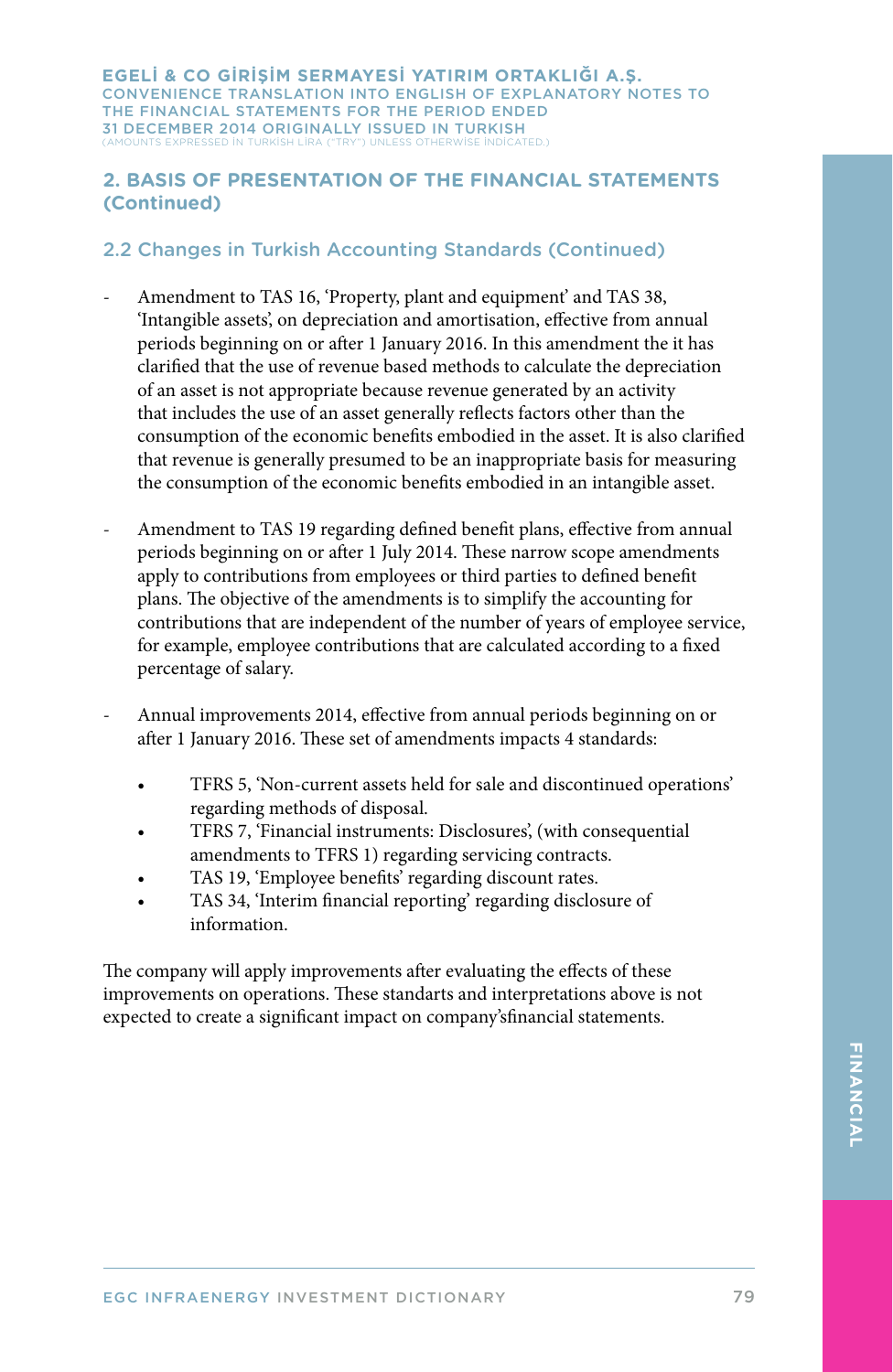# **2. BASIS OF PRESENTATION OF THE FINANCIAL STATEMENTS (Continued)**

# 2.3 Restatement and the Errors in the Accounting Estimates

The effect of changes in accounting estimates affecting the current period is recognized in the current period; the effect of changes in accounting estimates affecting current and future periods is recognized in the current and future periods. The accounting estimates used in the preparation of these consolidated financial statements for the period ended 1 January-31 December 2014 are consistent with those used in the preparation of financial statements.

Material changes in accounting policies or material errors are corrected, retrospectively by restating the prior period consolidated financial statements.

# 2.4 Summary of Significant Accounting Policies

The significant accounting policies followed in the preparation of financial statements are summarized below:

# Subsidiary and joint ventures

A subsidiary is a company in which Egeli & Co Yatırım Holding A.Ş. has the power to control the financial and operating policies for the benefit of Egeli & Co Yatırım Holding A.Ş., either through the power to exercise more than 50% of voting rights relating to shares in the companies as a result of ownership interest owned directly and indirectly by itself, and/or as a result of agreements by certain related parties.

Joint venture is a company in respect of which there are contractual arrangements through which an economic activity is undertaken subject to joint control by Egeli & Co Yatırım Holding A.Ş. and one or more other parties. Egeli & Co Yatırım Holding A.Ş. exercises such joint control through the power to exercise voting rights relating to shares in the companies as a result of ownership interest directly and indirectly by itself and/or as a result of written agreements by certain related parties' members and owned by them, whereby Egeli & Co Yatırım Holding A.Ş. exercises control over the voting rights of the shares held by them.

To be valid after the annual reporting period started on 31 December 2013, in accordance with communique, published in Offical Gazette numbered 28932 on Marc 5, 2014 that updates IFRS 10 " Consolidated Financial Statements" communiques about Turkish Accounting standards, since the company management has identified that company meets the criteria of "investment business" in communique, Company has not started to prepare consolidated financial statement for Egeli Girişim ve EGC for the first the time, accounted as fair value through profit or loss and classified in financial assets.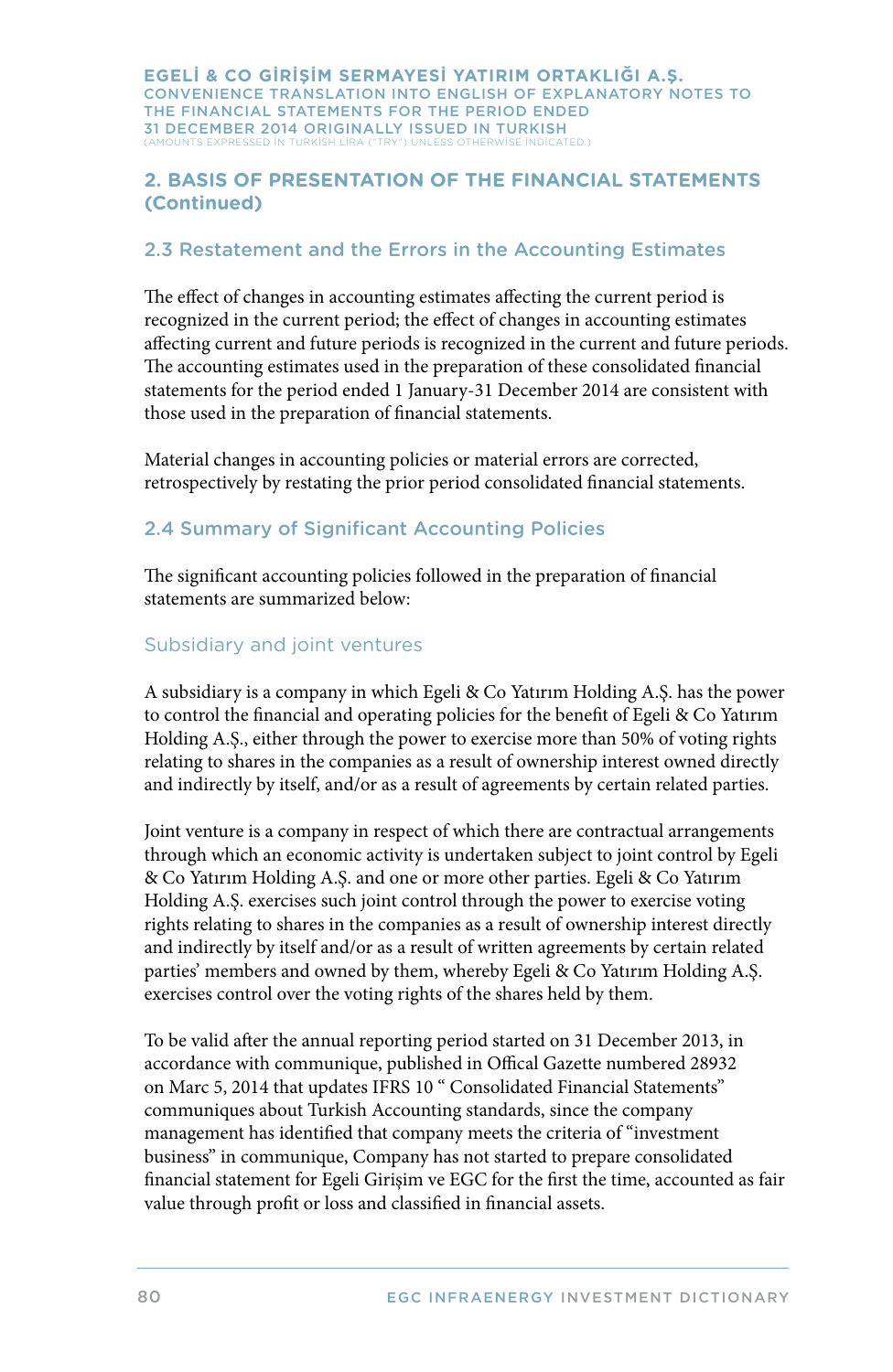# **NOTE 2-BASIS OF PRESENTATION OF FINANCIAL STATEMENTS (Continued)**

# 2.4 Summary of Significant Accounting Policies (Continued)

In this context, starting from 1 January 2014, the Company has accounted Karesi, the joint venture of the Company, at fair value through profit or loss and restated its financial statements retrospectively.Since, joint venture had not became functioning and establihed in a period closed to reporting time, the business partnership cost has been assumed that the cost approached to its fair value and carried at initial cost to financial statements as of 31 December 2014. (Note 7)

#### Revenue/cost of sales and operating income/expenses

Income and expenses are accounted for on an accruals basis. The Company recognizes the financial asset sales income when the sales charged, and the dividend income on the date of distrubution. Discount income/expenses is recorded as income/expense as of the date of the valuation.

Interest income/expenses and commission expenses are recognized on an accrual basis. Interest income includes assurance accretions of interest rate related to money market transactions and reverse repurchase agreements (Notes 13 and 15).

## Property and equipment

Property and equipment are carried at cost less accumulated depreciation. Depreciation is provided on restated amounts of property and equipment using the straight-line method based on the useful lives of such assets. The useful lives of tangible fixed assets ranged from 3 to 5 years (Note 9).

## Financial instruments

## Financial assets

The Company classifies its financial assets in the following categories: "at fair value through profit or loss", "held until maturity", and "available for sale".

Regular purchases and sales of financial assets are recognised on the "trade date", the date on which the Company commits to purchase or sell the asset.

The classification of financial assets designated by the Company's management "market risk policies" in line by considering the purpose of purchasing management is determined at the time they were acquired.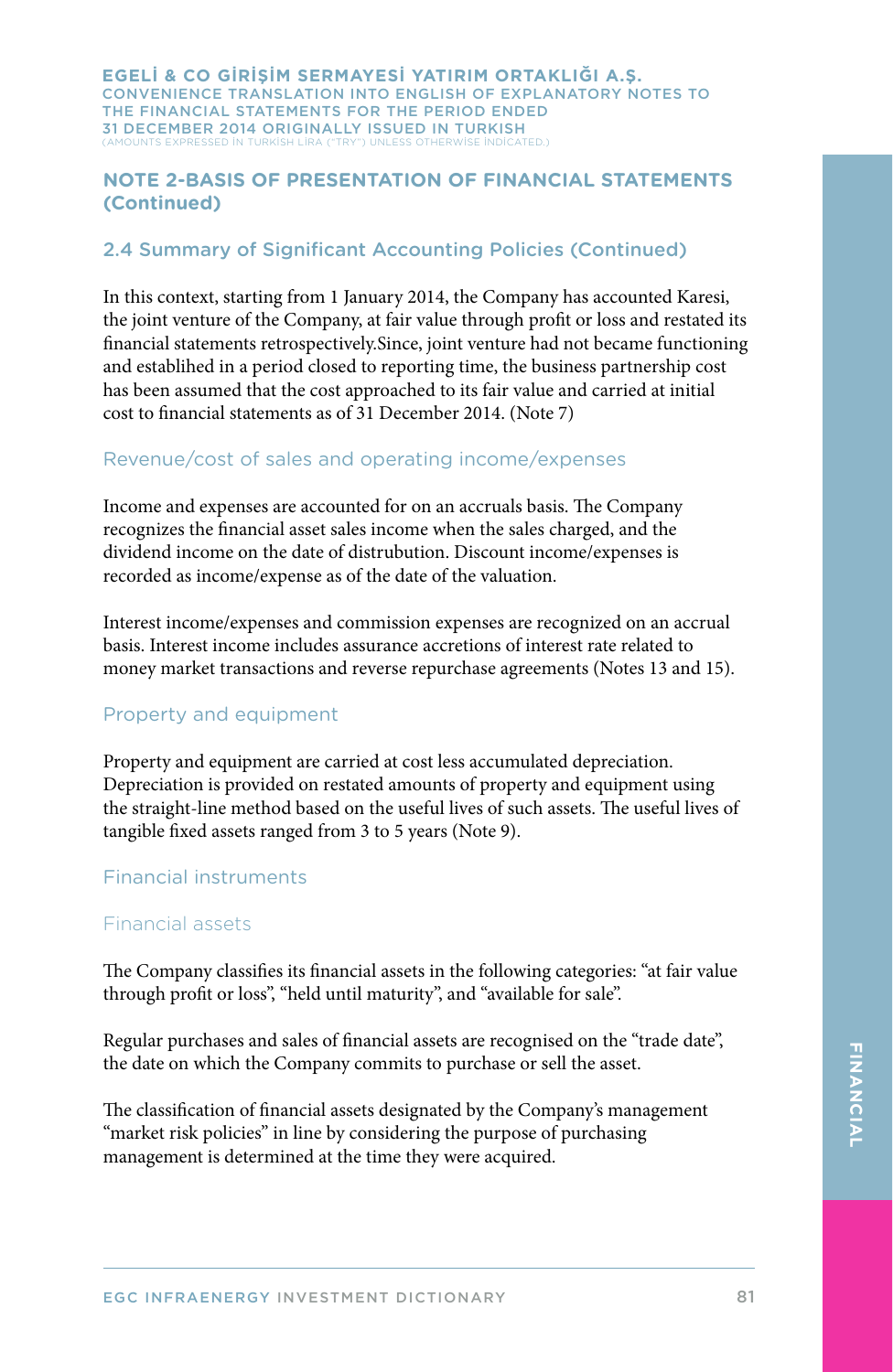# **NOTE 2-BASIS OF PRESENTATION OF FINANCIAL STATEMENTS (Continued)**

#### 2.4 Summary of Significant Accounting Policies (Continued)

Financial instruments (Continued)

### *Financial assets at fair value through profit or loss*

Financial assets, which are classified as "fair value through profit or loss", are trading financial assets and are either acquired for generating profit from short term fluctuations in the price or dealer's margin, or are the financial assets included in a portfolio in which a pattern of short term profit making exists independently from the acquisition purpose.

Fair values are used for the purpose of registering financial assets whose fair value differential is reflected in the profit and loss, and they are appreciated with their fair values in the periods following their registration. Profits and losses resulting from the appraisal performed are included in the profit and loss accounts. Profits and losses obtained from trading marketable securities in the tradebook are included in "Profit and loss of trading marketable securities" in the real operating revenue account of the income statement. Interest and interest coupon revenues obtained from the marketable securities in the tradebook as well as the amounts resulting from unrealized appreciation and depreciation of their fair values were included in the "Other real operating revenue/(expenses)" account in the statement of profit and loss.

Stock exchange securities classified as financial assets whose fair value differential is reflected in the profit and loss were appreciated over "the best outstanding buying exchange price" at Borsa İstanbul A.Ş. ("BIST") on the balance sheet date. Sales costs of the aforementioned financial assets are calculated using the weighted average cost method. In the case that the prices forming the basis of fair value for the financial assets whose fair value differential representing the ownership interest is reflected in the profit and loss are not applicable in the active market conditions, the purchasing cost of the aforementioned financial assets is transferred to the statement of financial position over the cost value by assuming that the purchasing cost of the aforementioned financial assets draws on the fair value of the acquired shares for situations when fair value cannot be measured safely for reasons such as a purchasing date close to the reporting date or inability to commence operations.

All regular way purchases and sales of trading securities are recognized at the "settlement date", which is the date that the asset is delivered to/from the Company. (Note 7)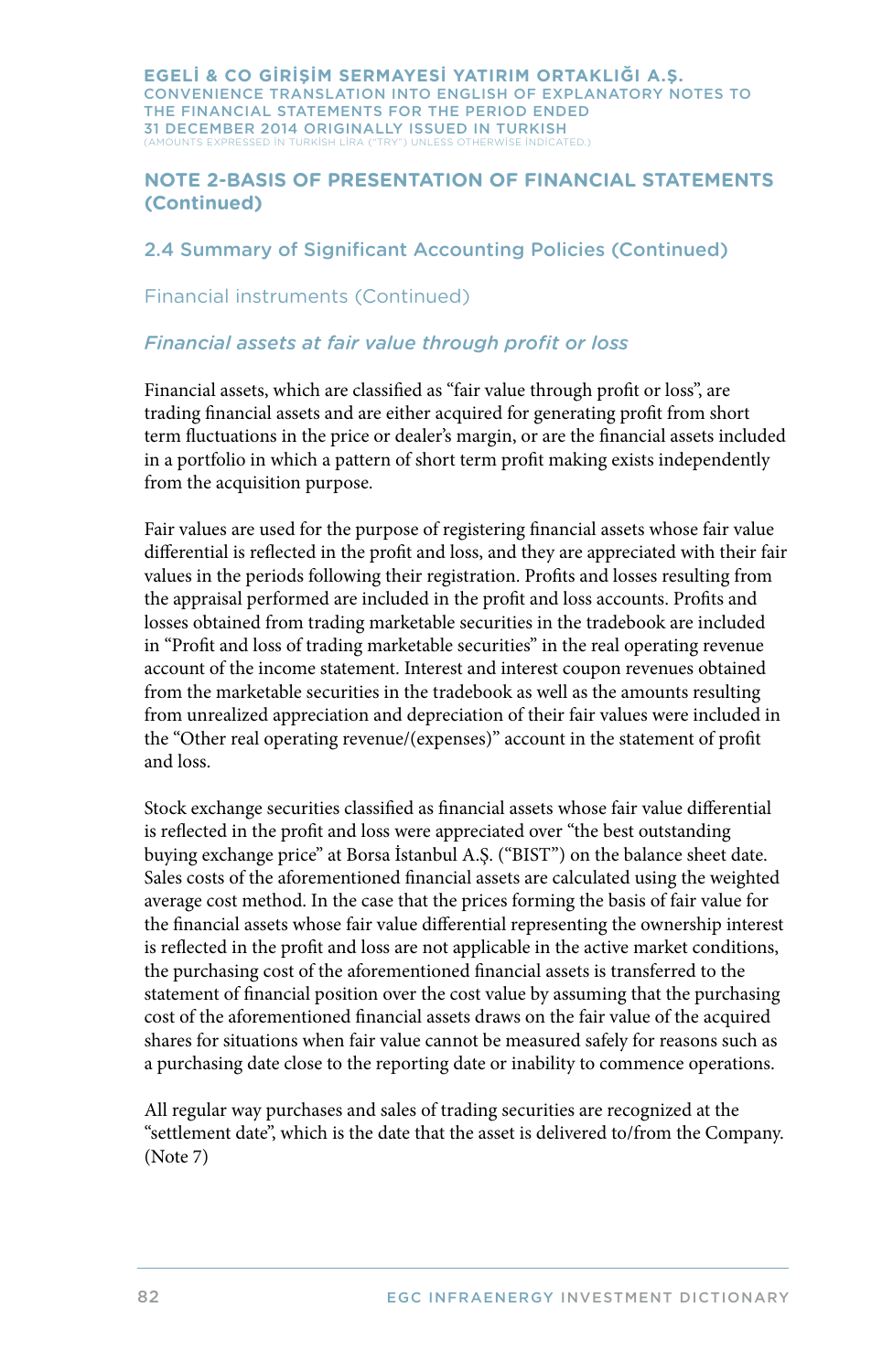### **NOTE 2-BASIS OF PRESENTATION OF FINANCIAL STATEMENTS (Continued)**

#### 2.4 Summary of Significant Accounting Policies (Continued)

Financial instruments (Continued)

#### Financial assets available for sale

Available-for-sale financial assets are non-derivatives that are either designated in this category or not classified in any of the other categories.

Available-for-sale financial assets are subsequently carried at fair value. In case that the fair value price is not formed in active market conditions it is accepted that the fair value of the asset has not been determined reliably and the discounted value which was calculated with the effective interest rate is taken into account as fair value. In the case that the prices forming the basis of fair value for the available-for-sale financial assets are not applicable in the active market conditions, the purchasing cost of the aforementioned financial assets are transferred to the statement of financial position over the cost value by assuming that the purchasing cost of the aforementioned financial assets draws on the fair value of the acquired shares for situations when the purchasing date is close to the reporting date.

Changes in the fair value of securities classified as available-for-sale are recognised in other comprehensive income. When securities classified as available-for-sale are sold or impaired, the accumulated fair value adjustments recognised in equity are included in the income statement as 'Changes in the fair value of available-for-sale financial investments'.

When these securities are disposed of or impaired, the fair value differences accumulated in the shareholders' equity are transferred to the profit or loss statement (Note 7).

The fair value of these assets in the event of detection of a non-temporary impairment, such impairment losses are recognized in the profit or loss of effect (Note 6).

## Loans and receivables

Loans and trade and other receivables that are not quoted with fixed or determinable payments are classified in this category. Borrowings and receivables are presented using the effective interest method with their discounted cost value after deducting the impairment. (Note 8)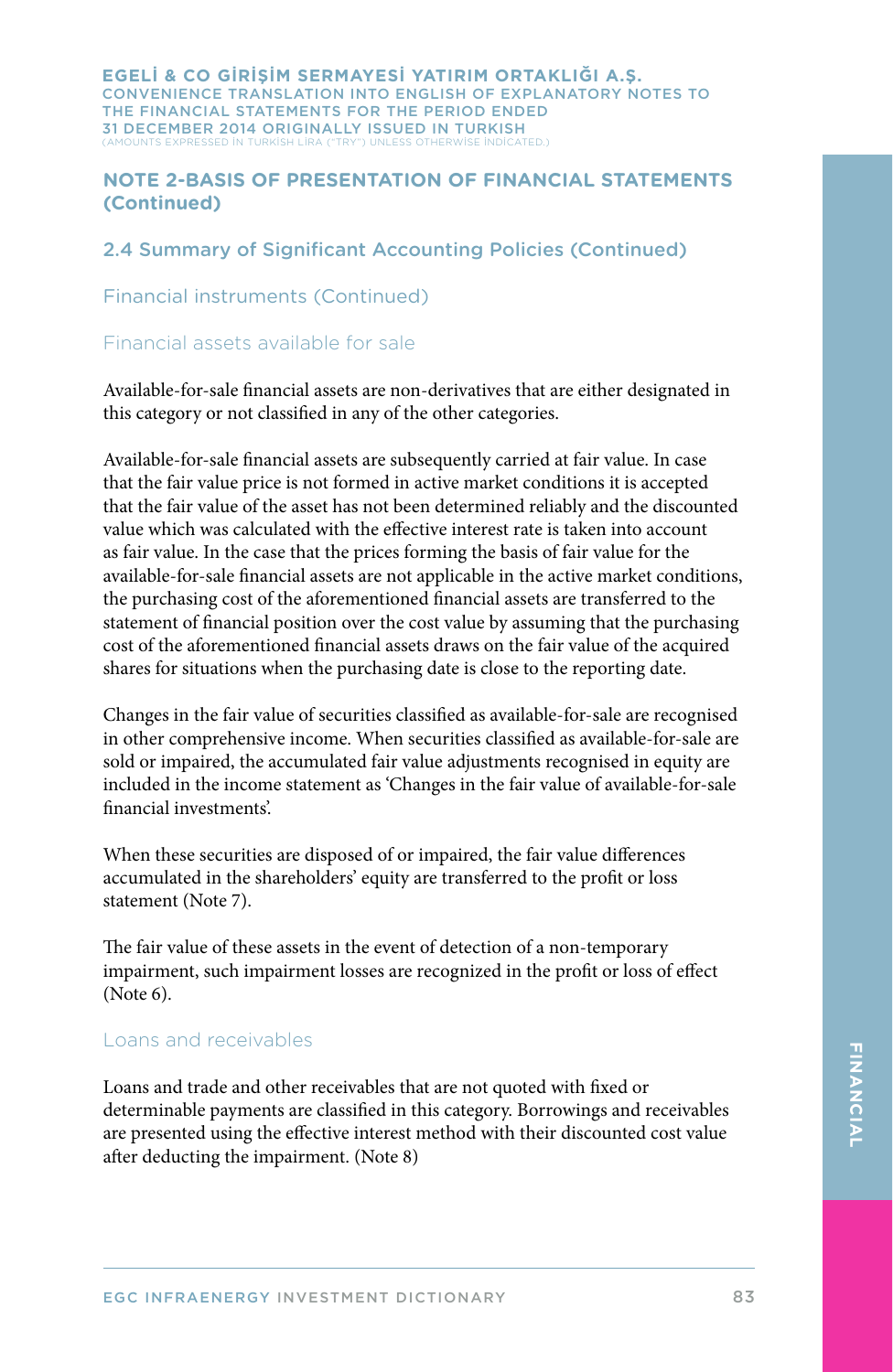# **NOTE 2-BASIS OF PRESENTATION OF FINANCIAL STATEMENTS (Continued)**

#### 2.4 Summary of Significant Accounting Policies (Continued)

Financial instruments (Continued)

#### Impairment of financial assets

Financial assets except trading financial assets are evaluated each period to determine whether they have indicators of impairment. The financial instruments are accepted as impaired in case that the expected collectable amount calculated by discounting of expected future cash flows by an effective interest rate or the amount accounted in accordance with the fair value of the instrument are lower than the book value of the instrument. The financial instruments are accepted as impaired in case that the expected collectable amount calculated by discounting of expected future cash flows by an effective interest rate or the amount accounted in accordance with the fair value of the instrument are lower than the book value of the instrument.

When a trade receivable is uncollectible, it is written off against the allowance account. Subsequent recoveries of amounts previously written of fare credited against allowance account. Changes in the carrying amount of the allowance account are recognized in profit or loss.

With the exception of Available for sale equity instruments, if, in a subsequent period, the amount of the impairment loss decreases and the decrease can be related objectively to an event occurring after the impairment was recognized, the previously recognized impairment loss is reversed through profit or loss to the extent that the carrying amount of the investment at the date the impairment is reversed does not exceed what the amortized cost would have been the impairment not been recognized.

## Cash and cash equivalents

Cash and cash equivalents includes cash in hand, deposits held at call with banks, other short-term highly liquid investments with original maturities of three months or less, and bank overdrafts and highly liquid reverse repurchase and other shortterm investments which do not have the risk of significant value change (Note 6).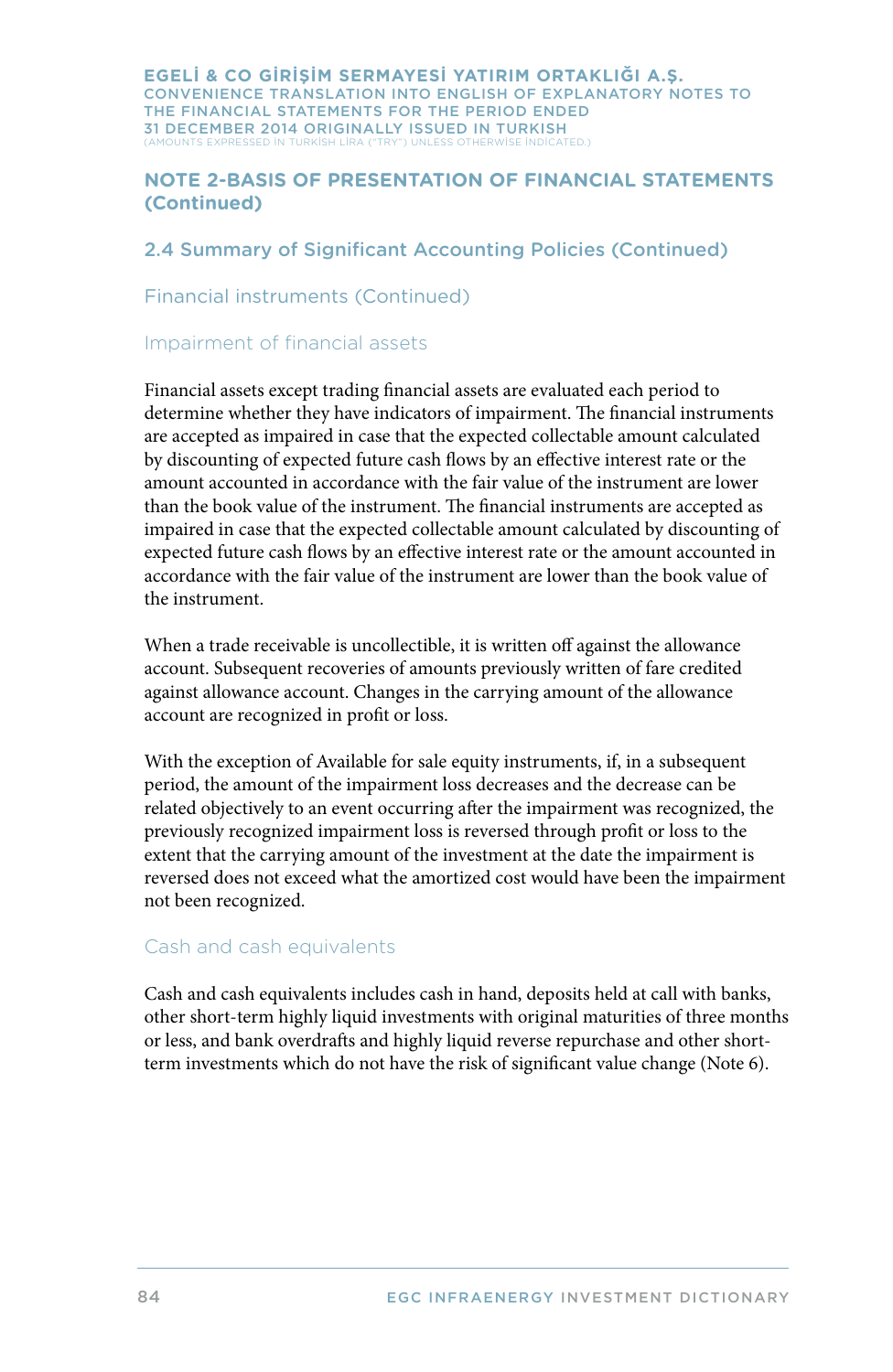### **NOTE 2-BASIS OF PRESENTATION OF FINANCIAL STATEMENTS (Continued)**

## 2.4 Summary of Significant Accounting Policies (Continued)

Financial instruments (Continued)

#### *Financial liabilities*

Financial liabilities and equity instruments issued by the Company are classified according to the substance of the contractual arrangements entered into and the definitions of a financial liability and an equity instrument. An equity instrument is any contract that evidences a residual interest in the assets of the Company after deducting all of its liabilities. The accounting policies adopted for specific financial liabilities and equity instruments are set out below.

Financial liabilities are classified as either financial liabilities at fair value through profit or loss or other financial liabilities.

The Company have no financial liabilities as either at fair value through profit or loss.

## Earnings per share

Earnings per share disclosed in the accompanying statement of income are determined by dividing net income by the weighted average number of shares in existence during the year concerned.

In Turkey, companies can increase their share capital by making a pro-rata distribution of shares ("bonus shares") to existing shareholders from retained earnings. For the purpose of earnings per share computations, the weighted average number of shares outstanding during the year has been adjusted in respect of bonus shares issued without a corresponding change in resources by giving them a retroactive effect for the year in which they were issued and for each earlier period. (Note 18).

#### Subsequent events

Subsequent events cover any events which arise between the reporting date and the balance sheet date, even if they occurred after any declaration of the net profit for the period or specific financial information publicly disclosed.

The Company adjusts its financial statements if such subsequent events arise which require an adjustment to the financial statements (Note 20).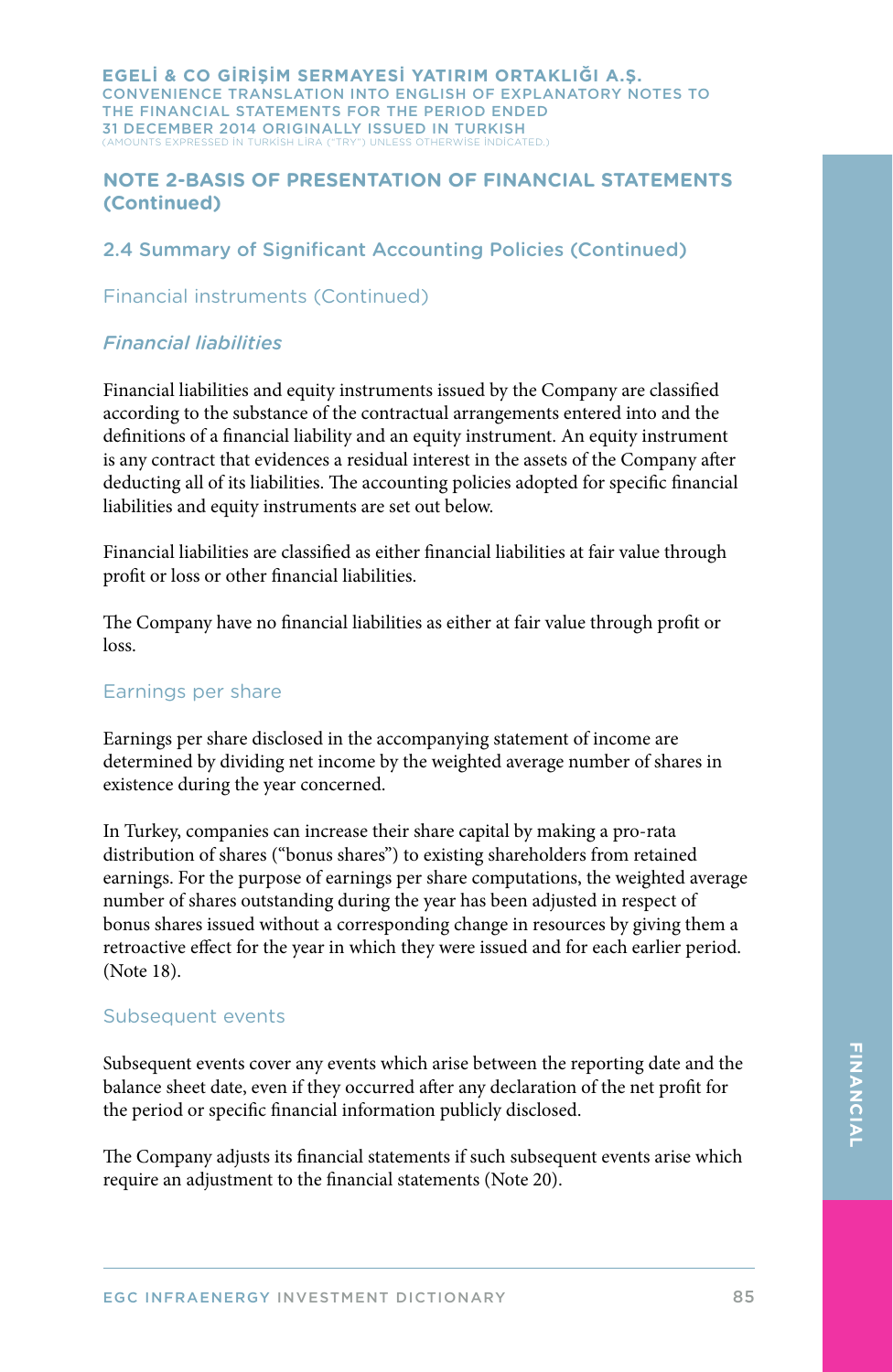# **NOTE 2-BASIS OF PRESENTATION OF FINANCIAL STATEMENTS (Continued)**

#### 2.4 Summary of Significant Accounting Policies (Continued)

#### Provisions, contingent assets and liabilities

Provision are recognized when the Company has a present obligation as a result of a past event, and it is probable that the Company will be required to settle that obligation, and a reliable estimate can be made of the amount of the obligation. The amount recognized as a provision is the best estimate of the consideration required to the settle the present obligation at the balance sheet date, taking into accounts the risks and uncertainties surrounding the obligation. Where a provision is measured using the cash flows estimated to settle the present obligation, its carrying amount is the present value of those cash flows.

When some or all of the economic benefits required to settle a provision are expected to be recovered from a third party; receivable is recognized as an asset if it is virtually certain that reimbursement will be received and the amount of receivable can be measured reliably.

The liabilities and assets arising from previous events which can be confirmed with the realization of one or more uncertain events whose presence is beyond full control of the enterprise are not included in the financial statements and they are regarded as contingent liabilities and assets (Notes 10 and 11).

#### Taxes on income

According to the current tax law, the company's corporate tax rate is %0 (31 December 2013: %0).Corporate income taxes are described in Note 16.

## Employee benefits/provisions for employee termination benefits

The Company accounts liabilities related to severance pay, vacation rights and other benefits for employees according to the clause "Employee Benefits" ("TAS 19") and classifies them as "Provisions for Employee Benefits" at the balance sheet.

Employee termination benefits, as required by the Turkish Labour Law, are recognized in these financial statements as they are earned. The total provision represents the present value of the future probable obligation of the Company arising from the retirement of its employees regarding the actuarial projections.

Provision for employment termination is the discounted amount of the calculated value within the case of retirement of employees of the Company's estimated future liability that will occur within the framework of the Turkish Labour Law (Note 11).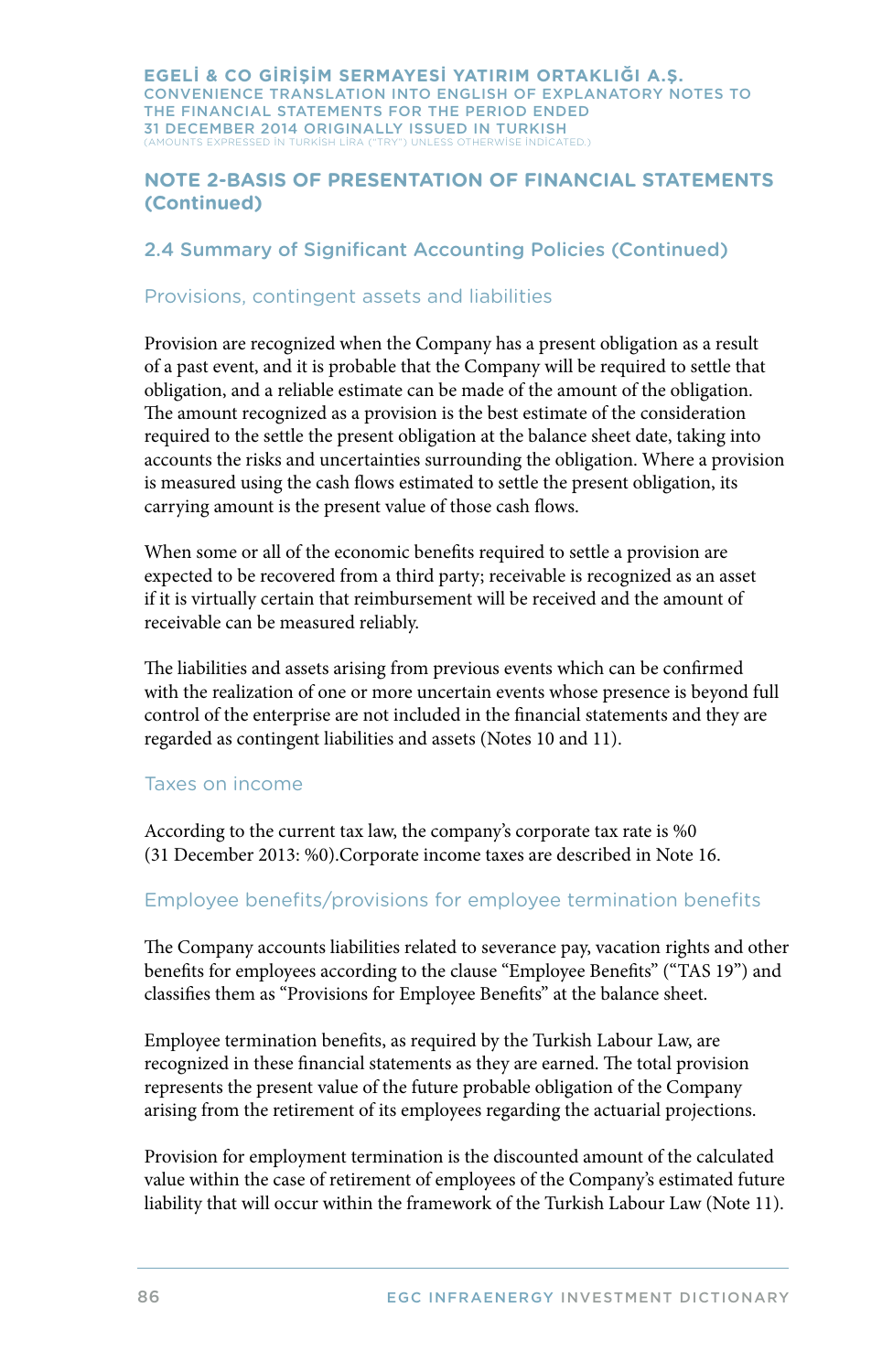**NOTE 2-BASIS OF PRESENTATION OF FINANCIAL STATEMENTS (Continued)**

#### 2.4 Summary of Significant Accounting Policies (Continued)

#### Statement of Cash Flows

In statement of cash flow, cash flows are classified according to operating, investment and finance activities.

Cash flows from operating activities reflect cash flows generated from petroleum products sales of the Company.

Cash flows from investment activities express cash used in investment activities (direct investments and financial investments) and cash flows generated from investment activities of the Company.

Cash flows relating to finance activities express sources of financial activities and payment schedules of the Company. (Note 6)

#### Capital and dividends

Share capital is recognized at the nominal amount and amounts received in excess of the part value are recognized in a share premium account. Incremental costs directly attributable to the issue of new shares or options or to the acquisition of a business are shown in equity as a deduction.

#### Portfolio limitation, financial debt and total expense limit adaptation control

The information presented under the additional note and derived according to the Principles of Financial Reporting in Capital Markets comminique are brief informations that has been prepared in accordance with Invests in venture capital companies in line with the principles stated in CMB Communiqué.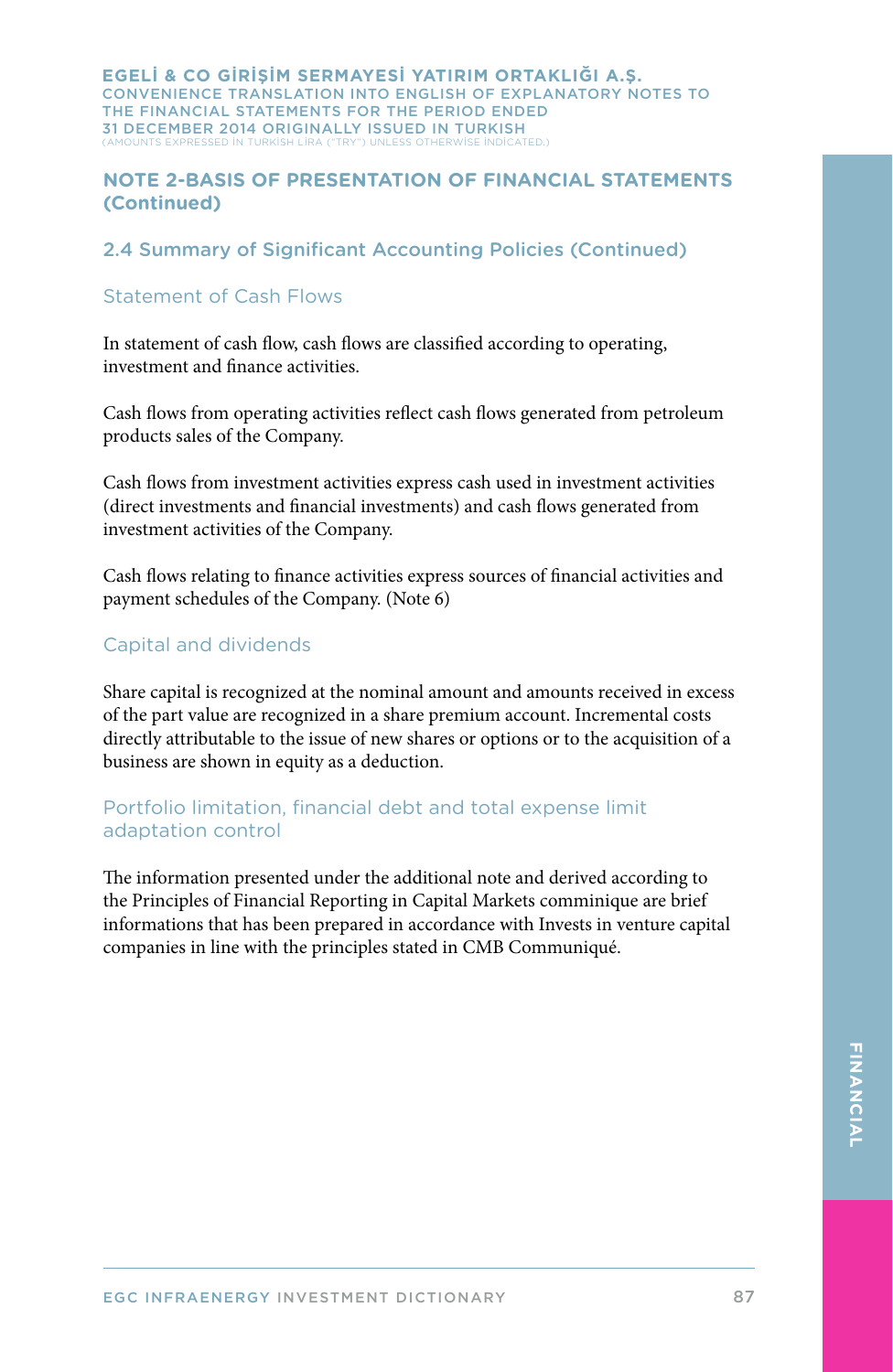## **NOTE 2-BASIS OF PRESENTATION OF FINANCIAL STATEMENTS (Continued)**

# 2.5 Critical Accounting Estimates and Judgements

Preparation of financial statements requires balance sheet assets and liabilities as of the date reported or described in the relevant period, and the amounts of contingent assets and liabilities consists of estimates and assumptions that affect the reported amounts of revenues and expenses. These estimates are based on management's best knowledge of current circumstances, and actual results may differ from those estimates.

### *Determiming of the fair value of the subsidiary, joint venture and other financial investmens accounted as fair value through profit or loss*

Regarding the company's investment in its subsidiary Eurasia, which was established with 100% participation with the 17 June 2014 decision of the board of directors, was registered on 26 June 2014, and whose shares are not listed in the stock market, since the subsidiary had not yet started operating, and the subsidiary was acquired on a date close to the reporting period, it was assumed that the acquisition cost approximated the fair value of the purchased shares in the subsidiary as of 31 December 2014, and this cost was transferred from the cost value in the Eurasia financial statement.

Regarding the investment in the subsidiary Karesi, whose shares are not listed in the stock market, since the subsidiary had not yet started operating, and the subsidiary was acquired on a date close to the reporting period, it was assumed that the acquisition cost approximated the fair value of the purchased shares as of 31 December 2014 and 31 December 2013, and this cost was transferred from the cost value in the Karesi financial statement.

Since shares of Enda which is classified as available-for-sale financial assets is not traded at the exchange, all shares of Enda has been recognized in the financial statements as of 31 December 2014 by evaluating from the purchase price.

The fair value of financial assets which are traded in the stock market and recorded at the fair value is considered to be equal to the maket price in ISE at the reporting date. (Note:7)

#### **3. BUSINESS COMBINATION**

None (31 December 2013: None).

# **4. INTERESTS IN OTHER ENTITIES**

Explained in Note 7.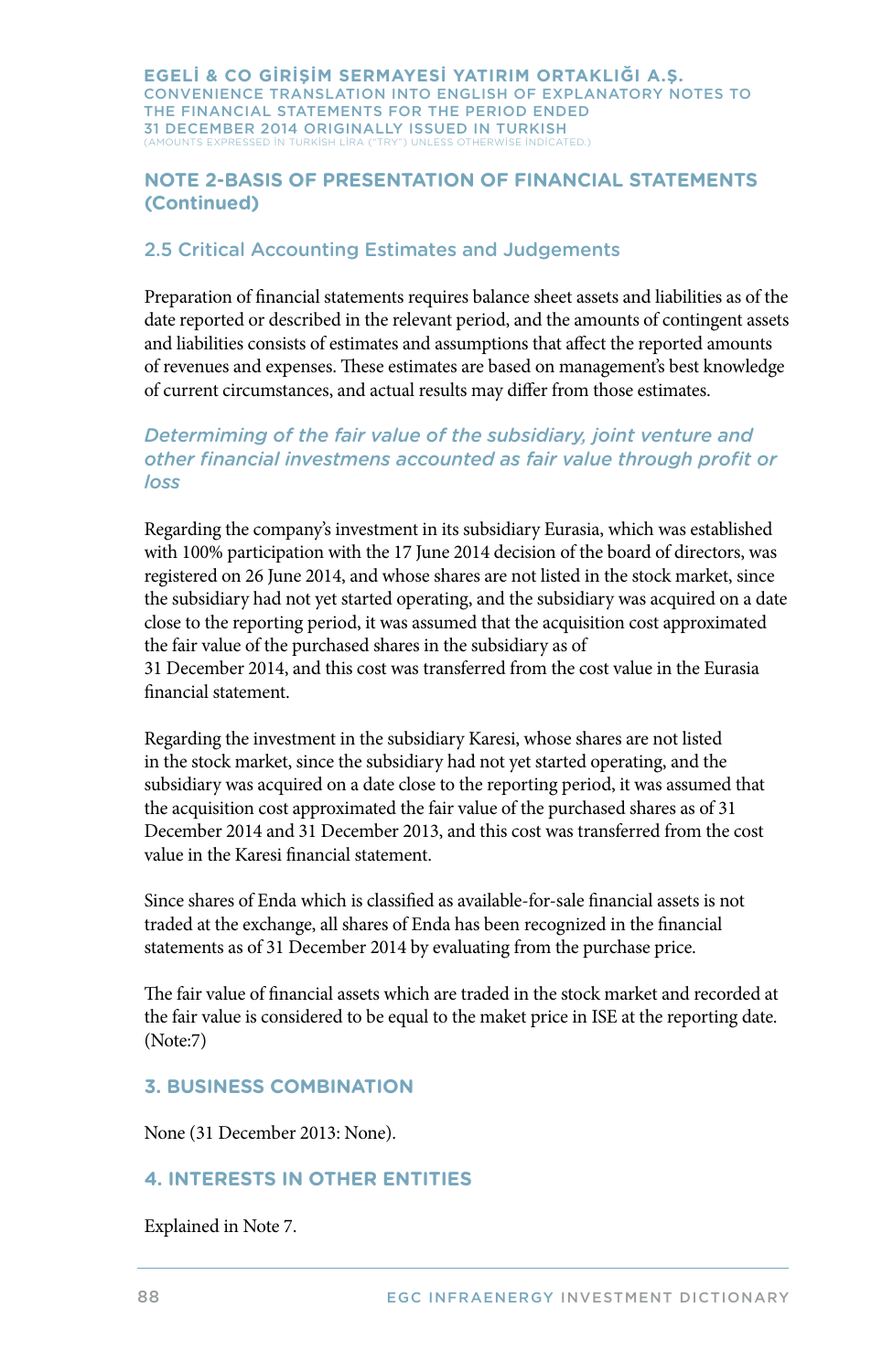# **5. SEGMENT REPORTING**

As described in Note 1, since the Company operates in one geographical segment (Turkey) and one industrial segment (to create a portfolio of venture capital) there is not segment reporting for the financial statements for the year ended as at 31 December 2014. As a result of the Company's future investments and investments to be activated segment reporting will be made in the future.

# **6. CASH AND CASH EQUIVALENTS**

| 31 December 2014 | 31 December 2013 |
|------------------|------------------|
| 2.785.545        | 3.364.251        |
| 296              | 3.620            |
| 2.785.841        | 3.367.871        |
|                  |                  |

As of 31 December 2014, TRY 194,850 portion of deposits are blocked for letters of guarantee issued in favor of governmental agencies. (31 December 2013:None)

As of 31 December 2014, maturity of time deposits which are all in TRY is 2-16 January 2015 (31 December 2013: 1 January – 7 January 2014) and the interest rate is between %5,25-%8.25 (as at 31 December 2013: 7,25-%7,50). As of of 31 December 2014, interest accrual at the amount of 948 TRY (31 December 2013: TRY 1.165) is shown in the cash flow statement by deducting from cash and cash equivalents.

For the purpose of regulating cash flow statements, details of cash and cash equivalents' breakdown is as follows:

|                                | 31 December 2014 | 31 December 2013 |
|--------------------------------|------------------|------------------|
| Time deposits at banks         | 2.785.545        | 3.364.251        |
| Demand deposits at banks       | 296              | 3.620            |
| Minus-Interest accrual (-)     | (948)            | (1.165)          |
| Minus-Compensatory balance (-) | (194.850)        |                  |
|                                | 2.590.043        | 3.366.706        |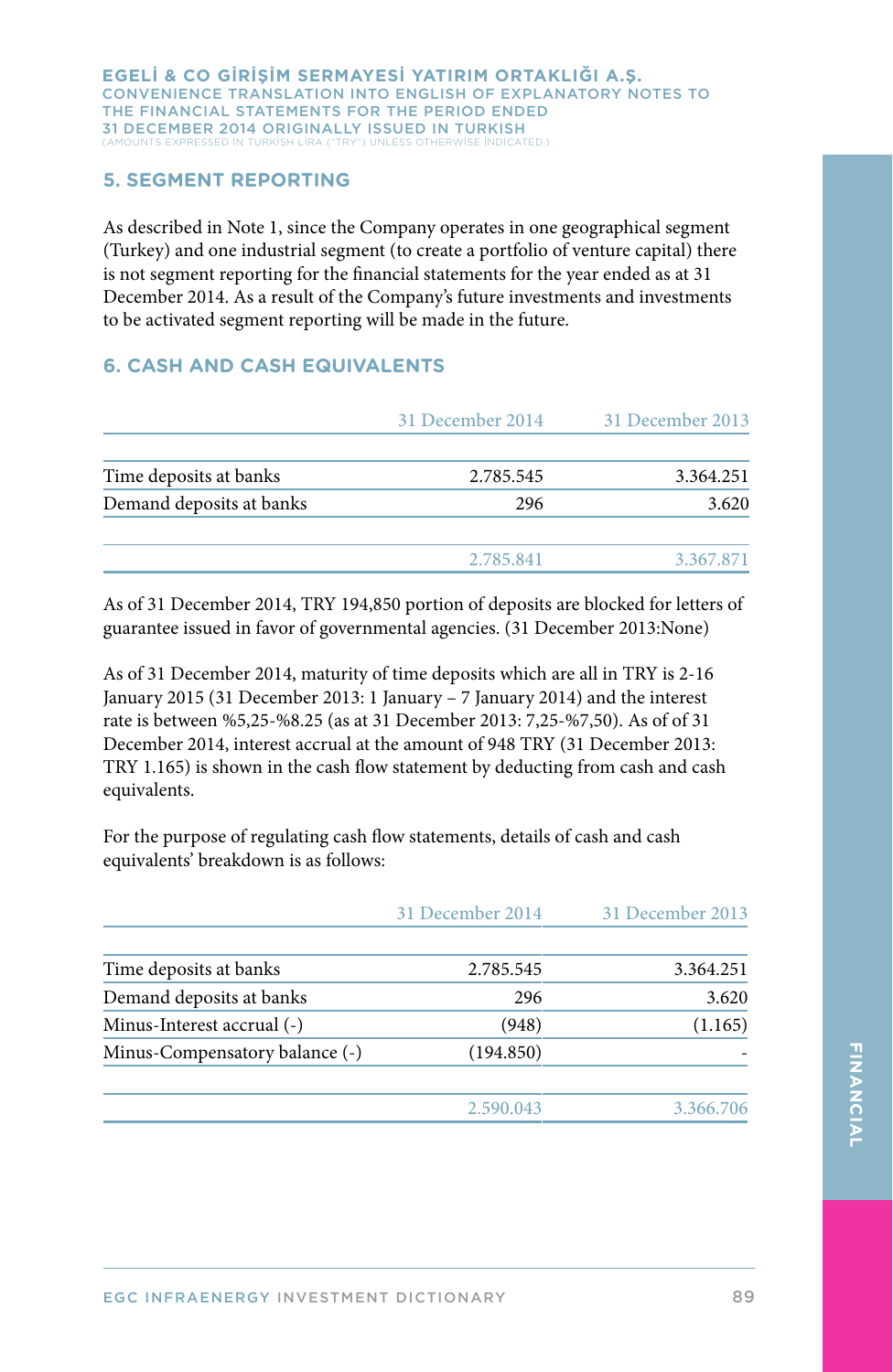**EGELİ & CO GİRİŞİM SERMAYESİ YATIRIM ORTAKLIĞI A.Ş.**  CONVENIENCE TRANSLATION INTO ENGLISH OF EXPLANATORY NOTES TO THE FINANCIAL STATEMENTS FOR THE PERIOD ENDED **31 DECEMBER 2014 ORIGINALLY ISSUED IN TURKISH**<br>(amounts expressed in turkish lira ("Try") unless otherwise indicated.)

# **7-FINANCIAL INVESTMENTS**

# Short term financial investments

|                                            |           | 31 December 2014 31 December 2013 |  |
|--------------------------------------------|-----------|-----------------------------------|--|
|                                            |           |                                   |  |
| Financial assets held for trading          |           |                                   |  |
|                                            |           |                                   |  |
| Quotated share certificates <sup>(*)</sup> |           |                                   |  |
| Related party share certificates (Note 17) | 1.554.265 | 2.009.431                         |  |
| Other shares                               | 830.000   |                                   |  |
|                                            |           |                                   |  |
|                                            | 2.384.265 | 2.009.431                         |  |

(\*) All of the share certificates are belong to related parties and are traded on Borsa İstanbul.

# Long term financial assets

| Share $(\%)$ |
|--------------|
|              |
|              |
|              |
|              |
|              |
|              |
| 50,00        |
|              |
| 5,34         |
|              |
|              |
|              |
|              |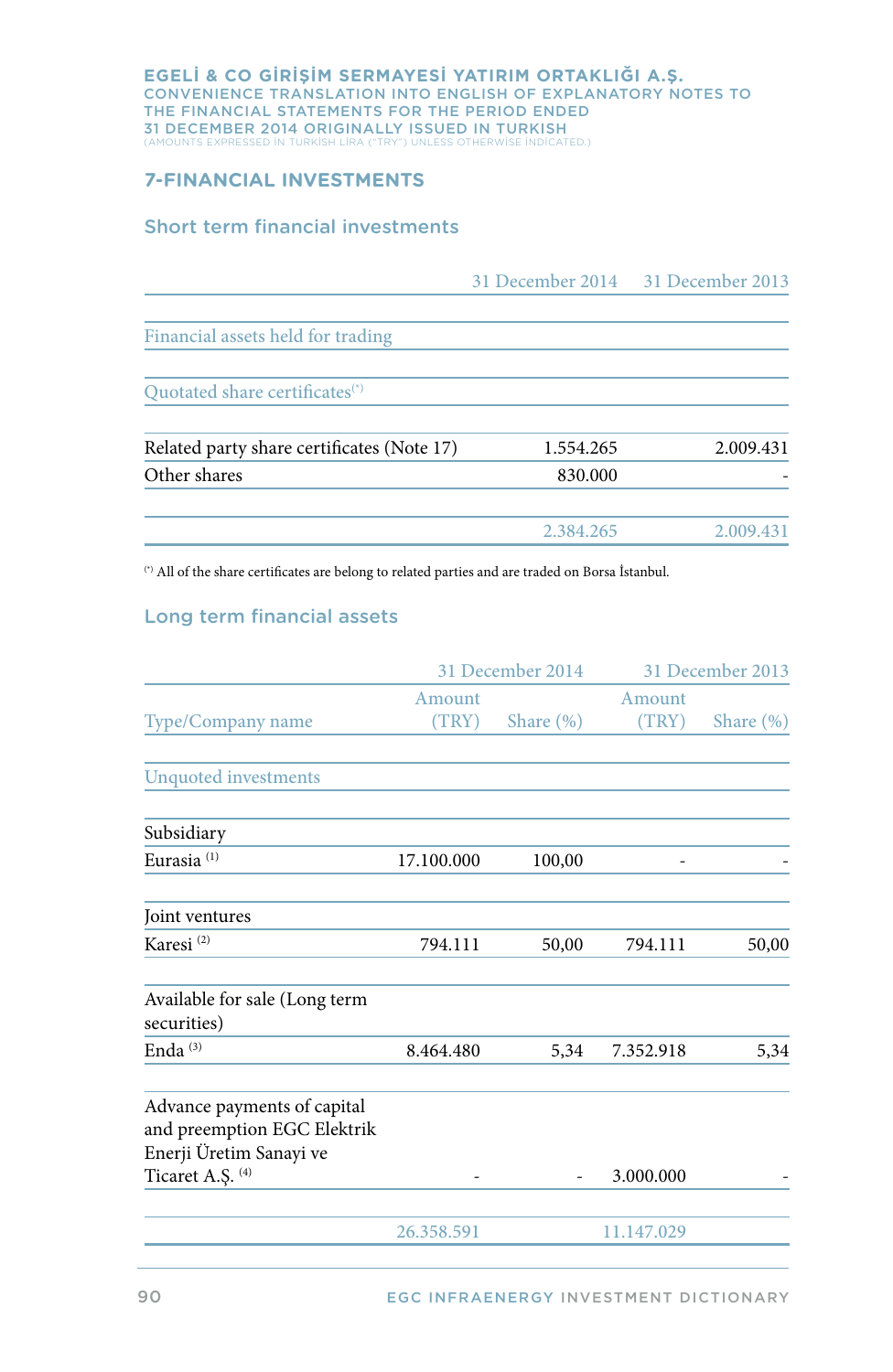#### **7-FINANCIAL INVESTMENTS (Continued)**

(1) Pursuant to the principles stated in the Communiqué on Amendment to the Communiqués on Accounting Standards in Turkey (Rank No.: 13) promulgated in the Official Gazette dated 5 March 2014 with issue number 28932 making amendment to the TFRS 10, "Consolidated Financial Statements" standard with regards to the investment enterprises, as the Company management determined that the Company complies with the "investment enterprise" criteria defined in the aforementioned communiqué, the investment of the Company in Eurasia-the subsidiary which was established as a wholly-owned subsidiary whose shares are not publicly traded based on the Board Decision dated 17 June 2014 and registered on 26 June 2014-was recognized as a financial asset whose fair value differential is reflected in the profit and loss and classified under long-term financial investments. Regarding the cost of the Company's investment in Eurasia, the subsidiary of the Company, as fair value could not be measured reliably because the subsidiary has not commenced its operations and the acquisition of the subsidiary was close to the reporting period, it was assumed that the shares in the subsidiary drew on the fair value on 31 December 2014 and Eurasia was transferred to the statement of financial position over the cost value. Eurasia was established to engage in leasing of fixed and/or mobile power plants in the national and international markets. It was reported to the Company on 25 September 2014 that Eurasia acquired all of GTS, having invested in the leasing of a mobile power plant for USD 8.000.000, that the transfer registration procedures were completed and that a non-exclusive brokerage contract was signed with Biovizyon Enerji Gıda San. ve Dış Tic. Ltd. Şti. on leasing in the international market of two 25 MW Pratt&Whitney mobile energy turbines to be included in GTS' leasable fixed and mobile energy turbine portfolio. Mobile gas turbines to be included in the portfolio are leased by the relevant institutions so as to provide the energy required by long-term projects in the fields where power transmission systems are insufficient and/or to meet the requirement after natural disasters (Note 2.5).

<sup>(2)</sup> The Company purchased %50 of the shares of Karesi held by Egeli & Co Yatırım Holding A.S., corresponding to 480,000 shares with a nominal value per share of TRY 1 and for the price of TRY 794.111 on the date of 20 February 2013. Karesi was established to engage in activities relating to geothermal energy production and has ceased to be operational as of 31 December 2014. In accordance with the principles stated in the Communique on Amending Communiques Regarding Turkish Accounting Standards (Serial Number: 13) published in the Official Gazette dated 5 March 2014 and numbered 28932, which introduced amendments to investment transactions carried out within the scope of the TFRS 10, " Consolidated Financial Statements" standards, the Company management has established that within the context of annual reporting periods starting as of 31 December 2013, the company meets the criteria regarding "investment enterprises" as defined under the said communique; therefore, while previously having been recorded by the Company by means of applying the equity method, as of 1 January 2014, the joint venture of Karesi has been recorded as a financial asset with the fair value difference being projected upon gains or losses and has accordingly been reset below financial investments. Since the said joint venture investment, subsisting of shares which are not traded in the stock exchange, has not yet become operational in its activites and the purchase of the joint venture took place around the timing of the reporting periods, it has been assumed that the costs relating said purchase approximate the fair value of the acquired shares as of 31 December 2014 and 31 December 2013 and accordingly stated as the cost value under the financial statement of joint venture. The effects of the change in the aforementioned accounting policy has been retrospectively restated (Note 2.1.5. and 17).

(3) Within the scope of venture capital portfolio generation activities, the company purchased shares of Enda Enerji Holding A.Ş. amounting to TRY 7.754.420 on different dates between 17 January 2013 and 31 December 2014. TRY 2.386.487 of said purchases were acquired from EGC Elektrik Enerji Üretim Sanayi ve Ticaret A.Ş. ("EGC" or "EGC Elektrik") through transfer. EGC, which is one of the transferring parties, is a subsidiary of Egeli & Co Yatırım Holding A.Ş, which is the major shareholder of the company (Note 17). Since the Enda shares, which are classified as availablefor-sale financial assets, are not listed in the stock market, all of the Enda shares owned by the company were valued considering the last purchase price as of 31 December 2014 and reflected in the financial statements. Within this scope, unrealised fair value revenues amounting to TRY 710.060, generated as a result of the valuation of company shares, are recognised in the "Accumulated revaluation gains of available-for-sale financial assets" account under equities as of 31 December 2014.Karesi's unaudited financial statements which prepared according to the tax legislation of share of the Company is TRY 85.639 dated 31 December 2014.(Note 2.5 and 17).

(4) In accordance with the decision taken by the company's board of directors on 8 April 2013, it was unanimously decided that: a pre-purchase agreement should be signed regarding the purchase of 400,000 EGC shares with a nominal value of 1.00TRY, which constitute all of the EGC shares and which are owned by Egeli & Co Yatırım Holding A.Ş., for TRY 7.500.000 on the basis of the independent valuation report dated 29 March 2013; the share transfers should be made after EGC receives its production licence from the Energy Market Regulatory Authority;TRY 3.000.000 should be paid in advance and the balance of TRY 4.500.000 should be paid after the share transfers, and; if the sales transaction cannot be finalised the amount of the advance payment, including all the legal interest, should be reimbursed. The pre-purchase agreement regarding the transfer of EGC shares was terminated on 6 February 2014 as a result of mutual reconciliation with Egeli & Co Yatırım Holding A.Ş., and it was agreed that Egeli & Co Yatırım Holding A.Ş. should repay the TRY 3.000.000, including its legal interest, which was the advance payment made for the purchase of the shares. TRY 3.302.639 has been collected from Egeli & Co Yatırım Holding A.Ş, which includes and legal interest. (Note 17).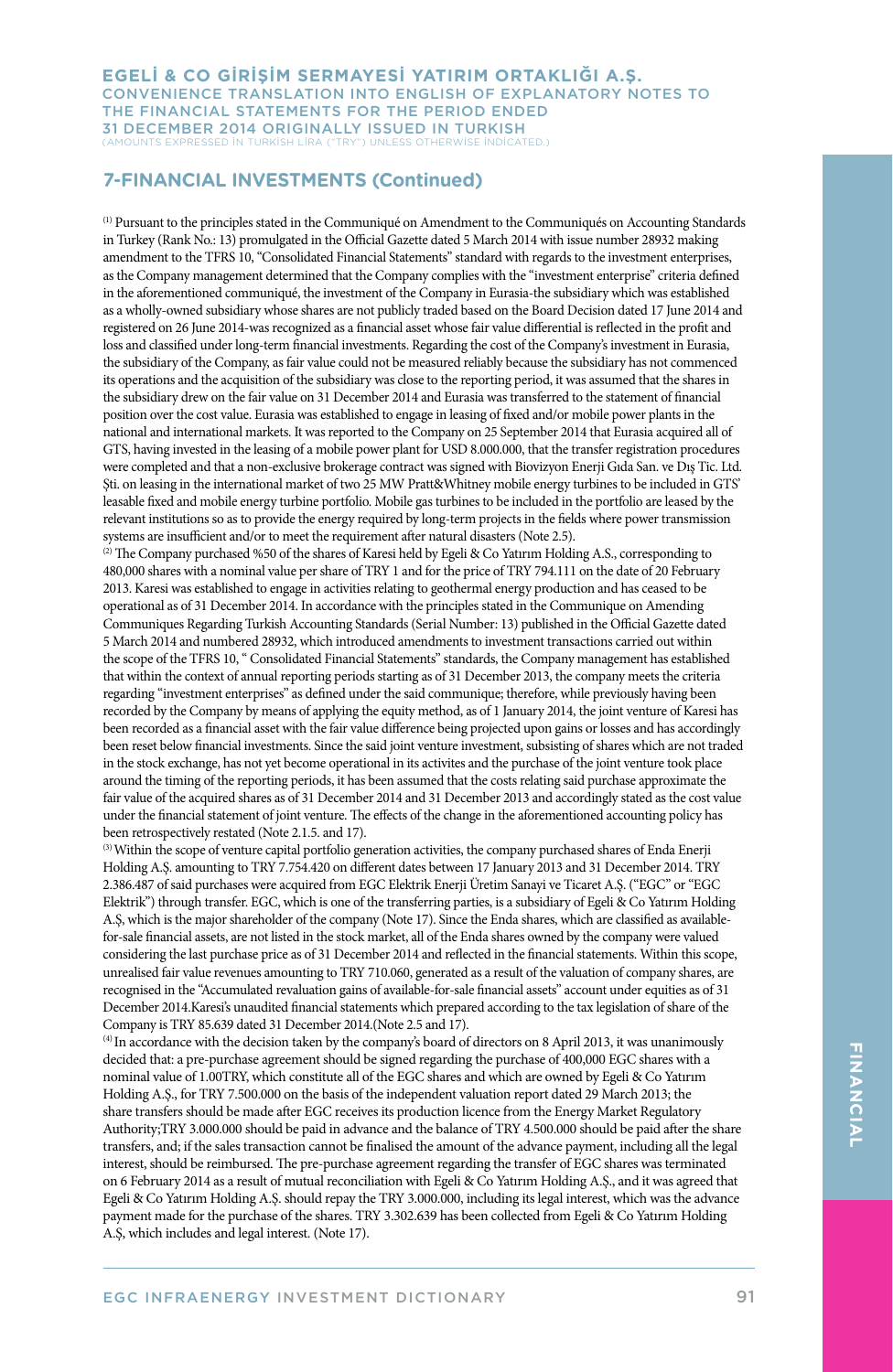#### **8-OTHER RECEIVABLES, OTHER CURRENT ASSETS AND OTHER SHORT TERM LIABILITIES**

| Other receivables                          |             | 31 December 2014 31 December 2013 |
|--------------------------------------------|-------------|-----------------------------------|
|                                            |             |                                   |
| Receivables from sale of subsidiaries      | 750.000     | 25.750.000                        |
| JKS Enerji Güç Sistemleri Tic. ve San.     |             |                                   |
| A.S. share sales (*)                       | 750.000     |                                   |
| KRC Gayrimenkul Yatırım Ltd. Şti.          |             |                                   |
| share sales $(*)$                          |             | 25.750.000                        |
| Other Doubtful Receivables (**)            | 8.748.880   |                                   |
| Provision for doubtful receivables (-)     | (8.748.880) |                                   |
| Discount of receivables arising from sales |             |                                   |
| of subsidiary $(-)$ $(*)$                  |             | (1.583.234)                       |
| Other $(***)$                              | 108.846     | 3.627                             |
|                                            | 858.846     | 24.170.393                        |

(\*) In the extent of, creating a venture capital portfolio, the company has became partners of JKS which has TRY 200.000 issued capital at the amount of 50% by paying TRY 750.000 (with TRY 200.000 share premium) In the extent of the decision of Board of Directors numbered 80 on 26 December 2014, company sells shares of JKS to Andaç Tulgarlar and Eber Samat at the amount of TRY 750.000. The amount is decided to ve collected in 5 installments.

(\*\*) With the decision taken on Egeli Girişim Board of Directors meeting on 29 April 2013, which is one of the subsidiaries of the Company, has decided to contribute to the capital increase of KRC Gayrimenkul Yatırım Ltd. Şti., engaged in investment and development activities in urban hotel management, by TRY 10.000.000, and become a shareholder, as well as to sign a Share Purchase and Shareholders Agreement with Kenan Onak and Ayten Onak. In addition to this decision, with the decision taken by Egeli Girişim Board of Directors on 9 May 2013, it is decided that; an additional TRY 12.500.000 should be paid in order to increase the shareholders share to 36% and in total, TRY 22.500.000 of contribution should be made to the capital increase. In accordance with the decision taken at the Board of Directors meeting held on

3 December 2013, Sale of shares owned at KRC Gayrimenkul Yatırım A.Ş.to Kenan Onak and Ayten Onat worth to TRY 25.750.000 was bonded by a contract signed on 3 December 2013. Receivable arising from mentioned sale has been discounted with %9.47 by considering the instalment dates and reflected to financial statements amounting to TRY 1.583.234 as of 31 December 2013. (Note 17)

(\*\*\*) As of 31 December 2014, 100.474 TRY portion of other receivables consist of receivables from JKS. (2013:None)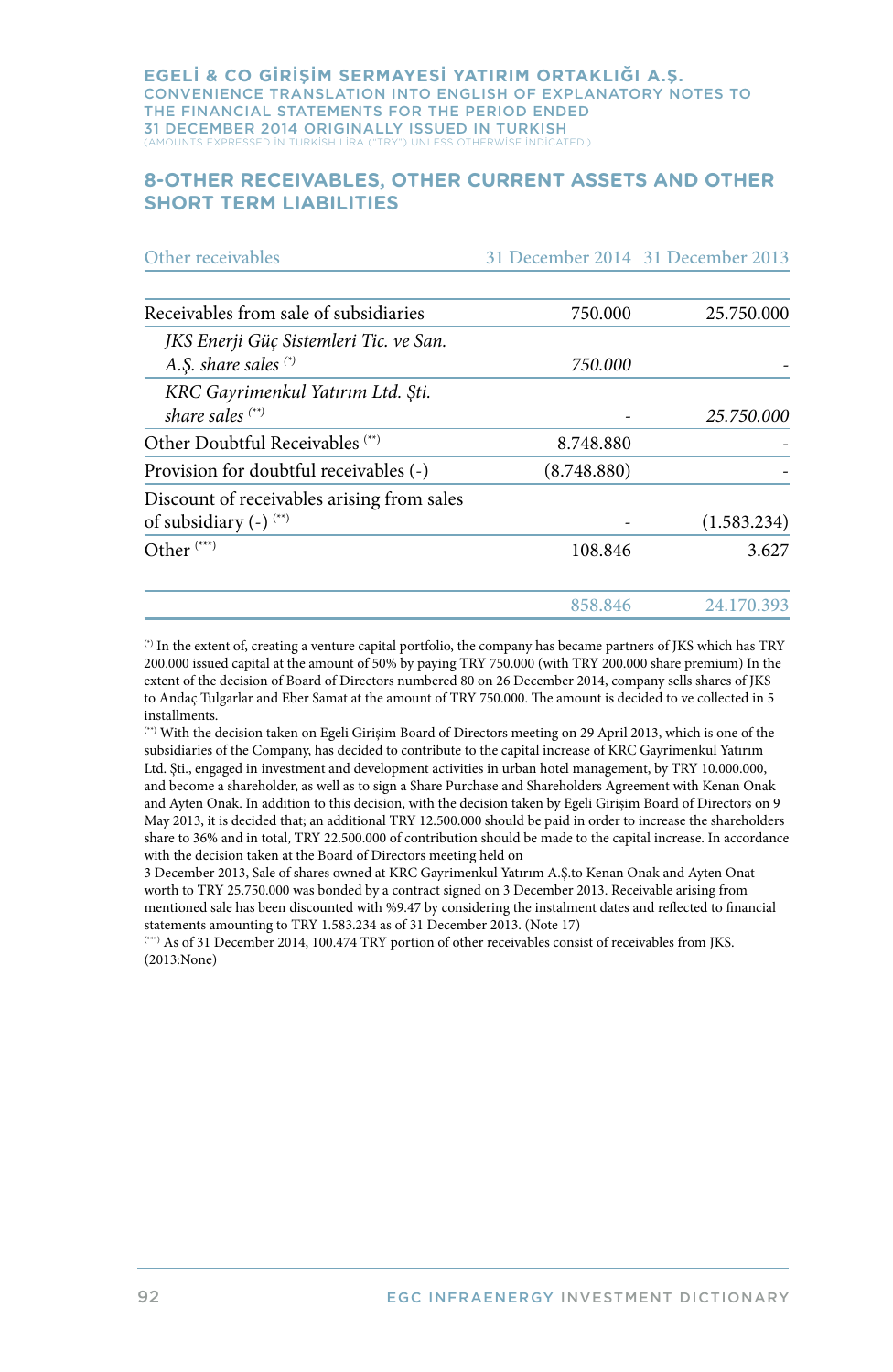## **8-OTHER RECEIVABLES, OTHER CURRENT ASSETS AND OTHER SHORT TERM LIABILITIES (Continued)**

| Other short term assets                    |           | 31 December 2014 31 December 2013 |
|--------------------------------------------|-----------|-----------------------------------|
| Paid witholding taxes and other taxes      | 43.855    | 112.095                           |
|                                            |           |                                   |
| Work advances                              | 37.442    |                                   |
| Pre-paid expenses                          | 13.902    | 4.378                             |
| Other                                      | 1.654     |                                   |
|                                            | 96.853    | 116.473                           |
| Other long-term liabilities                |           | 31 December 2014 31 December 2013 |
| Receivables from joint ventures            | 1.184.708 | 297.515                           |
| Other long-term receivables discounts      |           |                                   |
| $(-)$ <sup>(****)</sup>                    | (118.708) |                                   |
| Other long-term liabilities, net (Note 17) | 1.066.000 | 297.515                           |

(\*\*\*\*)The long-term recaivables of company from related parties consists of subsidiaries and parnertships and reflected to financial statements by deducting TRY 118.708 which is discounting amount calculetd by using 10.02% as of 31 December 2014.

| Other short term liabilities     |        | 31 December 2014 31 December 2013 |
|----------------------------------|--------|-----------------------------------|
| Taxes, fees and other deductions | 67.504 | 34.168                            |
|                                  |        |                                   |
|                                  | 67.504 | 34.168                            |
|                                  |        |                                   |

# **9-PROPERTY AND EQUIPMENT**

|                          | 1 January |                  |                  | 31 December |
|--------------------------|-----------|------------------|------------------|-------------|
|                          | 2014      | <b>Additions</b> | <b>Disposals</b> | 2014        |
| Cost                     | 61.749    | 4.957            |                  | 66.706      |
| Accumulated depreciation | (53.226)  | (3.650)          |                  | (56.876)    |
| Net book value           | 8.523     | 1.307            |                  | 9.830       |
|                          | 1 January |                  |                  | 31 December |
|                          | 2013      | <b>Additions</b> | <b>Disposals</b> | 2013        |
| Cost                     | 60.650    | 1.099            |                  | 61.749      |
| Accumulated depreciation | (52.385)  | (841)            |                  | (53.226)    |
| Net book value           | 8.265     | 258              |                  | 8.523       |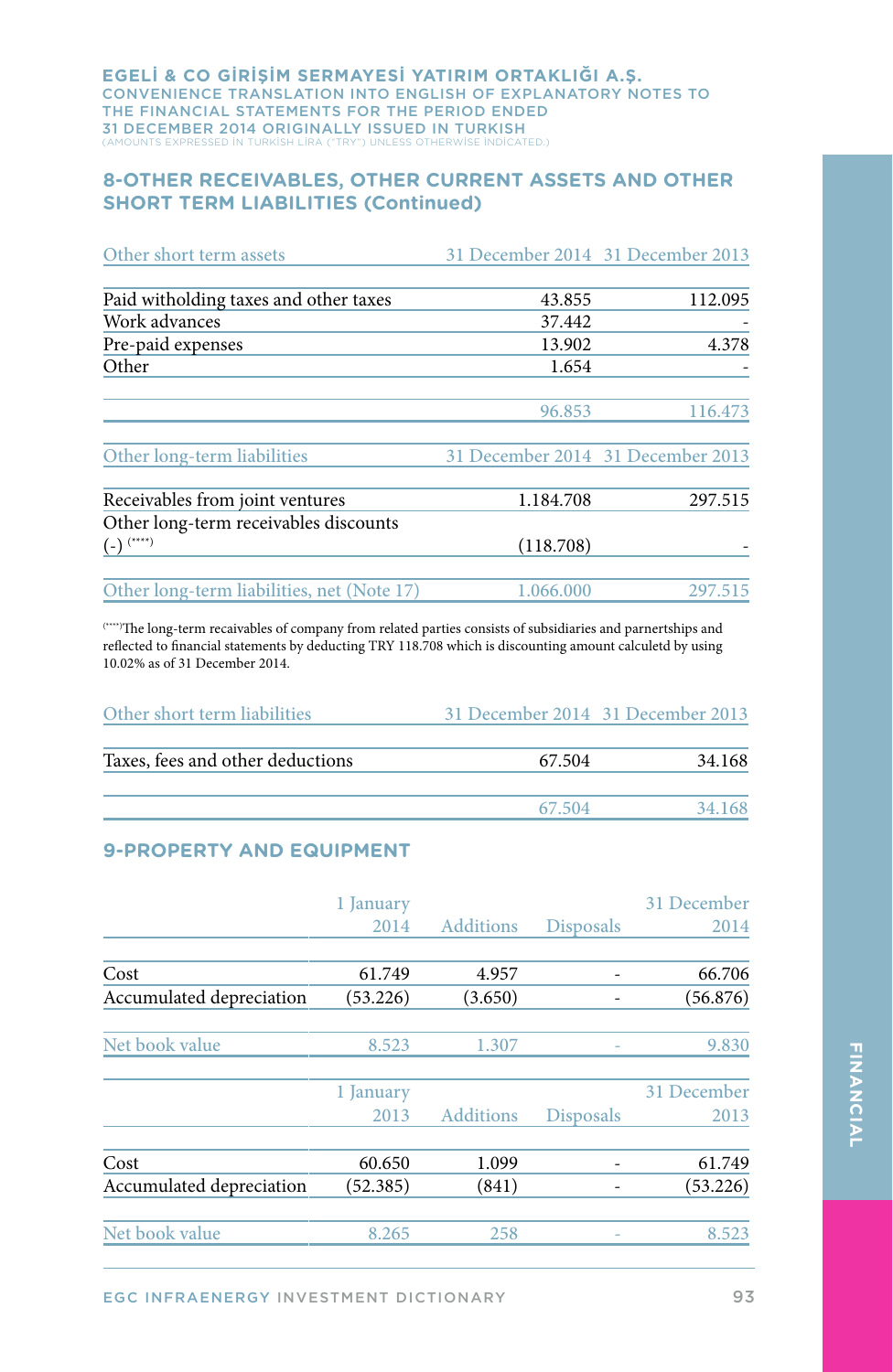# **10-CONTINGENT ASSETS AND LIABILITIES**

|                                                  | 31 December 2014 | 31 December 2013                  |
|--------------------------------------------------|------------------|-----------------------------------|
|                                                  |                  |                                   |
| Blocked deposits (Note: 6)                       | 194.850          |                                   |
|                                                  | 194.850          |                                   |
| <b>11. SHORT-TERM AND LONG-TERM PROVISIONS</b>   |                  |                                   |
|                                                  |                  | 31 December 2014 31 December 2013 |
| Short-term provisions                            |                  |                                   |
| Portfolio management fee provision<br>(Note 17)  | 76.386           | 22.597                            |
|                                                  |                  |                                   |
|                                                  | 76.386           | 22.597                            |
|                                                  | 31 December 2014 | 31 December 2013                  |
| Short-term employee benefits<br>provision        |                  |                                   |
| Provision for unused vacation                    | 799              |                                   |
|                                                  | 799              |                                   |
| Long term employee benefits provision            |                  |                                   |
| Provision for employment termination<br>benefits | 12.976           | 4.711                             |
|                                                  | 12.976           | 4.711                             |

Provision for employee termination benefit is calculated as explained below:

Under Turkish Labour Law, the Company is required to pay termination benefits to each employee who has completed one year of service and whose employment is terminated without due cause, is called up for military service, dies or who retires after completing 25 years of service (20 years for women), or reaches the retirement age (58 for women and 60 for men).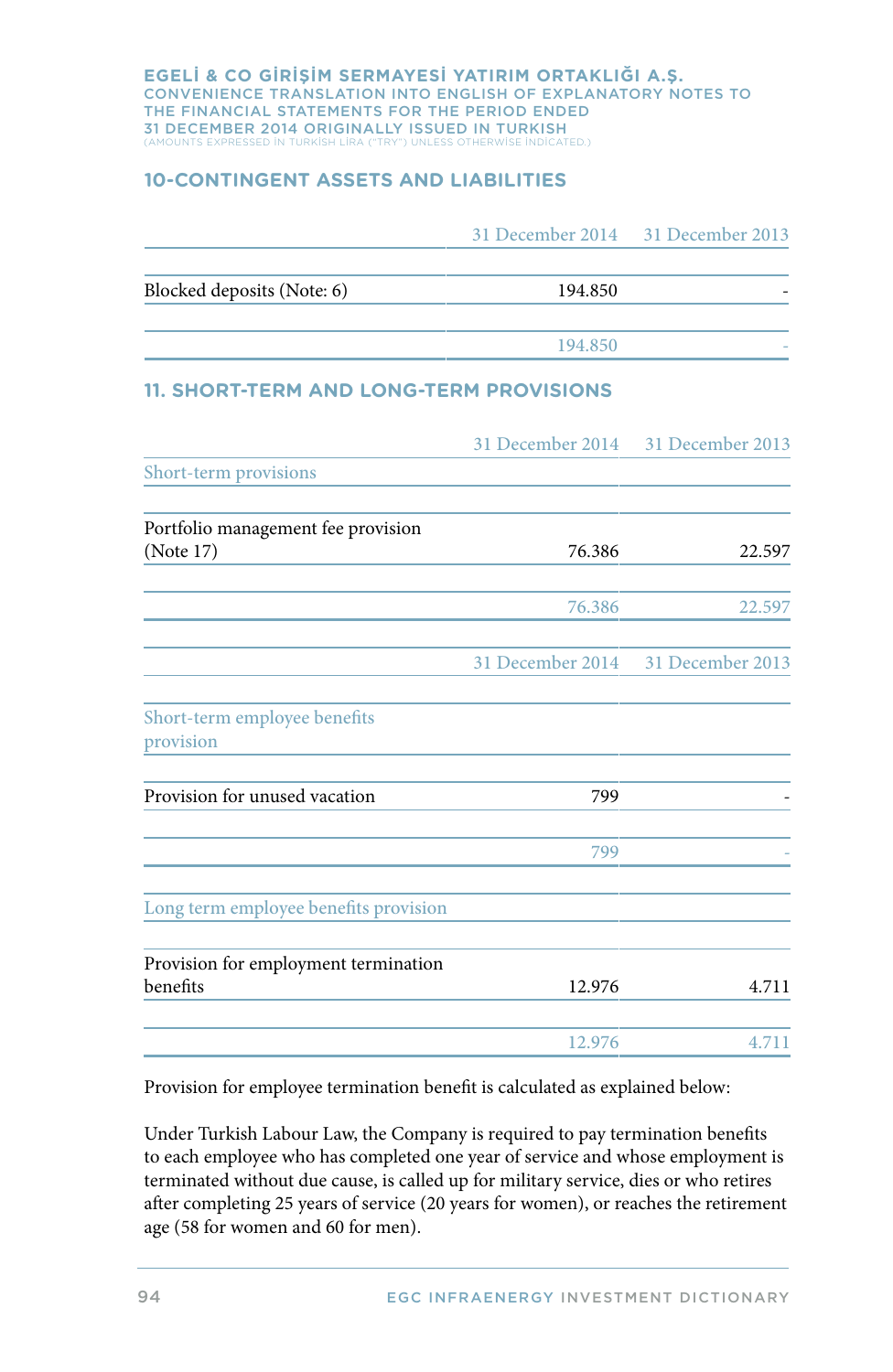# **11. SHORT-TERM AND LONG-TERM PROVISIONS**

The amount payable consists of one month's salary limited to a maximum of TRY 3.438,22 (31 December 2013: TRY 3.254,44) for each period of service as of 31 December 2014.The liability is not funded, as there is no funding requirement.

The provision has been calculated by estimating the present value of the future probable obligation arising from the retirement of employees. TFRS requires actuarial valuation methods to be developed to estimate the provision for employment termination benefits. Accordingly the following actuarial assumptions were used in the calculation of the total liability:

|                               |        | 31 December 2014 31 December 2013 |
|-------------------------------|--------|-----------------------------------|
|                               |        |                                   |
| Discount rate (%)             | 3.79   | 3.98                              |
| Turnover rate to estimate the |        |                                   |
| probability of retirement(%)  | 100,00 | 100,00                            |

Additionally, the principal assumption is that the maximum liability for each year of service will increase in line with inflation. Thus, the discount rate applied represents the expected real rate after adjusting for the effects of future inflation. Since maximum termination benefits of company is calculated once a year,it is calculated by using TRY 3.541,37 which is effective from 1 January 2014 (1 January 2014: 3.438,22 TRY)

As of 31 December 2014 and 2013, movements in the reserve for employment termination benefits during the current year are as follows:

## Long term employee benefits provision

|                              | 2014    | 2013  |
|------------------------------|---------|-------|
|                              |         |       |
| Opening balance-1 January    | 4.711   | 1.740 |
| Service cost                 | 9.533   | 3.197 |
| Interest cost <sup>(*)</sup> | 2.799   | 324   |
| Actuarial gain $(-)$ $(*)$   | (4.067) | (550) |
| Period End-31 December       | 12.976  |       |

(\*) Interest cost is accounted in financial expenses.

(\*\*) Actuarial loss for the period ended 31 December 2014, has been recognised in the "Other income and expenses which cannot be re-classified regarding profits and losses" account" in equity capital, including tax effects.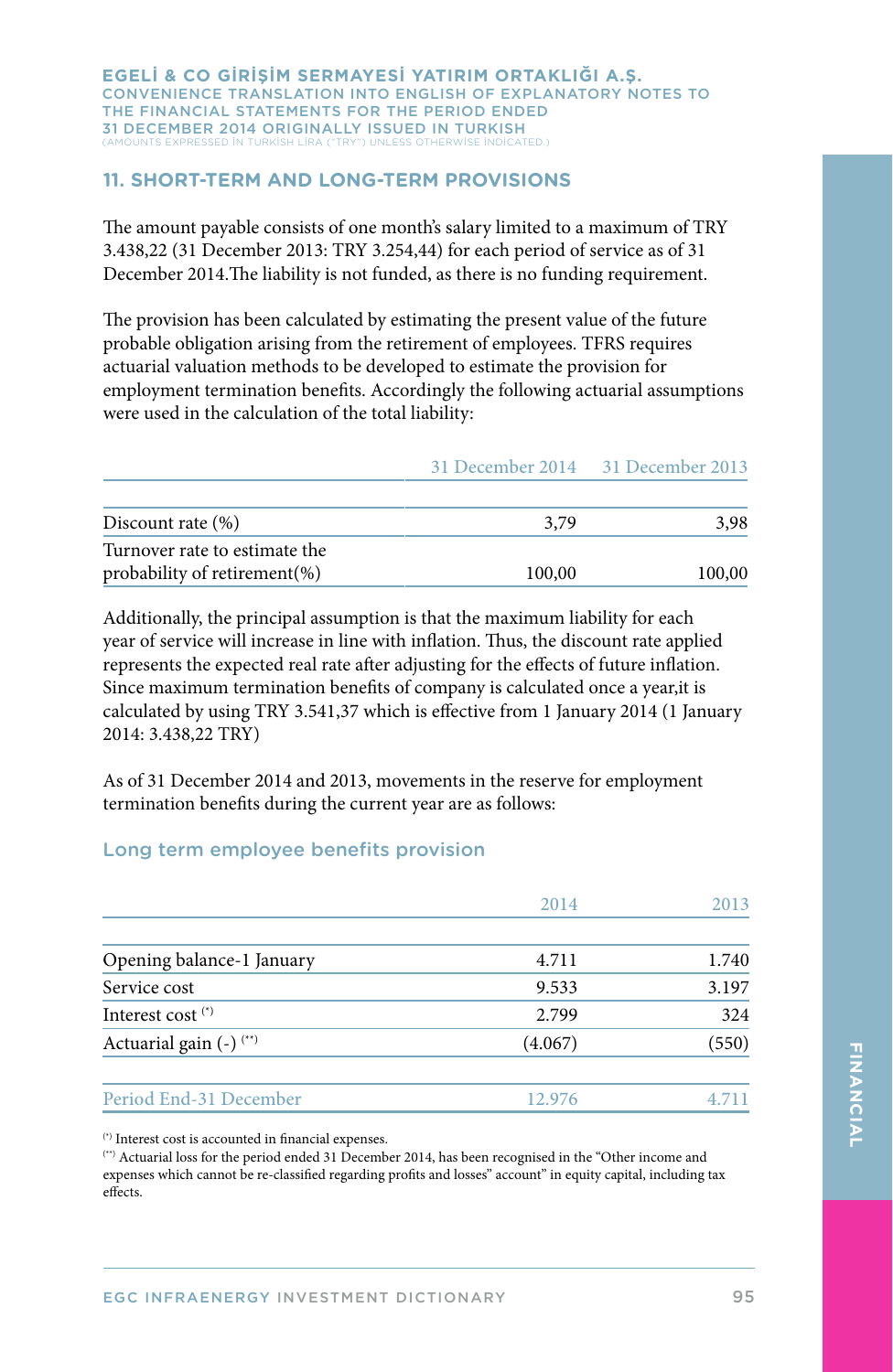# **12. CAPITAL, RESERVES AND OTHER EQUITY ITEMS**

The Company's paid-in capital TRY 20.000.000 (31 December 2013: TRY 20.000.000) has been divided number of shares 2.000.000.000 (31 December 2013: TRY2.000.000.000) to give each share a nominal value of TRY 0.01. The company is in an authorized capital subject system, the amount of authorized capital being TRY 300.000.000. As the parent company, the Company owns TRY 25.000.000 privileged shares registered in the name of shareholders with the nominal value of TRY 0,01, all of which belong to Egeli & Co Finansal Yatırımlar A.Ş. as of the date when these financial statements were prepared. In the election of members of the Board of Directors, all of these members are elected from among the members nominated by shareholders.

Net book value of issued and paid capital as of 31 December 2014 and 2013 as below:

|                    |                   | 31 December |        | 31 December |
|--------------------|-------------------|-------------|--------|-------------|
|                    | Share             | 2014        | Share  | 2013        |
|                    | $\left(\%\right)$ | <b>TRY</b>  | (%)    | <b>TRY</b>  |
| Egeli & Co Yatırım |                   |             |        |             |
| Holding A.Ş.       | 84,03             | 16.806.499  | 91,68  | 18.336.499  |
| Publicly held      | 15,97             | 3.193.501   | 8,32   | 1.663.501   |
|                    | 100,00            | 20,000,000  | 100,00 | 20.000.000  |

Between 1 January-31 December 2014, 7.65% of shares at the nominal value of TRY 1.530.000 were sold the amount of TRY 4.296.367 by Egeli & Co Yatırım Holding A.Ş.

#### Reserves, retained earnings:

|                            |           | 31 December 2014 31 December 2013 |
|----------------------------|-----------|-----------------------------------|
| Restricted reserves        | 3.604.255 | 3.518.928                         |
| Retained earnings/(losses) | (191.744) | 324.687                           |
| Total                      | 3.412.511 | 3.843.615                         |

Retained earnings in the statutory books can be distributed except for reserves ralated the provisions of the legal reserves.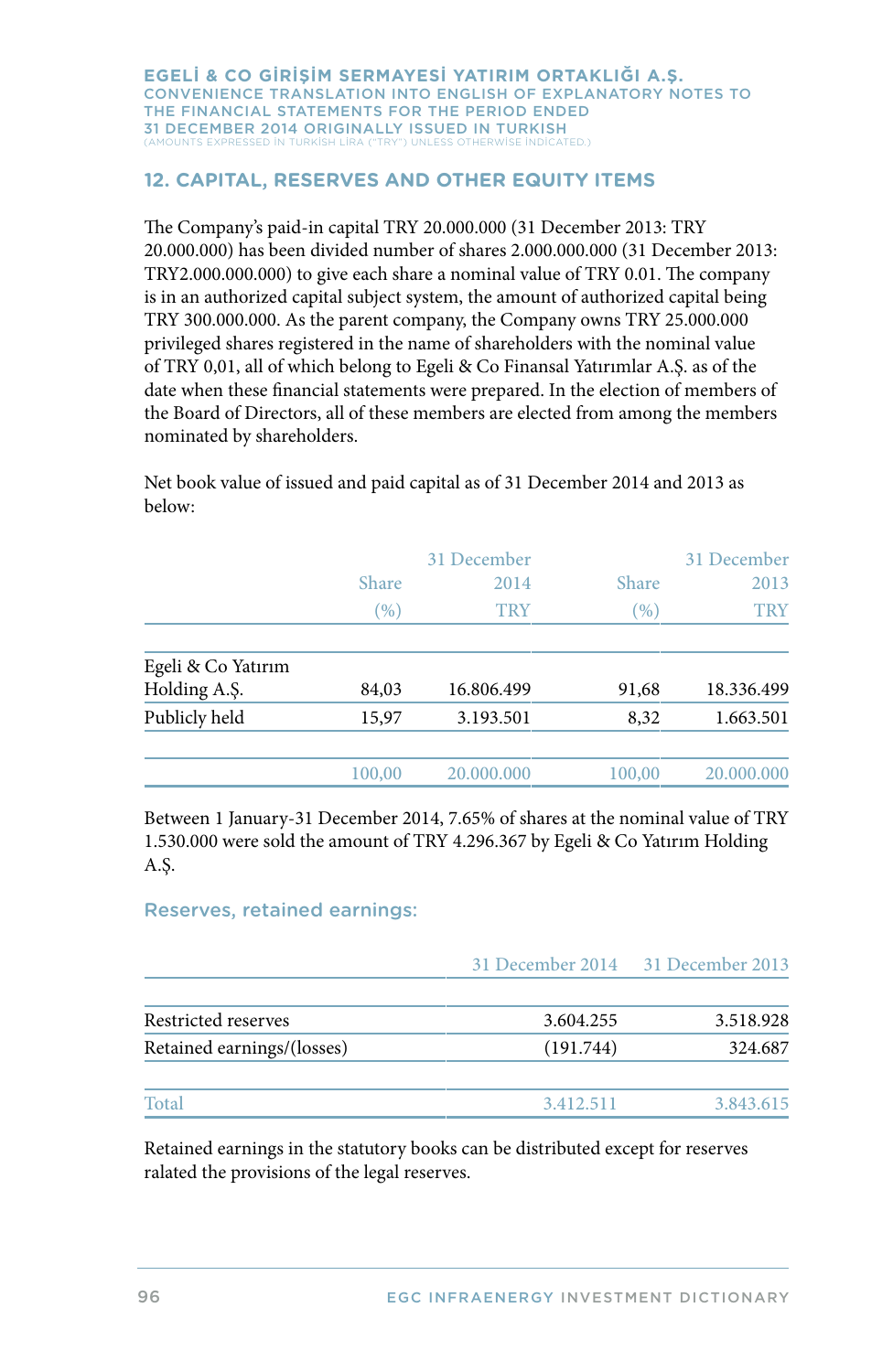# **12. CAPITAL, RESERVES AND OTHER EQUITY ITEMS (Continued)**

In accordance with the CMB regulations effective until 01 January 2008, the inflation adjustment differences arising at the initial application of inflation accounting which are recorded under "Accumulated losses" could be netted off from the profit to be distributed based on CMB profit distribution regulations. In addition, the aforementioned amount recorded under "accumulated losses" could be netted off with net income for the period, if any, undistributed prior period profits, and inflation adjustment differences of extraordinary reserves, legal reserves and capital, respectively.

However, the application that is valid until 01 January 2008, corrected for the inflation in accordance with the regulation of the financial statements as a result of the first equity "capital, share premium, legal reserves, statutory reserves, special reserves and extraordinary reserves, "presented at their historical amounts of these items are given and the corrected values in such accounts' equity inflation adjustment differences" account. For all equity accounts "equity inflation adjustment differences" could be used free of charge for share capital increase, the extraordinary values, free capital increase, cash dividend distribution or to offset losses.

The legal reserves consist of first and second reserves, appropriated in accordance with the Turkish Commercial Code ("TCC"). The TCC stipulates that the first legal reserve is appropriated out of statutory profits at the rate of 5% per annum, until the total reserve reaches 20% of the Company's paid-in share capital. The second legal reserve is appropriated at the rate of at least 10% of distributions in excess of 5% of issued and fully paid-in share capital, without limit. Under the TCC, the legal reserves can only be used to offset losses and are not available for any other usage unless they exceed 50% of paid-in share capital.

In accordance with the Communiqué Serial: XI, No. 29 which became effective as of 01 January 2008 and according to the CMB's announcements clarifying the said Communiqué, Share capital", "Restricted reserves allocated from profit" and "Share premiums" need to be recognized over the amounts contained in the legal records. The valuation differences (such as inflation adjustment differences) shall be disclosed as follows:

- If the difference is arising from the valuation of "Paid-in capital" and has not yet been transferred to capital, it should be classified under the "Inflation adjustment to share capital";
- If the difference is arising from valuation of "Restricted reserves" and "Share premium" and the amount has not been subject to dividend distribution or capital increase, it shall be classified under "Retained earnings".

Other equity items shall be carried at the amounts calculated based on CMB Financial Reporting Standards.

Capital adjustment differences have no other use other than being transferred to share capital.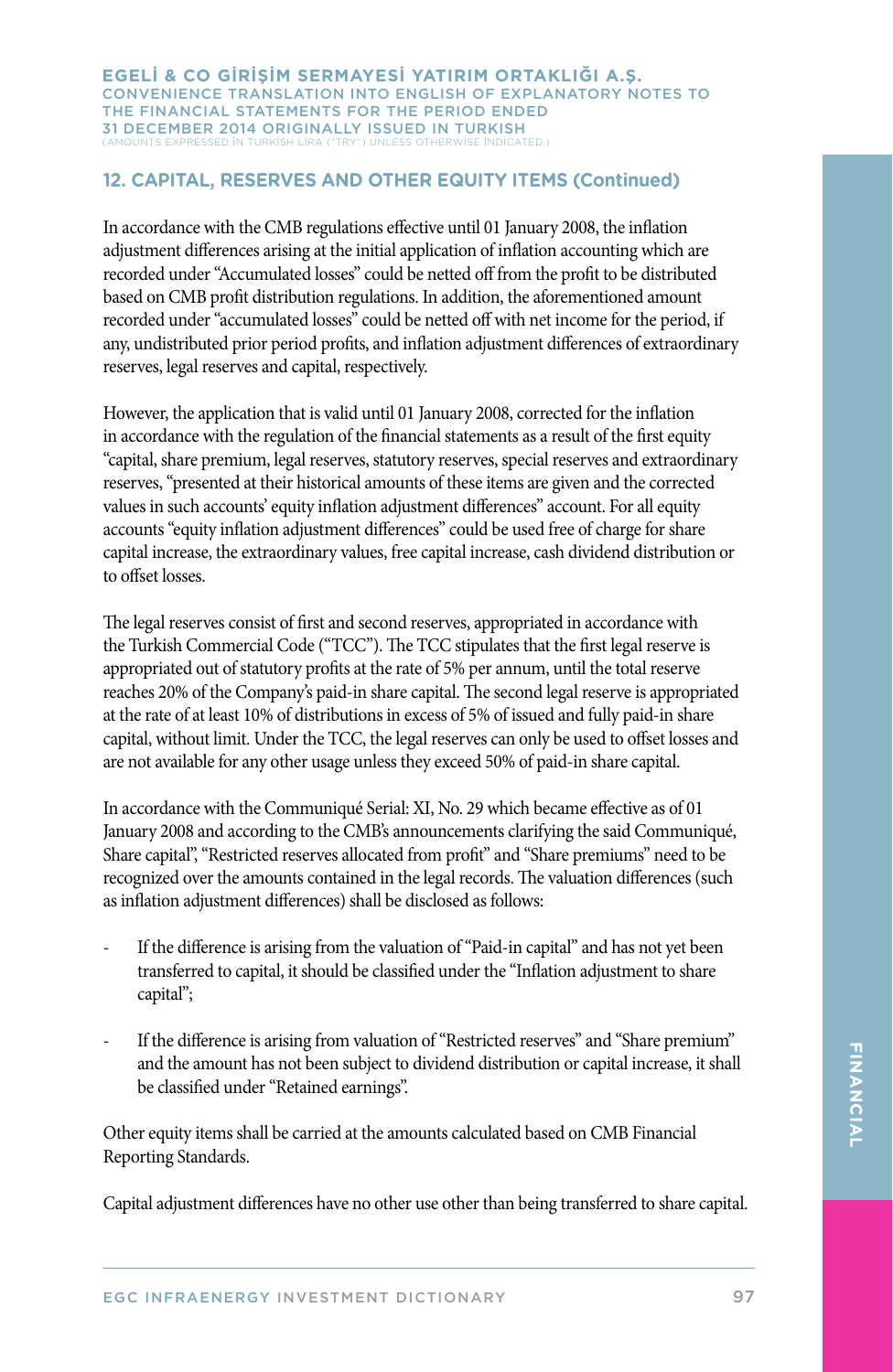#### **12. CAPITAL, RESERVES AND OTHER EQUITY ITEMS (Continued)**

#### Dividend Distribution

Public limited companies distribute dividends due form of Capital Markets Board of Turkey as follows:

Dividend distributions for public companies are made according to CMB's dividend notification II-19.1 which is became valid as of 1 February 2014.

Partnerships distributes profit in accordance with frofit distribution policy determined by General Assembly and relevant legislation. In the extent of mentioned declaration there 's not any minimum distribution rate determined. Companies distributes profit in accordance their profit distribution policy or principles of contract. In addition, dividens can be paid by equal amounted installments or different amounted installments and cash dividend advances can be distributed from profit on interim financial statements.

# **13. REVENUE AND COST OF SALES**

|                                       | 1 January-  | 1 January-                        |
|---------------------------------------|-------------|-----------------------------------|
|                                       |             | 31 December 2014 31 December 2013 |
| Revenue:                              |             |                                   |
| Stock sales revenue                   | 1.322.303   | 1.009.120                         |
| Participation sales                   | 750.000     | 25.750.000                        |
| Treasury bills and government bonds   |             |                                   |
| sales revenue                         |             | 8.129.274                         |
| Revenue                               | 2.072.303   | 34.888.394                        |
| Cost of good sold:                    |             |                                   |
| Cost of stock sales(-)                | (707.719)   | (1.009.000)                       |
| Cost of participation sales (-)       | (750.000)   | (22.500.000)                      |
| Cost of treasury bills and government |             |                                   |
| bonds sales (-)                       |             | (8.186.436)                       |
| Cost of good sold (-)                 | (1.457.719) | (31.695.436)                      |
| <b>Gross Porift</b>                   | 614.584     | 3.192.958                         |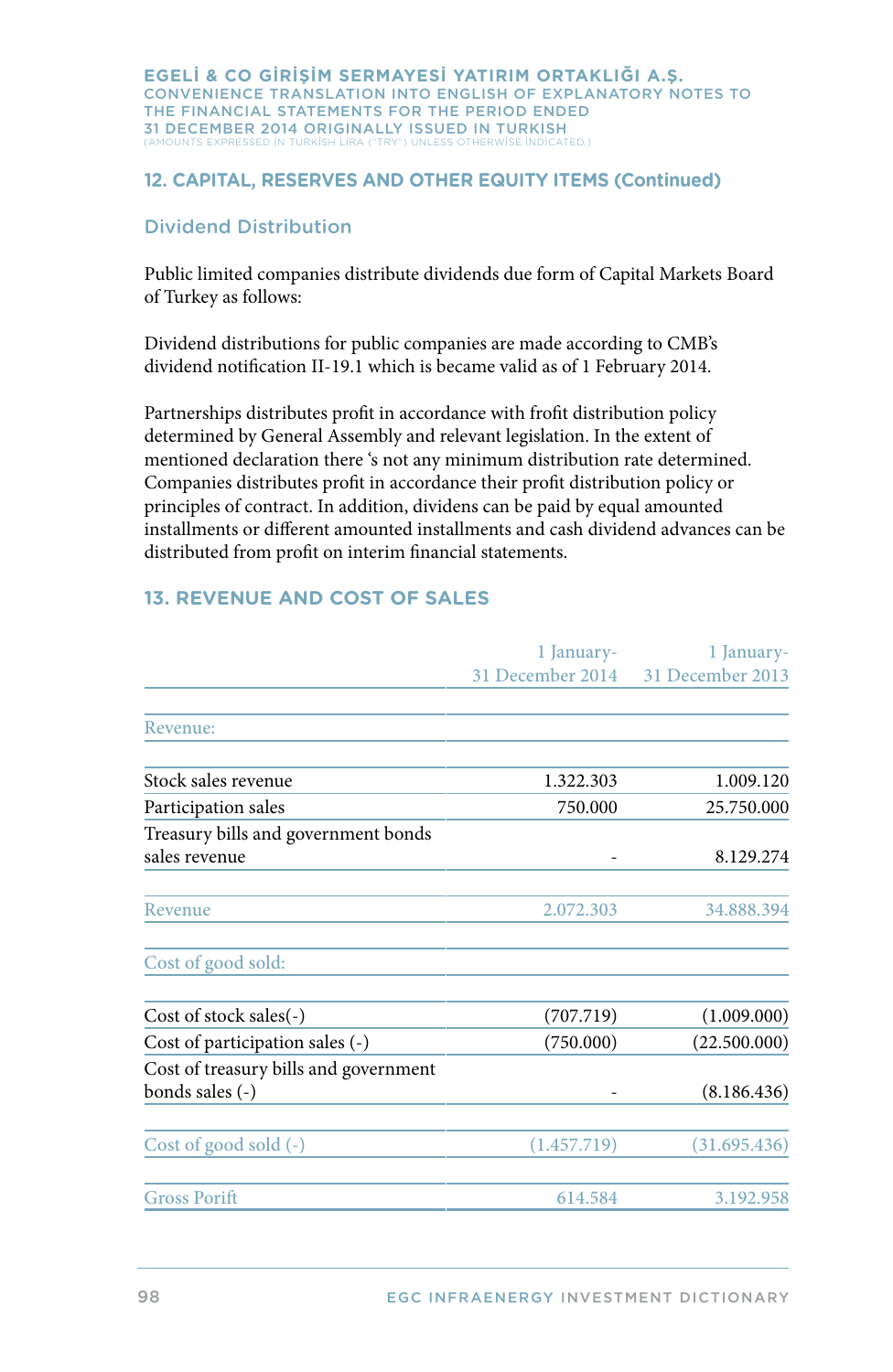#### **14. GENERAL ADMINISTRATIVE EXPENSES, MARKETING EXPENSES**

#### a) General administrative expenses

|                                     | 1 January- | 1 January-                        |
|-------------------------------------|------------|-----------------------------------|
|                                     |            | 31 December 2014 31 December 2013 |
|                                     |            |                                   |
| Portfolio management expense        | 837.113    | 810.140                           |
| Personnel expenses                  | 614.589    | 407.401                           |
| Audit and other consultancy expense | 207.068    | 408.215                           |
| Taxes and duty expenses             | 63.149     | 73.180                            |
| Rent expenses                       | 39.592     | 39.444                            |
| Insurance expenses                  | 12.143     | 22.030                            |
| IT support expenses                 | 7.897      | 99.998                            |
| Depreciation expenses (Note 9)      | 3.650      | 841                               |
| Remain in jeans costs               |            | 8.600                             |
| Other                               | 177.014    | 250.835                           |
|                                     | 1.962.215  | 2.120.684                         |
|                                     |            |                                   |

# b) Marketing expense

|                                                                                             | 1 January- | 1 January-<br>31 December 2014 31 December 2013 |
|---------------------------------------------------------------------------------------------|------------|-------------------------------------------------|
| The performance fee paid to the asset<br>management company for the sale of<br>subsidiaries |            | 445.208                                         |
| Commision on share securities                                                               |            | 18.286                                          |
|                                                                                             |            |                                                 |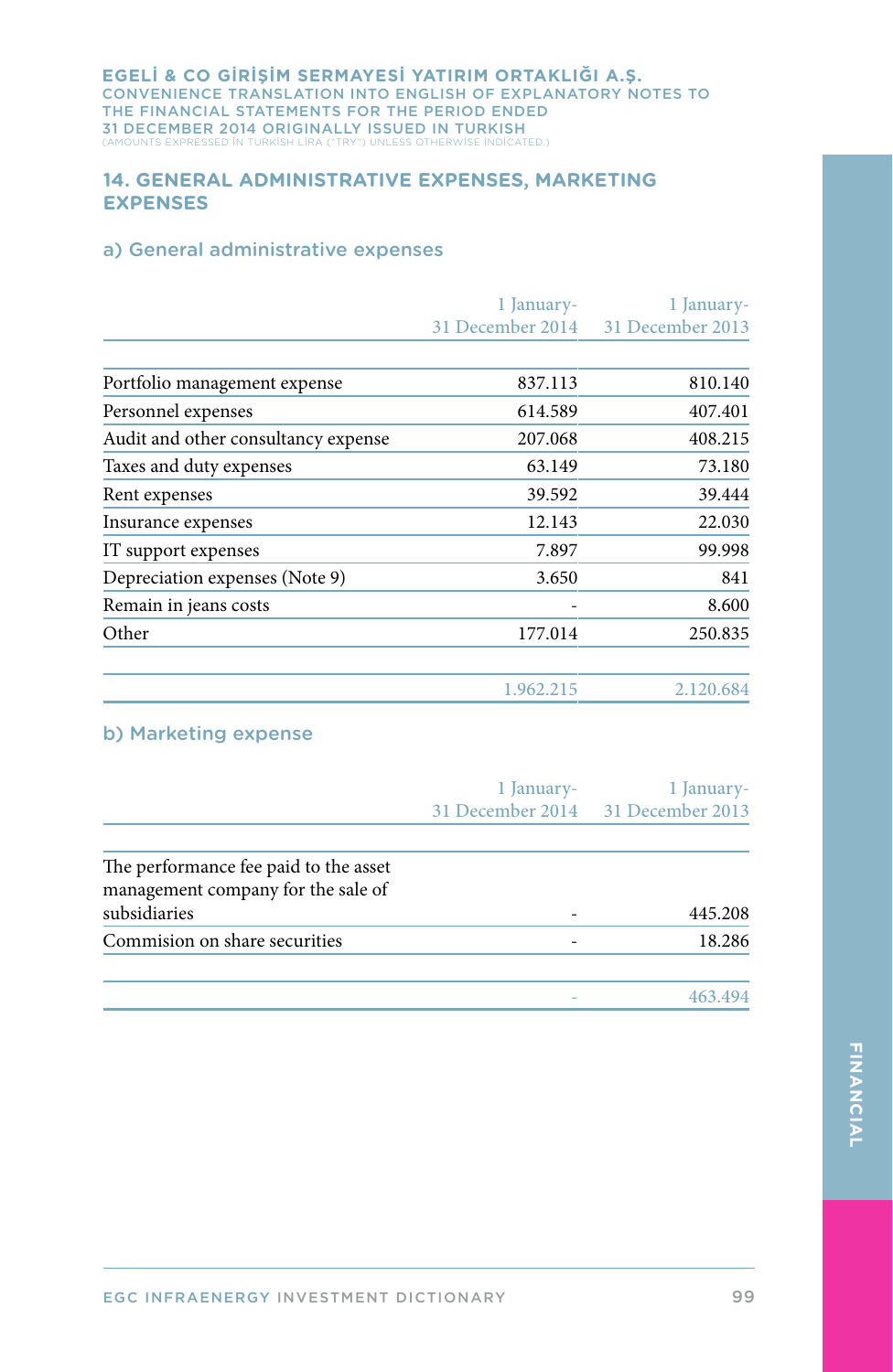# **15. OTHER OPERATING INCOME/(EXPENSES)**

|                                        | 1 January-  | 1 January-                        |
|----------------------------------------|-------------|-----------------------------------|
|                                        |             | 31 December 2014 31 December 2013 |
| Other operating income                 |             |                                   |
| Discount revenue (Note 8)              | 1.583.234   |                                   |
| Interest income                        | 594.790     | 1.011.493                         |
| Unrealized increase in fair value of   |             |                                   |
| securities                             | 107.537     |                                   |
| Dividend income (Note 17)              |             | 120.605                           |
| Income of cancellation of possible tax |             |                                   |
| provision                              |             | 96.299                            |
| Other                                  | 1.549       | 1.057                             |
| Other operating income                 | 2.287.110   | 1.229.454                         |
| Provision for doubtful receivables     |             |                                   |
| (Note 8)                               | (8.748.880) |                                   |
| Discount expenses (Note 8)             | (118.708)   | (1.583.234)                       |
| Unrealized impairment in securities    |             | (659.198)                         |
| Other                                  | ٠           | (26.582)                          |
| Other operating expenses               | (8.867.588) | (2.269.014)                       |
| Other operaing expenses, net (-)       | (6.580.478) | (1.039.560)                       |

# **16-TAXES ON INCOME**

According to CMB's Corporate Tax Declaration Law, article 5/d, dividends paid to non-resident corporations that have business in Turkey or to resident corporations are not subject to withholding tax. Corporate Tax Law, paragraph 3 of Article 15 and of the Council of Ministers with portfolio management of venture capital investment partnership gains to be made over the withholding tax rate to 0% (zero), respectively.

Withholding Tax Declaration Law No. 193, 67th article of the amendment by Law No. 5527 on 7 July 2006 and published in the framework of this change in the Official Gazette No. 26237 and with the Capital Market in accordance with the decision established securities investment funds (funds and exchange traded funds and housing finance funds, including asset finance) and securities portfolio management, investment partners over the earnings until the date of 1 October 2006 date of the change rate of withholding tax is amended to 15% from 1 October 2006.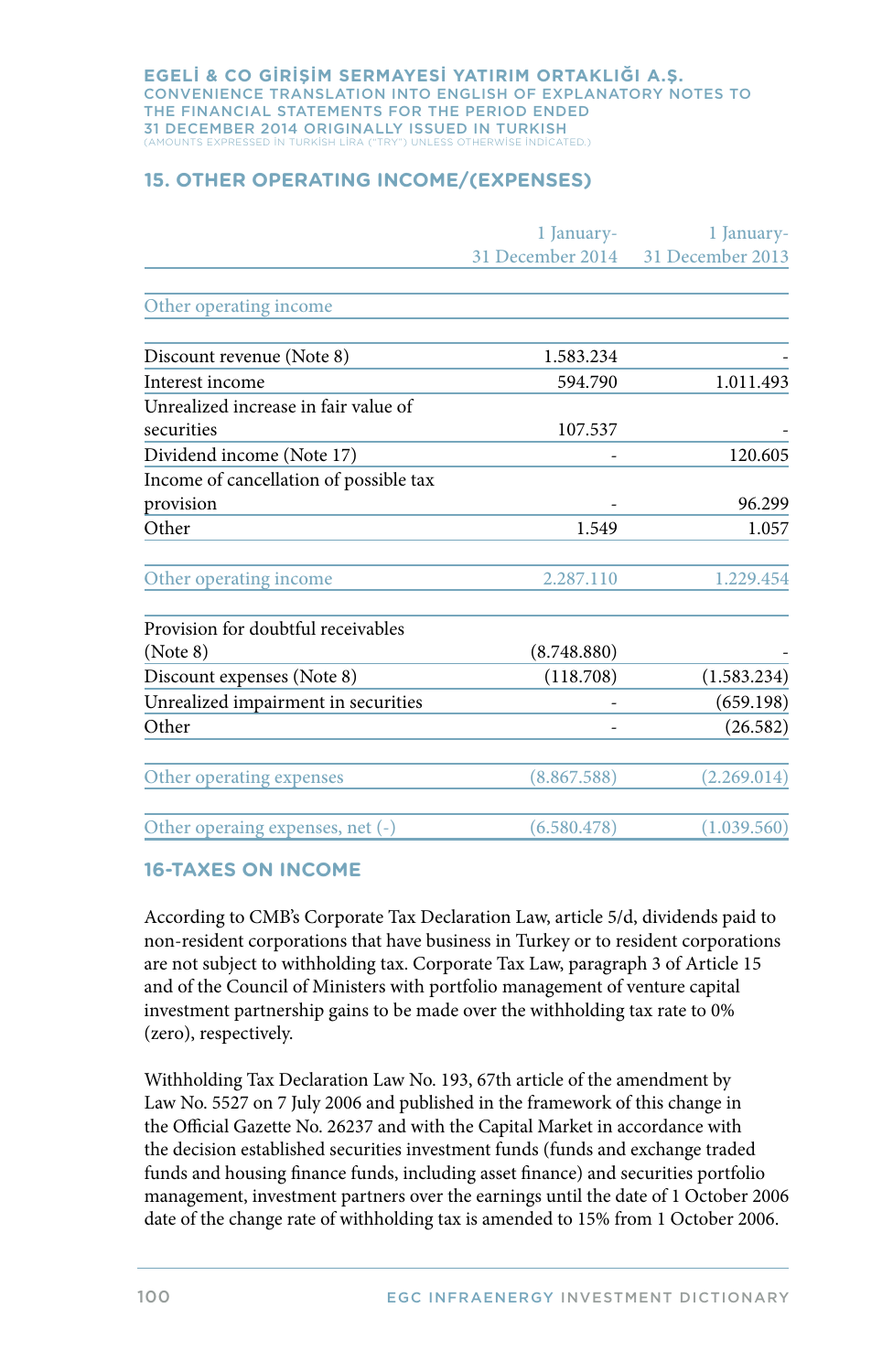# **16. TAXES ON INCOME (Continued)**

However, shares acquired before 01 January 2006, with treasury bills and bonds issued before that date, or the maintenance of a process arising from the disposals of the portfolio and gains exempt from corporation tax are subject to the provisions that are valid from 31 December 2006. Accordingly, allowance has been made to the portion of the portfolio in the formation of at least 25% of the shares from the portfolio in this part of the portfolio gains of 0%, otherwise of 10%.

Withholding Tax Declaration Law No. 193, 67th article of the amendment by Law No: 5527 on 7 July 2006 and published in the framework of this change in the Official Gazette No. 26237 dated 23 July 2006, and with the Capital Market in accordance with the decision established securities investment funds (funds and exchange traded funds and housing finance funds, including asset finance) and securities portfolio management, investment partners over the earnings until the date of 1 October 2006 date of the change rate of withholding tax is amended to 10% and 0% from 1 October 2006.

As of 31 December 2014 and 31 December 2013 tax provision is not reserved, as the above mentioned regulations of GVK.

#### **17. BALANCES AND TRANSACTIONS WITH RELATED PARTIES**

a. As of 31 December 2014 and 31 December 2013 balances of related parties are as follows:

# Held for trading securities (Note 7)

|                                  |           |                     | 31 December 2014 31 December 2013 |           |
|----------------------------------|-----------|---------------------|-----------------------------------|-----------|
|                                  |           | Fair                |                                   | Fair      |
|                                  | Cost      | Value               | Cost                              | Value     |
|                                  |           |                     |                                   |           |
| Egeli & Co. Yatırım Holding A.Ş. | 1.872.636 | 1.382.994 2.160.679 |                                   | 1.414.900 |
| Egeli & Co Tarım Girişim         |           |                     |                                   |           |
| Sermayesi Yatırım Ortaklığı A.Ş. | 153.473   | 171.271             | 1.064.015                         | 594.531   |
|                                  |           |                     |                                   |           |
|                                  | 2.026.109 |                     | 1.554.265 3.224.694 2.009.431     |           |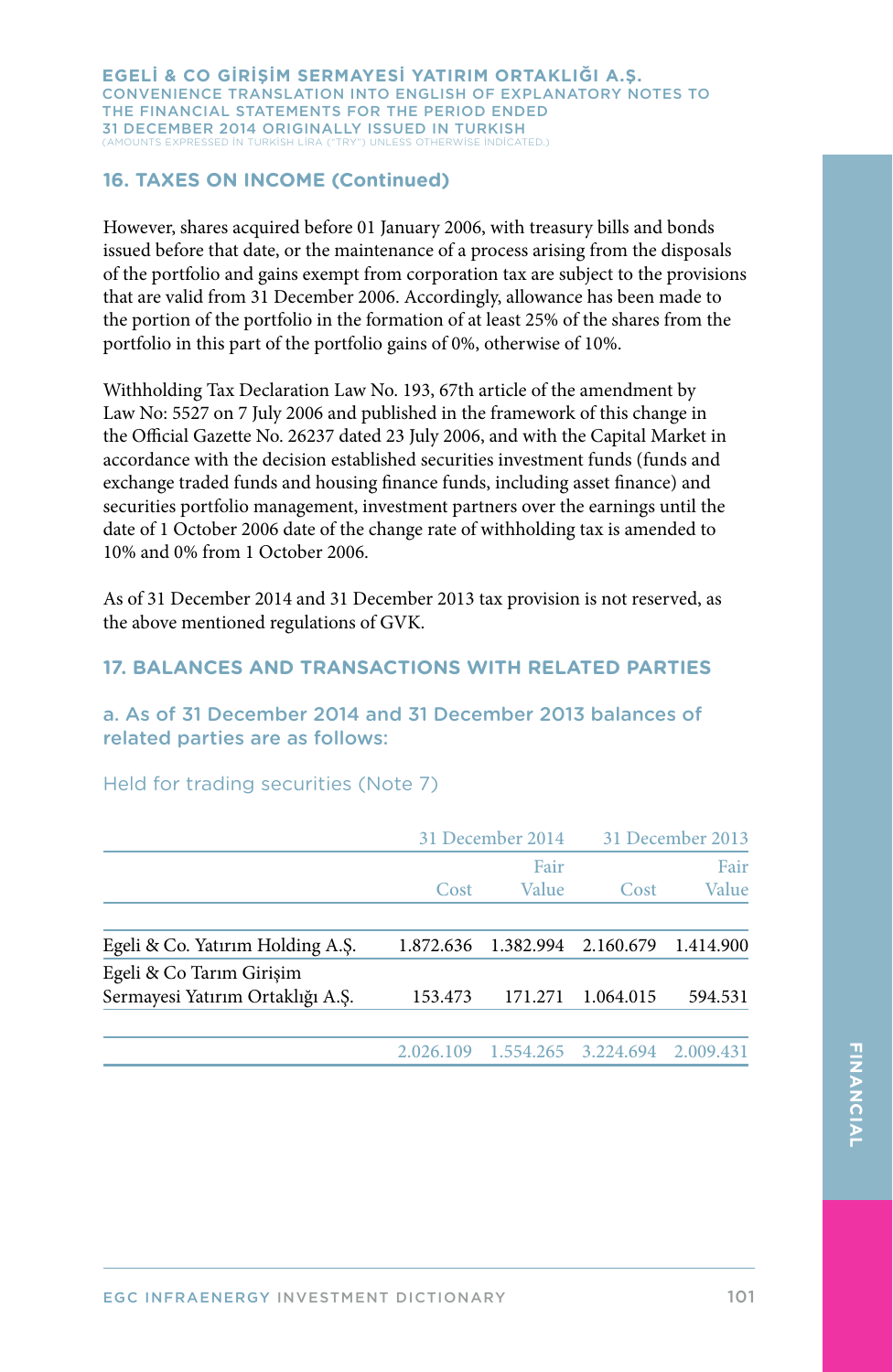#### **17. BALANCES AND TRANSACTIONS WITH RELATED PARTIES (Continued)**

Other long-term recaivables from subsidiaries and business partnerships (Discount deducted) (Note 8)

| 31 December 2014                                           | 31 December 2013                  |
|------------------------------------------------------------|-----------------------------------|
|                                                            |                                   |
| 533.131                                                    |                                   |
| 532.869                                                    | 297.515                           |
| 1.066.000                                                  | 297.515                           |
| Provisions for portfolio management commission payables to |                                   |
|                                                            | 31 December 2014 31 December 2013 |
| 76.386                                                     | 22.597                            |
| 76.386                                                     | 22.597                            |
| Trade payables to related parties                          |                                   |
| 31 December 2014                                           | 31 December 2013                  |
|                                                            | 467.468                           |
| ٠                                                          | 5.803                             |
| ÷                                                          | 473.271                           |
|                                                            |                                   |

b. As of 1 January-30 December 2014 and 2013 transactions with related parties are as follows:

# Dividend income

|                                          | 1 January-<br>31 December 2014 | 1 January-<br>31 December 2013 |  |
|------------------------------------------|--------------------------------|--------------------------------|--|
| Egeli& Co Yatırım Holding A.Ş. (Note 15) | -                              | 120.605                        |  |
|                                          | ۰                              | 120.605                        |  |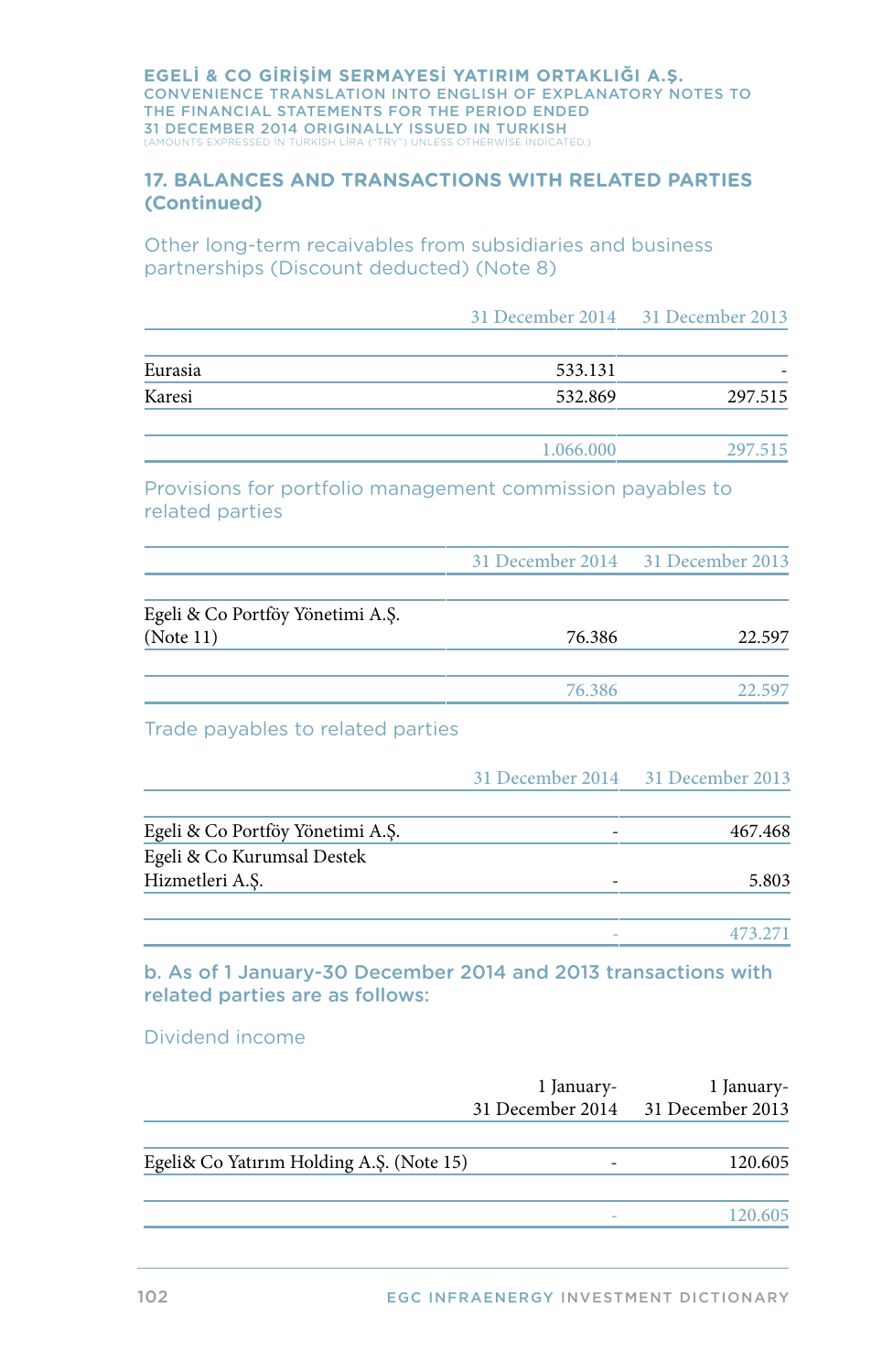### **17. BALANCES AND TRANSACTIONS WITH RELATED PARTIES (Continued)**

b. As of 1 January-30 December 2014 and 2013 transactions with related parties are as follows: (Continued)

|                                                                          |         | 1 January- 1 January-<br>31 December 2014 31 December 2013 |
|--------------------------------------------------------------------------|---------|------------------------------------------------------------|
| The portfolio management commissions<br>and fees paid to related parties |         |                                                            |
| Egeli & Co Portföy Yönetimi A.Ş.                                         | 837.113 | 1.255.348                                                  |
|                                                                          | 837.113 | 1.255.348                                                  |

The amount includes portfolio management commissions and fees paid to related parties.

| 1 January-                        | 1 January- |
|-----------------------------------|------------|
| 31 December 2014 31 December 2013 |            |

Support services and rental and usage costs

| Egeli & Co Kurumsal Destek Hizmetleri    |         |         |
|------------------------------------------|---------|---------|
| $A.S.$ $(*)$                             | 73.344  | 90.152  |
| Egeli & Co Finansal Yatırımlar A.Ş. (**) | 39.592  | 39.444  |
|                                          | 112.936 | 129.596 |

(\*) The amount includes expenses for accounting, operations, administration, technical services, corporate support and reporting..

(\*\*) The amount includes rent and usage costs.

|                                       | 1 January-<br>31 December 2014 31 December 2013 | 1 January- |  |
|---------------------------------------|-------------------------------------------------|------------|--|
|                                       |                                                 |            |  |
|                                       |                                                 |            |  |
| Purchase of financial asset and joint |                                                 |            |  |
| venture to related parties            |                                                 |            |  |
| Egeli & Co Yatırım Holding A.Ş.       |                                                 |            |  |
| -Capital advance paid to EGC (Note 7) |                                                 | 3.000.000  |  |
| -Karesi purchase <sup>(***)</sup>     |                                                 | 794.111    |  |
| EGC Elektrik Enerji                   |                                                 |            |  |
| Üretim Sanayi ve Ticaret A.S. (****)  |                                                 | 2.386.487  |  |
|                                       |                                                 | 6.180.598  |  |
|                                       |                                                 |            |  |

(\*\*\*) The amount is related to purchase of Karesi and explained in Note 7.

(\*\*\*\*) The amount is related to purchase of Enda and explained in Note 7.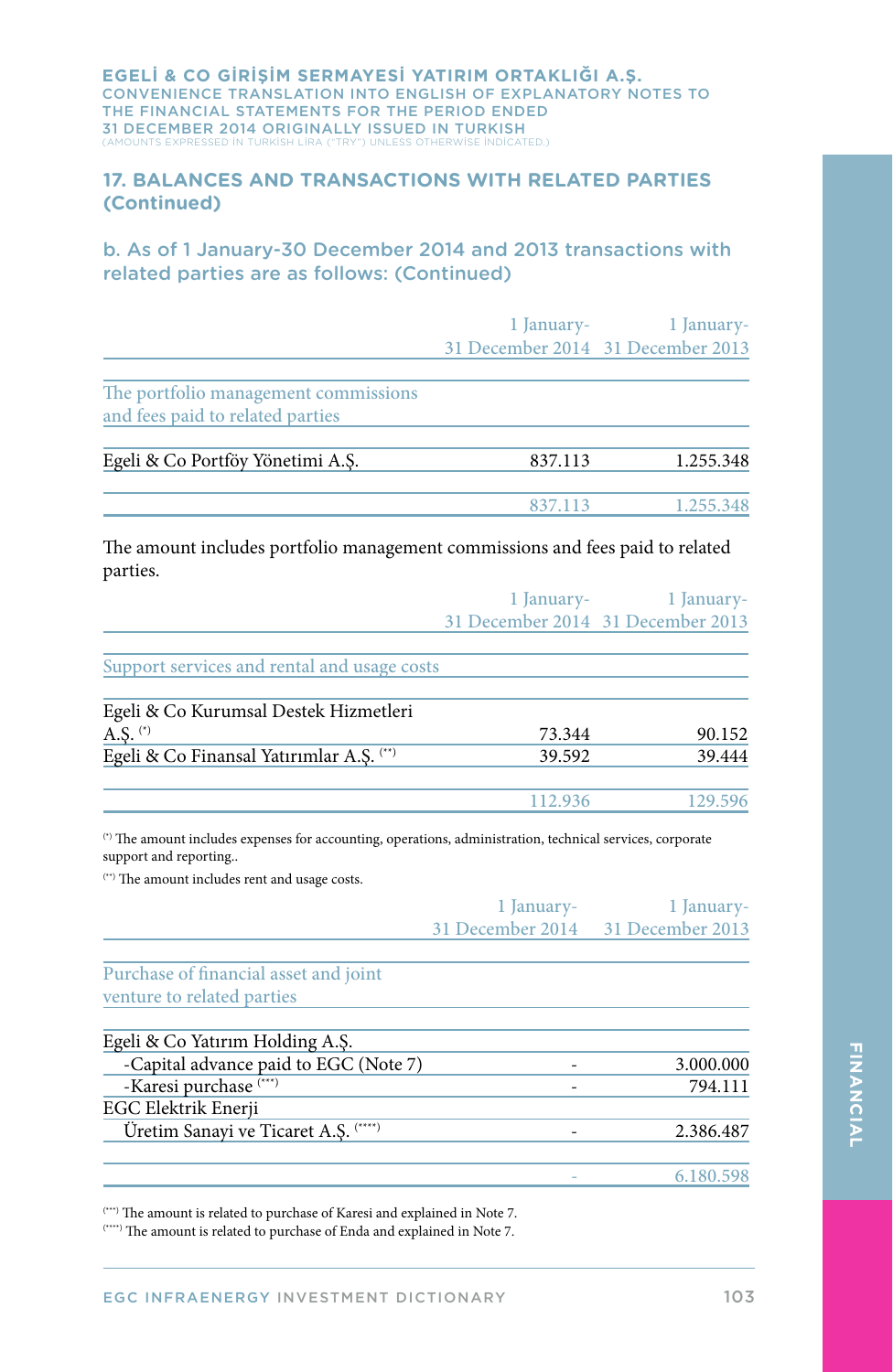#### **17. BALANCES AND TRANSACTIONS WITH RELATED PARTIES (Continued)**

# b. As of 1 January-30 December 2014 and 2013 transactions with related parties are as follows: (Continued)

#### Interest income from related parties

|                                                   | 1 January- | 1 January-<br>31 December 2014 31 December 2013 |
|---------------------------------------------------|------------|-------------------------------------------------|
| Egeli & Co Yatırım Holding A.Ş.<br>(Note 7) $(*)$ | 302.639    |                                                 |
|                                                   | 302.639    |                                                 |

(\*) As explained in Note 7, pre-purchase agreement regarding the transfer of EGC shares was terminated on 6 February 2014 as a result of mutual reconciliation with Egeli & Co Yatırım Holding A.Ş., and it was agreed that Egeli & Co Yatırım Holding A.Ş. should repay the TRY 3.000.000, including its legal interest, which was the advance payment made for the purchase of the shares. TRY 3.302.639 has been collected from Egeli & Co Yatırım Holding A.Ş, which includes and legal interest. Interest revenue received TYR 302.639 is classified in other operating income.

## c. Unrealized appreciation in the stock of related parties/ (decreases)

|                                    | 1 January- | 1 January-<br>31 December 2014 31 December 2013 |
|------------------------------------|------------|-------------------------------------------------|
| Egeli & Co Yatırım Holding A.Ş.    | 165.134    | (455.646)                                       |
| Egeli & Co Tarım Girişim Sermayesi |            |                                                 |
| Yatırım Ortaklığı A.Ş.             | 87.419     | (341.539)                                       |
|                                    | 252.553    | (797.185)                                       |

#### d. High level executives benefits

The sum of the fees and short-term benefits provided to high level executives are TRY 342.568 for the fiscal year ending on 31 December 2014. (31 December 2013: TRY 286.665).

#### **18. EARNINGS/(LOSS) PER SHARE**

Earnings per share stated in the income statement are being calculated by dividing the net profit for the current period by the weighted average number of ordinary shares.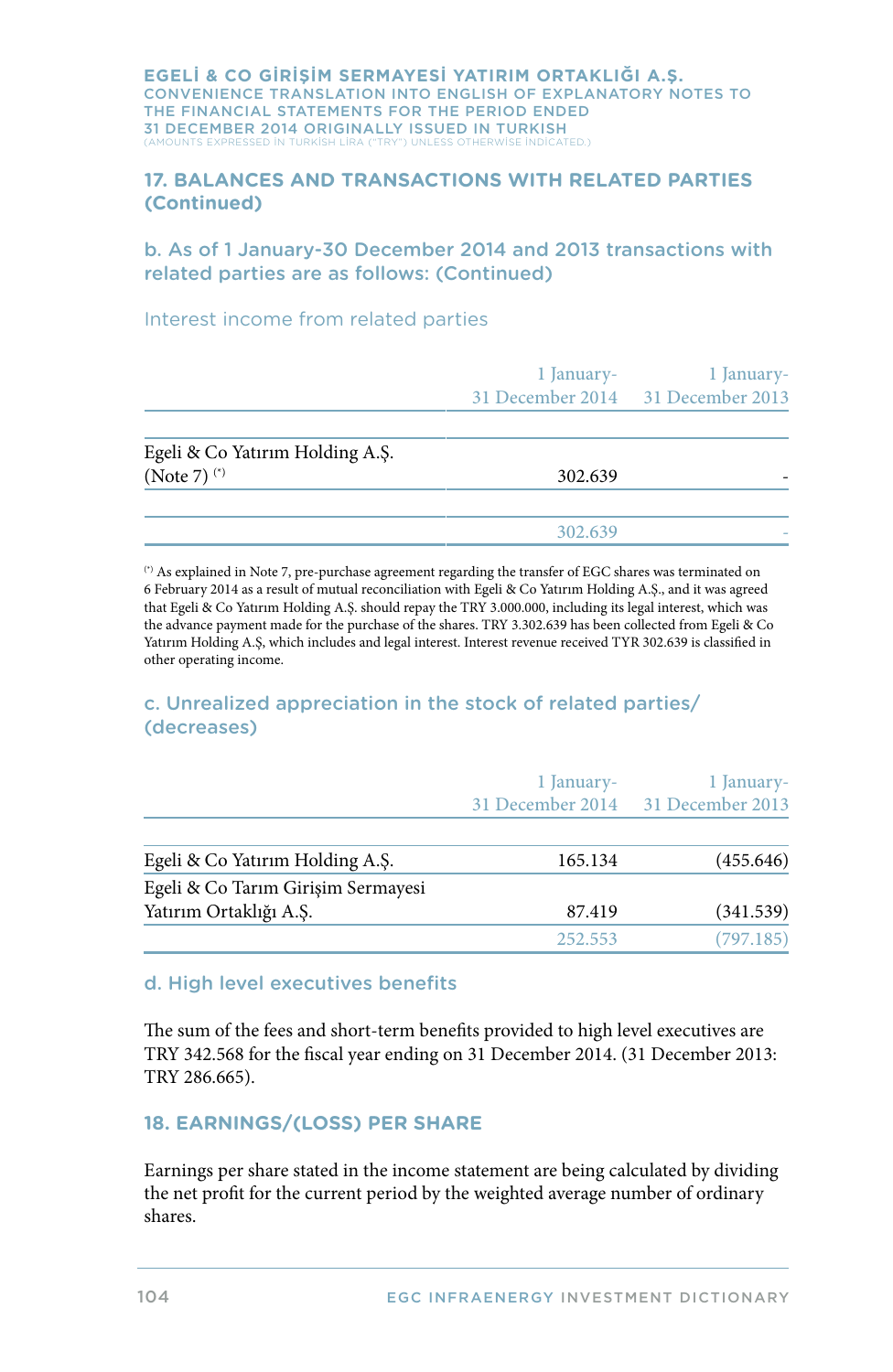# **18. EARNINGS/(LOSS) PER SHARE (Continued)**

In Turkey, companies can increase their share capital by distributing "bonus shares" of earnings to existing shareholders from retained earnings and revaluation funds. This type of "bonus shares", comprised of a certain amount of retained earnings per share, are regarded as issued shares. The weighted average number of shares used for earnings per share, is derived by giving retroactive effect of previous transactions.

Earnings per share are calculated by dividing the net profit distributed to shareholders by the weighted average number of shares issued:

|                                          | 1 January-    | 1 January-<br>31 December 2014 31 December 2013 |
|------------------------------------------|---------------|-------------------------------------------------|
|                                          |               |                                                 |
| Net loss related to shareholders (-)     | (7.930.908)   | (431.104)                                       |
| Weighted average number of issued        |               |                                                 |
| shares                                   | 2.000.000.000 | 2.000.000.000                                   |
| Loss per share $(-)$ (Income/(loss) (per |               |                                                 |
| share is TRY 0.01)                       | (0, 3965)     | (0,0216)                                        |
| Total comprehensive loss (-)             | (7.216.781)   | (430.554)                                       |
| Loss per share (-) for comprehensive     |               |                                                 |
| $loss$ (per share is TRY 0.01)           | (0, 3608)     | (0,0215)                                        |

The Company owns TRY 25.000.000 privileged shares registered in the name of shareholders with the nominal value of TRY 0.01. Each of these equities are voting stock which has a million voting securities in order to elect members of board of directors. These type of shares has been devoid of privilege to profit distribution. Earnings per share is the same for privileged and common share.

## **19. NATURE AND LEVEL OF RISK DERIVIED FROM FINANCIAL INSTRUMENTS**

#### 19.1 Financial risk management

## a) Credit risk

Credit risk is the risk that one party to a financial instrument will fail to meet regarding the terms of their agreements as foreseen and which causes the other party to incur a financial loss.

As of 31 December 2014, the most important credit risk is consist of deposits held at the bank and other receivables. All of the Company's bank deposits are in Turkish banks. Other receivables related to credit risk is managed by the guarantees.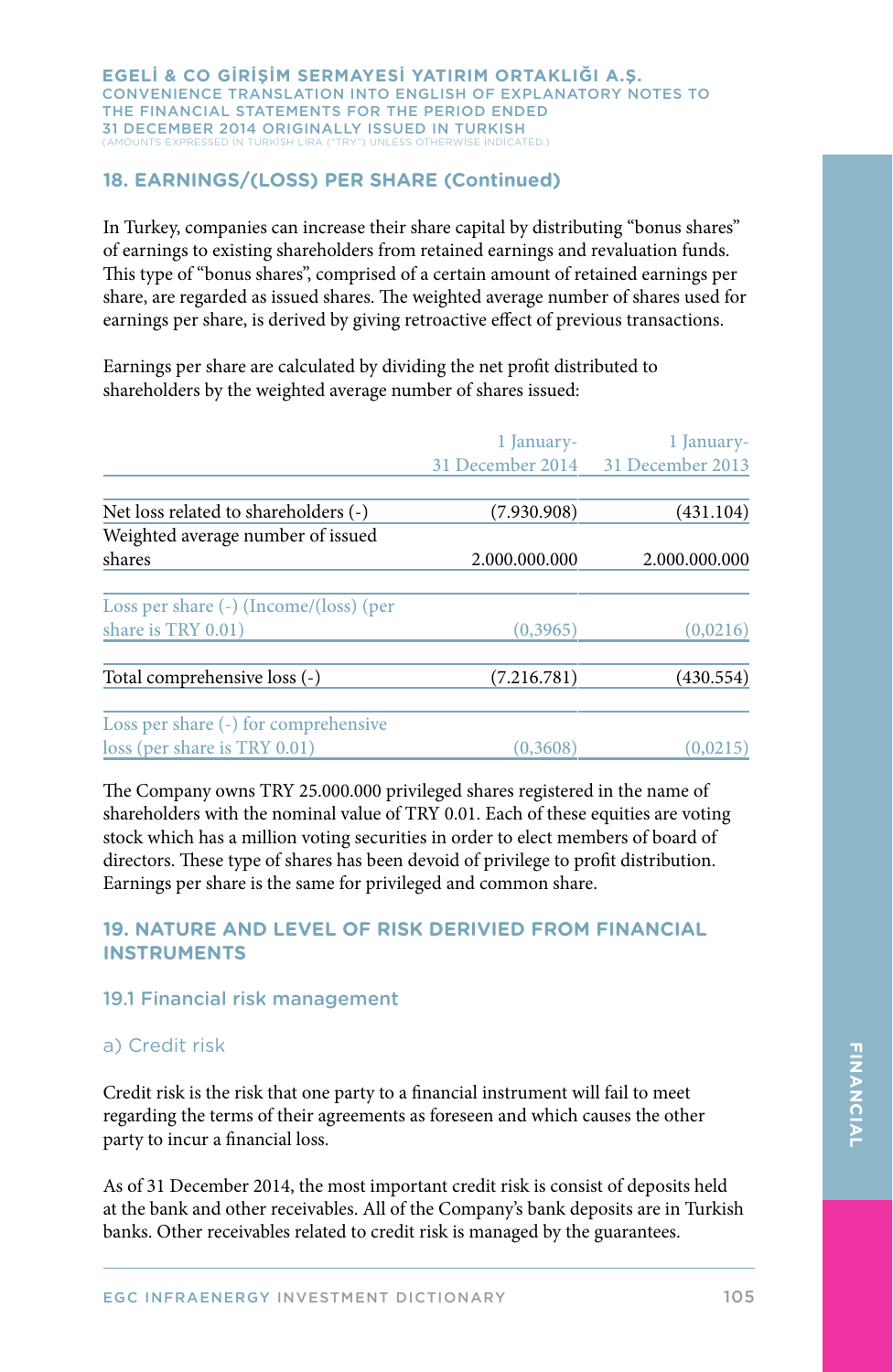#### **19. NATURE AND LEVEL OF RISK DERIVIED FROM FINANCIAL INSTRUMENTS (Continued)**

#### The Company's maximum credit risk exposure:

| 31 December 2014                                              | (Note 6)  | Bank deposits from related party<br>(Note 8) | Other receivable Other receivable<br>from third party<br>(Note 8) |
|---------------------------------------------------------------|-----------|----------------------------------------------|-------------------------------------------------------------------|
|                                                               |           |                                              |                                                                   |
| As of reporting date Max,                                     |           |                                              |                                                                   |
| credit risk exposed                                           | 2.785.841 | 1.066.000                                    | 858.846                                                           |
| Part of maximum risk under<br>guarentee with collateral       |           |                                              |                                                                   |
| Net book value of not-due or<br>not-impaired financial assets | 2.785.841 | 1.066.000                                    | 858.846                                                           |
| Net book value of impaired<br>financial assets                |           |                                              |                                                                   |
| -Overdue (The gross book)<br>value)                           |           |                                              | 8.748.880                                                         |
| -Impairment $(-)$ $(*)$                                       |           |                                              | (8.748.880)                                                       |

(\*) Since the company could not collect recevaibles from the sale of subsidiaries and does not expect future collection as disclosed Note 8, the company make provision for the total receivable amount in income statement.

| 31 December 2013                                              | (Note 6)  | Bank deposits from related party<br>(Note 8) | Other receivable Other receivable<br>from third party<br>(Note 8) |
|---------------------------------------------------------------|-----------|----------------------------------------------|-------------------------------------------------------------------|
| As of reporting date max,<br>credit risk exposed              | 3.367.871 | 297.515                                      | 24.170.393                                                        |
| Part of maximum risk under<br>guarentee with collateral       |           |                                              | 24.166.766                                                        |
| Net book value of not-due or<br>not-impaired financial assets | 3.367.871 | 297.515                                      | 24.170.393                                                        |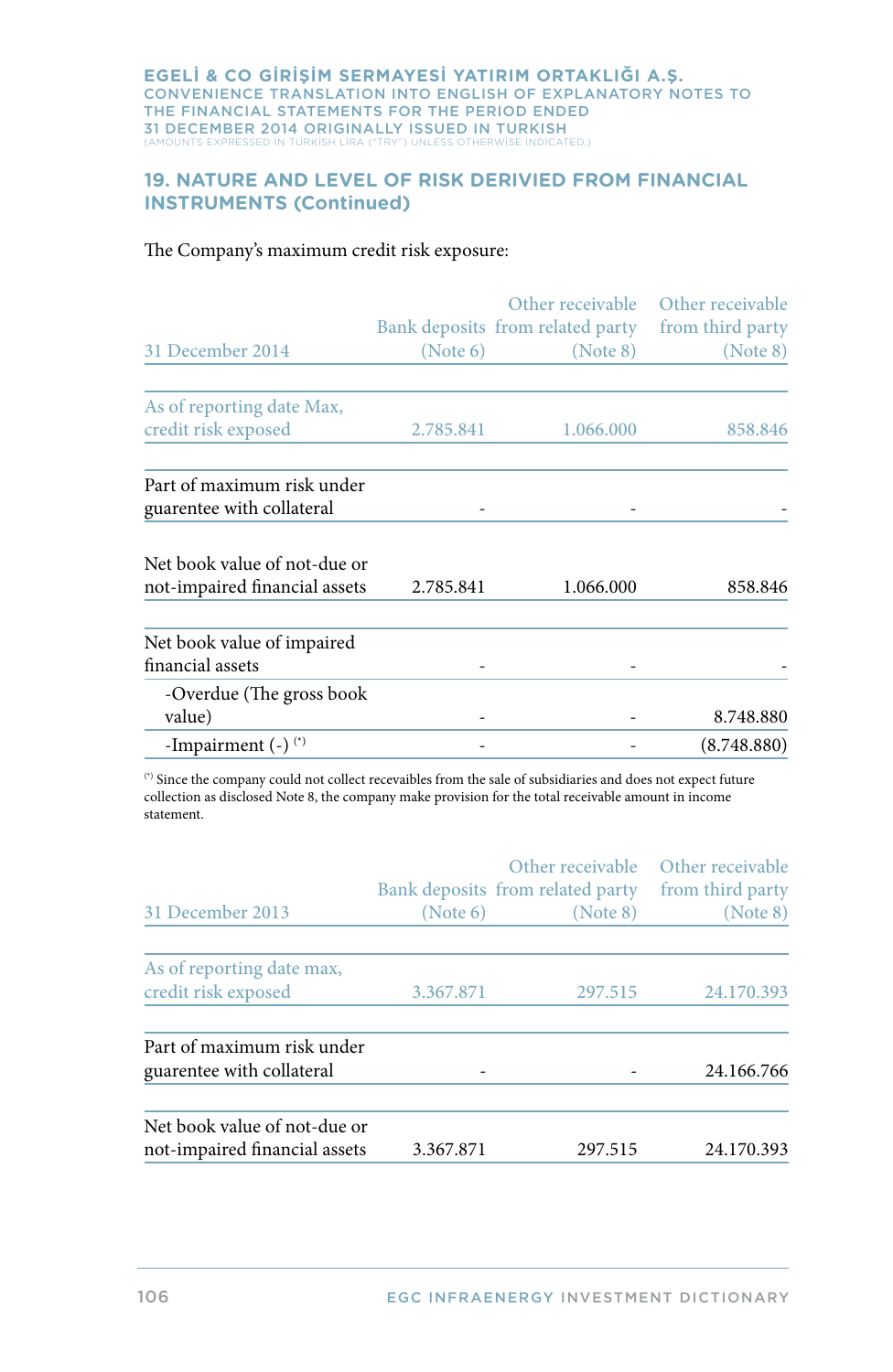### **19. NATURE AND LEVEL OF RISK DERIVIED FROM FINANCIAL INSTRUMENTS (Continued)**

### b) Liquidity risk disclosures

Liquidity risk is the inability of the Company to match the net funding requirements with sufficient funds. A decrease in funding sources mainly due to market instability or a decrease in credit risk results in liquidity risk. The Company manages the liquidity risk by maintaining sufficient cash and other liquid assets in order to fund the current and prospective debt requirements.

The Company does not have any derivative financial liabilities. The following table presents the cash flows payable by the Company under other financial liabilities according to their remaining contractual maturities as of 31 December 2014 and 31 December 2013.The tables have been drawn up based on the discounted cash flows.

|                                             | 31 December 2014     |                      |                              |                                             |                                    |        |                                                                     |
|---------------------------------------------|----------------------|----------------------|------------------------------|---------------------------------------------|------------------------------------|--------|---------------------------------------------------------------------|
|                                             | <b>Book</b><br>Value | $Up$ to $1$<br>month | Between<br>$1 - 3$<br>months | <b>Between</b><br>3 months-<br><b>lyear</b> | <b>Between</b><br>$1 - 5$<br>years | Demand | <b>Total</b> cash<br>outflows in<br>accordance<br>with<br>agreement |
| Trade payables                              | 46.601               | ٠                    | 46.601                       |                                             |                                    |        | 46.601                                                              |
| Provisions for employee benefits            | 799                  | ٠                    |                              | 799                                         | ٠                                  | ٠      | 799                                                                 |
| Other short-term provisions                 | 76.386               | ٠                    | 76.386                       | ٠                                           |                                    | ٠      | 76.386                                                              |
| Other short-term liabilities                | 67.504               | ۰                    | 67.504                       | ٠                                           |                                    | ٠      | 67.504                                                              |
| Long-term dated provisions for<br>employees | 12.976               |                      |                              | ۰                                           | 12.976                             | ٠      | 12.976                                                              |
| Total                                       | 204.266              | ٠                    | 190.491                      | 799                                         | 12.976                             |        | 204.26                                                              |

|                                        | 31 December 2013     |                          |                                     |                                             |                               |        |                                                              |
|----------------------------------------|----------------------|--------------------------|-------------------------------------|---------------------------------------------|-------------------------------|--------|--------------------------------------------------------------|
|                                        | <b>Book</b><br>Value | $Up$ to $1$<br>month     | <b>Between</b><br>$1 - 3$<br>months | <b>Between</b><br>3 months-<br><i>lyear</i> | <b>Between</b><br>$1-5$ years | Demand | Total cash<br>outflows in<br>accordance<br>with<br>agreement |
| Trade payables                         | 483.018              | 483.018                  | ٠                                   |                                             | i,                            | ٠      | 483.018                                                      |
| Other short-term provisions            | 22.597               | 22.597                   |                                     |                                             |                               |        | 22.597                                                       |
| Other sher-term liabilities            | 34.168               | 34.168                   | ٠                                   |                                             |                               |        | 34.168                                                       |
| Short-term provisions for<br>Employees | 4.711                | $\overline{\phantom{a}}$ |                                     | ٠                                           | 4.711                         |        | 4.711                                                        |
| <b>Total liabilities</b>               | 544.494              | 539.783                  |                                     |                                             | 4.711                         |        | 544.494                                                      |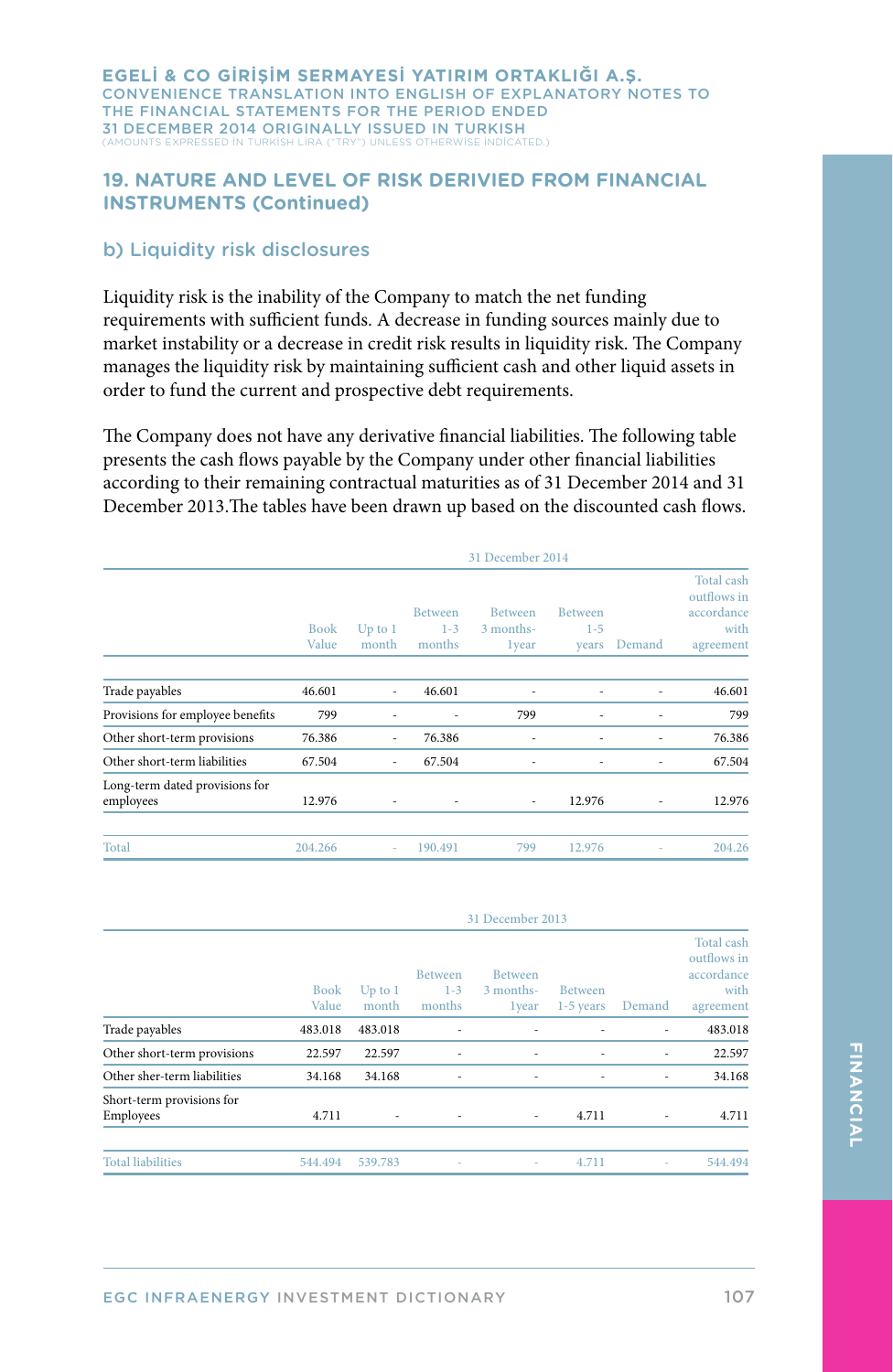### **19. NATURE AND LEVEL OF RISK DERIVIED FROM FINANCIAL INSTRUMENTS (Continued)**

c) Market Risk

### i. Foreign exchange risk

Transactions in foreign currencies expose the Company to foreign currency risk. Since The Company does not have material assets and liabilities denominated in foreign currency as of 31 December 2014 and 31 December 2013, the company was not exposed to currency risk.

### ii. Interest rate risk

Market interest rate changes on financial instruments lead to price fluctuations, the Company's interest rate risk coping leads to the need. This risk is affected by interest rate changes usually a short-term assets or managed to keep in reserve.

As of 31 December 2014 and 31 December 2013, there is no interest risk since the company owns no variable interest rated financial assets.

As of 31 December 2014 and 31 December 2013, average interest rates on financial instruments.

| Assets (TRY)      | TRY(%) | 31 December 2014 31 December 2013<br>TRY(%) |
|-------------------|--------|---------------------------------------------|
| Bank deposits     | 5.42   | 7.29                                        |
| Other receivables | 10.02  | 9.47                                        |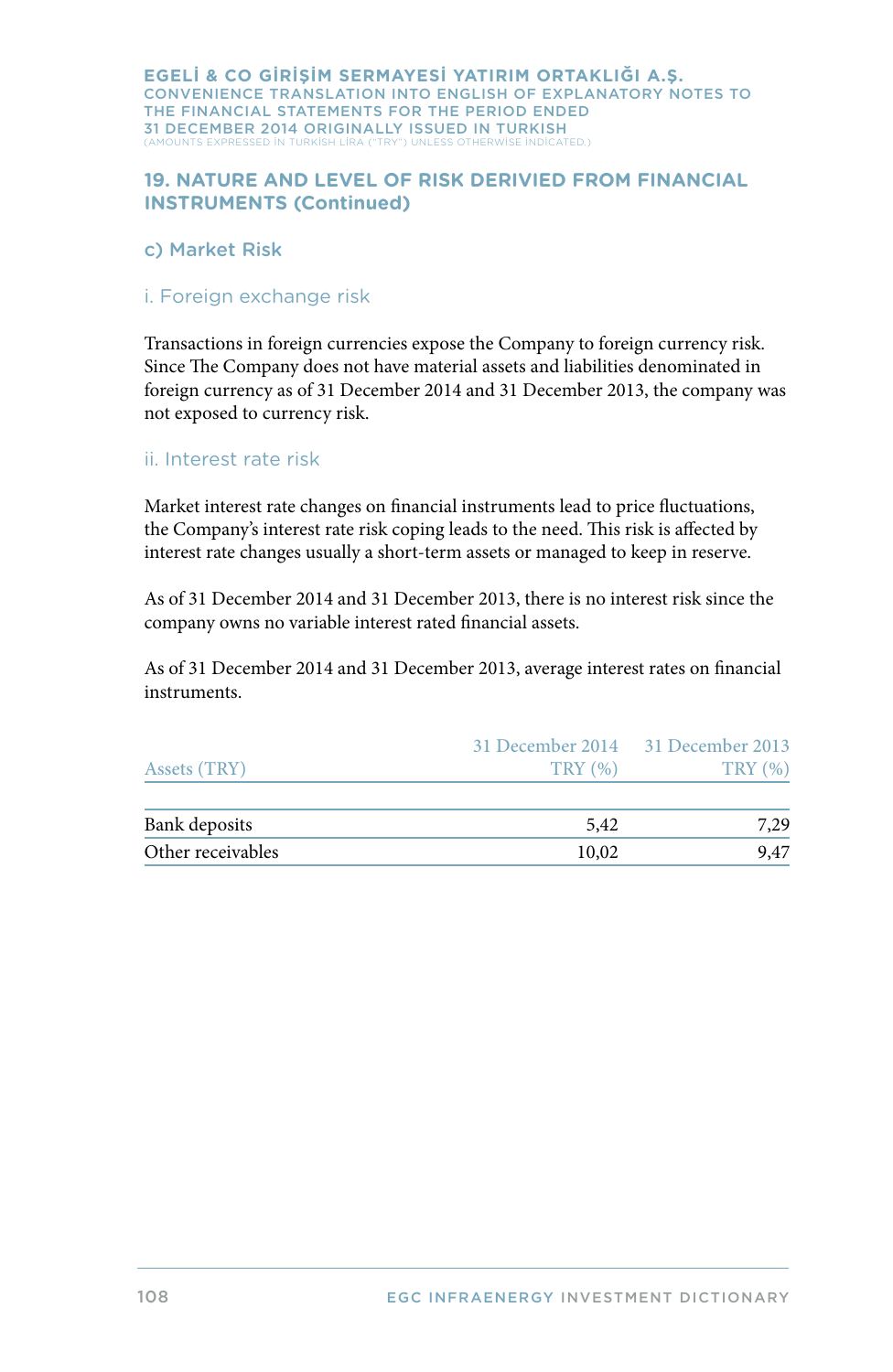### **19. NATURE AND LEVEL OF RISK DERIVIED FROM FINANCIAL INSTRUMENTS (Continued)**

# As of 31 December 2014 and 31 December 2013, financial assets and liabilities by re-pricing according to the remaining contractual maturities is as follows:

|                                              |           |                          | <b>Between</b> |                |                          |            |            |
|----------------------------------------------|-----------|--------------------------|----------------|----------------|--------------------------|------------|------------|
|                                              | Up to     | <b>Between</b>           | 3 months-      | <b>Between</b> | 5 years                  |            |            |
| 31 December 2013                             | 1 month   | 1-3 months               | 1 year         | $1-5$ years    | and over                 | Demand     | Total      |
| Cash and cash equivalents                    | 2.785.545 | $\overline{\phantom{a}}$ | ×              | ÷              | $\overline{\phantom{a}}$ | 296        | 2.785.841  |
| Financial investments                        | ä,        | ä,                       | ×,             | ä,             | $\overline{\phantom{a}}$ | 28.742.856 | 28.742.856 |
| Other receivables                            | ä,        | 858.846                  | 96.853         | 1.066.000      | $\overline{\phantom{a}}$ | ×,         | 2.021.699  |
|                                              |           |                          |                |                |                          |            |            |
| <b>Total</b> assets                          | 2.785.545 | 858.846                  | 96.853         | 1.066.000      |                          | 28.743.152 | 33.550.396 |
| Trade payables                               | 46.601    | $\overline{\phantom{a}}$ | ×              | ÷              | $\overline{\phantom{a}}$ | ×          | 46.601     |
| Other payables and short-term<br>liabilities | 67.504    |                          |                |                |                          |            | 67.504     |
| Provisions                                   | 76.386    | i,                       | 799            | ÷              | 12.976                   | ×          | 90.161     |
| <b>Total liabilities</b>                     | 190.491   |                          | 799            |                | 12.976                   |            | 204.266    |
| Net position                                 | 2.595.054 | 858.846                  | 96.054         | 1.066.000      | (12.976)                 | 28.743.152 | 33.346.130 |
|                                              |           |                          | <b>Between</b> |                |                          |            |            |
|                                              | Up to     | Between                  | 3 months-      | <b>Between</b> | 5 years                  |            |            |
| 31 December 2013                             | 1 month   | 1-3 months               | 1 year         | $1-5$ years    | and over                 | Demand     | Total      |
|                                              |           | ä,                       | ä,             | ä,             | ä,                       | 3.620      | 3.367.871  |
| Cash and Cash equivalents                    | 3.364.251 | $\overline{\phantom{a}}$ |                | $\frac{1}{2}$  | $\overline{\phantom{a}}$ | 13.156.460 | 13.156.460 |
| Financial invesment                          |           |                          |                |                |                          |            |            |
| Other short term receivables                 | 3.627     |                          | 24.166.766     | 297.515        | $\overline{\phantom{a}}$ |            | 24.467.908 |
| <b>Total</b> assets                          | 3.367.878 |                          | 24.166.766     | 297.515        | ×,                       | 13.160.080 | 40.992.239 |
| Trade payables                               | 483.018   |                          |                | ä              |                          | ä,         | 483.018    |
| Other current liabilities                    | 34.168    | ï                        | ٠              | ï              | i,                       | ä,         | 34.168     |
| Short term provision                         | 22.597    | í.                       | ł,             | ä              | 4.711                    | ä,         | 27.308     |
| <b>Total liabilities</b>                     | 539.783   |                          |                |                | 4.711                    |            | 544.494    |
| Net position                                 | 2.828.095 |                          | 24.166.766     | 297.515        | (4.711)                  | 13.160.080 | 40.447.745 |

### iii. Share certificate price risk

All the shares that are classified as financial assets in the Company's balance sheet reflect the fair value differences of profits/losses and are traded on the Istanbul Stock Exchange. As of 31 December 2014, if the Istanbul Stock Exchange index increases/decreases by 5%, with all other variables held constant, net loss for the year would have been by TRY 119.213 (31 December 2013: TRY 100.472).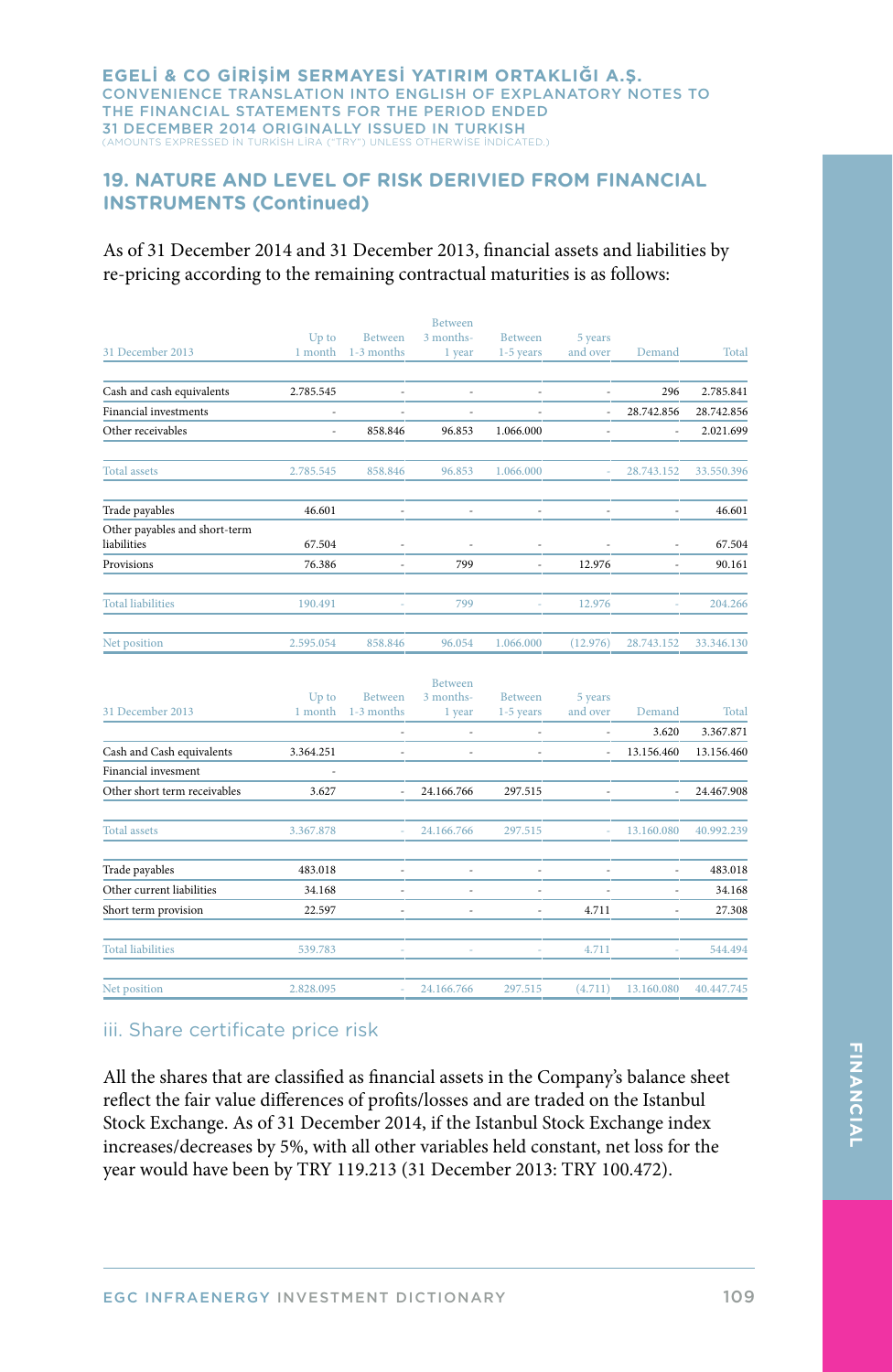# **19. NATURE AND LEVEL OF RISK DERIVIED FROM FINANCIAL INSTRUMENTS (Continued)**

# d) Capital management

The Company's objectives when managing capital is to decrease the investment risk through portfolio diversification. The Company aims to provide returns for shareholders by preserving and increasing the value of its portfolio. In order to add value to its portfolio, the Company invests in high-yielding marketable securities and other financial instruments, monitors the developments in capital markets and other financial institutions and modifies its portfolio strategy accordingly.

# 19.2 Fair value of the financial instruments

Fair value is the amount at which a financial instrument could be exchanged in a current transaction between willing parties, other than in a forced sale or liquidation, and is best evidenced by a quoted market price, if one exists.

The estimated fair values of financial instruments have been determined by the Company using available market information and appropriate valuation methodologies. However, judgement is necessarily required to interpret market data to estimate the fair value. Accordingly, the estimates presented here are not necessarily indicative of the amounts the Company could realise in a current market exchange.

The following methods and assumptions were used to estimate the fair value of the financial instruments for which it is practicable to estimate fair value.

# a) Financial assets

In the extent of the Company's Board of Directors decision on 17 June 2014, since the subsidiaries has not became operational, the cost of investment in Eurasia which is established as 100% ownership form has not been measure raliably, and the purchase of subsidiaries has been closed to reporting period, it has been assumed that the shares in subsidiaries approximated to their fair values as of 31 December 2014 and recorded at cost in income statement.

Since the partnership whose shares is not traded in stock exchange have not became operational, the fair value could not be measured relaibly as of 31 December 2014 and 31 December 2013 and recorded at cost in income statement. The cost of Karesi will be recovered if necessary permissons from the relevant authorities can be obtained and if Karesi becomes operational.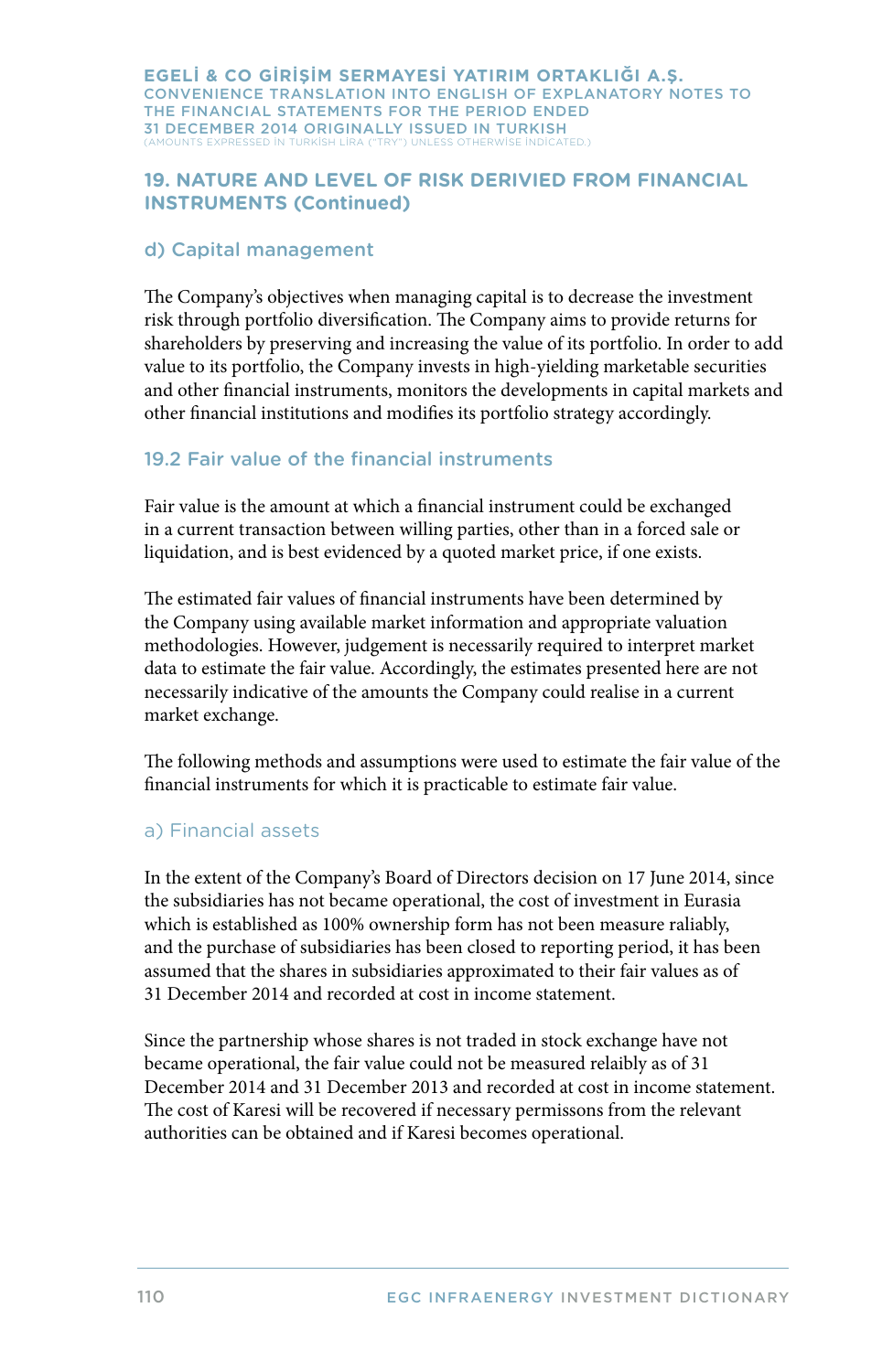# **19. NATURE AND LEVEL OF RISK DERIVIED FROM FINANCIAL INSTRUMENTS (Continued)**

Since the shares of Enda which are classified as financial assets available for sale are not trading in stock exchanges, all of the shares owned by the company has been measured from purchase prices and recorded in financial statements.

The fair value of financial assets which are traded in stock exchange and recorded in financial statements at fair value is assumed to be equal price in ISE.

The fair values of all financial assets which are recorded at cost including cash, receivables from bans and other financial assets are assumed to approximate to recorded value.

# b) Financial liabilities

The Company assumes that the carrying values of financial assets and liabilities are close to their fair values are due to their short term maturity.

The Company measures the fair value of each class of financial instruments according to the source, using a three-level hierarchy, are classified as follows

The fair value of financial assets and liabilities are determined as follows

- First level: Financial assets and liabilities are valued at the stock exchange price in an active market for exactly the same assets and liabilities
- Second level: Financial assets and liabilities are valued with the inputs used to determine a directly or indirectly observable price other than the stock market price of the relevant asset or liability mentioned in the first level.
- Third level: Financial assets and liabilities are valued with inputs cannot be based on the data observed in the market and used to determine the fair value of the asset or liability.

| Fair value through financial assets<br>in the balance sheet | Level 1   | Level 2 | Level 3    |
|-------------------------------------------------------------|-----------|---------|------------|
| -Unquoted financial investments                             | ۰         |         | 26.358.591 |
| -Stock exchange securities                                  | 2.384.265 |         |            |

### 31 December 2014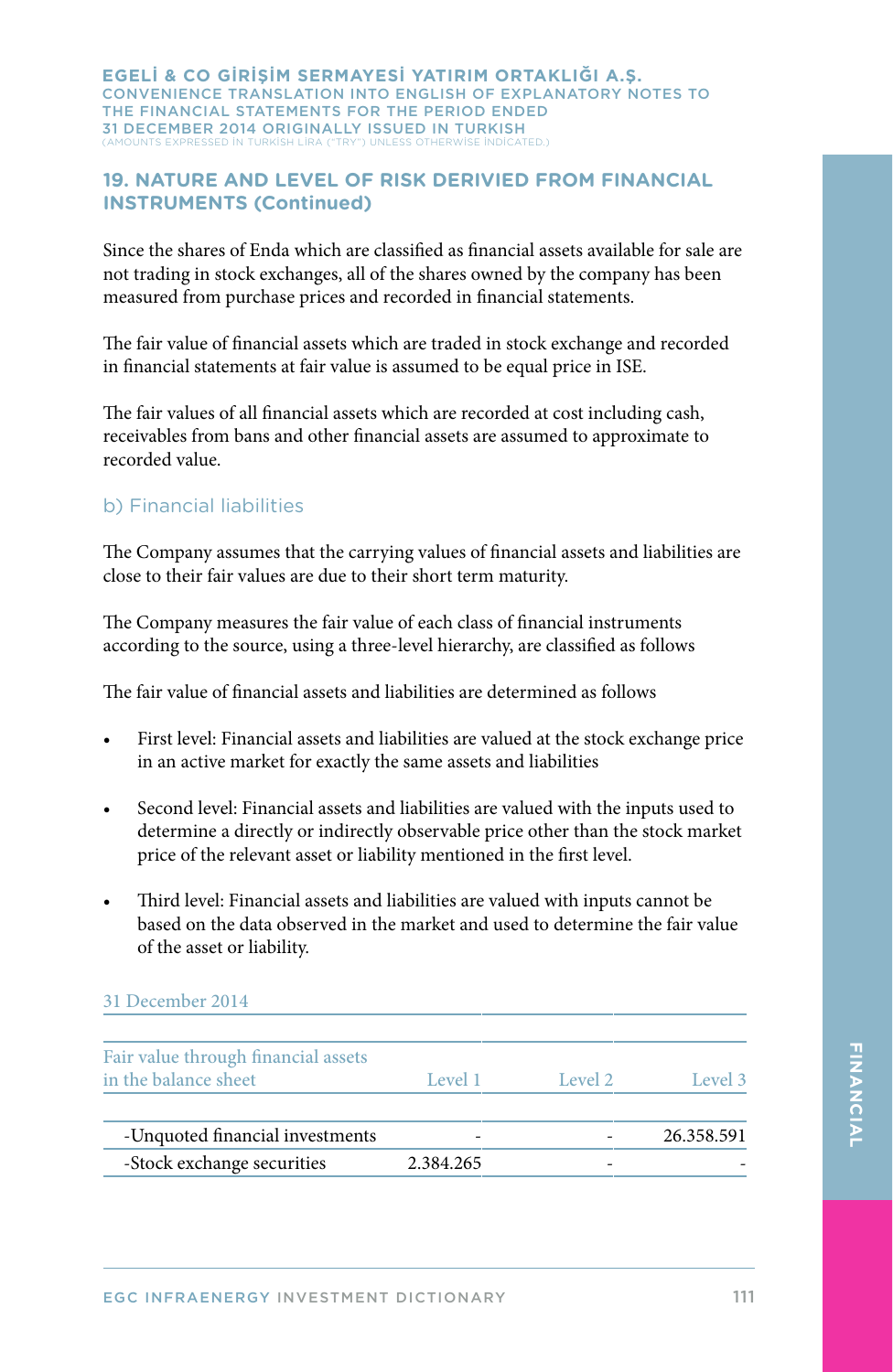## **19. NATURE AND LEVEL OF RISK DERIVIED FROM FINANCIAL INSTRUMENTS (Continued)**

| Fair value through financial assets |           |         |            |
|-------------------------------------|-----------|---------|------------|
| in the balance sheet                | Level 1   | Level 2 | Level 3    |
| -Unquoted financial investments     |           |         | 11.147.029 |
| -Stock exchange securities          | 2.009.431 | ٠       |            |

The company's portfolio of financial assets measured at fair value the carrying values are as follows:

| 31 December 2014               | Cost       | Fair<br>Value | <b>Book</b><br>value |
|--------------------------------|------------|---------------|----------------------|
|                                |            |               |                      |
| Unquoted financial investments | 25.648.531 | 26.358.591    | 26.358.591           |
| Stock exchange securities      | 3.001.108  | 2.384.265     | 2.384.265            |
|                                | 28.649.639 | 28.742.856    | 28.742.856           |
|                                |            | Fair          | <b>Book</b>          |
| 31 December 2013               | Cost       | Value         | value                |
| Unquoted financial investments | 11.147.029 | 11.147.029    | 11.147.029           |
| Stock exchange securities      | 3.224.694  | 2.009.431     | 2.009.431            |
|                                | 14.371.723 | 13.156.460    | 13.156.460           |
|                                |            |               |                      |

# **20. SUBSEQUENT EVENTS**

Subsequent events after the balance sheet date of 31 December 2014 were as follows:

a) The Company has given guaranty to the Eurasia which Egeli& Co Girişim is the leading shareholder of, for the general loan agreement at the amount of TRY 600.000 signed with Türkiye Vakıflar Bankası T.A.O. on 16 February 2015.

b) The company is planning to sell shares owned on Egeli & Co Yatırım Holding A.Ş in 12 months with the approval of CMB and applied to CMB on 9 January 2015 by preparing Pay Sales Data Sheet.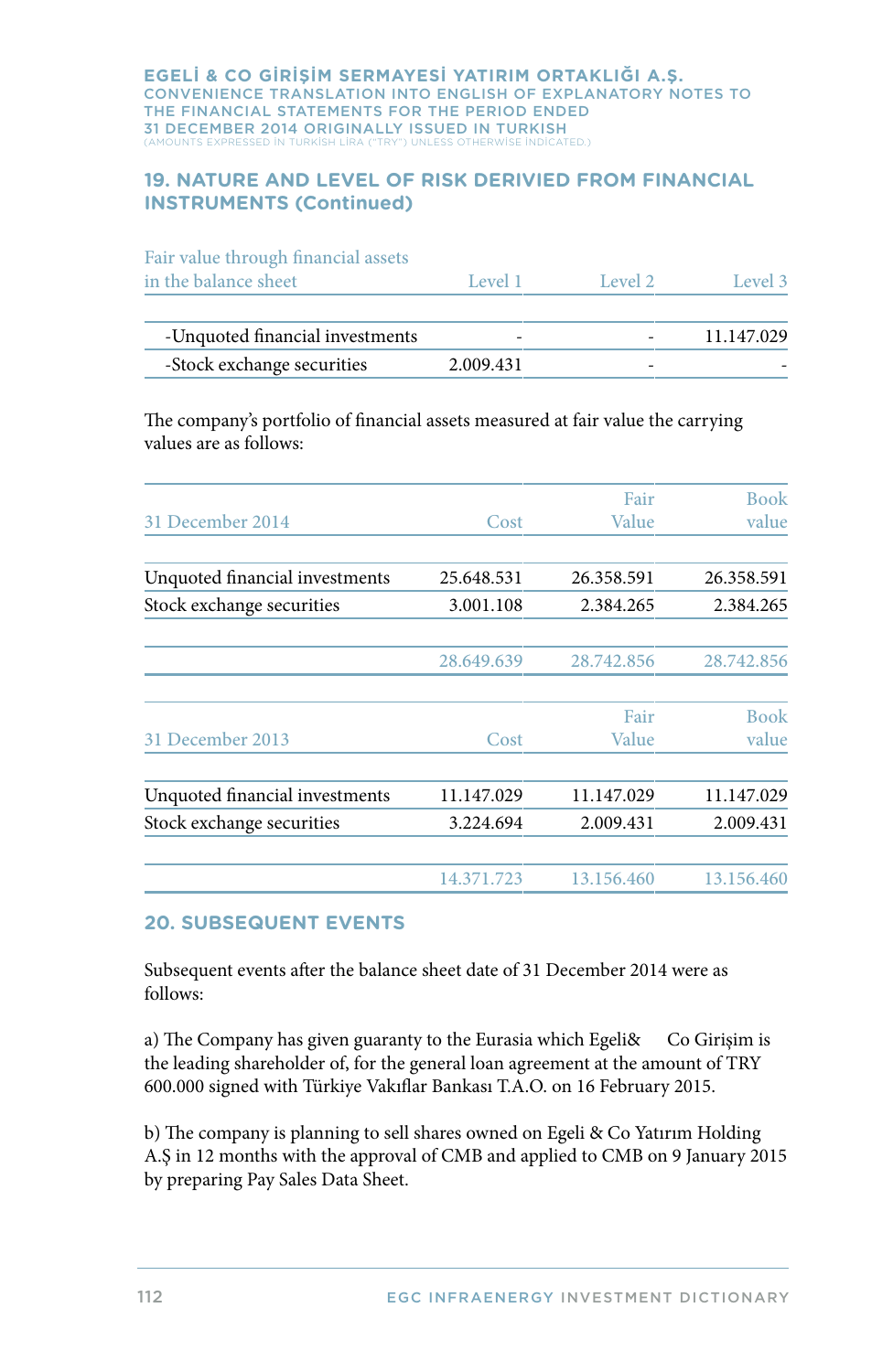## **20. SUBSEQUENT EVENTS (Continued)**

c) The company has started to legal actions which has completed its sale price of TRY 25.750.000 on 3 December 2013, the venture capital investment KRC Gayrimenkul Yatırım A.Ş. for last installment of amount TRY 8.748.880 that is not collected on 12 February 2015.

Subsequent events after the balance sheet date of 31 December 2013 were as follows:

a) EGC pre-purchase agreement for the takeover of the shares, on 6 February 2014, Egeli & Co Yatırım Holding A.Ş terminated by mutual agreement and with the purchase of shares for TRY 3.000.000 has been paid in advance with legal interest Egeli & Co Yatırım Holding A.Ş has been understood in reimbursement by 6 February 2014 on the advance payment of TRY 1.000.000 of TRY 1.088.452 together with legal interest and the VAT Egeli & Co Yatırım Holding A.Ş. has been collected (Note 7).

b) The company's leading shareholder Egeli & Co Yatırım Holding A.Ş.'s share rate has dropped to % 84.03 as of 27 February 2014.

# **21. OTHER ISSUES**

A personal liability lawsuit was filed on 11 December 2014 by Şeker Finansal Kiralama A.Ş., the surety holder of former affiliate (KRC) of the company, against the board of directors members working for the Company during the period while KRC was held by the Company.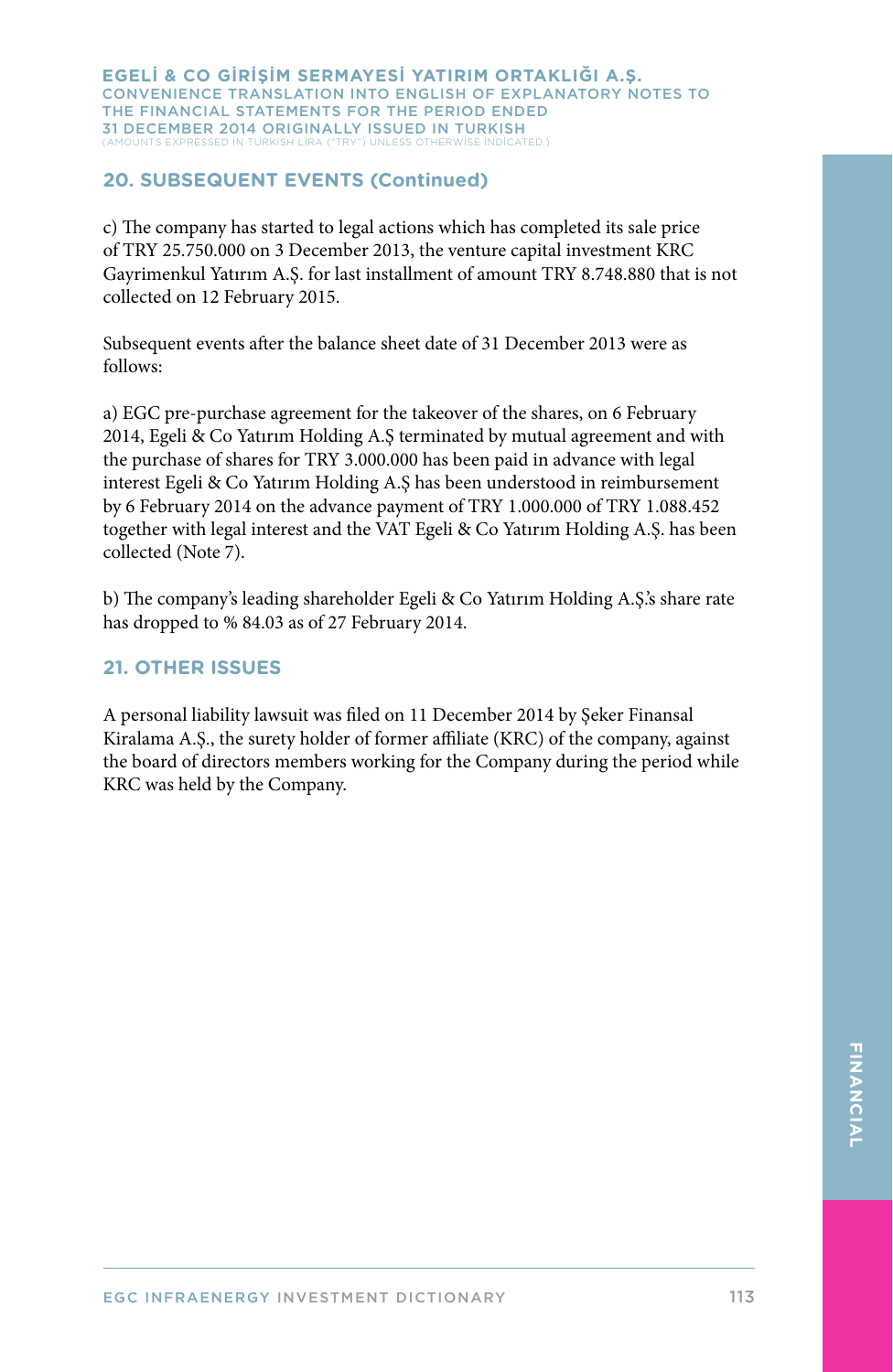# **EGELİ & CO GİRİŞİM SERMAYESİ YATIRIM ORTAKLIĞI A.Ş. CONVENIENCE TRANSLATION INTO ENGLISH OF ADDITIONAL NOTE: PORTFOLIO RESTRICTIONS, CONSISTENCY CHECK TO THE FINANCIAL LIABILITIES AND CUMULATIVE EXPENSES LIMITS**

|    |                                                       | <b>Notified Relevant</b> |                  |                  |
|----|-------------------------------------------------------|--------------------------|------------------|------------------|
|    | Individual Financial Statement Main Account Items     | Regulation               | 31.12.2014 (TRY) | 31.12.2013 (TRY) |
| Α  | Money and Capital Market Instruments                  | $Md.20/1 - (b)$          | 4.998.835        | 4.782.771        |
| B  | Venture Fund Investments                              | $Md.20/1 - (a)$          | 26.529.862       | 11.741.560       |
| С  | Assets Management and Consulting Company's Associates | $Md.20/1 - (d)$ ve (e)   |                  |                  |
| D  | Other Assets                                          |                          | 2.031.529        | 24.592.904       |
| E  | Partnership Total Assets                              | $Md.3/1-(a)$             | 33.560.226       | 41.117.235       |
| F  | <b>Financial Debts</b>                                | Md.29                    |                  |                  |
| G  | Provisions, Contingent Assets and Liabilities         | $Md.20/2 - (a)$          |                  |                  |
| н  | Equity                                                |                          | 33.355.960       | 40.572.741       |
| T  | Other Liabilities                                     |                          | 204.266          | 544.494          |
| E  | Partnership Total Liability                           | $Md.3/1-(a)$             | 33.560.226       | 41.117.235       |
|    |                                                       | <b>Notified Relevant</b> |                  |                  |
|    | <b>Individual Other Financial Informations</b>        | Regulation               | 31.12.2014 (TRY) | 31.12.2013 (TRY) |
|    | A1 Investment of Capital Market Instruments           | $Md.20/1 - (b)$          | 2.384.265        | 1.414.900        |
|    | 1. Capital Market Instruments                         |                          | 2.384.265        | 1.414.900        |
|    | A-Shares                                              |                          | 2.384.265        | 1.414.900        |
|    | <b>EGCYH.E</b>                                        |                          | 1.382.994        | 1.414.900        |
|    | EGCYO.E                                               |                          | 171.271          |                  |
|    | YAPRK.E                                               |                          | 830.000          |                  |
|    | A2 TRY and Foreign Currency Time and Demand Deposits  | $Md.20/1 - (b)$          | 2.785.841        | 3.367.871        |
| B1 | Established Abroad Collective Investment Firm         | $Md.21/3 - (c)$          |                  |                  |
|    | B2 Debt and Equity Financing Mix                      | $Md.21/3 - (f)$          |                  |                  |
| B3 | Public Venture Company Shares of OFF-Exchange         | $Md.21/3 - (e)$          |                  |                  |
| B4 | Special Purpose Company                               | $Md.21/3 - (g)$          | i.               |                  |
| C1 | Associate Asset Management Company                    | $Md.20/1 - (e)$          | ٠                |                  |
| C2 | Associate Consulting Company                          | $Md.20/1 - (d)$          | ٠                |                  |
| F1 | Short-Term Borrowings                                 | Md.29/1                  |                  |                  |
| F2 | Long-Term Borrowings                                  | Md.29/1                  | ä                |                  |
| F3 | Short-Term Debt Instruments                           | Md.29/1                  |                  |                  |
| F4 | Long-Term Debt Instruments                            | Md.29/1                  | i.               |                  |
| F5 | Other Short-Term Debt Instruments                     | Md.29/1                  | ×                |                  |
| F6 | Other Long-Term Debt Instruments                      | Md.29/1                  | ٠                |                  |
| G1 | Pledge                                                | $Md.20/2 - (a)$          | i,               |                  |
|    | G <sub>2</sub> Guarantees                             | $Md.20/2 - (a)$          |                  |                  |
|    | G3 Mortgages                                          | $Md.20/2 - (a)$          |                  |                  |
| I  | <b>Outsourced Services Costs</b>                      | Md.26/1                  | 995.563          | 1.070.667        |
|    |                                                       |                          |                  |                  |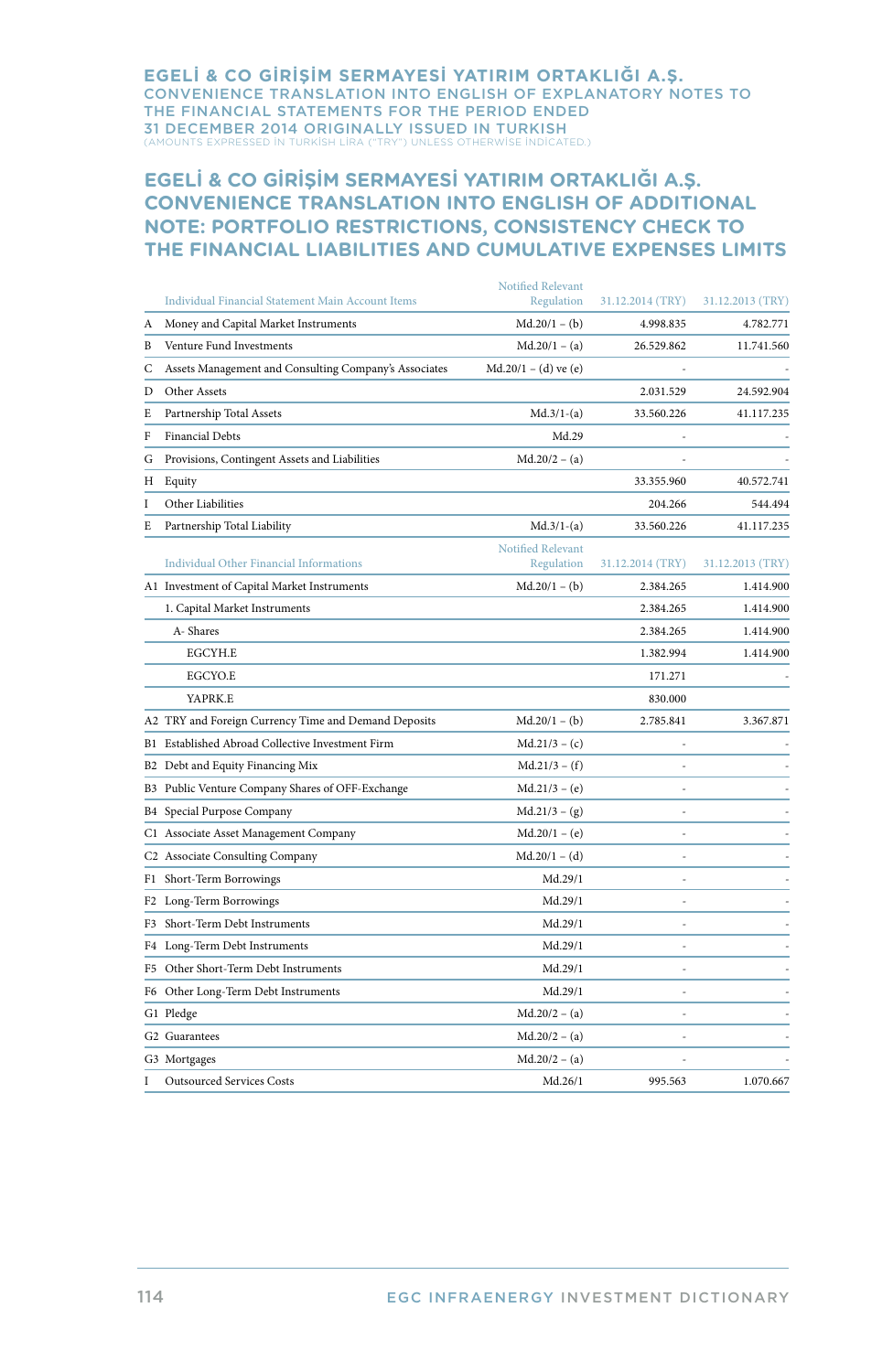|                | <b>Portfolio Restrictions</b>                            | Notified<br>Relevant<br>Regulation | 31/12/14 | 31/12/13Maximum Rate | Minimum/    |
|----------------|----------------------------------------------------------|------------------------------------|----------|----------------------|-------------|
| 1              | Money and Capital Market Instruments                     | $Md.22/1 - (b)$                    | 14,90%   | 11.63%               |             |
| $\mathfrak{D}$ | Capital Market Instruments                               | $Md.22/1 - (c)$                    | 7,10%    | 3.44%                | $< \%10$    |
|                | A -Shares                                                |                                    | 4,63%    | 3.44%                | $< \%10$    |
|                | <b>EGCYH.E</b>                                           |                                    | 4,12%    | 3.44%                |             |
|                | EGCYO.E                                                  |                                    | 0.51%    | 0.00%                |             |
|                | YAPRK.E                                                  |                                    | 2,47%    | 0.00%                |             |
| 3              | Venture Fund Investments                                 | $Md.22/1 - (b)$                    | 79,05%   | 28.56%               | $\geq$ %51  |
| 4              | Assets Management and Consulting Company's Associates    | $Md.22/1 - (c)$                    | 0.00%    | 0.00%                | $< \%10$    |
| 5              | Established Abroad Investment Firm                       | $Md.22/1-(e)$                      | 0.00%    | 0.00%                | $<$ %49     |
| 6              | Debt and Equity Financing Mix                            | $Md.22/1-(h)$                      | 0.00%    | 0.00%                | $\leq$ %25  |
| 7              | Public Venture Company Shares of OFF-Exchange            | $Md.22/1-(f)$                      | 0.00%    | 0.00%                | $<$ %25     |
| 8              | TRY and Foreign Currency Time and Demand Deposits        | $Md.22/1-(1)$                      | 8.30%    | 8.19%                | $\leq$ %20  |
| 9              | Short-Term Borrowings and Debt Instruments Nominal Value | Md.29                              | 0.00%    | 0.00%                | $\leq$ %50  |
| 10             | Long-Term Borrowings and Debt Instruments Nominal Value  | Md.29                              | 0.00%    | 0.00%                | $< \%200$   |
| 11             | Pledge, Guarantees and Mortgages                         | $Md.22/1 - (d)$                    | 0.00%    | 0.00%                | $< \%10$    |
| 12.            | Outsourced Services Costs                                | Md.26/1                            | 2.42%    | 2.60%                | $\leq$ %2,5 |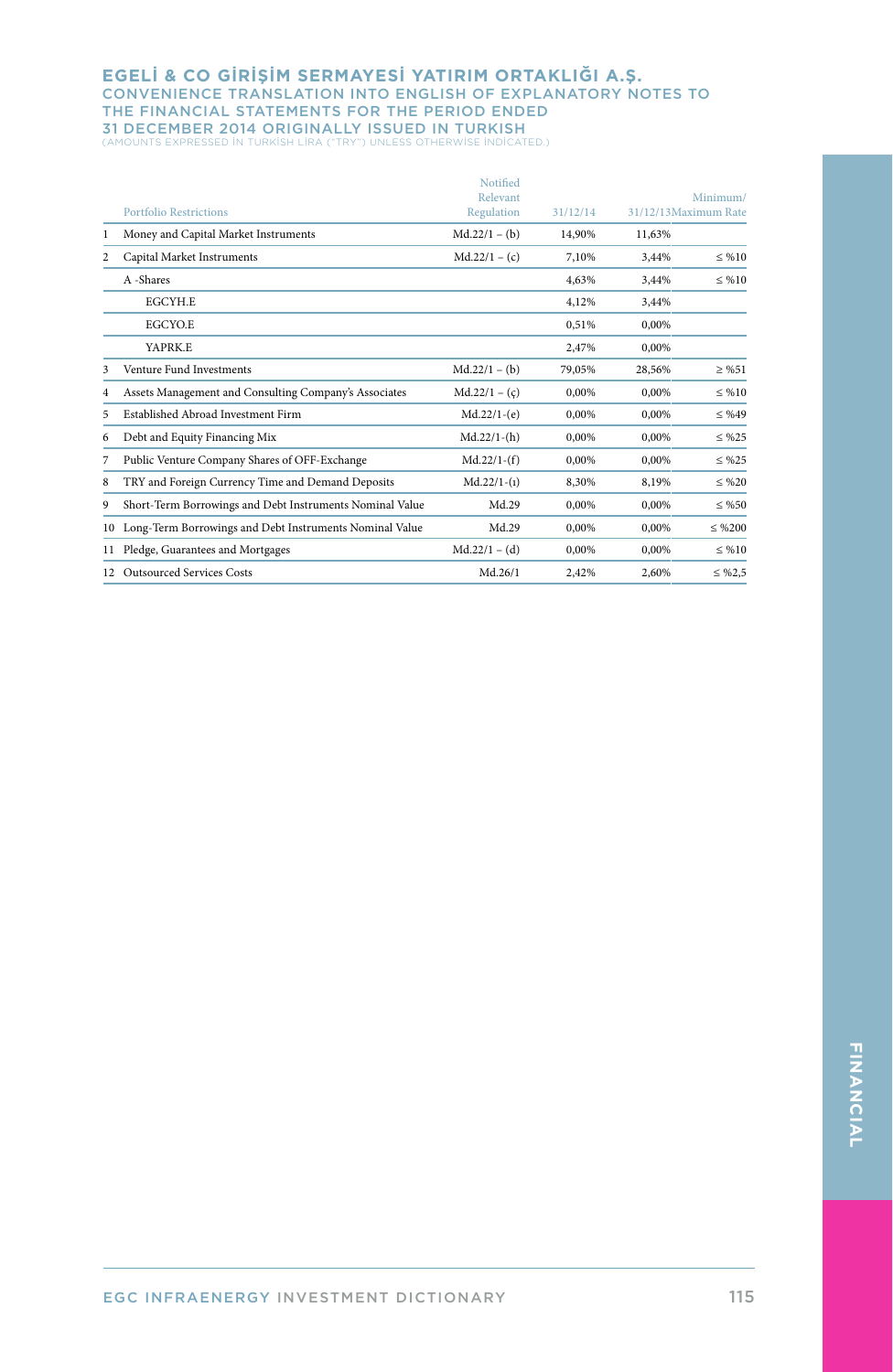| <b>SUBSIDIARY</b>                                 | A company whose voting stock is more than 50% controlled by<br>another company, usually referred to as the parent company or<br>holding company.                                                                                                                                                                                                                                                                                 |
|---------------------------------------------------|----------------------------------------------------------------------------------------------------------------------------------------------------------------------------------------------------------------------------------------------------------------------------------------------------------------------------------------------------------------------------------------------------------------------------------|
| <b>TICKER</b>                                     | An arrangement of characters (usually letters) representing a<br>particular security listed on an exchange or otherwise traded<br>publicly.                                                                                                                                                                                                                                                                                      |
| <b>CURRENT RATIO</b>                              | A liquidity ratio that measures a company's ability to pay short-<br>term obligations.                                                                                                                                                                                                                                                                                                                                           |
| <b>E-COMPANY</b>                                  | According to the Article No. 1524 of the new Turkish<br>Commercial Law which has been effective by July 2012 joint<br>stock companies are required to open web sites and disclose<br>stated information and documents on those web sites.<br>E-Company, the company information portal that has been<br>developed based on the legally required information and<br>documents to be disclosed.                                    |
| FEASIBLITY STUDY                                  | An analysis of the ability to complete a project successfully,<br>taking into account legal, economic, technological, scheduling<br>and other factors.                                                                                                                                                                                                                                                                           |
| <b>VENTURE CAPITAL</b><br><b>INVESTMENT TRUST</b> | The CMB defines Venture Capital Investment Trusts as a<br>form of collective investment institutions, directing issued<br>capital toward venture capital investments which are defined<br>as long-term fund transfers, by investing in capital market<br>instruments issued in primary markets by the entrepreneur<br>companies already established or to be established, with the aim<br>of obtaining capital or interest gains |
| PUBLICLY-TRADED<br><b>COMPANY</b>                 | A company that has issued securities through an initial public<br>offering (IPO) and is traded on at least one stock exchange or in<br>the over the counter market.                                                                                                                                                                                                                                                              |
| <b>EARNINGS PER SHARE</b>                         | Earnings per share determined by dividing net profit by the<br>weighted average number of shares that have been outstanding<br>during the year.                                                                                                                                                                                                                                                                                  |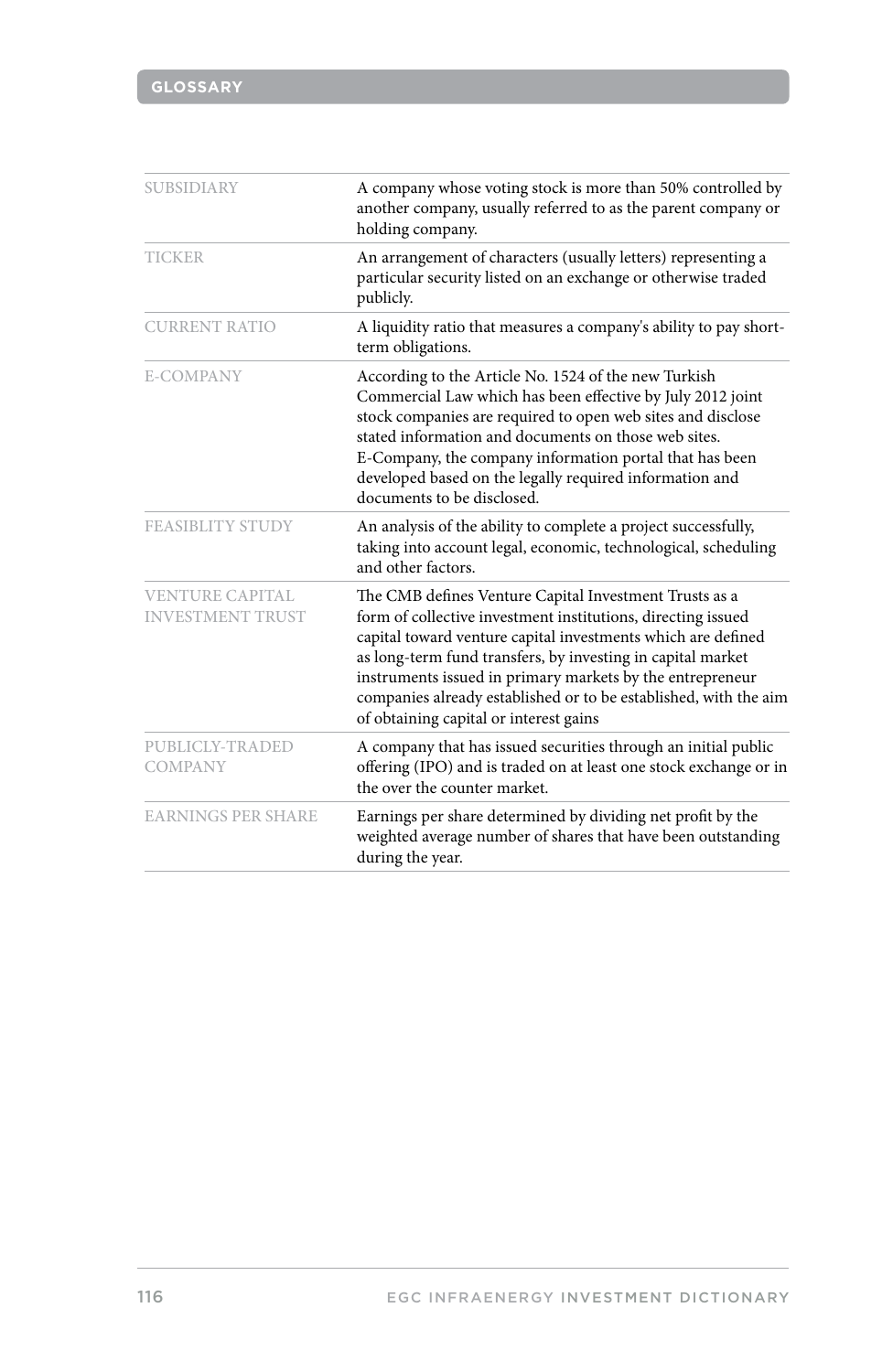GLOSSARY

| <b>ISIN CODE</b>                         | The ISIN standard is used worldwide to identify specific<br>securities such as bonds, stocks (common and preferred),<br>futures, warrant, rights, trusts, commercial paper and options.                                                                                                                                                                            |
|------------------------------------------|--------------------------------------------------------------------------------------------------------------------------------------------------------------------------------------------------------------------------------------------------------------------------------------------------------------------------------------------------------------------|
| PRIVILEGED SHARES                        | A privilege right is defined as a superior right granted to<br>share or share. Preferential rights concerning dividends or the<br>distribution of the assets of the company in case of winding up<br>and other privileges to certain classes of share certificates.                                                                                                |
| <b>AFFILIATE</b>                         | A type of inter-company relationship in which parent company<br>directly or indirectly owns less than a majority of the other<br>company's stock. (from 10% to 50%)                                                                                                                                                                                                |
| <b>GEOTHERMAL ENERGY</b>                 | A form of energy obtained from within the earth, originating in<br>its core; also, energy produced by extracting the earth's internal<br>heat. Geothermal energy is a renewable energy source that does<br>little damage to the environment.                                                                                                                       |
| PDP-PUBLIC DISCLOSURE<br><b>PLATFORM</b> | Public Disclosure Platform (PDP) is an electronic system<br>through which electronically signed notifications required by<br>the capital markets and Borsa Istanbul regulations are publicly<br>disclosed                                                                                                                                                          |
| CORPORATE<br><b>SUSTAINABILITY</b>       | Adopting business strategies that meet the needs of the<br>enterprise and its stakeholders today while sustaining the<br>resources, both human and natural, that will be needed in<br>the future. Corporate response to sustainable development<br>represented by strategies and practices that address the key<br>issues for the world's sustainable development. |
| LIQUIDITY                                | The degree to which an asset or security can be bought or sold<br>in the market without affecting the asset's price.                                                                                                                                                                                                                                               |
| <b>AGENCY</b>                            | CRA - CENTRAL REGISTRY is the central securities depository for capital market<br>instruments which are decided by CMB to be dematerialized.                                                                                                                                                                                                                       |
| <b>BEARER SHARE</b>                      | An equity security that is wholly owned by whoever holds the<br>physical stock certificate.                                                                                                                                                                                                                                                                        |

117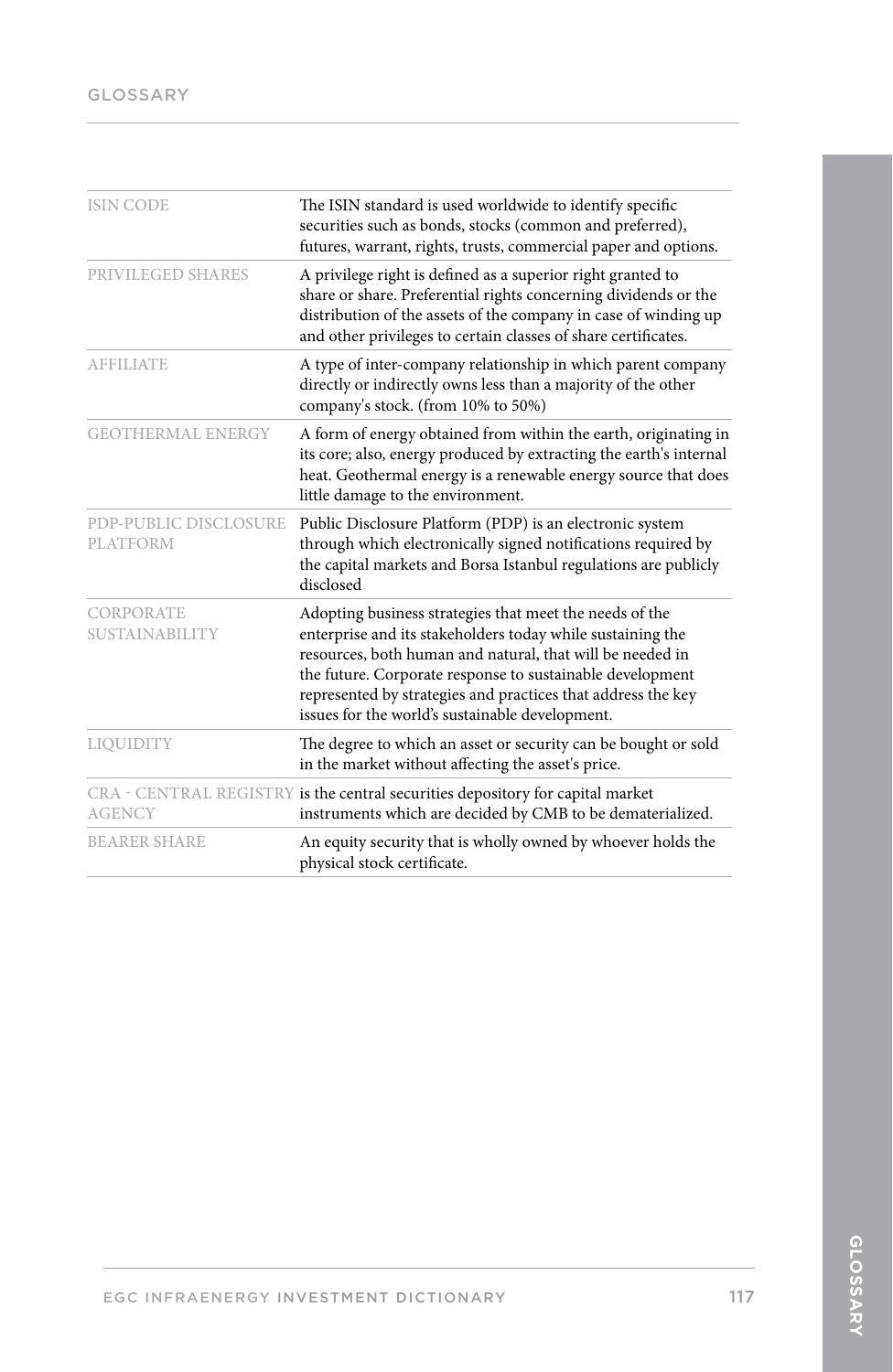GLOSSARY **Contract Contract Contract** 

| ORGANIC GROWTH                                                          | The growth rate that a company can achieve by increasing<br>output and enhancing sales. (Farming; increase of herd size due<br>to insemination)                                         |
|-------------------------------------------------------------------------|-----------------------------------------------------------------------------------------------------------------------------------------------------------------------------------------|
| SHAREHOLDERS EQUITY /<br><b>TOTAL ASSET</b>                             | The Equity ratio measures the proportion of the total assets that<br>are financed by stockholders.                                                                                      |
| <b>STAKEHOLDER</b>                                                      | A person, group or organization that has interest or concern in<br>an organization.                                                                                                     |
| <b>MARKET VALUE</b>                                                     | Market capitalization of a publicly-traded company, and is<br>obtained by multiplying the number of its outstanding shares by<br>the current share price.                               |
| <b>SUSTAINABLE</b><br><b>SOCIALLY RESPONSIBLE</b><br><b>INVESTMENTS</b> | An investment discipline that considers environmental, social<br>and corporate governance criteria to generate long-term<br>competitive financial returns and positive societal impact. |
| RENEWABLE ENERGY                                                        | Is any energy source that is naturally replenished, like that<br>derived from solar, wind, geothermal or hydroelectric action.                                                          |
| <b>TOTAL LIABILITIES /</b><br><b>SHAREHOLDERS' EOUITY</b>               | Indicates what proportion of equity and debt the company is<br>using to finance its assets.                                                                                             |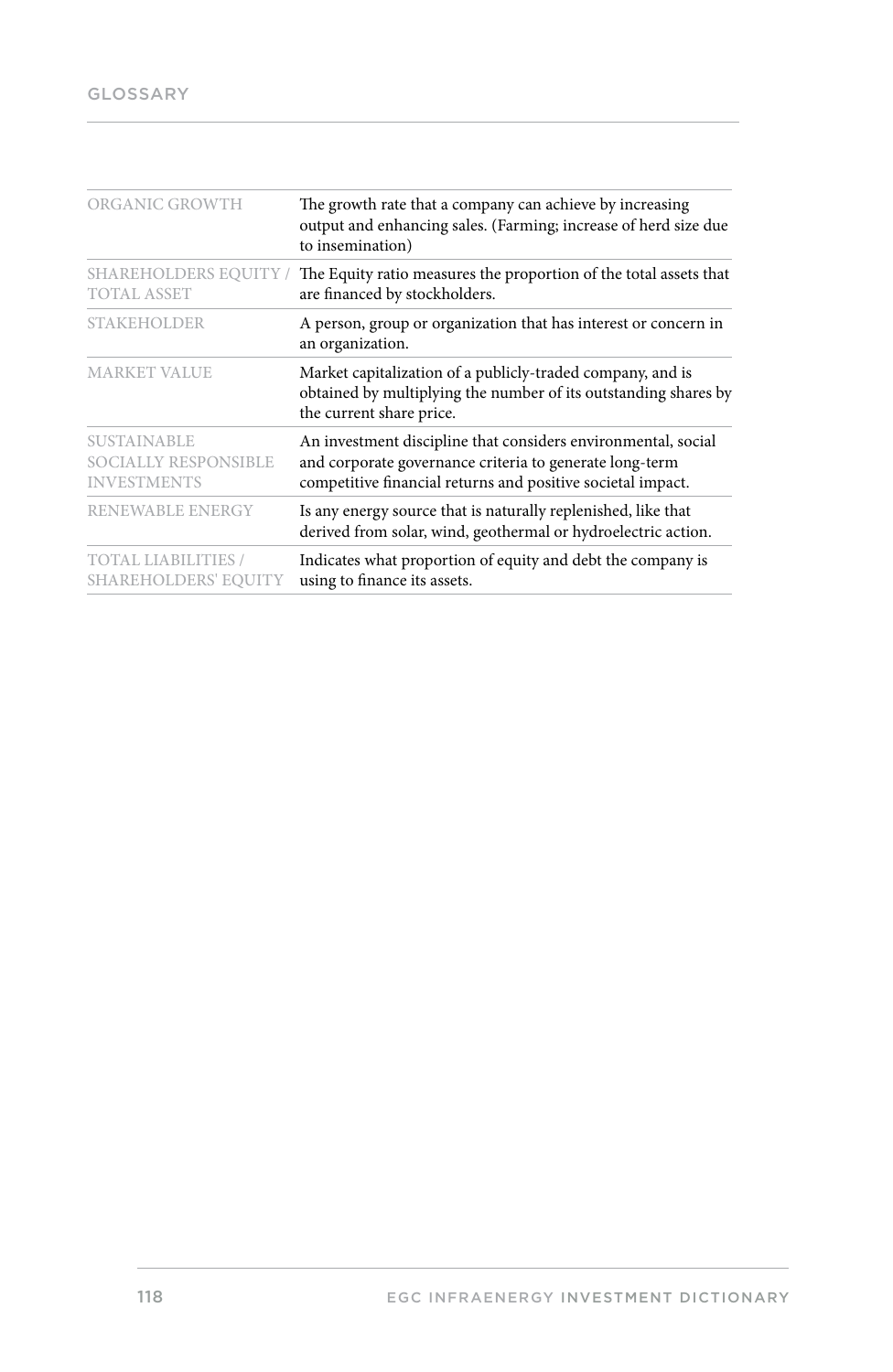PRODUCED BY FINAR KURUMSAL @ 2015<br>WWW.FINARKURUMSAL.COM • TEL +90 212 269 37 20